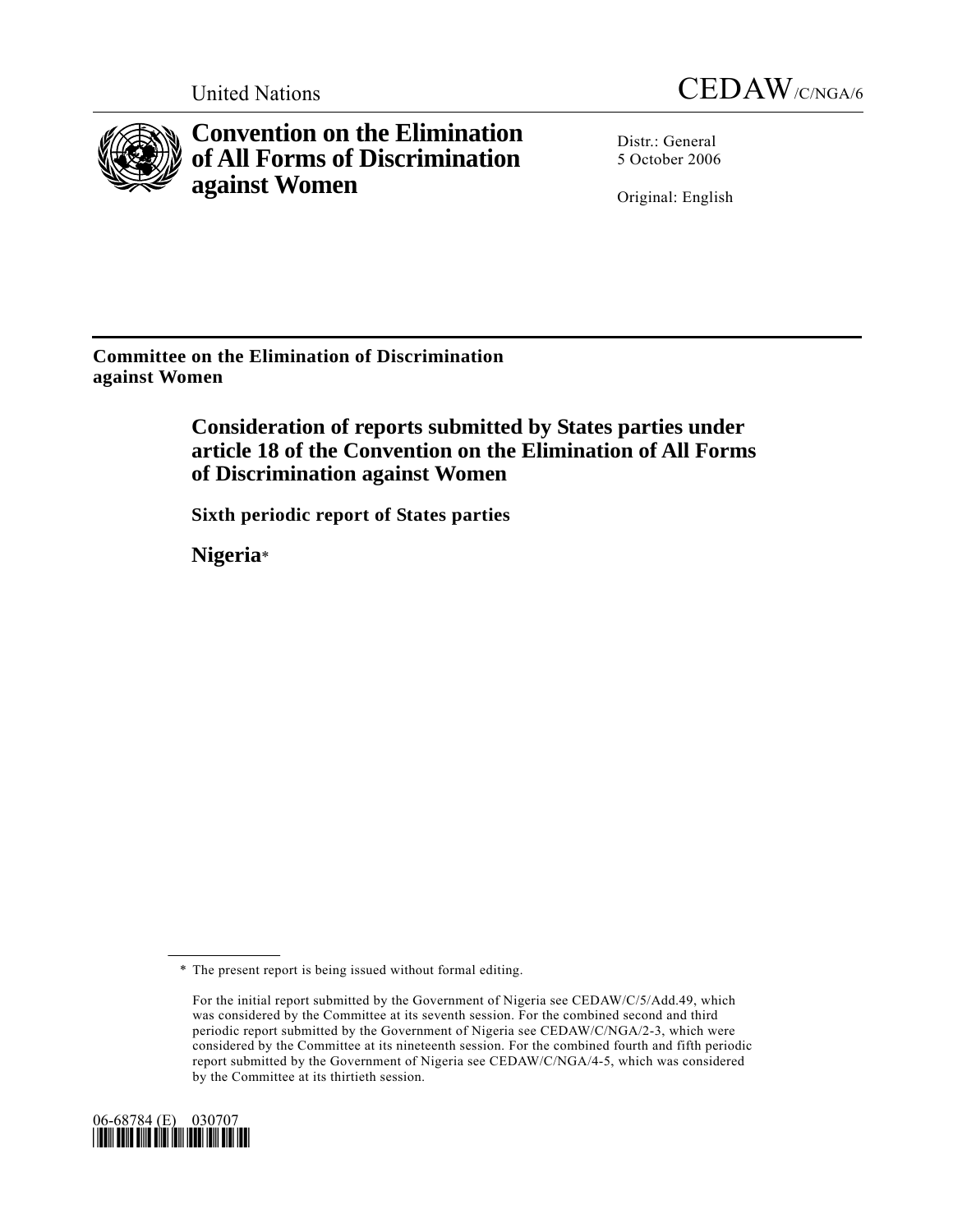| Contents*                    |                                                                                                                                                                  |                |
|------------------------------|------------------------------------------------------------------------------------------------------------------------------------------------------------------|----------------|
| Acronyms                     |                                                                                                                                                                  | 3              |
| Tables                       |                                                                                                                                                                  | $\overline{7}$ |
| Figures                      |                                                                                                                                                                  | $\,$ 8 $\,$    |
| Preface                      |                                                                                                                                                                  | 9              |
| Acknowledgement              |                                                                                                                                                                  | 11             |
| Executive summary            |                                                                                                                                                                  | 12             |
| Part I                       |                                                                                                                                                                  |                |
| Introduction                 |                                                                                                                                                                  | 14             |
|                              | Background and period of coverage                                                                                                                                | 14             |
|                              | Nigeria's demographic profile and administrative set-up                                                                                                          | 14             |
| <b>Preparatory Process</b>   |                                                                                                                                                                  | 15             |
| Collaboration                |                                                                                                                                                                  | 18             |
|                              | Country response to the concluding comments of the Committee on the Elimination of<br>Discrimination against Women on Nigeria's fourth and fifth periodic report | 19             |
| Part II                      |                                                                                                                                                                  | 24             |
|                              | Progress report on implementation of the Convention on the Elimination of All Forms of                                                                           |                |
| Discrimination against Women |                                                                                                                                                                  |                |
| Article 1.0                  | Definition of discrimination against women                                                                                                                       | 24             |
| Article 2.0                  | Obligation to eliminate discrimination                                                                                                                           | 28             |
| Article 3.0                  | Measures for ensuring the full advancement of women                                                                                                              | 32             |
| Article 4.0                  | Special measures to accelerate equality between women and men                                                                                                    | 48             |
| Article 5.0                  | Gender roles and stereotypes                                                                                                                                     | 53             |
| Article 6.0                  | Trafficking in women and exploitation for prostitution                                                                                                           | 54             |
| Article 7.0                  | Women in political and public life                                                                                                                               | 60             |
| Article 8.0                  | Representation at the international level                                                                                                                        | 65             |
| Article 9.0                  | Nationality                                                                                                                                                      | 67             |
| Article 10.0                 | Education                                                                                                                                                        | 67             |
| Article 11.0                 | Employment                                                                                                                                                       | 75             |
| Article 12.0                 | Equality in access to health care                                                                                                                                | 79             |
| Article 13.0                 | Social and economic benefit                                                                                                                                      | 90             |
| Article 14.0                 | Women in rural areas                                                                                                                                             | 93             |
| Article 15.0                 | Equality before the law                                                                                                                                          | 98             |
| Article 16.0                 | Equality in marriage and family                                                                                                                                  | 100            |
| Part III                     |                                                                                                                                                                  | 105            |
| Conclusion                   |                                                                                                                                                                  |                |

 \* Annexes 1 through 4 and references to the report will be made available to the Committee in the language in which they were received.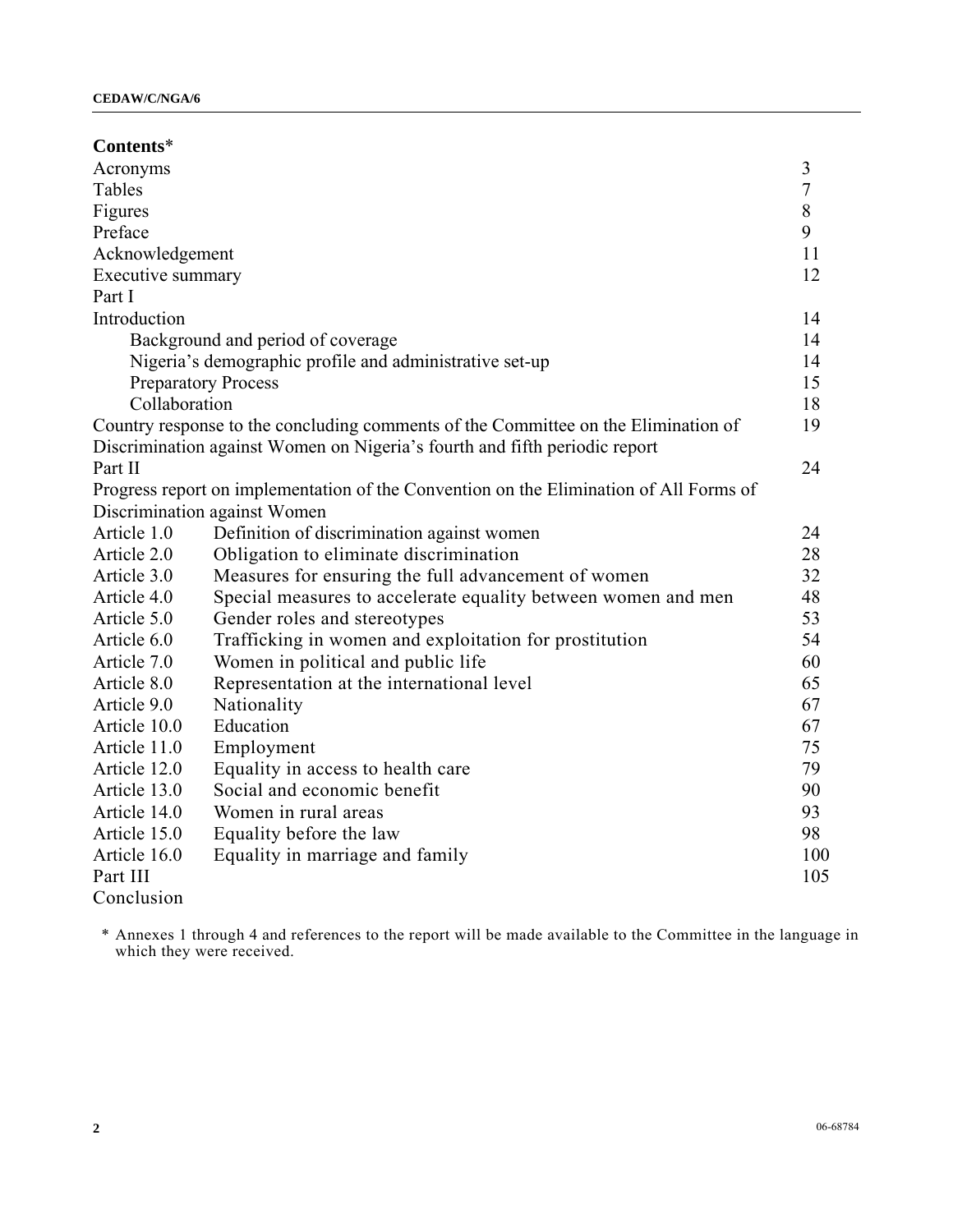# **The following abbreviations have been used:**

| <b>ACGSF</b>     | Agricultural Credit Guarantee Scheme Fund                    |
|------------------|--------------------------------------------------------------|
| <b>AFAN</b>      | All Farmers Association of Nigeria                           |
|                  | Agency of Nigeria                                            |
| <b>AIDS</b>      | Acquired Immuno Deficiency Syndrome                          |
| <b>ART</b>       | <b>Anti-Retroviral Therapy</b>                               |
| <b>ARV</b>       | Anti-Retroviral                                              |
| AU               | African Union                                                |
| <b>BFI</b>       | <b>Baby Friendly Initiative</b>                              |
| <b>BOI</b>       | Bank of Industry                                             |
| <b>BSS</b>       | Behavioral Surveillance Survey                               |
| <b>BUDFOW</b>    | <b>Business Development Fund For Women</b>                   |
| CAN              | Christian Association of Nigeria                             |
| <b>CBN</b>       | Central Bank of Nigeria                                      |
| <b>CBOs</b>      | <b>Community Based Organizations</b>                         |
| <b>CDD</b>       | Centre for Democracy and Development                         |
| <b>CEDAW</b>     | Convention on the Elimination of All Forms of Discrimination |
|                  | <b>Against Women</b>                                         |
| <b>CEDPA</b>     | Centre for Development and Population Activities             |
| <b>CFRN</b>      | Constitution of the Federal Republic of Nigeria              |
| <b>CHO</b>       | <b>Community Health Officers</b>                             |
| <b>CIDA</b>      | Canadian International Development Agency                    |
| <b>CIRDDOC</b>   | Civil Resource Development and Documentation Center          |
| <b>CRA</b>       | Child Rights Acts                                            |
| <b>CRC</b>       | Convention on the Rights of the Child                        |
| <b>CSACEFA</b>   | Civil Society Action Committee on Education for All          |
| <b>CSC</b>       | Civil Service Commission                                     |
| CSO <sub>s</sub> | Civil Society Organizations                                  |
| <b>DFID</b>      | UK Department for International Development                  |
| <b>ECOWAS</b>    | Economic Community of West African States                    |
| <b>FBOs</b>      | <b>Faith-Based Organizations</b>                             |
| <b>FCC</b>       | <b>Federal Character Commission</b>                          |
| FCT              | Federal Capital Territory                                    |
| <b>FEEDS</b>     | FCT Economic Empowerment and Development Strategy            |
| <b>FFLH</b>      | Female Functional Literacy for Health                        |
| <b>FGM</b>       | <b>Female Genital Mutilation</b>                             |
| <b>FGN</b>       | Federal Government of Nigeria                                |
| <b>FIDA</b>      | International Federation of Women Lawyers                    |
| <b>FMF</b>       | Federal Ministry of Finance                                  |
| <b>FMLP</b>      | Federal Ministry of Labour and Productivity                  |
| <b>FMOE</b>      | Federal Ministry of Education                                |
| <b>FMOH</b>      | Federal Ministry of Health                                   |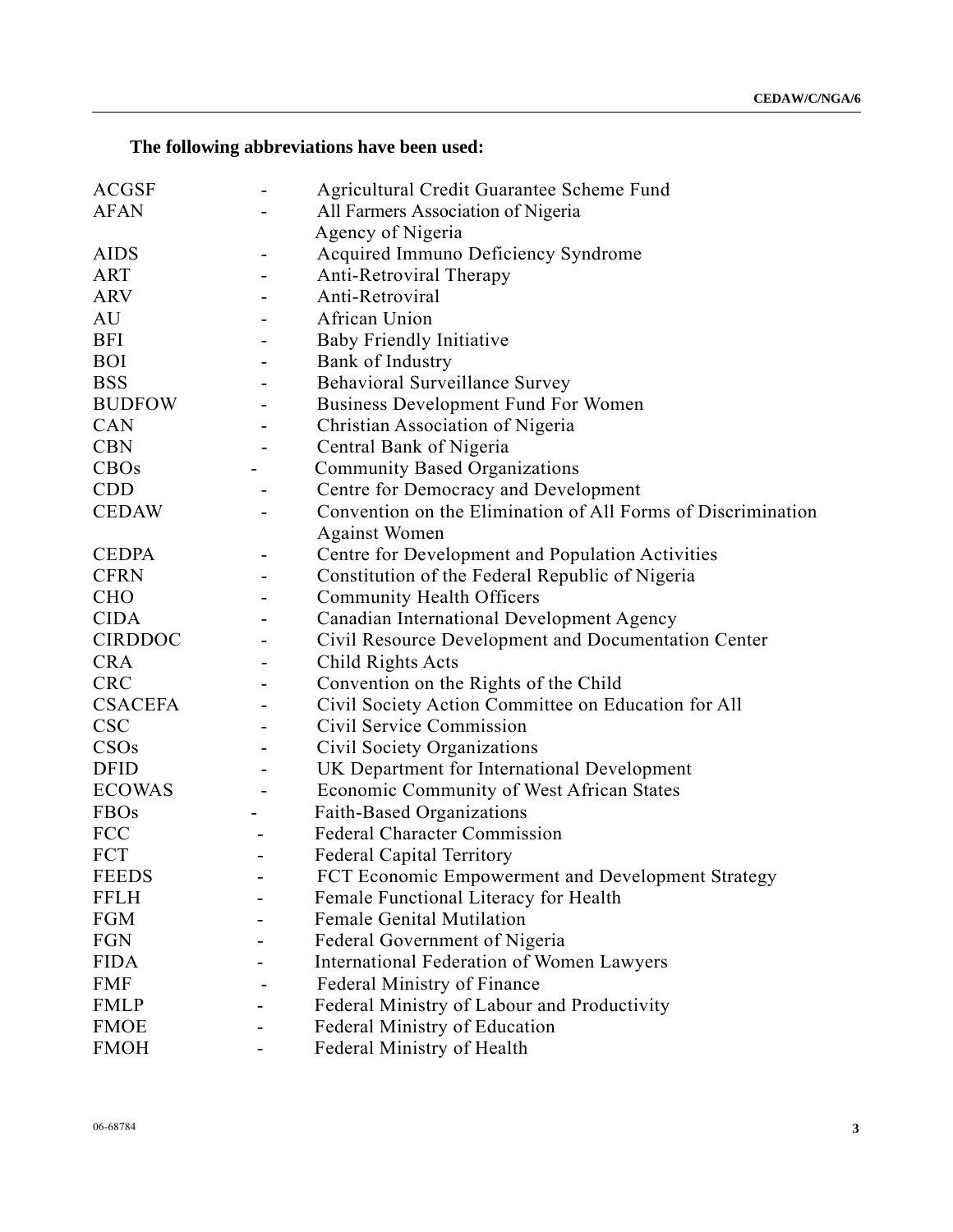| <b>FMOI</b>                                 | Federal Ministry of Information and National<br>Orientation |
|---------------------------------------------|-------------------------------------------------------------|
| <b>FMOJ</b><br>$\overline{\phantom{0}}$     | Federal Ministry of Justice                                 |
| <b>FMWA</b><br>$\overline{\phantom{0}}$     | Federal Ministry of Women Affairs                           |
| <b>GADA</b><br>$\qquad \qquad \blacksquare$ | Gender and Development Action                               |
| GAR<br>$\overline{\phantom{0}}$             | Gross Attendance Ratio                                      |
| <b>GBV</b><br>$\overline{\phantom{0}}$      | Gender-Based Violence                                       |
| <b>GDP</b><br>$\qquad \qquad \blacksquare$  | <b>Gross Domestic Product</b>                               |
| <b>GECORN</b><br>۰                          | Gender and Constitution Reform Network                      |
| <b>GPI</b>                                  | Girls Power Initiative                                      |
| GSU<br>$\overline{\phantom{a}}$             | Gender Support Unit                                         |
| <b>HCJ</b><br>$\overline{\phantom{0}}$      | High Court of Justice                                       |
| <b>HCT</b><br>$\qquad \qquad \blacksquare$  | HIV Counseling and Testing                                  |
| <b>HIV</b><br>$\frac{1}{2}$                 | Human Immuno-Deficiency Virus                               |
| <b>HND</b><br>$\qquad \qquad \blacksquare$  | Higher National Diploma                                     |
| <b>HTPs</b><br>$\overline{\phantom{0}}$     | <b>Harmful Traditional Practices</b>                        |
| <b>IAA</b><br>$\overline{a}$                | International Aid Agencies                                  |
| <b>IBRD</b>                                 | International Bank for Reconstruction and Development       |
| <b>ICPD</b>                                 | International Conference on Population and Development      |
| IDF<br>$\overline{\phantom{0}}$             | <b>International Development Fund</b>                       |
| <b>IEC</b><br>$\overline{\phantom{0}}$      | Information, Education and Communication                    |
| <b>IFC</b><br>$\overline{\phantom{0}}$      | <b>International Finance Corporation</b>                    |
| <b>IITA</b><br>$\overline{\phantom{0}}$     | International Institute for Tropical Agriculture            |
| <b>ILO</b>                                  | International Labour Organization                           |
| <b>INEC</b><br>$\overline{\phantom{a}}$     | <b>Independent National Electoral Commission</b>            |
| <b>IOM</b><br>-                             | International Organization for Migration                    |
| <b>IUD</b><br>$\overline{\phantom{0}}$      | Intra- Uterine Device                                       |
| <b>JICA</b><br>$\qquad \qquad \blacksquare$ | Japan International Cooperation Agency                      |
| <b>LACA</b><br>$\blacksquare$               | Local Government Action Committee on AIDS                   |
| <b>LACVAW</b>                               | Legislative Advocacy Coalition on Violence Against          |
| <b>LEEDS</b><br>$\overline{\phantom{0}}$    | Local Government Economic Empowerment                       |
|                                             | Development Strategy                                        |
| <b>LFN</b>                                  | Laws of the Federation of Nigeria                           |
| LGA                                         | <b>Local Government Area</b>                                |
| <b>LRC</b>                                  | Law Reform Commission                                       |
| <b>MDGs</b>                                 | Millennium Development Goals                                |
| <b>MFA</b>                                  | Ministry of Foreign Affairs                                 |
| <b>MMR</b>                                  | <b>Maternal Mortality Rate</b>                              |
| <b>MOA</b><br>$\overline{\phantom{0}}$      | Ministry of Agriculture                                     |
| <b>MOH</b>                                  | Ministry of Health                                          |
| <b>MPMF</b>                                 | Multi Partner Micro-Finance Scheme                          |
| <b>MTSS</b>                                 | Medium Term Sectoral Strategies                             |
| <b>NACA</b>                                 | National Action Committee on AIDS                           |
| <b>NACRDB</b>                               | Nigeria Agricultural Cooperative and Rural Development Bank |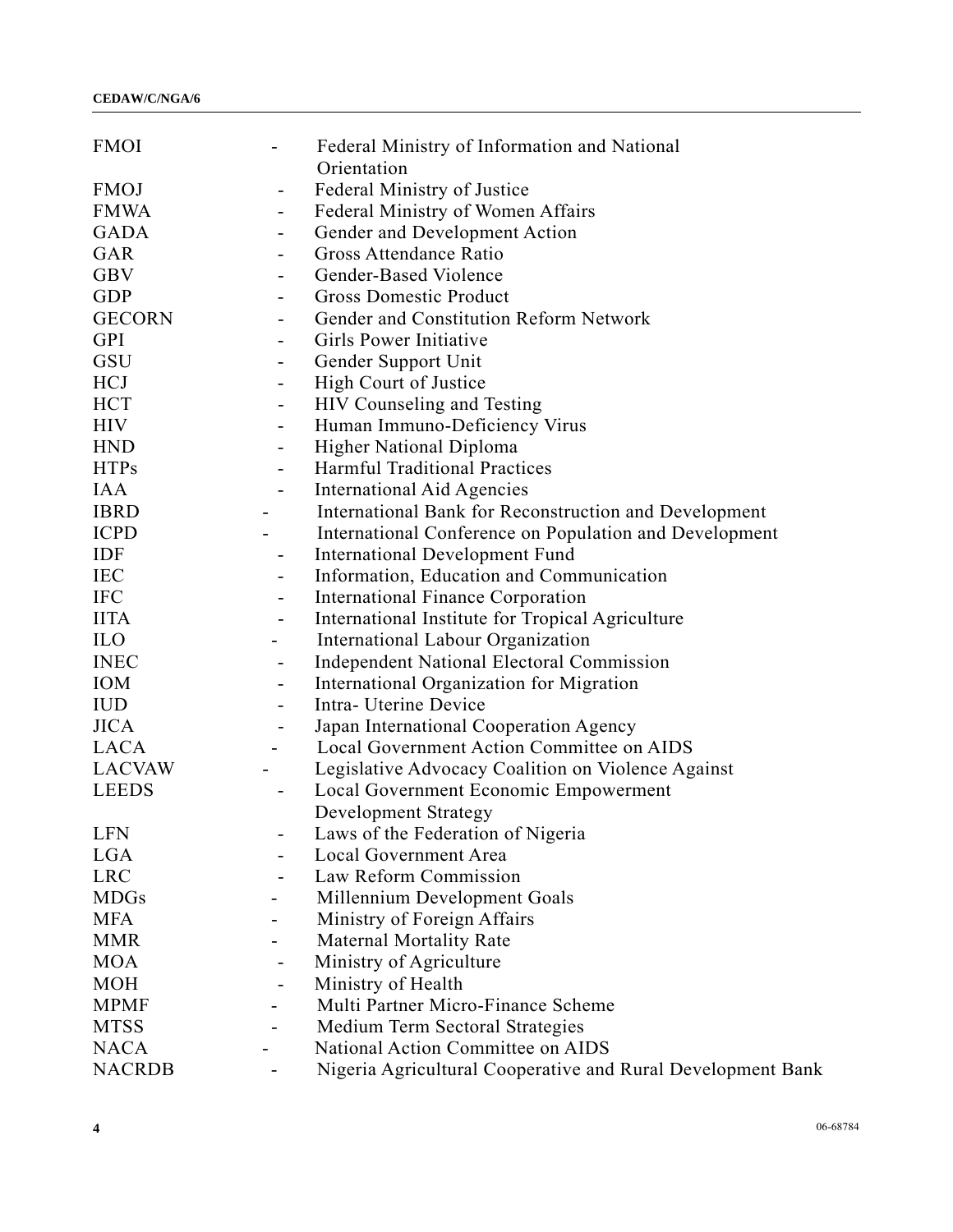| <b>NAFDAC</b> |                              | National Agency for Food, Drug Administration and Control         |
|---------------|------------------------------|-------------------------------------------------------------------|
| <b>NAN</b>    |                              | News Agency of Nigeria                                            |
| <b>NAPEP</b>  |                              | National Poverty Eradication Programme                            |
| <b>NAPTIP</b> |                              | National Agency for the Prohibition of Trafficking in Persons and |
|               |                              | Other Related Offenses                                            |
| <b>NASCP</b>  |                              | National AIDS/STD'S Control Programme                             |
| <b>NASS</b>   |                              | National Assembly                                                 |
| <b>NAWE</b>   |                              | National Association of Women Entrepreneurs                       |
| <b>NBC</b>    |                              | <b>National Broadcasting Commission</b>                           |
| <b>NCCC</b>   |                              | National Consultative and Coordinating Committee                  |
| <b>NCE</b>    |                              | National Certificate of Education                                 |
| <b>NCNE</b>   |                              | National Commission for Nomadic Education                         |
| <b>NCS</b>    |                              | Nigerian Customs Service                                          |
| <b>NCWD</b>   |                              | National Centre for Women Development                             |
| <b>NCWS</b>   |                              | National Council of Women Societies                               |
| <b>NDDC</b>   |                              | Nigeria Demographic Data Survey                                   |
| <b>NDE</b>    |                              | National Directorate of Employment                                |
| <b>NDHS</b>   |                              | Nigeria Demographic Health Survey                                 |
| <b>NEEDS</b>  |                              | National Economic Empowerment and Development strategy            |
| <b>NERDC</b>  |                              | National Educational Resource and Development Centre              |
| <b>NGOs</b>   |                              | Non Governmental Organizations                                    |
| <b>NHIS</b>   |                              | National Health Insurance Scheme                                  |
| <b>NHRC</b>   |                              | National Human Rights Commission                                  |
| <b>NIS</b>    | $\qquad \qquad \blacksquare$ | Nigerian Immigration Service                                      |
| <b>NLC</b>    |                              | Nigeria Labor Congress                                            |
| <b>NMEC</b>   |                              | <b>National Mass Education Commission</b>                         |
| <b>NPC</b>    |                              | National Planning Commission                                      |
| <b>NPHCDA</b> |                              | National Primary Health Care Development Agency                   |
| <b>NPoPC</b>  | -                            | <b>National Population Commission</b>                             |
| <b>NPRC</b>   |                              | National Political Reform Conference                              |
| <b>NSF</b>    |                              | National Strategic Framework for Action                           |
| <b>NUC</b>    |                              | National Universities Commission                                  |
| <b>NYSC</b>   |                              | National Youth Service Corps                                      |
| <b>OA</b>     |                              | <b>Orientation Agencies</b>                                       |
| <b>OND</b>    |                              | <b>Ordinary National Diploma</b>                                  |
| <b>OPD</b>    |                              | Office of the Public Defender                                     |
| PEP           |                              | <b>Primary Education Project</b>                                  |
| <b>PEPFAR</b> |                              | President's Emergency Plan for AIDS Relief                        |
| <b>PFN</b>    |                              | Pentecostal Fellowship of Nigeria                                 |
| <b>PGDE</b>   |                              | Post Graduate Diploma in Education                                |
| PHC           |                              | Primary Health Centre                                             |
| <b>PLWHA</b>  |                              | People Living with HIV/AIDS                                       |
| <b>PMTCT</b>  |                              | Prevention of Mother to Child Transmission                        |
| <b>PPFN</b>   |                              | Planned Parenthood Federation of Nigeria                          |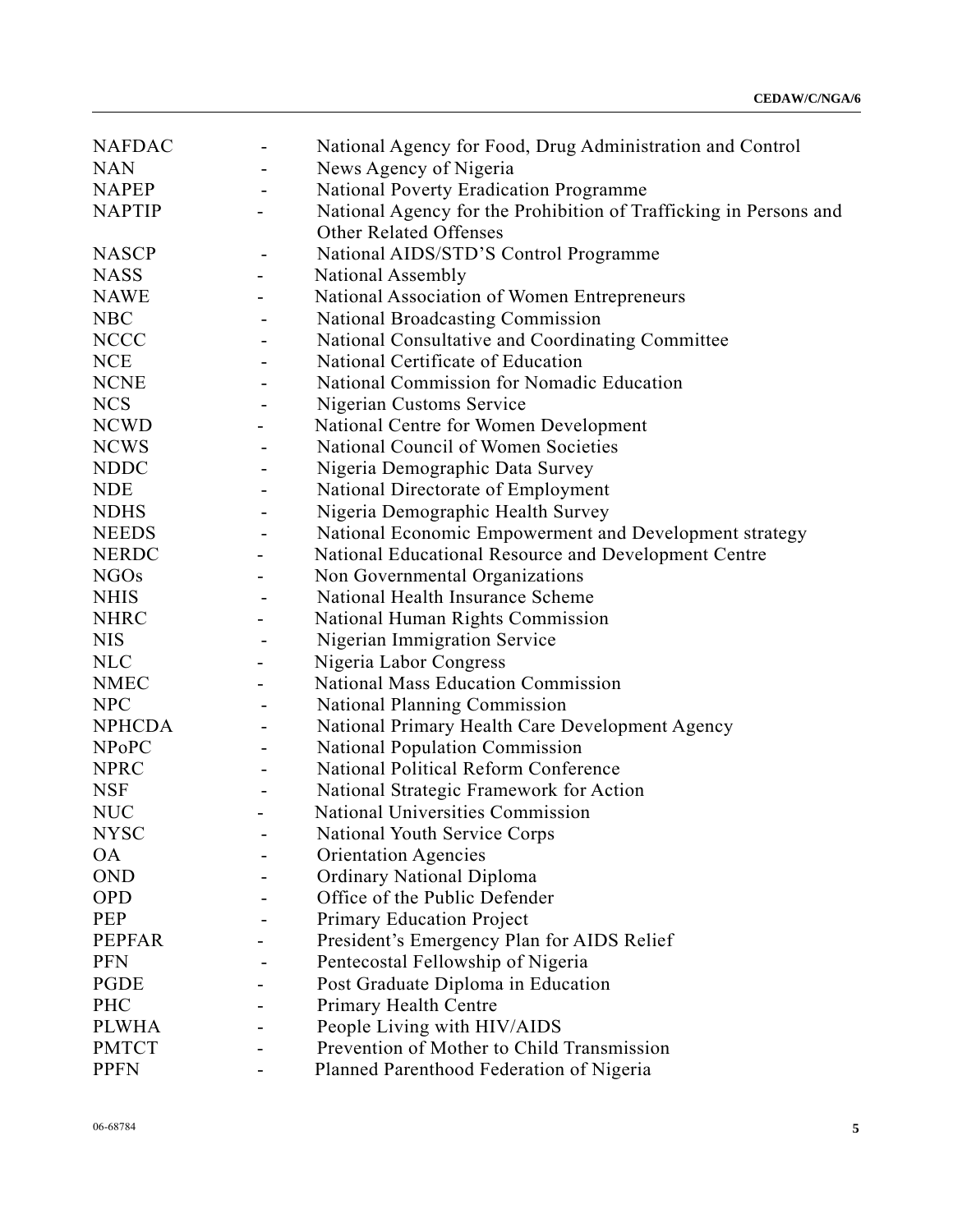| <b>PTA</b>    | $\qquad \qquad \blacksquare$ | <b>Parents Teachers Association</b>                              |
|---------------|------------------------------|------------------------------------------------------------------|
| <b>PTWA</b>   |                              | Prevention of Trafficking In West Africa                         |
| <b>SACA</b>   |                              | State Action Committee on AIDS.                                  |
| <b>SEC</b>    |                              | <b>State Electoral Commission</b>                                |
| <b>SEEDS</b>  |                              | State Economic Empowerment and Development Strategy              |
| <b>SHC</b>    |                              | Secondary Health Care                                            |
| <b>SIDA</b>   | -                            | Swedish International Development Agency                         |
| <b>SMEDAN</b> | $\qquad \qquad \blacksquare$ | Small and Medium Enterprises Development                         |
| <b>SMWA</b>   | $\overline{\phantom{a}}$     | <b>State Ministry of Women Affairs</b>                           |
| <b>SMWASD</b> |                              | State Ministry of Women Affairs and Social Development           |
| <b>STD</b>    |                              | <b>Sexually Transmitted Diseases</b>                             |
| <b>STIs</b>   | $\overline{\phantom{a}}$     | <b>Sexually Transmitted Infections</b>                           |
| <b>STM</b>    | -                            | Science, Technology and Mathematics                              |
| <b>THC</b>    | $\qquad \qquad \blacksquare$ | <b>Tertiary Health Care</b>                                      |
| <b>TIP</b>    | -                            | Trafficking in Persons                                           |
| <b>TOT</b>    | -                            | Training of Trainers                                             |
| <b>TRC</b>    |                              | <b>Teacher Registration Council</b>                              |
| <b>UBE</b>    | -                            | Universal Basic Education                                        |
| <b>UBEC</b>   | $\qquad \qquad \blacksquare$ | Universal Basic Education Commission                             |
| <b>UK</b>     | $\qquad \qquad \blacksquare$ | United Kingdom                                                   |
| <b>UN</b>     | $\qquad \qquad \blacksquare$ | <b>United Nations</b>                                            |
| <b>UNAIDS</b> | $\qquad \qquad \blacksquare$ | Joint United Nations Programme on HIV/AIDS                       |
| <b>UNDP</b>   | $\overline{\phantom{a}}$     | United Nations Development Programme                             |
| <b>UNESCO</b> |                              | United Nations Educational, Scientific and Cultural Organisation |
| <b>UNFPA</b>  | $\overline{a}$               | United Nations Fund for Population Activities                    |
| <b>UNHCR</b>  | $\qquad \qquad \blacksquare$ | United Nations High Commissioner for Refugees                    |
| <b>UNICEF</b> |                              | United Nations Children Fund                                     |
| <b>UNIFEM</b> | $\overline{\phantom{a}}$     | United Nations Development Fund for Women                        |
| <b>UNODC</b>  | $\qquad \qquad \blacksquare$ | United Nations Office of Drugs and Crime                         |
| <b>US</b>     |                              | <b>United States</b>                                             |
| <b>USAID</b>  |                              | United States Agency for International Development               |
| <b>USD</b>    |                              | <b>United States Dollar</b>                                      |
| <b>USIS</b>   |                              | United States Information Service                                |
| <b>VAW</b>    |                              | Violence Against Women                                           |
| <b>VCCT</b>   |                              | Voluntary Confidential Counseling and Testing                    |
| <b>VCT</b>    |                              | <b>Voluntary Counseling and Testing</b>                          |
| <b>VVF</b>    |                              | Vesico Vaginal Fistula                                           |
| <b>WACOL</b>  |                              | Women Aids Collective                                            |
| WARDC         |                              | Women Advocates Research and Documentation Centre                |
| <b>WB</b>     |                              | World Bank                                                       |
| <b>WDCs</b>   |                              | <b>Women Development Centres</b>                                 |
| <b>WHO</b>    |                              | World Health Organization                                        |
| <b>WLDCN</b>  |                              | Women Law and Development Centre, Nigeria                        |
| <b>WOCON</b>  | $\overline{\phantom{a}}$     | Women Consortium of Nigeria                                      |
|               |                              |                                                                  |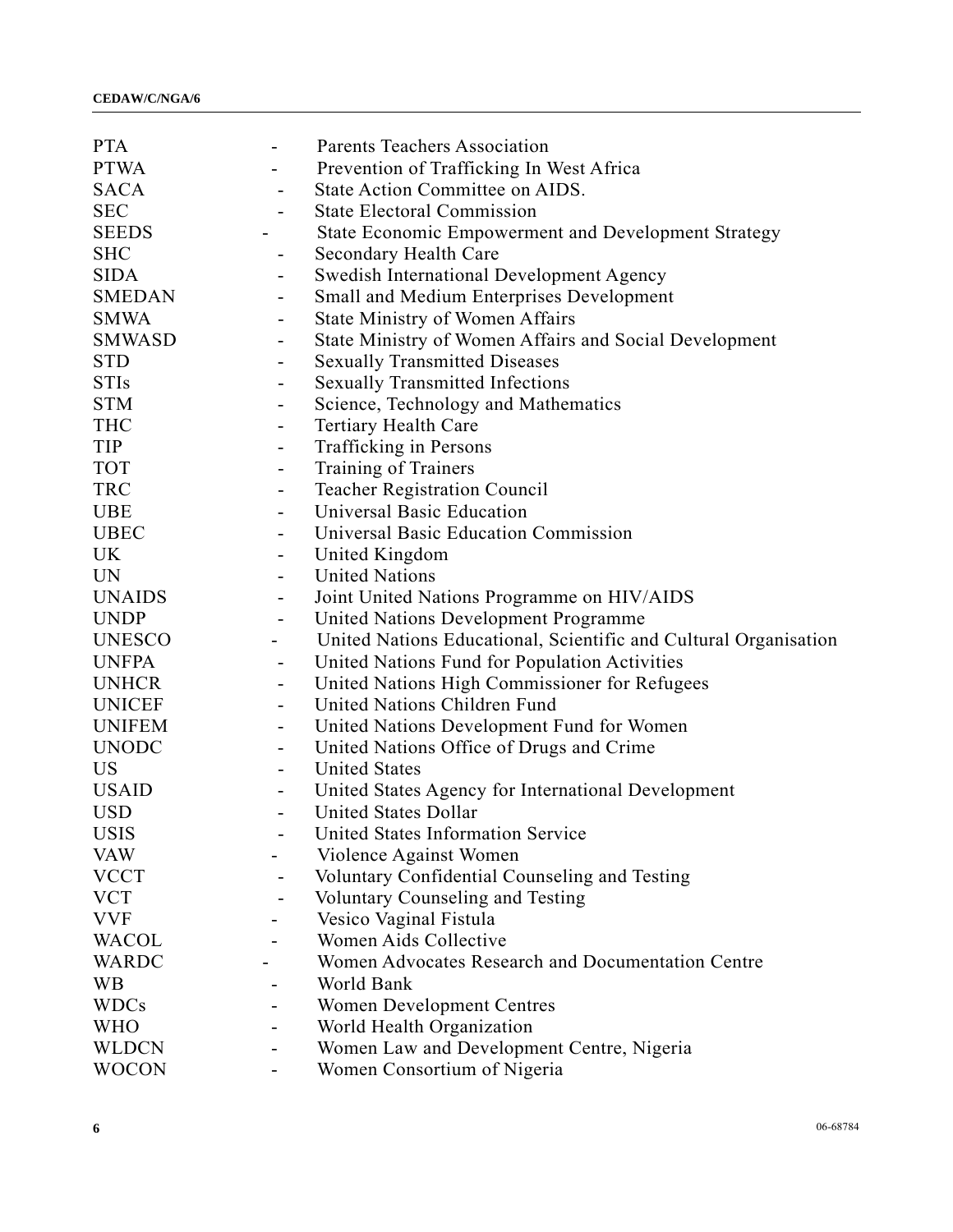| <b>WOFEE</b>       | $\sim$ 100 $\mu$ | Women Fund for Economic Empowerment                          |
|--------------------|------------------|--------------------------------------------------------------|
| <b>WOMANIFESTO</b> | $\sim$ .         | Women Manifesto                                              |
| <b>WORNACO</b>     | $\sim$ 10 $\pm$  | Women's Organizations for Representative National Conference |
| <b>WOTCLEF</b>     | $\sim 100$       | Women Trafficking and Child Labour Eradication Foundation    |
| WRAPA              | $\sim$           | Women's Rights Advancement and Protection Alternative        |

#### **Tables**

- Table 1.1 GDP growth rate  $(\% )$  in real terms  $2002 2004$
- Table 1.2 Percentage distribution of sectoral contribution to GDP in real terms 2001- 2004
- Table 3.1 Gender Mainstreaming in Nigeria, 2006.
- Table 3.2 Level of Intervention in Violence Cases.
- Table 3.3 Knowledge of and perceptions of risk of HIV/AIDS and behavioral changes.
- Table 3.4 HIV prevalence by marital status (HSS 2005).
- Table 3.5 HIV prevalence by educational status
- Table 3.6 HIV estimates and projections
- Table 7.1 Distribution of women in some elective/appointive positions 1999- 2006.
- Table 8.1 Disposition of Ambassadorial/Diplomatic Staff in Nigerian Missions by Sex 2002 and 2006
- Table 8.2 Employment in International Development Agencies
- Table 10.1 Achievements recorded under the UBE program
- Table 10.2 Number of teachers trained in Different subjects
- Table 10.3 Net enrolment
- Table 10.4 Enrolment in primary school
- Table 10.5 Ratio of Secondary and Primary School Teachers 2003
- Table 10.6 Adult literacy rate (Age 15 and above)
- Table 11.1 Percent distribution of women employed by occupation, according to background characteristics.
- Table 12.1 Comparison of childhood mortality rates between urban and rural areas (per 1,000 births).
- Table 12.2 Prevalence Rate of Contraception Use by Method
- Table 13.1 Distribution of Beneficiaries of WDCs by Educational Attainment
- Table 13.2 Gender Stratification within the overall Economy and Private Sector
- Table 14.1 Statistics on Rural Women Trained
- Table 14.2 Levels of Decision Making by Sex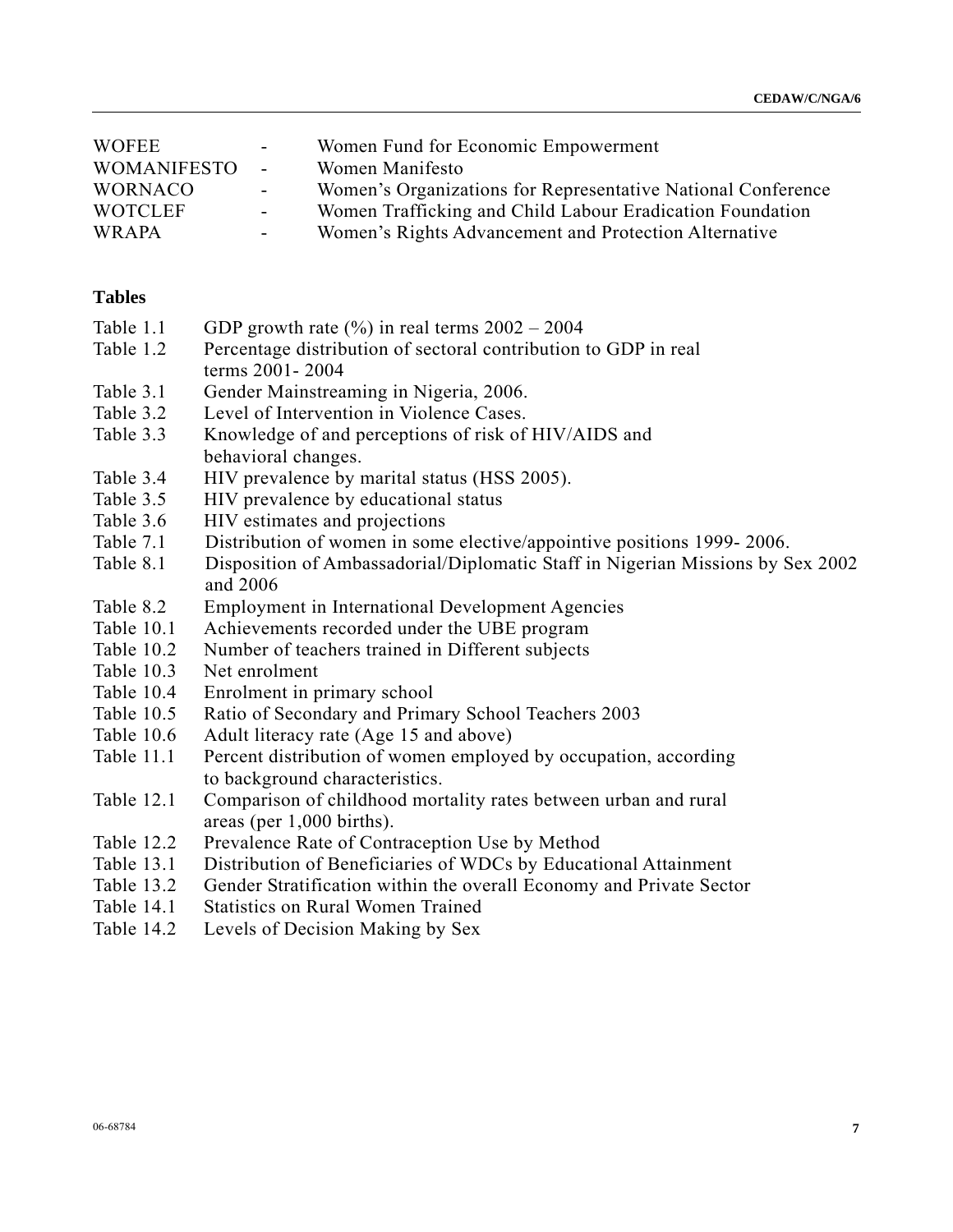# **Figures**

| Figure 1.1  | States of Federal Republic of Nigeria                           |
|-------------|-----------------------------------------------------------------|
| Figure 1.2  | GDP Growth Rate $(\% )$ in real terms $2002 - 2004$             |
| Figure 3.1  | Map of the Federal Republic of Nigeria showing zonal anti-      |
|             | trafficking working group                                       |
| Figure 3.2  | Geographical distribution of HIV prevalence by site (HSS 2005). |
| Figure 6.1  | Trafficking routes updated by ILO LUTRENA                       |
| Figure 6.2  | Number of Children trafficked by zones of origin.               |
| Figure 6.3  | Number of children rescued by zones                             |
| Figure 6.4  | Number of children rescued from different countries.            |
| Figure 12.1 | Maternal Mortality Rate by zones, urban & rural areas           |
|             | $(per 100,000$ live births)                                     |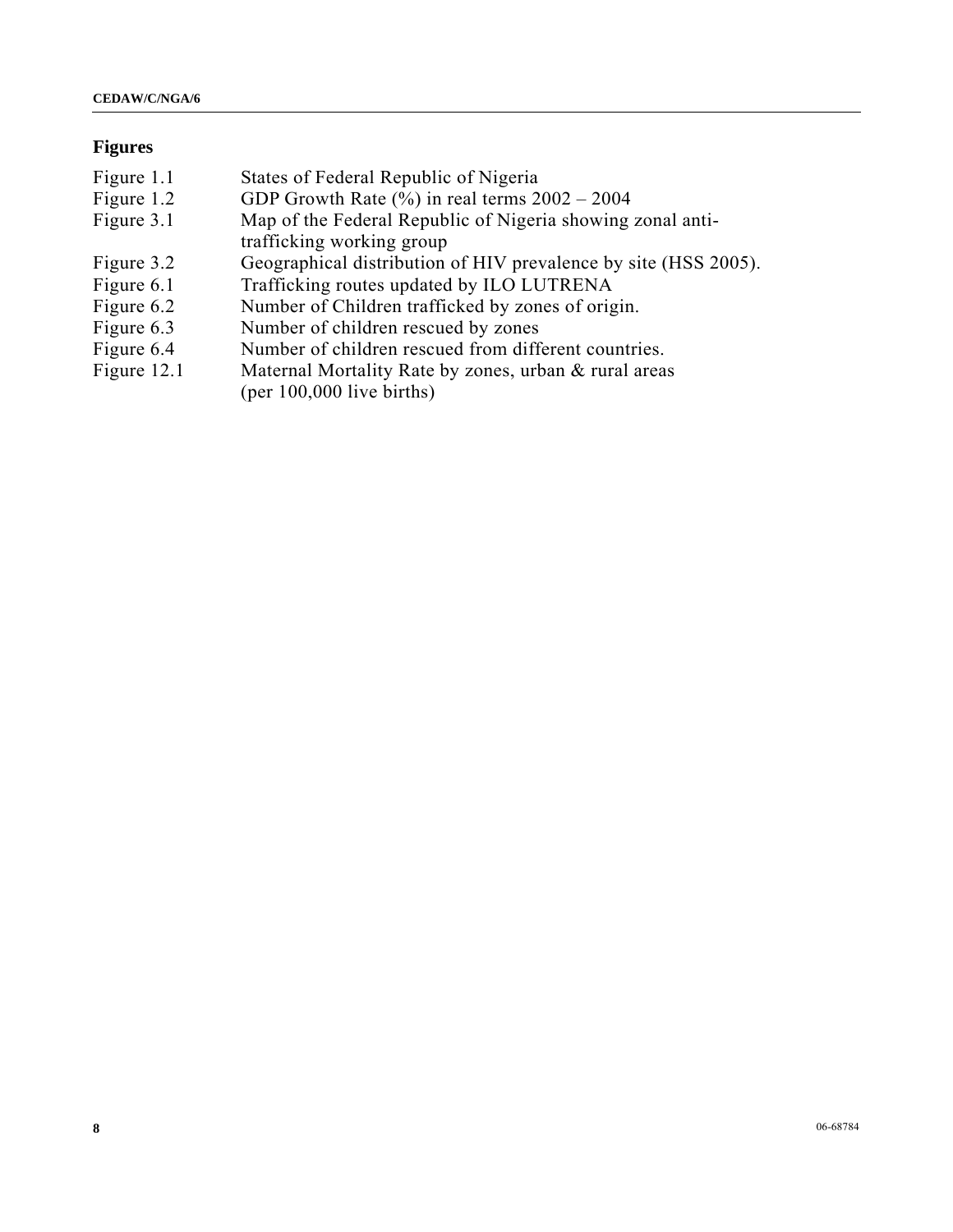## **Preface**

 The Federal Republic of Nigeria in its seven years of democratic governance has recorded an increase in awareness and political will at all levels to recognize, respect and protect women's rights.

 The on-going reform programmes of the current administration, coupled with other initiatives, have created a positive and conducive programming environment for overall promotion and protection of women's rights; reduction in the prevalence of discrimination against women; increased investments in children and women's development issues, and better application of disaggregated data and development resources. There is demonstrated commitment to achieving the targets of the Millennium Development Goals, particularly goal No.3, which emphasizes the promotion of gender equality and empowerment. In addition, special institutional and legal mechanisms are in place to enhance attainment of gender parity, protection services for children and women, and empowerment through building capacities of families and communities.

 The most significant leap recorded during the reporting period is the articulation and implementation of a nationally coordinated medium term development plan, the National Economic Empowerment and Development Strategy (NEEDS), State and its State and Local Government counterparts. It is noteworthy that the four pronged NEEDS programme, which utilizes a holistic approach, is being reviewed to integrate among others, a gender mainstreaming component into the policy framework.

 In 2005 the Women Fund for Economic Empowerment (WOFEE**),** was launched as an initiative of the Ministry of Women Affairs and Financial Institutions to avail women of a revolving soft loan facility to enhance the capacity of rural women. WOFEE aims, among other things to facilitate access to goods, marketing strategies, business training, infrastructural facilities, and provision of a supportive policy environment.

 The Government of the Federal Republic of Nigeria continues to uphold the implementation of the Beijing Declaration and Platform for Action (BPfA) and the outcome of the 23rd Special Session of the General Assembly that ushered in international efforts for the advancement of women. The implementation of the BPfA in practically all the areas of concern has recorded remarkable visibility with substantive incremental progress in some areas. There however, remain monumental challenges in other areas arising from the diversity of the socio – political economy of the country.

Nigeria's 6<sup>th</sup> CEDAW Country Periodic Report highlights the increasing opportunities for the elimination of all forms of discrimination against women in the private and public sectors and improved levels of equality and enjoyment of women's human rights policy formulation. Action plans have been developed to promote increased access by women and girls to education, decrease disparities in women and girls literacy; enhance access to health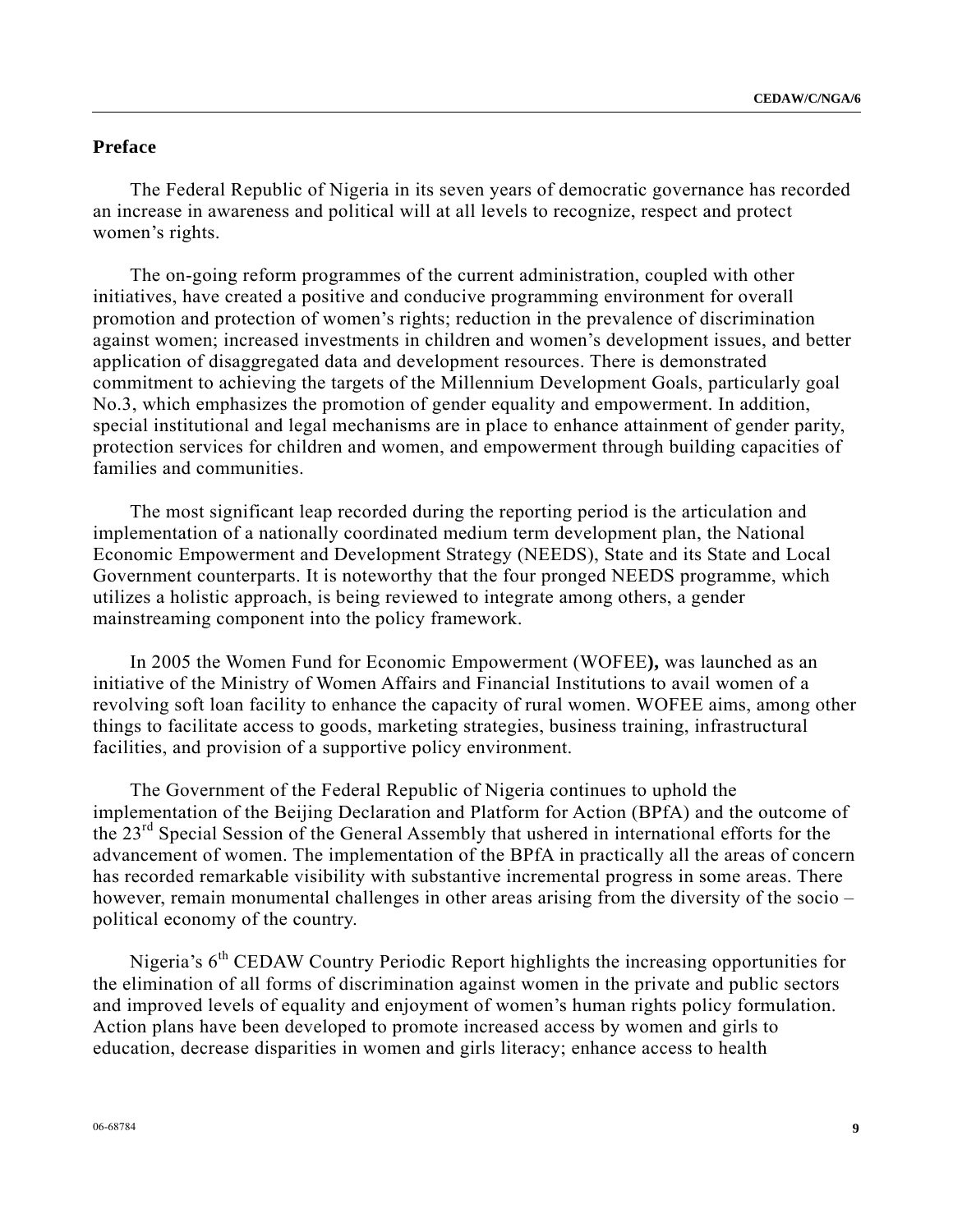information and services and reduce the prevalence of HIV/AIDS among women including the burden of care and stigmatization.

 This report features the productive contributions of women and human rights organizations as well as other stakeholders especially development partners in the monitoring and evaluation of the implementation of the Convention in Nigeria. It also highlights the application of gender sensitive indicators and sex disaggregated statistics for measuring implementation progress as exemplified in the compilation and revision of domestic, religious and cultural laws as well as practices that affect women and girls distinctly.

 Indications are provided on gaps and challenges facing the country in her strive for effective implementation. Most significant of these are limitations of financial and human resources for promoting gender equality, low level of women's participation in decisionmaking at various levels and the persistent prevalence of violence against women based on socio-cultural beliefs.

 It is my hope that the distinguished members of the CEDAW Committee of Experts will appreciate the progress made so far, the positive changes recorded in this report and support Nigeria's efforts to sustain this momentum in the overall interest of Nigerian women.

Mrs. Inna Maryam Ciroma Honourable Minister of Women Affairs Federal Republic of Nigeria, Abuja July 2006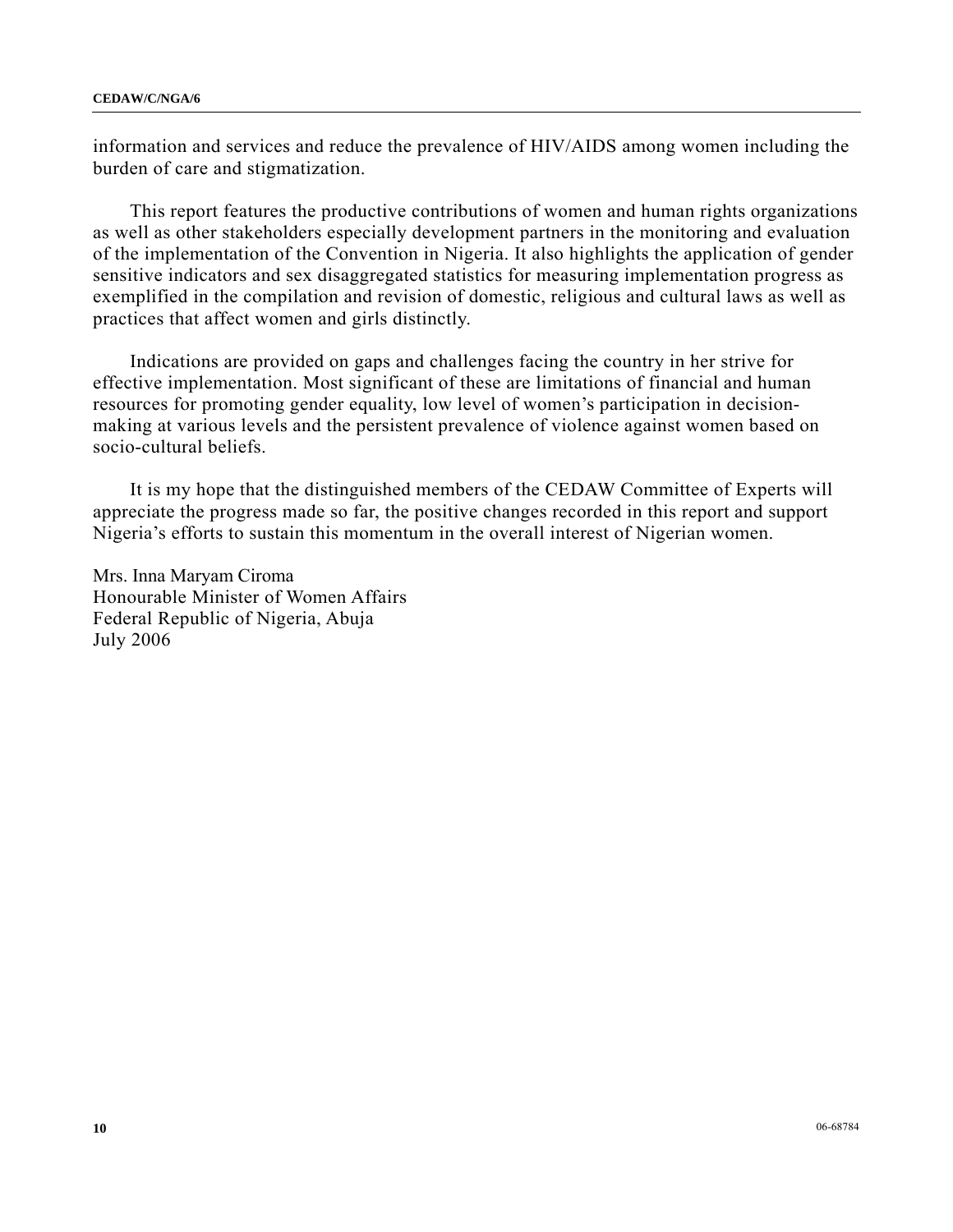#### **Acknowledgement**

The process for the production of the  $6<sup>th</sup>$  CEDAW Country report has been a long and intricate journey. Nigeria is appreciative of the concluding comments and observations provided by the UN CEDAW Express Committee, which has served as a reference point for articulating progress recorded, and persistent concerns of gender actors and stakeholders

 The Federal Ministry of Women Affairs wishes to recognize with gratitude the cordial partnership extended to it by Ministerial Departments and Agencies (MDAs), State and Local Government outfits, Civil Society Organizations especially women and human rights groups, Community Based Organizations, Grassroots women's associations, the academia and development partners. It is our expectation that this burgeoning partnership will endure over time and facilitate the realization of the goals and objectives of CEDAW.

 Government is also appreciative of the efforts of the range of resource persons who supported the process from inception to conclusion. It is our earnest expectation that we shall continue to count on the wide range of contributors to this report in the continued implementation and monitoring of CEDAW and related protocols in Nigeria.

 Conclusively, the Ministry expresses appreciation to the Office of the Millennium Development Goals in Nigeria for its technical and financial support towards the timely production of this report.

Dr. Safiya Mohammad Permanent Secretary Federal Ministry of Women Affairs Abuja, Nigeria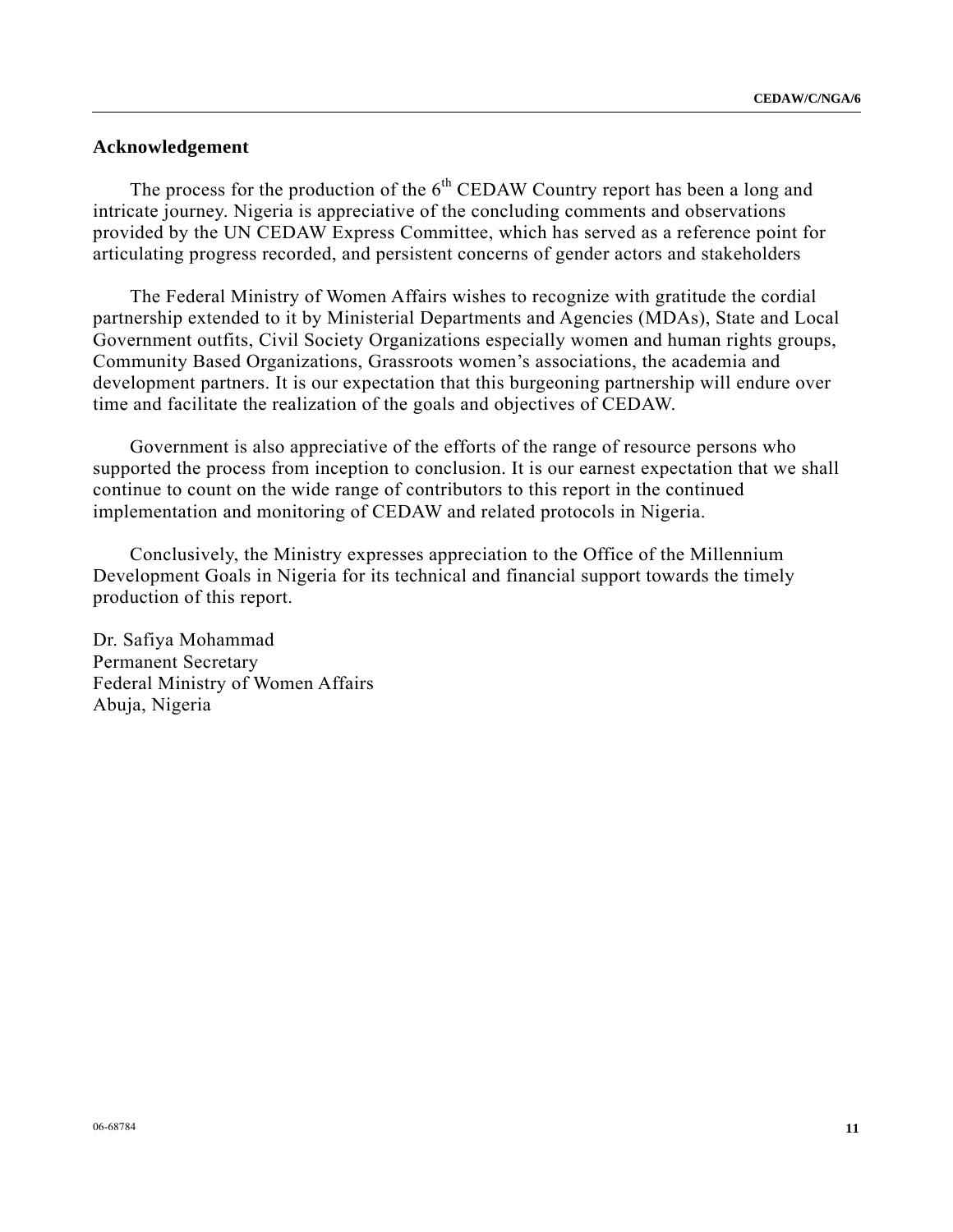#### **Executive summary**

In articulating the  $6<sup>th</sup>$  Country Periodic Report, issues under consideration have been presented in three parts,

- Part 1- Introduction;
- **Part II: Progress on the implementation of CEDAW and**
- Part III: Conclusion

 Special attention was given to the Committee's observations and concluding comments on the  $4<sup>th</sup>$  and  $5<sup>th</sup>$  Country Report. The report highlights the measures adopted by the Nigerian Government, Civil Society especially women and human rights groups, and development partners who are key stakeholders in the recorded progress made from 2002. It outlines priorities identified for action, as well as challenges inherent in the processes of domestication and implementation.

 The report presents the strategies adopted for mainstreaming gender responsive actions into the ongoing national reform processes across the country. Gender mainstreaming efforts in both state and national plans were emphasized in the political, economic and socio – cultural spheres. Assessing the effectiveness of these plans were hinged on the critical change index recorded for social justice and equality for women and men.

 Within the period of reporting, the subject of gender equality has acquired more prominence in development programming in Nigeria, leading to concrete engagements at high levels in government decision-making organs and within development agencies. The success of the gender mainstreaming actions in Nigeria has depended on a broad-based partnership in which the government of Nigeria acts cooperatively with other key stakeholders, including civil society and the private sector.

 The formulation of a gender policy as a tool for mainstreaming gender is one of the concrete strategies Nigeria is employing to achieve the MDGs which by extension, encompass the principles of CEDAW. Consequently, a high level of understanding of the concept of gender has emerged and there is significant mobilization for its mainstreaming in policy frameworks and institutional mechanisms to guarantee the achievement and monitoring of gender equality. Specifically, the following indices support the incremental shift towards elimination of gender inequality in Nigeria:

- A significant level of knowledge and appreciation of the concept of gender mainstreaming.
- Concrete and measurable gender mainstreaming policies in programmes.
- The development and use of gender mainstreaming tools.
- A culture of gender training for staff and programme partners.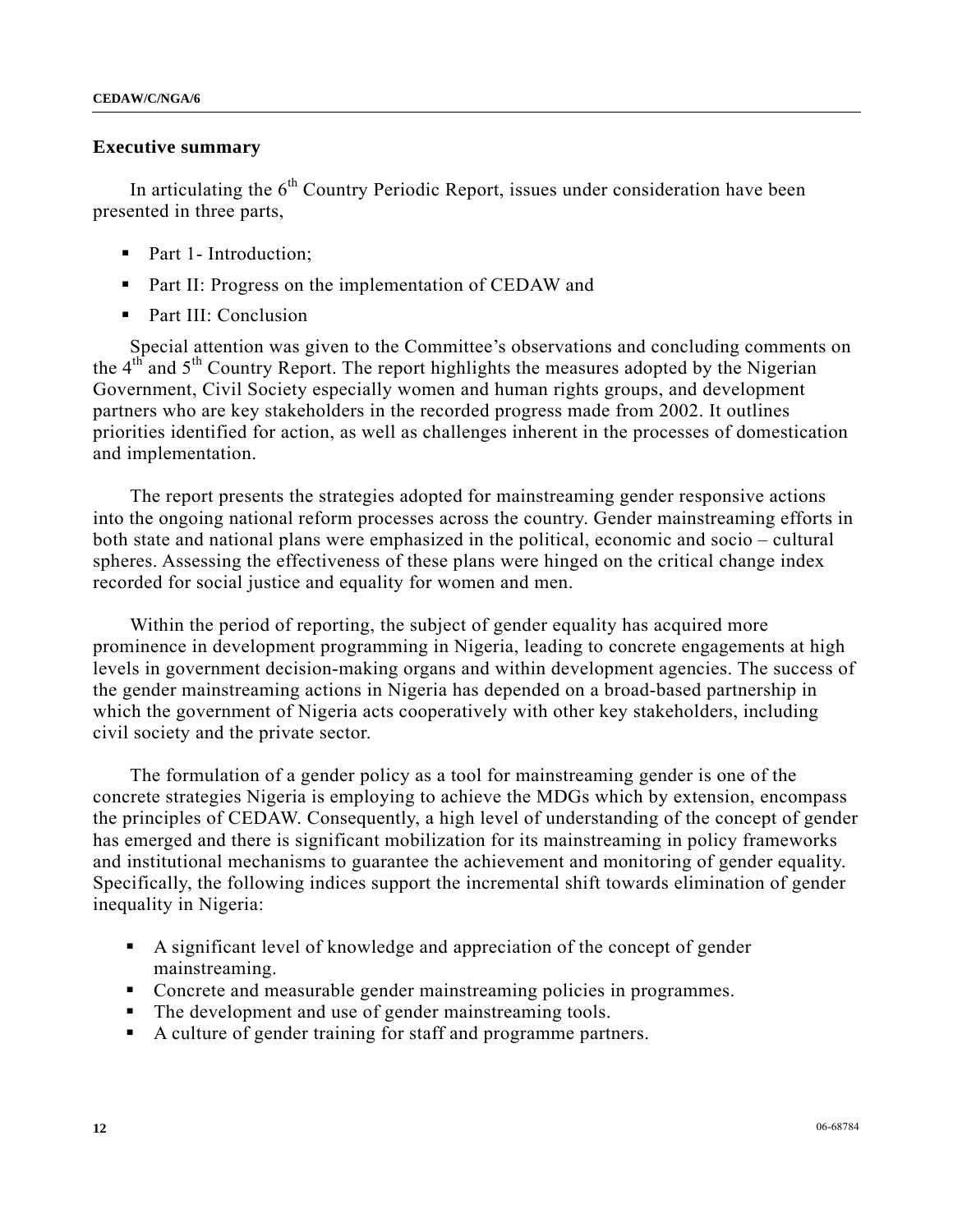An emerging partnership between government departments and agencies aimed at fostering platforms for dialogue to entrench appreciation of the concept, and the incorporation of gender mainstreaming principles, indices and tools in development programmes in Nigeria.

 More significantly, within the reporting period, the Federal Government introduced the National Economic Empowerment and Development Strategy (NEEDS) with the policy thrust to significantly improve the quality of life of Nigerians and also create social safety nets for vulnerable groups, particularly women and youth. This holistic programme is replicated at the State levels as - State Economic Empowerment and Development Strategy (SEEDS) and local government levels as Local Government Economic Empowerment and Development Strategy (LEEDS) respectively and the FEEDS (FCT Economic Empowerment and Development Strategy).

Additional gains highlighted in Nigeria's  $6<sup>th</sup>$  Report is the emergence of a productive collaboration between Government, women and human rights NGOs in the area of strategic litigation around the provisions of the 1999 (Constitution of the Federal Republic of Nigeria (CFRN) and the principles of CEDAW. This has enhanced the potential realization of the rights of women in public and private spheres. The initiative is reinforced by comprehensive documentations of the various forms and contexts of discriminatory laws and practices in Nigeria. One of such, is the survey report on *"Constitution, National and State Statutes and Regulations, Local Government Bye Laws, Customary Laws and Religious Laws, Policies and Practices and court Decisions relating to the Statutes of Women and Children, Applicable in Nigeria*'.

 Also within the reporting period, Nigeria ratified the Optional Protocol to CEDAW (2004) as an international instrument, and ratified two regional instruments, the African Union Protocol on the Rights of Women in Africa and the Solemn Declaration on Gender Equality in Africa. These instruments emphasize Nigeria's obligations as a member State to put in place all necessary mechanisms required for eliminating gender discrimination, ensuring equality and human dignity to all women and men.

In conclusion, Nigeria's  $6<sup>th</sup>$  Country Report highlights concrete evidence of a definite move to introduce consistent and systematic measures aimed at achieving the aspirations of the Convention. This is being achieved with the active participation of women and men, at all levels of governance and society, through consultations and advocacy to achieve high value and sustainable attitudinal, policy and legal changes. Affirmative action measures have been acknowledged as a justifiable step to redress the glaring inequalities that are embedded in Nigeria's socio-cultural setting. This was a recommendation by the National Political Reform Conference, 2005, which was a defining moment in Nigeria's history and critical to the sustenance of democracy. It was a platform that sought to openly arrive at consensus and benchmarks for Nigeria and its people including women.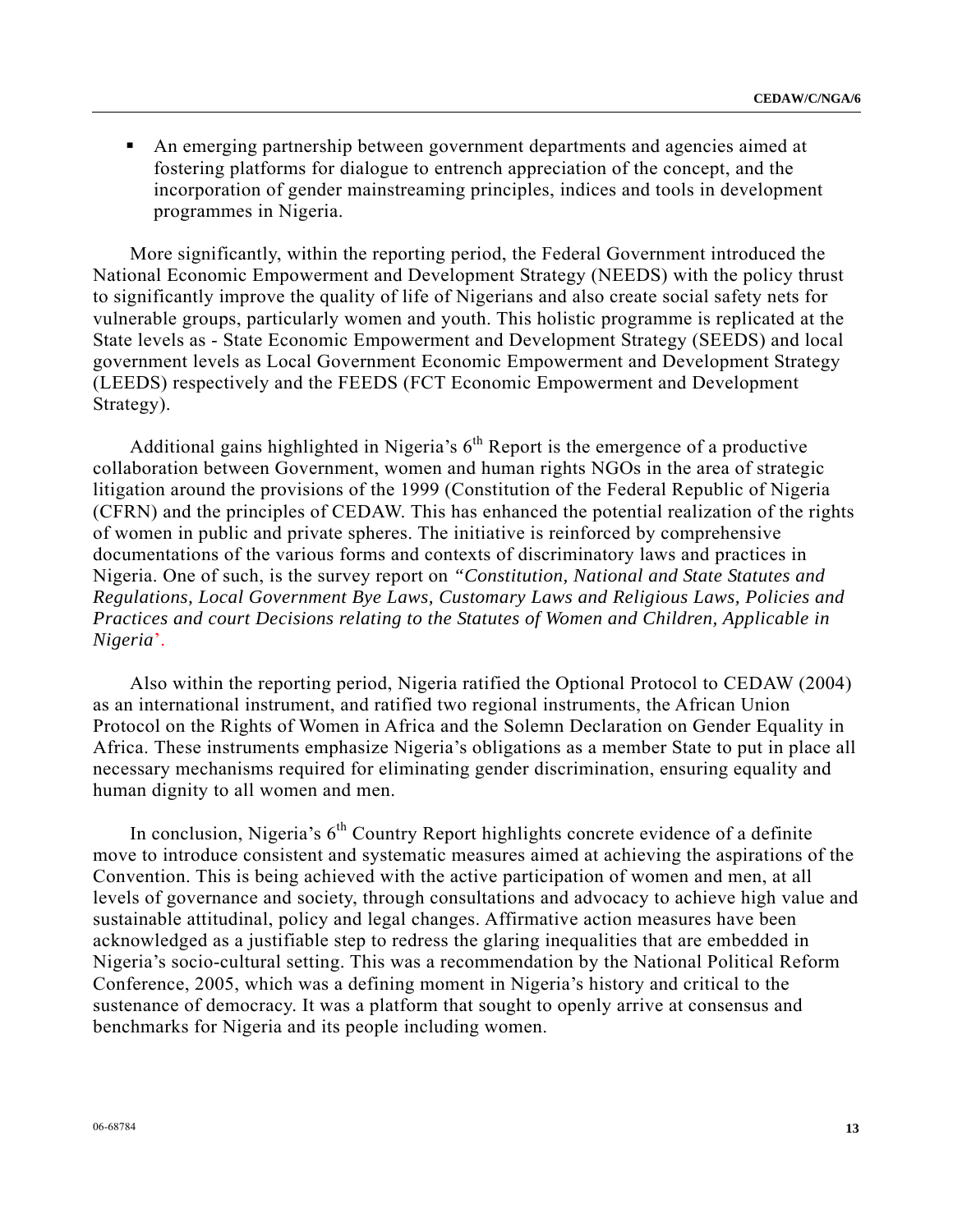# **Part I Introduction**

#### **Background and period of coverage**

 Nigeria as a signatory to the United Nation's Convention on the Elimination of All Forms of Discrimination Against Women (CEDAW) and in fulfillment of its obligation under Article 18 submitted its  $4<sup>th</sup>$  and  $5<sup>th</sup>$  country Periodic Report (covering the period 1994 – 2002) outlining progress recorded on the implementation of the Convention. The report was considered at the Committee's  $638<sup>th</sup>$  and  $639<sup>th</sup>$  meetings in its  $30<sup>th</sup>$  Session held in New York from the  $12<sup>th</sup>$  -30<sup>th</sup> January 2004. This 6<sup>th</sup> Country Periodic Report builds on past efforts at implementing the convention within the Nigerian context.

#### **Nigeria's demographic profile and administrative set-up**

#### **Geography and Population**

Nigeria lies between  $4^{\circ}16^{\circ}13^{\circ}53^{\circ}$  on the north latitude and  $2^{\circ}40^{\circ}$ -  $14^{\circ}41^{\circ}$  on the east longitude. It is located in West Africa bordered on the West by the Republic of Benin, on the north by the Republic of Niger and on the East by the Republic of Cameroon. To the south, Nigeria is bordered by approximately 800 kilometers of the Atlantic Ocean, stretching from Badagry in the west to the Rio del Rey in the east. The country also occupies a land area of 923,768 kilometres and the vegetation ranges from mangrove forest on the coast to desert in the far north.

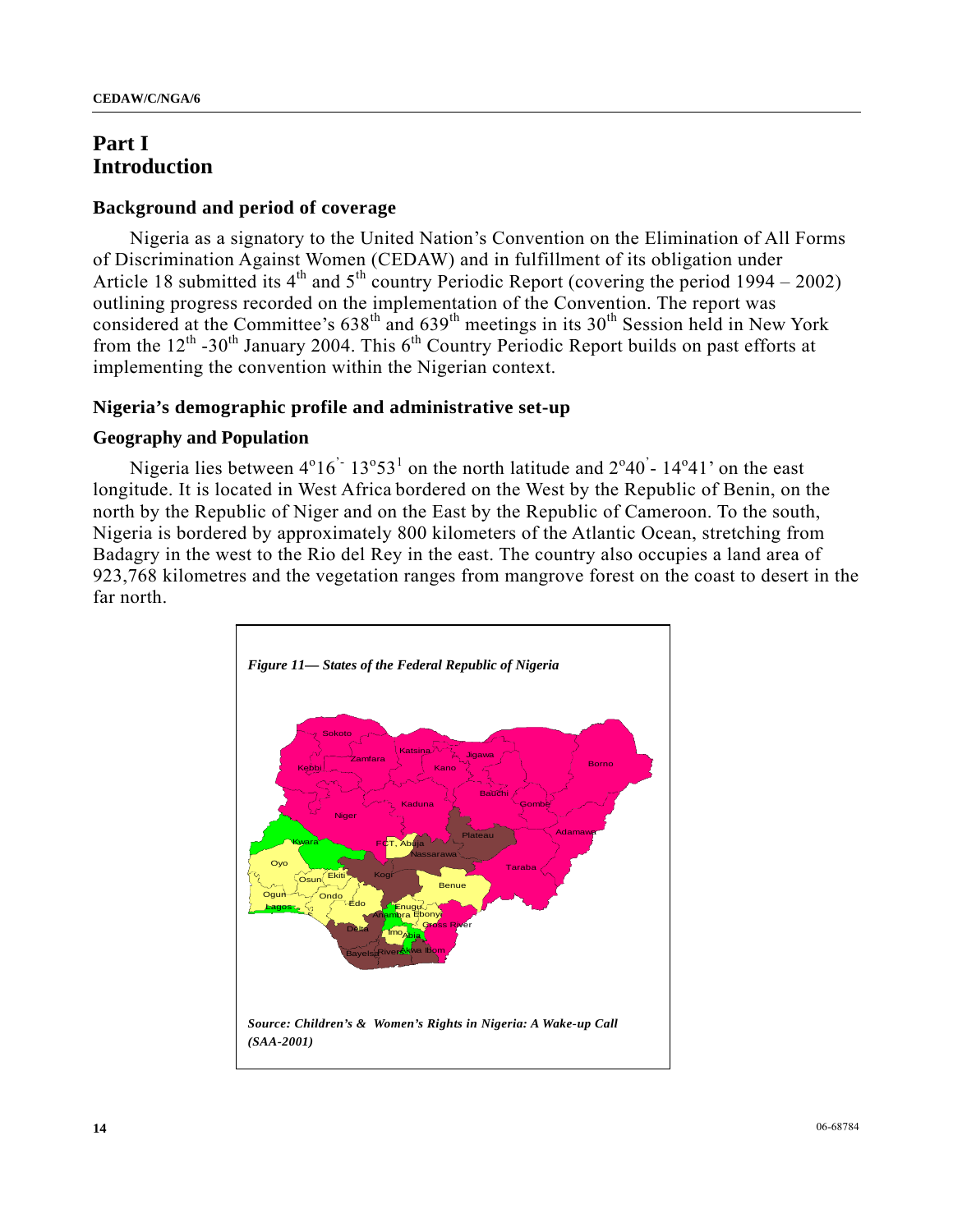The administrative and political structure which has been operational since the return to democratic rule in May, 1999, still subsists in the country. The states, local governments and geo-political zones reported in the preceding country report still serve as the governance machinery. There are presently 774 Local Government Areas in the country. There is a three tiered presidential system of government with the Federal Government made up of an executive arm, a bi - cameral legislative arm and the judiciary. Each State has an independent executive arm and house of assembly while each Local Government is administered by a chairman and a council.

 The 1991 census estimated a population of 88,992,220 people. Based on the projected growth rate of 2.83 percent per annum, the estimated current population of Nigeria by 2004 is 126 million of which about 49.7 percent should be women. Results of the March 2006 census is still awaited but is unlikely to change the status of the country as the most populous country in Africa and the tenth most populous in the world. Nigeria is still predominantly rural with approximately one-third of the population accounting for the urban populace while the rural areas account for about two-thirds of the population.

#### **Macroeconomic profile**

 Some progress has been made to restore macro-economic stability between the current and last country report as reflected in Table 1.1.

 The sharp rise in overall GDP growth rate from 3.49 percent in 2002 to 10.23 percent in 2003 and the steep decline to 6.09 percent in 2004 (Figure 1.1) has been attributed to the fluctuating revenues derived from the oil and gas sector. Growth in agriculture, where women are involved in 70percent of agricultural work and 90 percent in husbandry also recorded a steady increase, a situation not unrelated to the agricultural drive of the present administration.

| Table 1.1 %GDP Growth Rate in Real           |         |         |      |  |
|----------------------------------------------|---------|---------|------|--|
| <b>Terms 2002-2004</b>                       |         |         |      |  |
| Sector                                       | 2002    | 2003    | 2004 |  |
| Agriculture                                  | 4.25    | 6.47    | 6.50 |  |
| Oil and Gas                                  | $-5.71$ | 23.9    | 3.3  |  |
| Distributive                                 | 6.48    | 5.76    | 9.7  |  |
| Trade                                        |         |         |      |  |
| Manufacturing                                | 10.07   | 5.66    | 10   |  |
| Others                                       | 17.67   | $-1.34$ | 7.2  |  |
| <b>GDP</b>                                   | 3.49    | 10.23   | 6.09 |  |
| <b>Source: National Bureau of Statistics</b> |         |         |      |  |

| Table 1.2: Percentage distribution of<br>sectoral contribution to GDP in real terms |       |       |       |       |
|-------------------------------------------------------------------------------------|-------|-------|-------|-------|
| 2001-2004                                                                           |       |       |       |       |
| <b>Sectors</b>                                                                      | 2001  | 2002  | 2003  | 2004  |
| Agriculture                                                                         | 29.66 | 29.85 | 28.85 | 31.46 |
| Oil and Gas                                                                         | 32.65 | 29.75 | 33.44 | 32.56 |
| Distributive                                                                        | 12.85 | 13.22 | 12.68 | 13.12 |
| Trade                                                                               |       |       |       |       |
| Manufacturing                                                                       | 4.33  | 4.62  | 4.41  | 4.59  |
| Others $+$                                                                          | 20.51 | 22.56 | 20.49 | 18.27 |
| Total                                                                               | 100   | 100   | 100   | 100   |
| <b>Source: National Bureau of Statistics: 2004</b>                                  |       |       |       |       |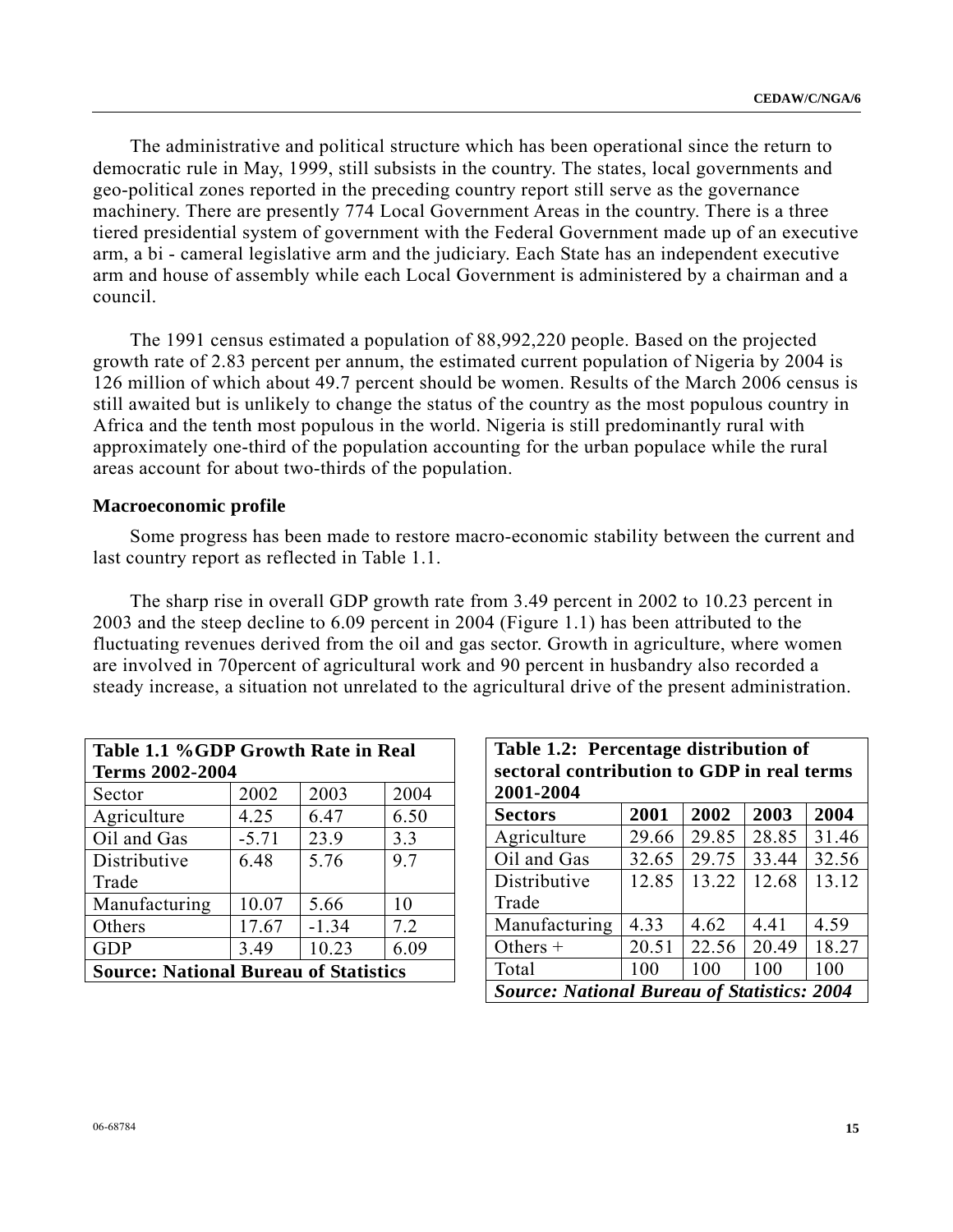

**Figure 1.2: GDP Growth Rate (%) in Real Terms 2002-2004** 

Source: *National Bureau of Statistics: 2004* 

## **Preparatory process**

As part of the preparatory processes for the writing of the  $6<sup>th</sup>$  CEDAW Country Periodic Report, a series of interventions were mutually agreed by government, CSOs and development partners as critical to the production of a consensus report. These include:

- *Regular participation of civil society in the different steps of the process;*
- *Encourage and involve of UN Agencies and development partners, to provide technical and financial inputs as related to their respective programme mandates and in response to the recommendations made by the UN CEDAW Committee;*
- *Developing and adhering to precise time frame and plan of action for the report writing;*
- *Utilising the Concluding Comments and Observations of the CEDAW Committee to the 4th and 5th Country Periodic Report as a point of departure for integrating progress achieved in the 6th Country Periodic Report.*

 To compliment the on-going efforts to implement and popularize CEDAW recognition was given to the need for the report production specific actions. Major activities commenced in October 2005 with the initial consultative meeting of all stakeholders and culminated in the printing, submission and circulation of the report*.* The meeting reviewed and adopted a country strategy and plan of action proposed by the Federal Ministry of Women Affairs (FMWA). In addition, roles and responsibilities of the different stakeholders were determined and assigned. The detailed work plan developed under the leadership of the Gender focal machinery is reflected in Annex I.

 To operationalize the national strategy, several stakeholders' consultative meetings and workshops were held, involving a cross section of representatives from the civil society,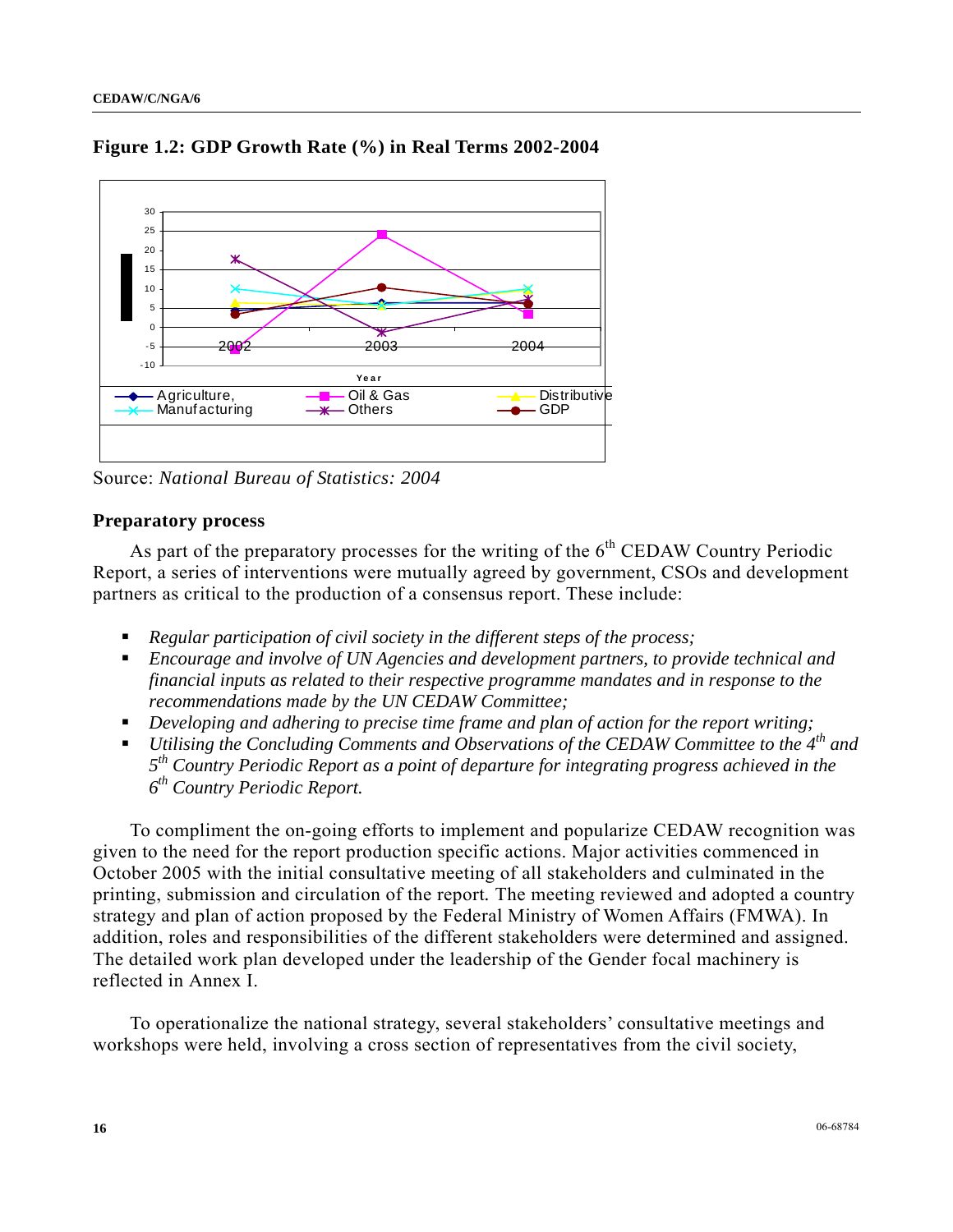community based organizations, academia, development partners, parliamentarians, government officials from relevant ministries, agencies and parastatals.

 The FMWA then set up a 16 - member technical team comprising national coordinators, zonal team leaders, federal research officers and data analysts to spearhead the countrywide data gathering exercise, analysis, and collation of requisite information for the development of the country report. The team was exposed to a 2-day training on data collection. A pre-data collection-briefing workshop for State Ministries of Women Affairs and Social Development officials from the 36 States of the country and the FCT was organized to equip sub-national level officers in sourcing relevant inputs for the data collection exercise.

 Other key activities undertaken to enhance broad participation in the report production were:

- Advert placements in six (6) major national newspapers calling for inputs from the general public (See annexure II).
- An electronic mail box "ngcedaw2005@yahoo.com" was created for the general public to make contributions to the report.
- Development and adaptation of Questionnaires
- Logistics for effective data collection, analysis, application and management.

 Field reports were integrated into a common format at a collation/harmonization workshop involving zonal team leaders, national researchers, data analysts and officials of relevant sectoral agencies and CSOs from the 36 States and FCT held in Abuja.

 The various sessions and meetings convened were well attended and their outcomes were significant in providing new insights to the status of CEDAW implementation. Existing primary and secondary data, field reports and other findings from all the States of the Federation were analyzed and harmonized into a single zero draft 6<sup>th</sup> Country Periodic Report. Responses to newspaper publications were also integrated into the zero draft report.

 A Peer Review meeting was convened to deliberate on, assess and endorse the zero draft report. Participants included sectoral agencies, development partners, CSOs and the academia. At the end of the peer review exercise, the first draft report was produced. As part of the validation exercise, a Stakeholders' Review Workshop was organized in the Northern, Southern and Central Zones of the country respectively for public scrutiny, reactions and inputs to the draft report. At the end of the stakeholders' workshop a second draft report was produced.

 A three-day technical finalization meeting was organized to harmonize inputs from the zonal stakeholders review meeting, and produce the third draft report. This version of the report that had passed through different levels of consultation was edited into a final report, ready for submission to the UN Committee on CEDAW through appropriate channels in the Ministry of Foreign Affairs.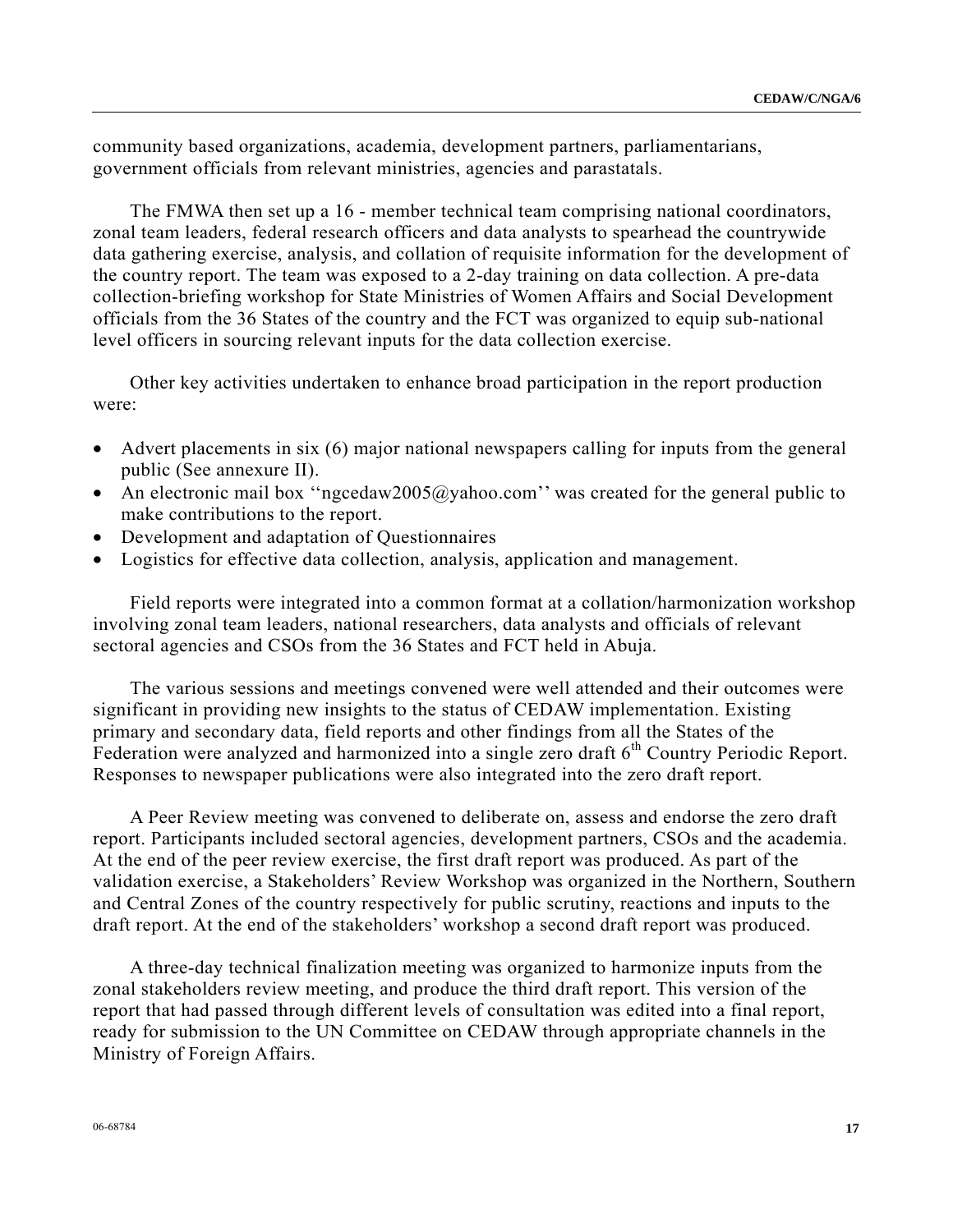#### **Collaboration**

 Efforts have been made, especially, in the last five years to increase and improve collaboration amongst all groups and individuals involved in gender equality and women development issues on the implementation of the Convention. The FMWA has cultivated partnerships with UN agencies, international organization, development partners and Foundations key among who are: UNICEF, ILO, UNIFEM, UNODC, UNESCO, WHO, UNAIDS, UNFPA and UNDP.

 The FMWA also collaborates with other relevant federal ministries like Justice, Labor and Productivity, Information, Education, Police Affairs, Internal Affairs, Foreign Affairs, Finance, National Planning Commission and Health to mention a few.

 In addition, the Ministry maintains relationships with its State counterparts and other relevant agencies and parastatals like the National Centre for Women's Development (NCWD), National Human Rights Commission (NHRC), National Agency for Poverty Eradication Programme (NAPEP), the National Agency for the Prohibition of Traffic in Persons (NAPTIP) and most importantly the office of the Special Adviser to the President on MDGs.

 The mass media also collaborates with the FMWA in publicity, public enlightenment and advocacy, especially on reporting abuses and violence against women, and drawing the attention of civil society and the general public to the women's achievements and meritorious performance in positions of leadership.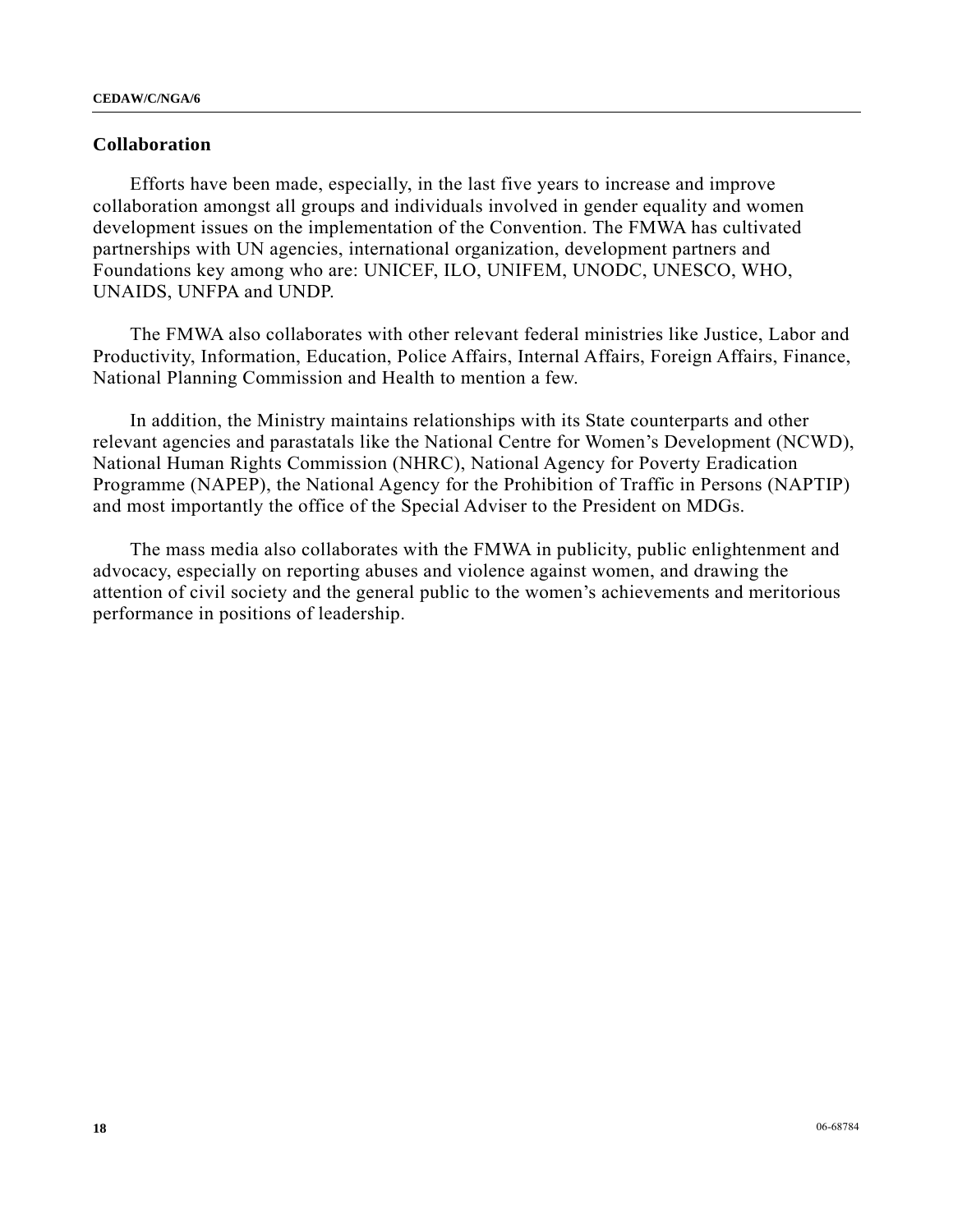## **Country response to the concluding comments of the Conmmittee on the Elimination of Discrimination against Women on Nigeria's fourth and fifth periodic report**

| PRINCIPAL AREAS OF CONCERN AND                                                                                                                                                                                                           | <b>RESPONSIVE MITIGATION EFFORT</b>                                                                                                                                                                                                                                                                                                                                                                                                                                                                |
|------------------------------------------------------------------------------------------------------------------------------------------------------------------------------------------------------------------------------------------|----------------------------------------------------------------------------------------------------------------------------------------------------------------------------------------------------------------------------------------------------------------------------------------------------------------------------------------------------------------------------------------------------------------------------------------------------------------------------------------------------|
| <b>RECOMMENDATION</b>                                                                                                                                                                                                                    | (6 <sup>th</sup> Country Report)                                                                                                                                                                                                                                                                                                                                                                                                                                                                   |
| $(4TH$ & $5TH$ Country Report)                                                                                                                                                                                                           |                                                                                                                                                                                                                                                                                                                                                                                                                                                                                                    |
| Domesticate Convention and clarify its primacy<br>over domestic laws including its justiceability<br>and enforcement.                                                                                                                    | Process for domestication of convention on<br>course<br>Primacy of CEDAW established in certain<br>land mark cases                                                                                                                                                                                                                                                                                                                                                                                 |
| Complete domestication process and make<br>Convention integral part of justice and legal<br>administration system.                                                                                                                       | As in above, process near conclusion                                                                                                                                                                                                                                                                                                                                                                                                                                                               |
| Continued existence of discriminatory provisions<br>in Constitution regarding nationality and<br>employment of women; slow pace of legislative<br>reforms to eliminate discriminatory practices.                                         | Emergence of a productive collaboration<br>between Government and women and<br>human rights NGOs in the area of strategic<br>litigation within the provisions of the 1999<br>Constitution of the Federal Republic of<br>Nigeria and the principles of the provisions<br>of CEDAW.                                                                                                                                                                                                                  |
| Set priorities with concrete timetables for<br>amendment of Constitution by Federal and State<br>legislatures; Intensify collaborations with<br>parliamentarians, CSOs and other stakeholders to<br>realize de facto equality for women. | Formulation of a gender policy as a tool<br>for mainstreaming gender is one of the<br>concrete strategies Nigeria is employing to<br>achieve the MDGs which by extension<br>encompass the principles of CEDAW.<br>Consequently, a high level of<br>understanding of the concept of gender has<br>emerged and there is significant<br>mobilization for its mainstreaming in<br>policy frameworks and institutional<br>mechanisms to guarantee the achievement<br>and monitoring of gender equality. |
| Existence of three-pronged legal system resulting<br>in lack of compliance with obligations under<br>CEDAW.                                                                                                                              | Findings of survey on contradictions in<br>legal system published and available for<br>reference and wide use                                                                                                                                                                                                                                                                                                                                                                                      |
| repetition (see $19, 22, 21$ )                                                                                                                                                                                                           |                                                                                                                                                                                                                                                                                                                                                                                                                                                                                                    |
| Prevalence of violence against women and sexual<br>harassment at workplaces; 2002 proposed bill on<br>violence against women yet to be passed.                                                                                           | Bill passed in some states of the federation,<br>awaiting passage at the federal level                                                                                                                                                                                                                                                                                                                                                                                                             |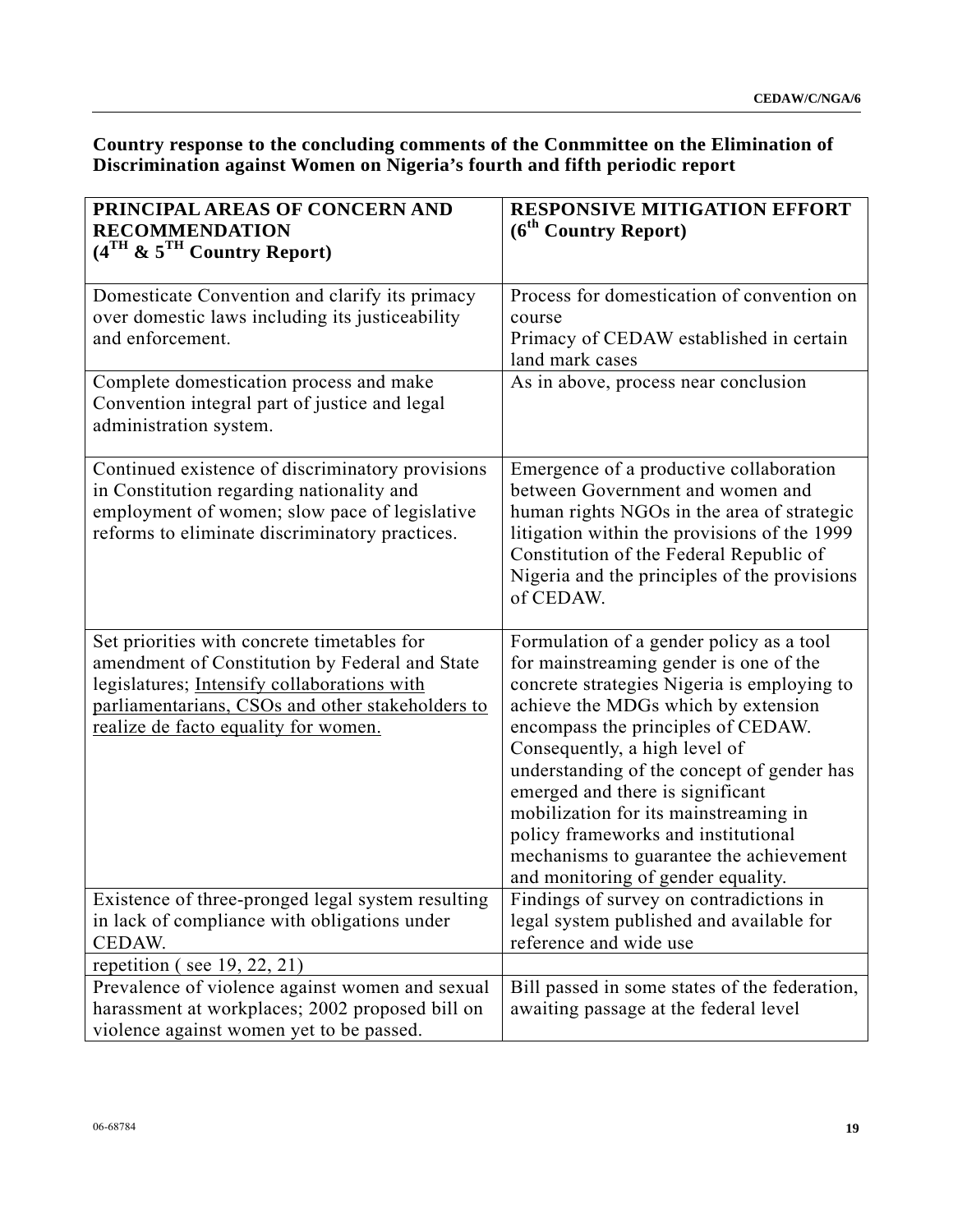| Recognize violence against women as violation<br>of women's human rights under the Convention<br>and speed up measures to address it; Access to<br>protection, shelter and other services and<br>effective redress for all women victims of<br>violence and sexual harassment; Gender<br>sensitization training for public officers; Increase<br>public awareness through the media and other<br>education programmes to make such violence<br>socially and morally unacceptable.<br>Continued acceptance of harmful traditional<br>practices such as widowhood practices, FGM,<br>Child and forced marriages despite prohibitions                                                                                               | Several campaigns on violence against<br>women and girls launched at both federal<br>and state levels, Bill under consideration.<br>Several categories of legal officers, law<br>enforcement and judicial officers trained<br>on women's rights protection and gender<br>issues.<br>Nationwide advocacy visits by Minister of<br>Women Affairs to enjoin Governors,<br>Traditional Rulers and other Public |
|----------------------------------------------------------------------------------------------------------------------------------------------------------------------------------------------------------------------------------------------------------------------------------------------------------------------------------------------------------------------------------------------------------------------------------------------------------------------------------------------------------------------------------------------------------------------------------------------------------------------------------------------------------------------------------------------------------------------------------|------------------------------------------------------------------------------------------------------------------------------------------------------------------------------------------------------------------------------------------------------------------------------------------------------------------------------------------------------------------------------------------------------------|
| in legislations.                                                                                                                                                                                                                                                                                                                                                                                                                                                                                                                                                                                                                                                                                                                 | Officers to support implementation of                                                                                                                                                                                                                                                                                                                                                                      |
| Ensure full compliance with the Child Rights Act<br>2003 which set the statutory minimum age of<br>marriage at 18 years in all parts of the country.<br>Stop all forms of apathy of law enforcement<br>agencies with regards to implementing existing<br>legislation to eliminate harmful traditional<br>practices; Intensify efforts at development and<br>implementation of a national action plan with<br>public awareness-raising campaign to eliminate<br>such practices. Undertake such efforts in alliance<br>with CSOs, Women NGOs, traditional and<br>religious leaders and other stakeholders to create<br>enabling environment for accelerated elimination<br>of such practices in compliance with the<br>Convention. | legislations on HTPs and Child Abuse.<br>Increased awareness is on. Nigerian Police<br>has set up human rights desk in all police<br>stations of the federation.                                                                                                                                                                                                                                           |
| Prevalence of trafficking in women and the<br>exploitation of the prostitution of women.<br>Transmission of STIs and HIV/AIDS exacerbated<br>by sexual exploitation.                                                                                                                                                                                                                                                                                                                                                                                                                                                                                                                                                             | Key agencies in place with recorded<br>success to deal with trafficking.                                                                                                                                                                                                                                                                                                                                   |
| Ensure full implementation of Trafficking in<br>persons (Prohibition) Law Enforcement and<br>Administration Act, 2003 and develop<br>comprehensive strategy to combat trafficking in<br>persons, including prosecution and punishment of<br>offenders, counseling and rehabilitation of<br>victims, capacity building for those involved in<br>combating trafficking. Intensify international,<br>regional and bilateral cooperation with other                                                                                                                                                                                                                                                                                  | Introduction of NEEDS (replicated at other<br>levels as SEEDS, LEEDS & FEEDS) with<br>the policy thrust to significantly improve<br>the quality of life of Nigerians and also<br>create social safety nets for vulnerable<br>groups, particularly women and youth.                                                                                                                                         |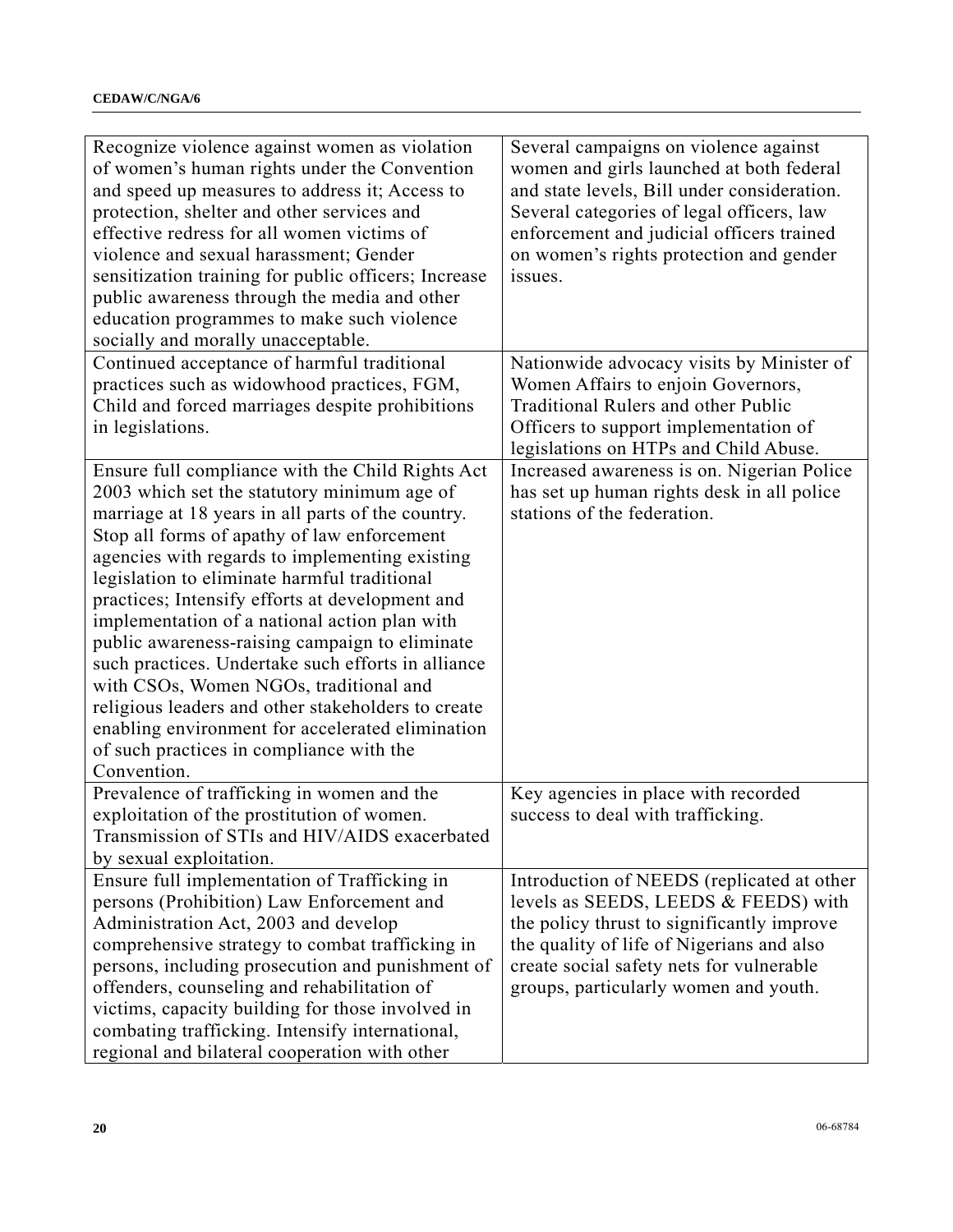| countries of origin, transit and destination for<br>trafficked persons; Introduce measures to<br>improve economic situation of women to<br>eliminate their vulnerability to traffickers.                                                                                                                                                                                                                                                                                                                                                                                                                                                                                                                                                                                                                                                                                                                                                                                                                                                                                                                                   |                                                                                                                                                                                                                                                      |
|----------------------------------------------------------------------------------------------------------------------------------------------------------------------------------------------------------------------------------------------------------------------------------------------------------------------------------------------------------------------------------------------------------------------------------------------------------------------------------------------------------------------------------------------------------------------------------------------------------------------------------------------------------------------------------------------------------------------------------------------------------------------------------------------------------------------------------------------------------------------------------------------------------------------------------------------------------------------------------------------------------------------------------------------------------------------------------------------------------------------------|------------------------------------------------------------------------------------------------------------------------------------------------------------------------------------------------------------------------------------------------------|
| Continuing high rates of illiteracy of women and<br>girls especially in rural areas and the decline in<br>the quality of education.                                                                                                                                                                                                                                                                                                                                                                                                                                                                                                                                                                                                                                                                                                                                                                                                                                                                                                                                                                                        | New initiatives such as school feeding<br>programme and improved sanitation among<br>others launched to increase enrollment.<br>Number of years for basic education<br>increased to nine years.                                                      |
| Ensure full implementation of UBE Policy<br>launched in 1999, and the educational objectives<br>contained in the National Policy on Women,<br>including the support of the international<br>community; Prioritize action in the field of girl's<br>and women's education including sensitizations<br>on the importance of education as a fundamental<br>human right and the basis for women's<br>empowerment; Targeted measures with concrete<br>timeframe be taken, in accordance with general<br>recommendation 25 on temporary special<br>measures, in order to increase literacy level of<br>girls and women, especially in rural areas to<br>ensure equal access of girls and young women to<br>all levels of education, to prevent girls from<br>dropping out of school, especially due to early<br>pregnancy, and to overcome traditional attitudes<br>that constitute obstacles to girls' education;<br>Ensure availability of schools to all, especially<br>girls, to create further incentive for parents to<br>send girls to school and to increase recruitment of<br>qualified women teachers at all levels of | Implementation mechanisms reinvigorated<br>and expanded to all states of the federation.<br>Intensive awareness campaign on the<br>importance of girl-child education on-<br>going across the country                                                |
| education.                                                                                                                                                                                                                                                                                                                                                                                                                                                                                                                                                                                                                                                                                                                                                                                                                                                                                                                                                                                                                                                                                                                 |                                                                                                                                                                                                                                                      |
| Persistence of discriminatory legislation,<br>administrative provisions and practices in the<br>labour market; Women's higher unemployment<br>rates, persistent wage gap in the private and<br>public sectors and the lack of adequate social<br>protection for women in the private sector.                                                                                                                                                                                                                                                                                                                                                                                                                                                                                                                                                                                                                                                                                                                                                                                                                               | Nigerian Labour Congress has adopted a<br>gender policy which is designed to guide<br>and engender women's participation in the<br>labour market<br>Land mark entry of women into leadership<br>positions in the private sector has been<br>recorded |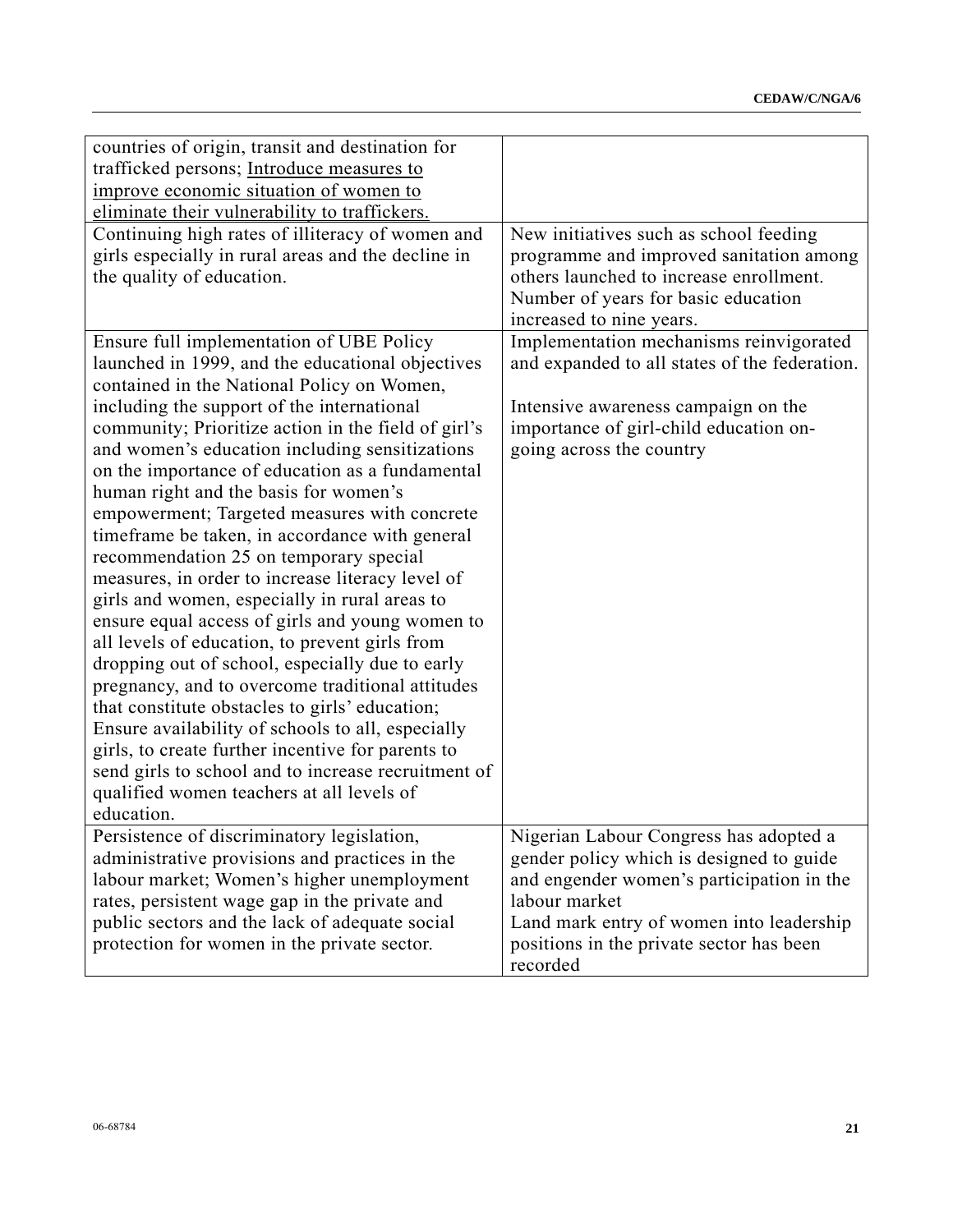| Ensure equal opportunities for women and men in<br>the labour market, use temporary special<br>measures in accordance with article 4, paragraph<br>1, of the Convention and the Committee's general<br>recommendation 25.                                                                                                                                                                                                                                                                                                                                                                                                 | Federal Government has adopted measures<br>for enhancement of appointment of women<br>into public sector employment.                                                                                                                                                          |
|---------------------------------------------------------------------------------------------------------------------------------------------------------------------------------------------------------------------------------------------------------------------------------------------------------------------------------------------------------------------------------------------------------------------------------------------------------------------------------------------------------------------------------------------------------------------------------------------------------------------------|-------------------------------------------------------------------------------------------------------------------------------------------------------------------------------------------------------------------------------------------------------------------------------|
| The precarious situation of women's health,<br>insufficient and inadequate health-care facilities<br>and services. The high rates of maternal mortality<br>resulting from unsafe abortions. Physical and<br>mental health injury of women and girls resulting<br>from persistence of harmful traditional practices.                                                                                                                                                                                                                                                                                                       | All tertiary health care facilities in the<br>country renovated and equipped with<br>modern health care equipment.<br>Budget for the year 2006 makes provision<br>for the rehabilitation of primary health care<br>canters across the country.                                |
| Allocate adequate resources to improve women's<br>health, especially with regards to maternal and<br>infant mortality. Increase women's and girl's<br>access to affordable health-care services,<br>including reproductive health care, and increase<br>access to affordable means of family planning for<br>all. Assess the impact of abortion laws on<br>women's health. Introduce holistic and life-cycle<br>approach to women's health, taking into account<br>general recommendation 24 on women and<br>health.                                                                                                      | Many states now offer free ante natal care<br>services to women including emergency<br>care in some cases.<br>Increased access to post abortion care<br>services in the country                                                                                               |
| Low number of women in politics, leadership and<br>decision making positions. Persistence of<br>stereotypical and patriarchal attitudes, which<br>view men as natural leaders and might preclude<br>women from seeking positions of leadership.                                                                                                                                                                                                                                                                                                                                                                           | Affirmative action measures have been<br>acknowledged as a justifiable step to<br>redress the glaring inequalities that are<br>embedded in Nigeria's socio-cultural<br>setting. This was recommended by the<br><b>NPRC 2005.</b>                                              |
| Take measures to increase the number of women<br>in decision-making positions at all levels and in<br>all areas, considering general recommendation 23<br>on women in political and public life. Use<br>temporary special measures, in accordance with<br>article 4, paragraph 1, of the Convention and<br>general recommendation 25, to promote women<br>to positions of leadership, including diplomatic<br>services. Increase availability of training<br>programmes to women and enhance awareness-<br>raising campaigns to underline the importance of<br>women's participation in decision-making at all<br>levels. | Wide ranging gender sensitive<br>recommendations submitted to National<br>Political Reform Conference. Some of the<br>recommendations are currently being<br>implemented by some agencies e.g. The<br>Federal Character Commission.<br>Gender Affirmative Action Group formed |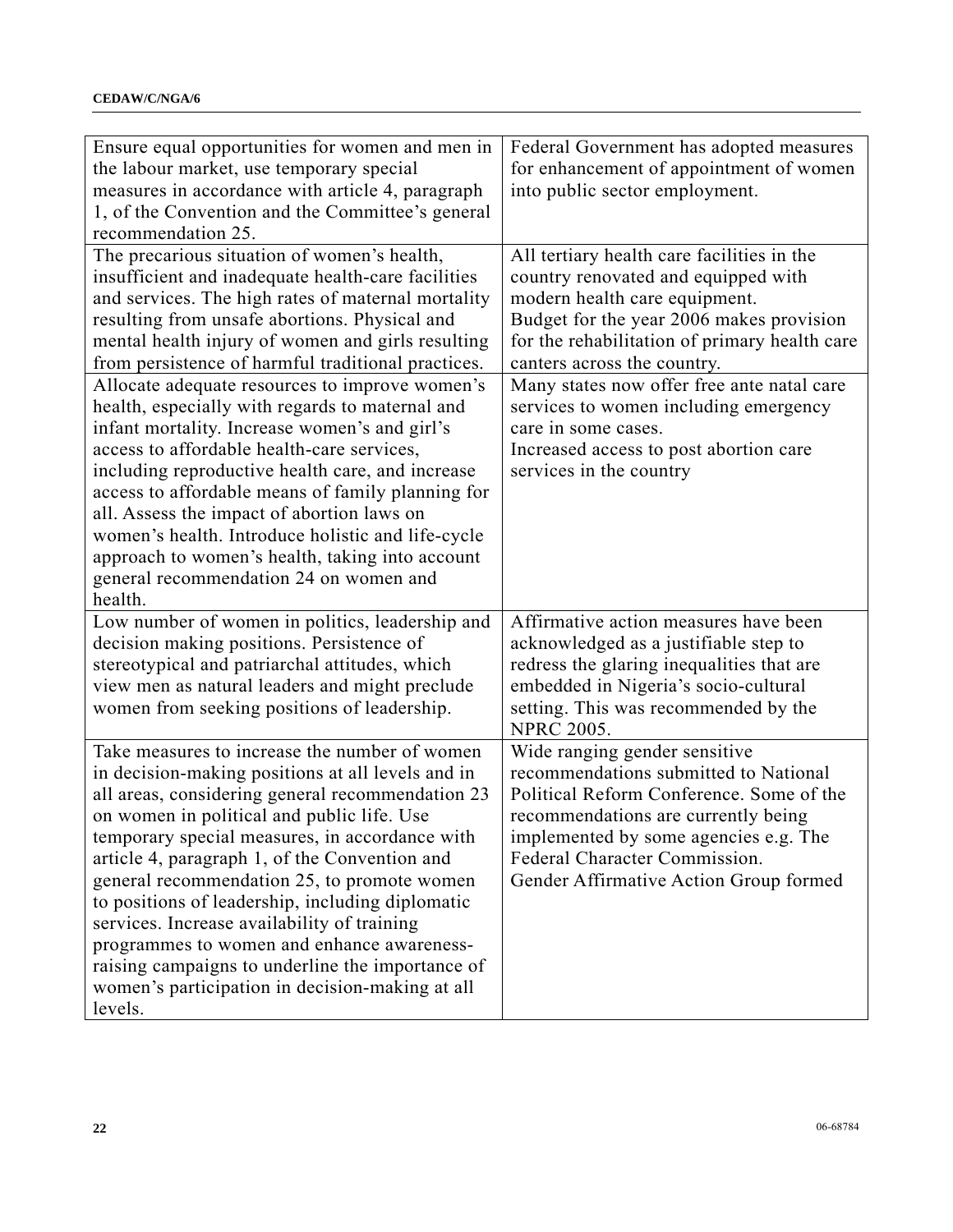| Lack of monitoring, evaluation and data<br>disaggregated by sex on results of impact of<br>existing interventions, laws and policies aimed at<br>empowering women.                                                                                                                                                                                                                                                                                                                                                                                                                                                                                                                                                | Increased availability of gender<br>disaggregated date due to reform of key<br>statistically outfits e.g. National Bureau of<br><b>Statistics</b>                                                                                                                              |
|-------------------------------------------------------------------------------------------------------------------------------------------------------------------------------------------------------------------------------------------------------------------------------------------------------------------------------------------------------------------------------------------------------------------------------------------------------------------------------------------------------------------------------------------------------------------------------------------------------------------------------------------------------------------------------------------------------------------|--------------------------------------------------------------------------------------------------------------------------------------------------------------------------------------------------------------------------------------------------------------------------------|
| Include in the next report statistical data and<br>analysis disaggregated by sex on the impact of<br>policies aimed at gender equality and the<br>implementation of CEDAW.                                                                                                                                                                                                                                                                                                                                                                                                                                                                                                                                        | Updated data provided in current report<br>where available                                                                                                                                                                                                                     |
| Ratify the optional protocol to the Convention<br>and accept without delay the amendments to<br>article 20, paragraph 1, of the Convention on the<br>meeting time of the Committee.                                                                                                                                                                                                                                                                                                                                                                                                                                                                                                                               | Nigeria has ratified one international<br>instrument, the Optional Protocol to<br>CEDAW (2004), signed and ratified two<br>regional instruments, the African Union<br>Protocol on the Rights of Women in Africa<br>and the Solemn declaration of Gender<br>Equality in Africa. |
| Respond to the concerns expressed in the present<br>concluding comments in the next periodic report,<br>due in 2006, under article 18 of the Convention.                                                                                                                                                                                                                                                                                                                                                                                                                                                                                                                                                          | Initial response forwarded in 2004 and new<br>developments included in current report                                                                                                                                                                                          |
| Include information on the implementation of<br>aspects of relevant articles of the Convention in<br>the next periodic report.                                                                                                                                                                                                                                                                                                                                                                                                                                                                                                                                                                                    | Current report includes current information<br>on progress made with implementation<br>process.                                                                                                                                                                                |
| Create awareness by ensuring extensive<br>dissemination of the present concluding<br>comments especially among government<br>administrators, politicians and other Nigerians on<br>steps taken so far and future steps required to<br>ensure de jure and de facto equality for women.<br>Continue to disseminate widely, especially to<br>women's and human rights organizations, the<br>Convention and its optional protocol, the<br>committee's general recommendations, the<br>Beijing Declaration and Platform for Action and<br>the results of the twenty-third special session of<br>the General Assembly, entitled "Women 2000:<br>gender equality, development and peace in the<br>twenty-first century". | Concluding report widely circulated among<br>key decision makers.                                                                                                                                                                                                              |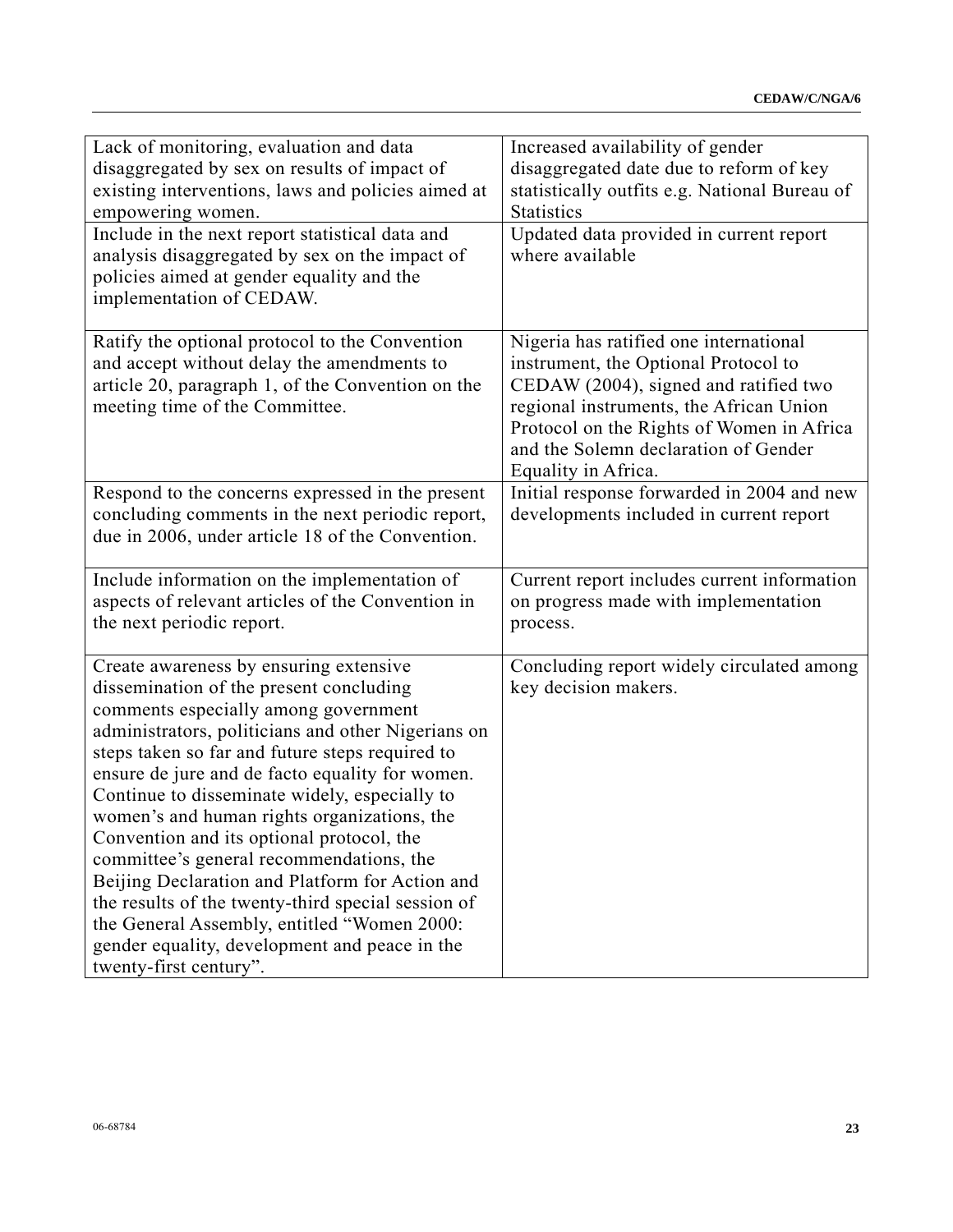# **Part II Progress report on implementation of the Committee on the Elimination of Discrimination against Women**

## **Article 1 Definition of discrimination against women**

# **1.0 Legal Framework**

**1.1.** As indicated in the preceding country reports, Nigeria endorses and upholds the definition of discrimination as espoused in the CEDAW. Specifically, the 1999 Nigerian Constitution Chapter IV Section 42 (I), (a) and (b); (2) and (3) provides for non-discrimination on the basis of gender, religion, ethnicity, age or circumstances of birth against any citizen.

 To further attest to its commitment to this definition and the constitutional provisions, the Nigerian Government has signed, ratified, and domesticated in certain instances, all international and sub-regional treaties and agendas that uphold the principles and ideals of non-discrimination, promotion and protection of women's rights as human rights as well as the pursuit of women's empowerment and promoting gender equality. These instruments require member nations to put in place all necessary mechanisms needed to eliminate gender discrimination and in addition, accord equality and human dignity to all citizens regardless of sex as fulfillment of their obligations. This singular action indicates the country's willingness to fulfill those obligations enshrined in CEDAW and other related instruments and demonstrates by implication, Nigeria's assent to the definition of discrimination and readiness to place under check, all discriminatory practices against women. Related international and sub-regional instruments that reinforce the ideals of the declaration are captured in Box 1.1.

**1.1.2** It is significant to note that the African Charter on Human and People's Rights has been domesticated through AU Charter on Human and People's Rights (Ratification and Enforcement) Act, Cap A9 Laws of the Federation of Nigeria, 2004.

## **1.2 Administrative Measures**

## **Box 1.1**

- *CEDAW & its Optional Protocol*
- *Beijing Platform for Action*
- *Rio+10 Declaration*
- *The AU Protocol to the African Charter on the Rights of Women in Africa*
- *Solemn Declaration on Gender Equality in Africa*
- *United Nation's Convention Against Trans-National Organized Crime.*
- *Protocol to Prevent, Suppress, and Punish Trafficking in Persons, especially Women and Children, supplementing the United Nation's Convention Against Trans-National Organized Crime*
- *Convention Against Torture and other Cruel, Inhuman or Degrading Treatment or Punishment.*
- *International Covenant on Civil and Political Rights*
- *International Covenant on Economic, Social and Cultural Rights*

**1.2.1** The Federal Ministry of Justice is the lead agency charged with establishing mechanisms to guarantee basic human rights protection and access to justice. Other law enforcement and regulatory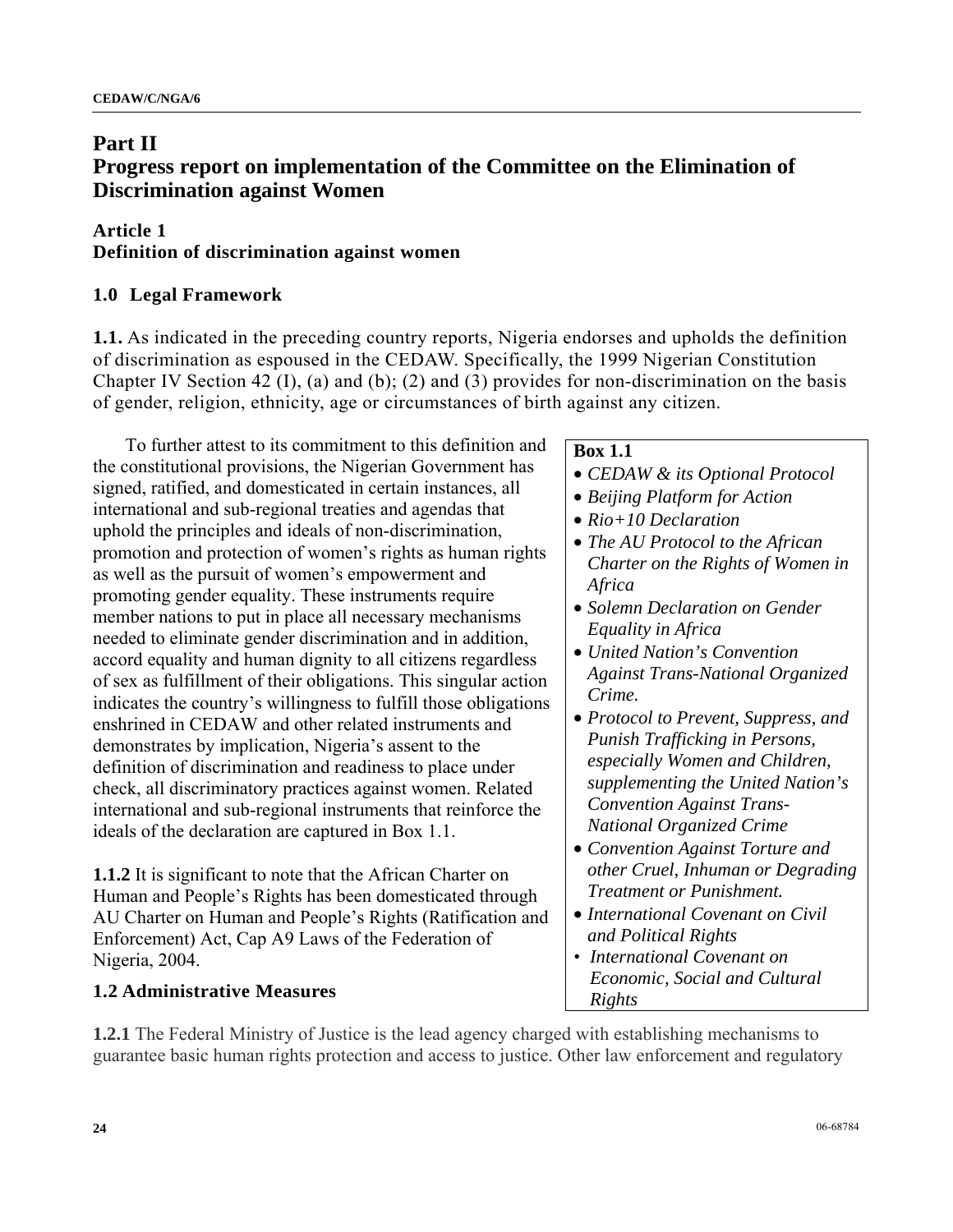institutions that contribute directly to the protection of citizens from discrimination include the Nigeria Police, National Human Rights Commission (NHRC), Law Reform Commission, Legal Aid Council and the National Agency for the Prevention of Trafficking in Persons (NAPTIP). The Federal Ministry of Women Affairs, Code of Conduct Bureau and Federal Character Commission all work to compliment government's efforts to operate a sound justice administration system that guarantees freedom from discrimination.

### **1.3 Progress Recorded within Reporting Period**

**1.3.1** The enabling environment created by the democratic nature of the nation's polity has given rise to a vibrant civil society, engaged in the promotion and protection of the rights to women and girls to freedom from all forms of discrimination. Pertinent action include the design and implementation of programmes and activities aimed at challenging structures and systems that often negate the definition of non-discrimination, disempower women and promote inequalities. The women machinery at the federal level has also been very active in the quest for gender equity and equality.

**1.3.2** In June 2006, the Nigeria Police launched the Human Rights Desk in all Police stations. Police officers will also receive human rights training to enable them uphold human rights tenets in their dealings with the public regardless of gender and affirm in practice, the principles of non-discrimination.

#### **1.4 Legal and Judicial Measures**

**1.4.1** In Nigeria, there are still laws, policies and social conventions that permit discrimination against women. For example section 55 (1)(d) of the Penal code which is applicable in the Northern part of Nigeria, allows a man to beat his wife for the purpose of correction. However, as a result of intensive sensitization, advocacy and human rights and gender trainings targeted at strategic institutions including the Judiciary, some Nigerian courts have demonstrated sensitivity to the gender dimensions of cases before them.

 Judicial pronouncements from different courts within the three legal systems in the country show an inclination for activism to remove from the system, arbitrariness in the way women's issues are addressed. Cases decided in the lower courts are contested in the higher courts of appeal, enjoining judges to pay attention to constitutional provisions and Nigeria's obligations under international law in dispensing with such cases.

**1.4.2** Land mark achievements in this regard within the period of reporting include:

1. The ruling of an Islamic Court which upheld a girl/woman's right to choose her partner, with an order for the dissolution of marriage. The ruling took cognizance of the physical abuse of the woman as well as the fact that she was *ab initio* forced into the marriage. Particulars of the case show that in Suit No. TRS/SCA/CV/AP/12/GM/2005, Hafsatu Buba's case, the Shari'a Court of Appeal sitting in Taraba State upheld the Upper Area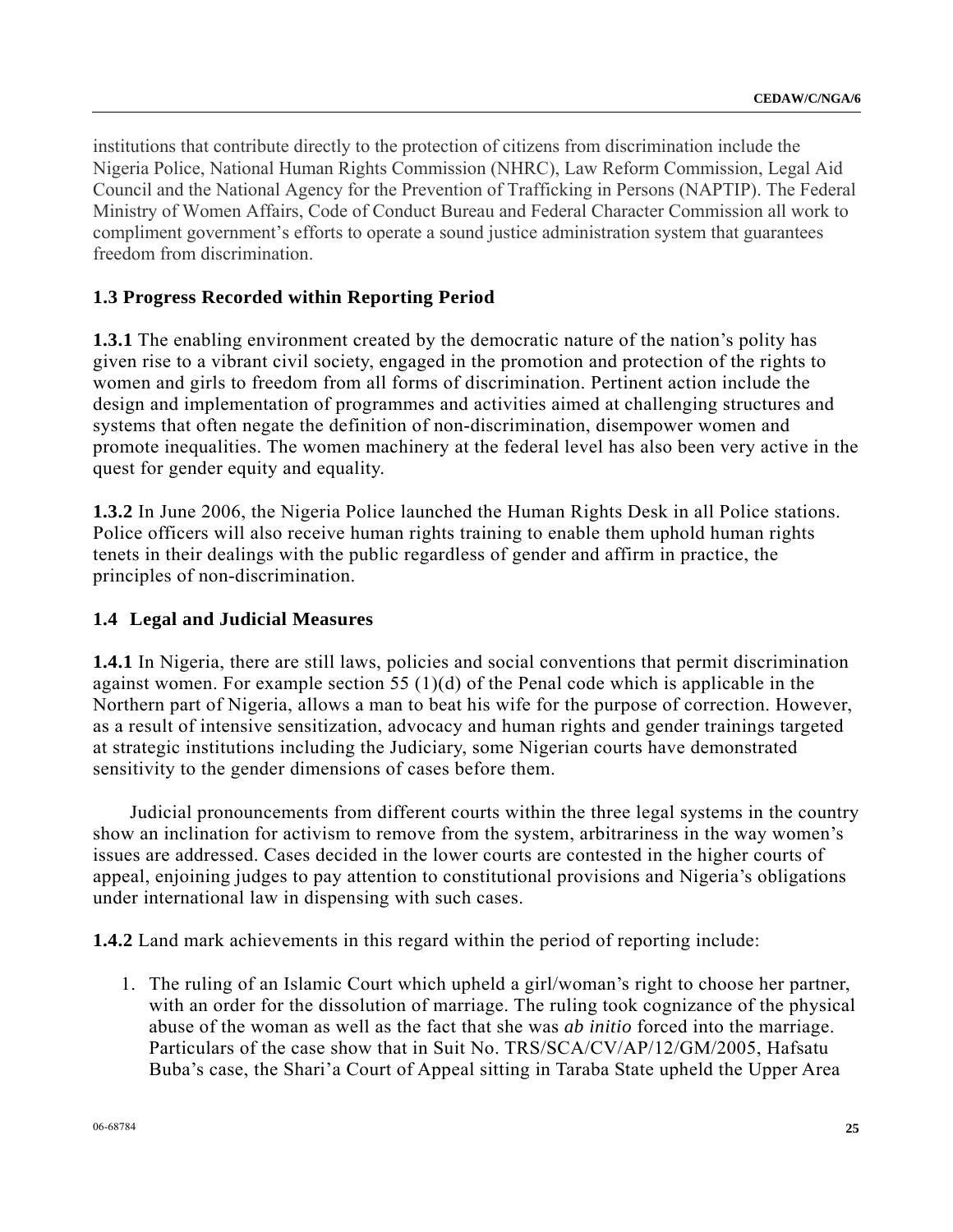court's decision and dissolved her marriage to her husband on the ground that her consent was not sought or obtained, and that the marriage was forced on her. It was reported in, Jalingo, Taraba State.

- 2. The ruling of a common law court which dissolved a woman's marriage on the grounds of violence and absence of consent to the marriage. Particulars of the case show that in Suit No. CVSL/97/2000, in the case Husaina Bashir, the Qadis/judges sitting in the Upper Area Court in Mutum Biyu, Taraba State dissolved her marriage to her husband when she alleged that she had suffered persistent physical abuse, in addition to the fact that she was forced into the marriage by her mother and uncle.
- 3. An ongoing appeal before a Federal Court of Appeal whereby a young lady from Funtua in Katsina State appealed against a judgment of an Islamic Appellate court which denied her the right to marry a man of her choice. The main issues for determination are:
	- a) The right of a father as Wakil (Guardian) *vis a vis* the right of a matured girl and/or a divorcee to marry a husband of her choice.
	- b) The validity of the procedure adopted by a lower Islamic Court to contract the marriage with the chosen suitor.

The grounds of appeal include the violation of:

- *Her right as a divorcee (under Islamic law) to contract a marriage*
- *The Nigerian Constitution to freedom from discrimination based on sex, freedom of religious beliefs and personal liberty.*
- *Nigeria's international obligations regarding discrimination on the basis of sex as enshrined in Article 18(3) of the African Charter on Human and Peoples' Rights (Ratification and Enforcement ) Act, Cap A9, Laws of the Federal Republic of Nigeria.*
- 4. An ongoing suit (Suit No. FCT/cV/178/2002) before a High Court of the Federal Capital Territory, seeking to defend the rights of five (5) girls who are minors, through a decision to:
- a) Uphold the validity of the Will left by their deceased father in which, they are beneficiaries along side their now deceased mother.
- b) To make a declaration that the Igbo inheritance custom depriving the five (5) orphaned girls from inheriting from their father's estate is a violation of their right to freedom from discrimination on the basis of sex as guaranteed by the 1999 CFRN and Nigeria's obligations under international law specifically, the African Charter on Human and Peoples' Rights.
- 5. An ongoing appeal before a Customary Court of Appeal in Benue State arising from the award of custody in a divorce suit premised on the HIV/AIDS status of the wife. The appeal (by the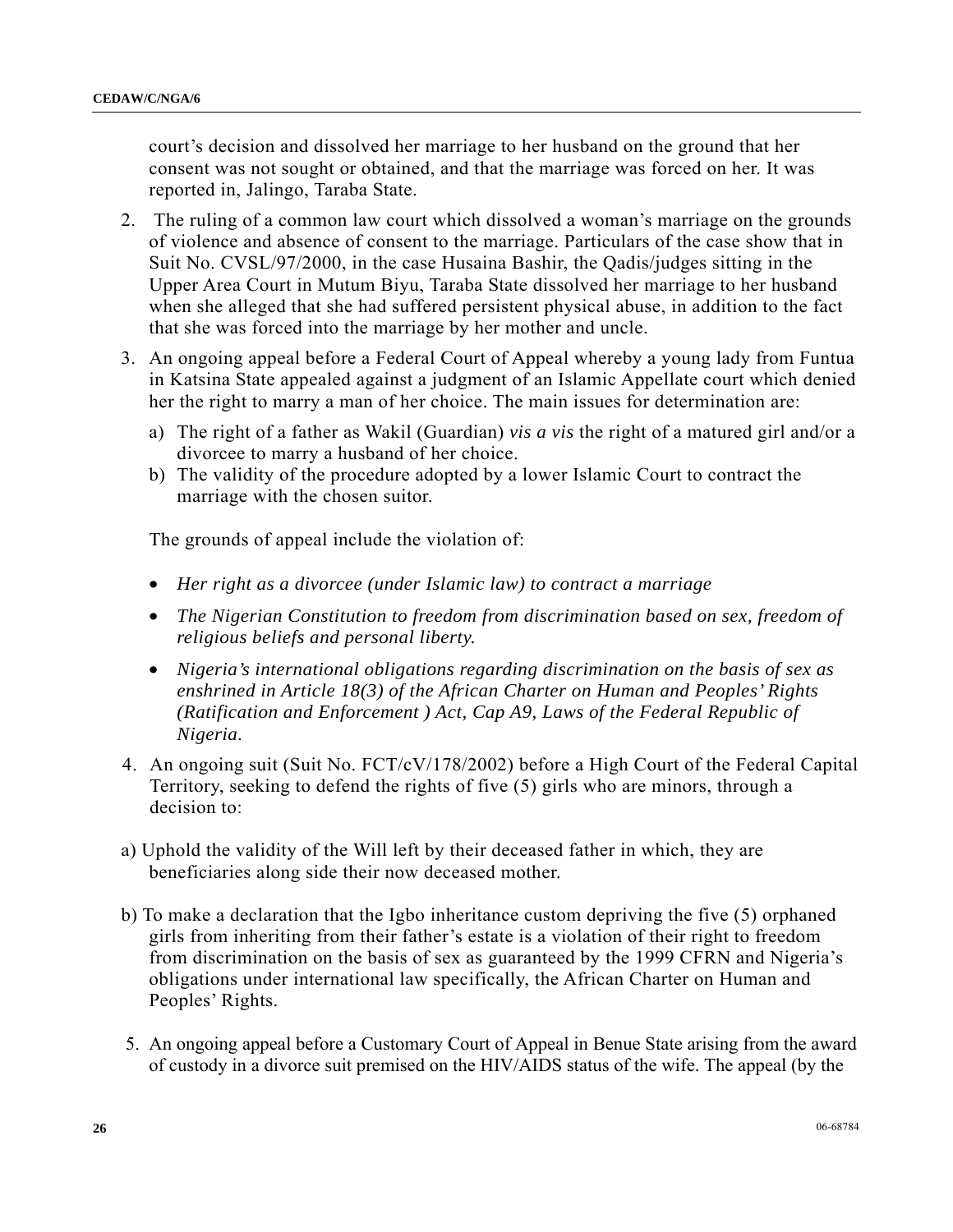husband) challenges the decision of the lower court to grant Ene Oduh Onuh custody of the children of the marriage. The defendant (mother of the children) is seeking that the appeal be denied because the divorce was a miscarriage of justice since it was on the grounds of her HIV status, and that denying her custody solely on the basis of HIV status would amount to a violation of her right to freedom from discrimination under the 1999 CFRN and Nigeria's obligations under the following regional and international declarations and Conventions:

- African Charter on Human and People's Right (Ratification and Enforcement Act)
- Universal Declaration of Human Rights
- International Convention on Civil and Political Rights

 The gains from these initiatives are outcomes of the broad based collaboration and networking of NGOs and the Judiciary in the administration of justice. Efforts by NGOs are on going in the area of conscious strategic litigation.

## 1.4.3 Challenges

 In spite of the progress made so far in promoting women's right, women still experience discrimination due to the slow pace at which laws relating to women's rights are passed by the legislature at different levels and the poor enforcement mechanisms of existing legislations. Cultural and religious practices that discriminate against women are still entrenched in the country making behavioral change a major challenge for agents of change.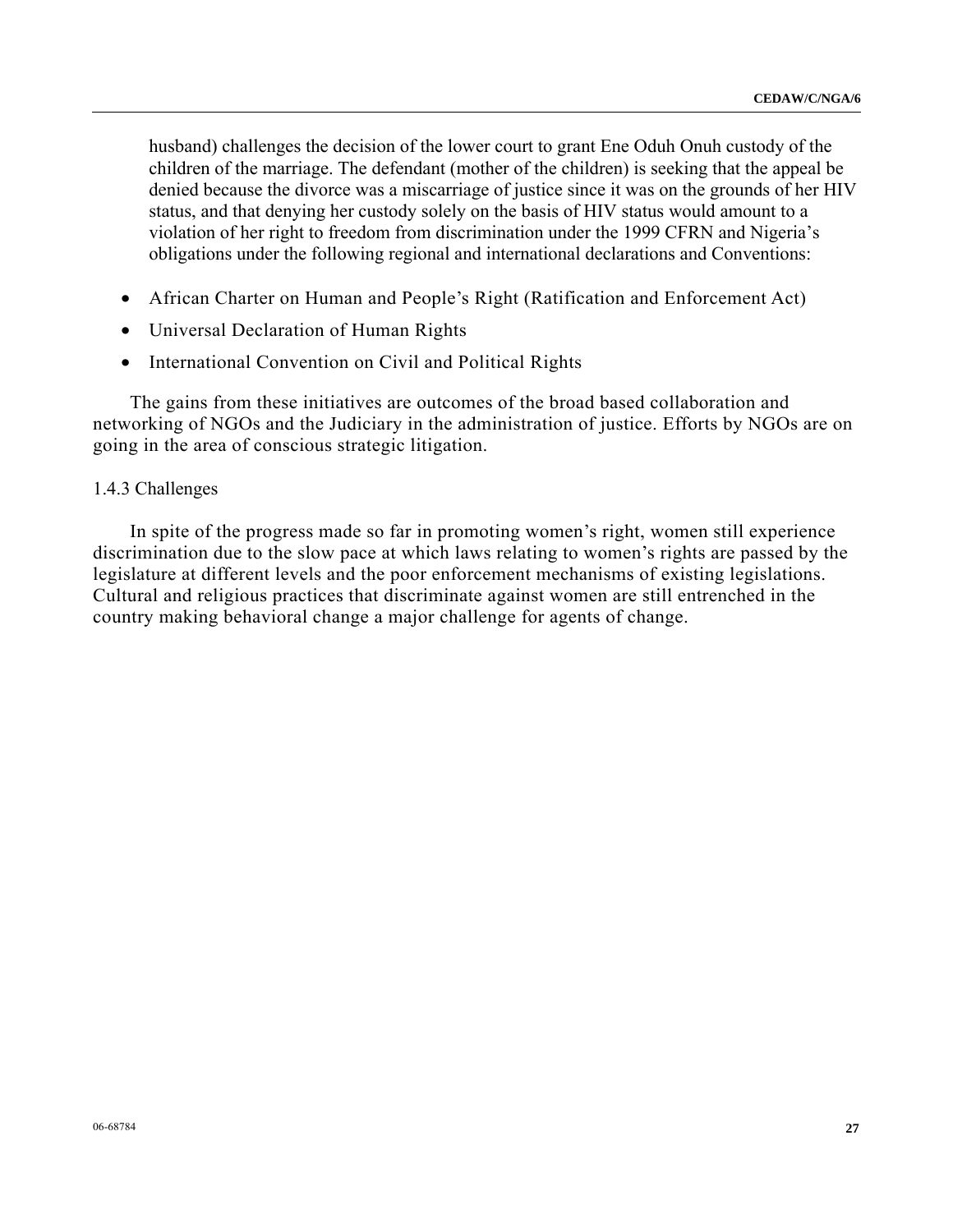## **Article 2 Obligation to eliminate discrimination**

## **2.0 Legislative and administrative measures to eliminate discrimination**

**2.1** Since the submission of the  $4<sup>th</sup>$  and  $5<sup>th</sup>$  Periodic Report, additional efforts have been made

to fulfill Nigeria's obligations under the convention at the federal, state and local levels, translate the CEDAW provisions into reality, and ensure effective and practical mechanisms for guaranteeing non-discrimination.

 This domestication of the CRC through the Child's Rights Act and promulgation of the Trafficking in Persons (Prohibition) Law Enforcement and Administration Act, provide legal and institutional frameworks for implementing contemporary provisions stipulated in both the CRC and CEDAW. These include in particular, issues relating to the protection of the girl child from abuse, violence, exploitation and discrimination. By implication, the country has created a legal framework for certain provisions of CEDAW to be justiciable especially as related to the prohibition of issues highlighted in Box 2.1.

**Box 2.1** 

- **Street trading and hawking**
- **Street begging**
- **Child labor, trafficking and all forms of abuse or violence**
- **Sexual Exploitation of girls/women**
- **Harmful traditional practices such as Female Genital Mutilation and child marriage**
- **Fundamental rights of the girl-child to health, education, survival, and participation**
- **Girl-child disinheritance**

**2.1.1** There exists a strong synergy and collaboration between the Senate and House Committees on Women Affairs and the Federal Ministry of Women Affairs in the promotion of women's advancement and the protection of women and children against all forms of discrimination.

 Furthermore the House and Senate Committees on Human Rights are tasked with proposing laws and taking other possible measures to remedy the effects of unfair discrimination including ensuring the full and equal enjoyment of all rights and freedom under the Constitution.

 The Houses of Assembly of Taraba, Ogun and Lagos States are currently debating the *"Gender and Equal Opportunities Bill: A Bill to Incorporate, Domesticate, And Enforce Certain Aspects of the United Nations Convention on the Elimination of all Forms of Discrimination Against Women, and the National Policy on Women and other Matters Related Therewith*"; The proposed law is aimed at ensuring gender equality in the States. It is also aimed at establishing Gender and Equal Opportunities Commission in the said states while similar Bills are before other State Houses of Assembly within the Federation. The passage of these Bills into Law and establishment of the commission will guarantee equality of rights between men and women.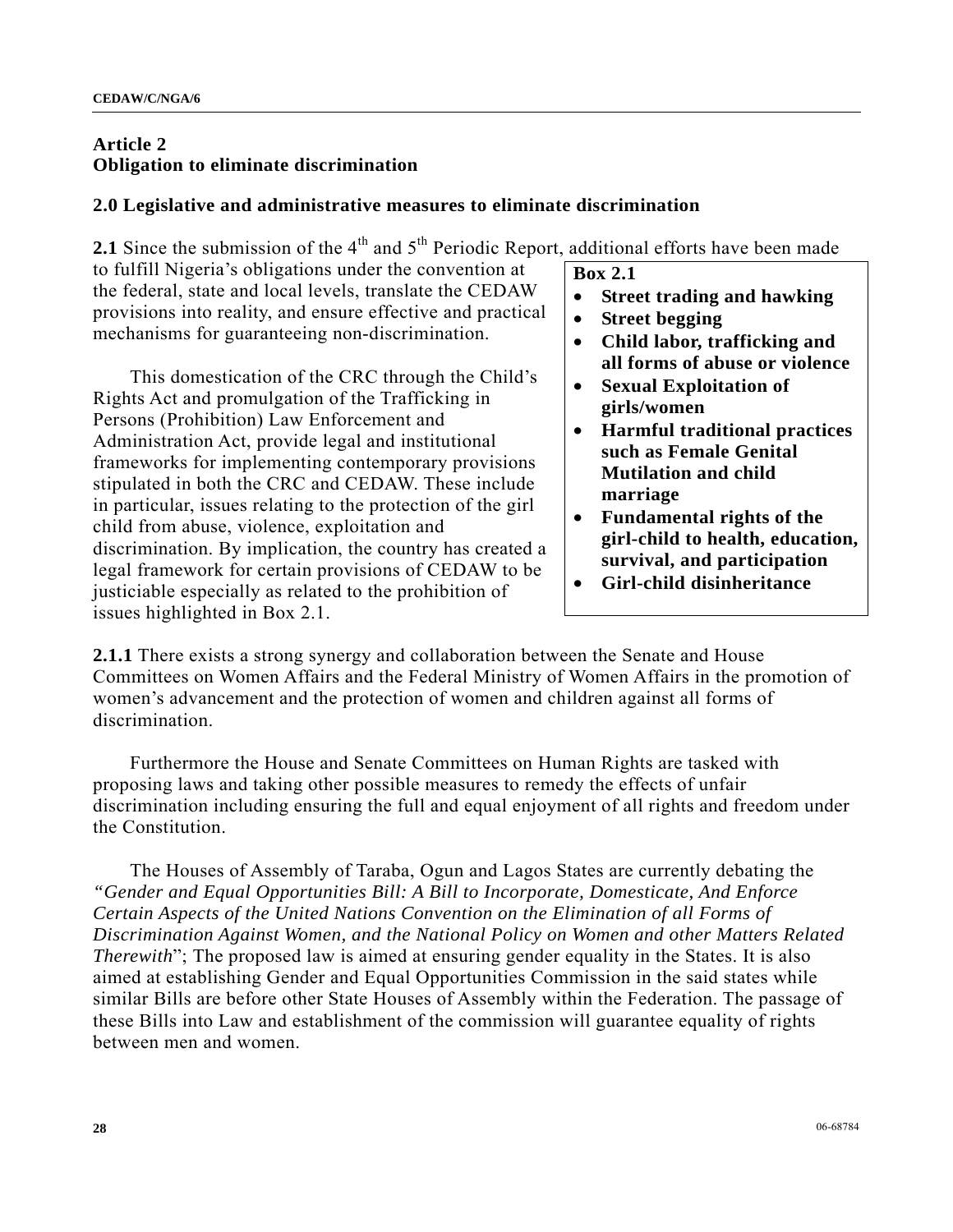The government of Kebbi State has prohibited child marriages while laws prohibiting withdrawal of the girl child from school have been passed in Kano, Borno, Niger, Gombe and Bauchi States.

 There has been greater commitment by the state governments in the South West zone to combat discrimination against women as evident in the number of pending bills for passage related to a variety of discriminatory practices. Besides the above bill, there is the "Gender Mainstreaming Bill" while the Bill on "Domestic Violence and Other Related Matters" is before the Lagos State House of Assembly.

## **Box 2.2**

- Malpractices Against Widows and Widowers (Prohibition) Law 2005, Anambra and Ekiti States
- A Law to Prohibit Domestic Violence Against Women and maltreatment. Law No.10 of 2004 by the Cross Rivers State Government
- Inhuman Treatment of Widows (Prohibition) Law 2004 of Edo State
- Malpractices Against Widow's and Widower's (Prohibition) Law 2005 of Anambra State
- Dehumanizing and Harmful Traditional Practices Law, No 2, 2003 of Rivers State

 As additional measures, the Lagos State government has a committee on women affairs in the State House of Assembly, while Ekiti and Rivers State have both established the Office of the Public Defender (OPD) and the Directorate for Citizens Rights respectively, under the States' Ministries of Justice. The OPD offers free legal services to poor and underprivileged women whose rights are threatened or have been infringed.

 The Ekiti State government on the other hand, has adopted the Child Rights Act and the State House of Assembly has directed its local government authorities to make by-laws in respect thereof. The State has further drafted an "Anti-discrimination Law" which is awaiting passage by the legislators. Other legal and administrative measures in place in other states are captured in Box 2.2.

#### **2.1.1. Progress towards the Domestication of CEDAW**

 As at this reporting period, the CEDAW domestication draft Bill tagged *"A Bill For An Act To Provide For The Enforcement Of The United Nations Convention On The Elimination Of All Forms Of Discrimination Against Women in The Federal Republic of Nigeria and for the Purposes Connected Therewith- 2005*" is under consideration as an Executive Bill by the National Assembly.

 The Constitutional provision for domestication of CEDAW as an international treaty focusing on women's welfare is guided by Section 12 of the 1999 Constitution and falls within the concurrent list of the Constitution, which stipulates that the Federal/National Assembly and State Houses of Assembly are required to make legislations to effect the convention within national laws. By implication, when the Law is passed at the Federal level, for it to become a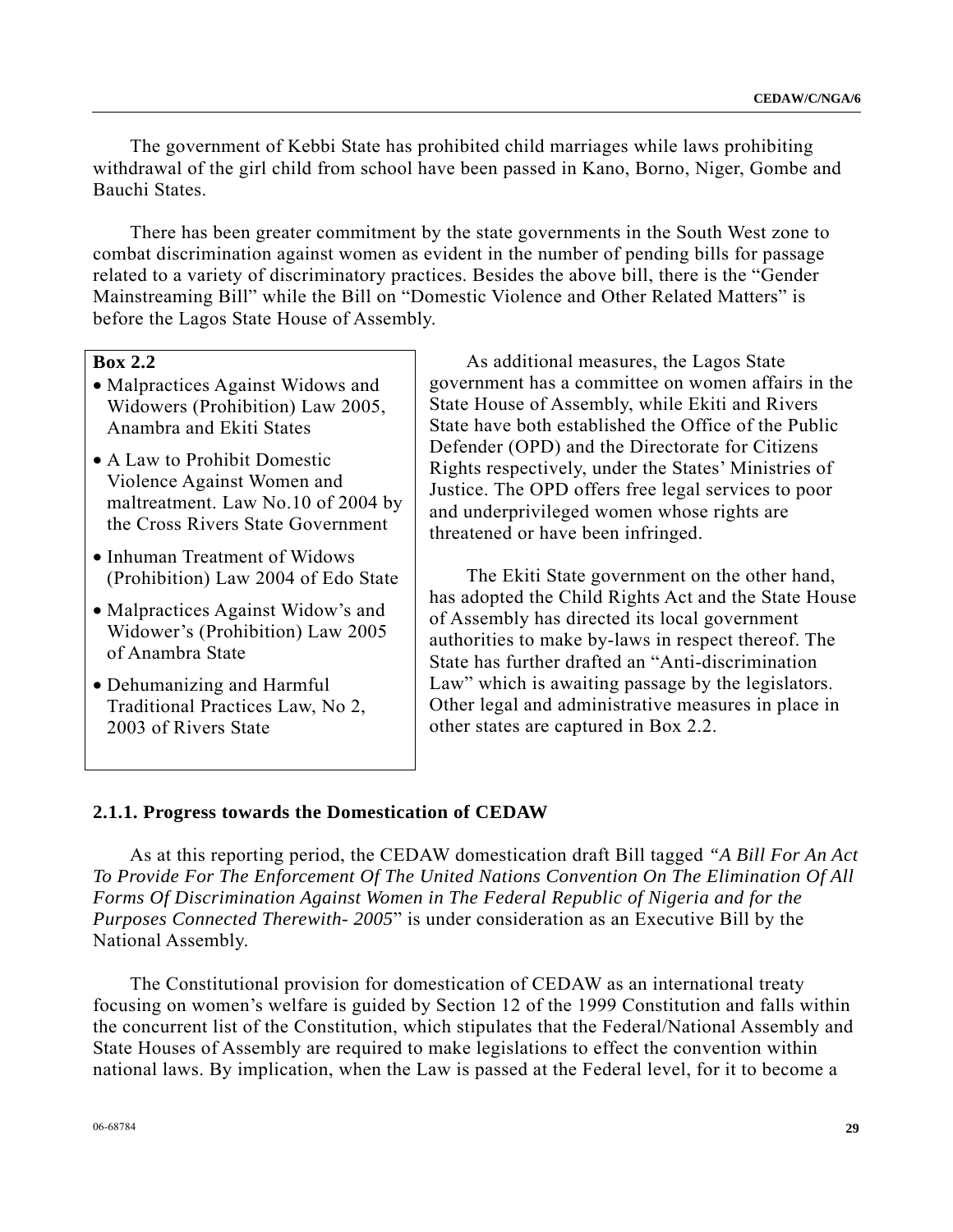nationally binding legislation across the country; it must be passed by at least two third majority of all the State Houses of Assembly.

 Female and gender concerned activists, civil society organization and women focused NGOs having formed a coalition known as the National Coalition on Affirmative Action (NCAA) with representation from all over the country. Thy have commenced active lobbying and sensitization of legislators in the National and State Assemblies across the nation preparatory to the consideration of the bill. This initiative is to expedite the passage of the CEDAW Bill at the State level and secure the requisite assent by two-thirds majority of the State Houses of Assembly.

 In addition to the Bill, a partial domestication of CEDAW provisions has been achieved through laws passed by different Houses of Assembly. There are also policies and frameworks of Action that confirm Nigeria's partial domestication of CEDAW. Some of such laws and policies are listed in Box 2.3. These laws, policies, frameworks and guidelines are being employed to complement the implementation of the CEDAW provisions.

## **2.1.2 Harmonization of civil, religious and customary laws to favor equality and non-discrimination**

 Harmonization of complex legal systems like that of Nigeria is a Herculean task. However, efforts are currently been garnered towards this objective. The National Centre for Women Development in collaboration with the Federal Ministry of Women Affairs, Nigerian Law Reform Commission, Legal Aid Council, National Human Rights Commission, FIDA and WRAPA commenced a project in 2003 aimed at compiling discriminatory and customary laws. The project funded by the World Bank, IDF and UNICEF, was completed in 2005 and the publication that emerged as an outcome is titled:

*"A compilation of the Constitution, National and State Statutes and Regulations, local Government Bye Laws, Customary Laws and Religious Laws, Policies and Practices and court Decisions relating to the Status of Women and Children, Applicable in Nigeria- 2005"*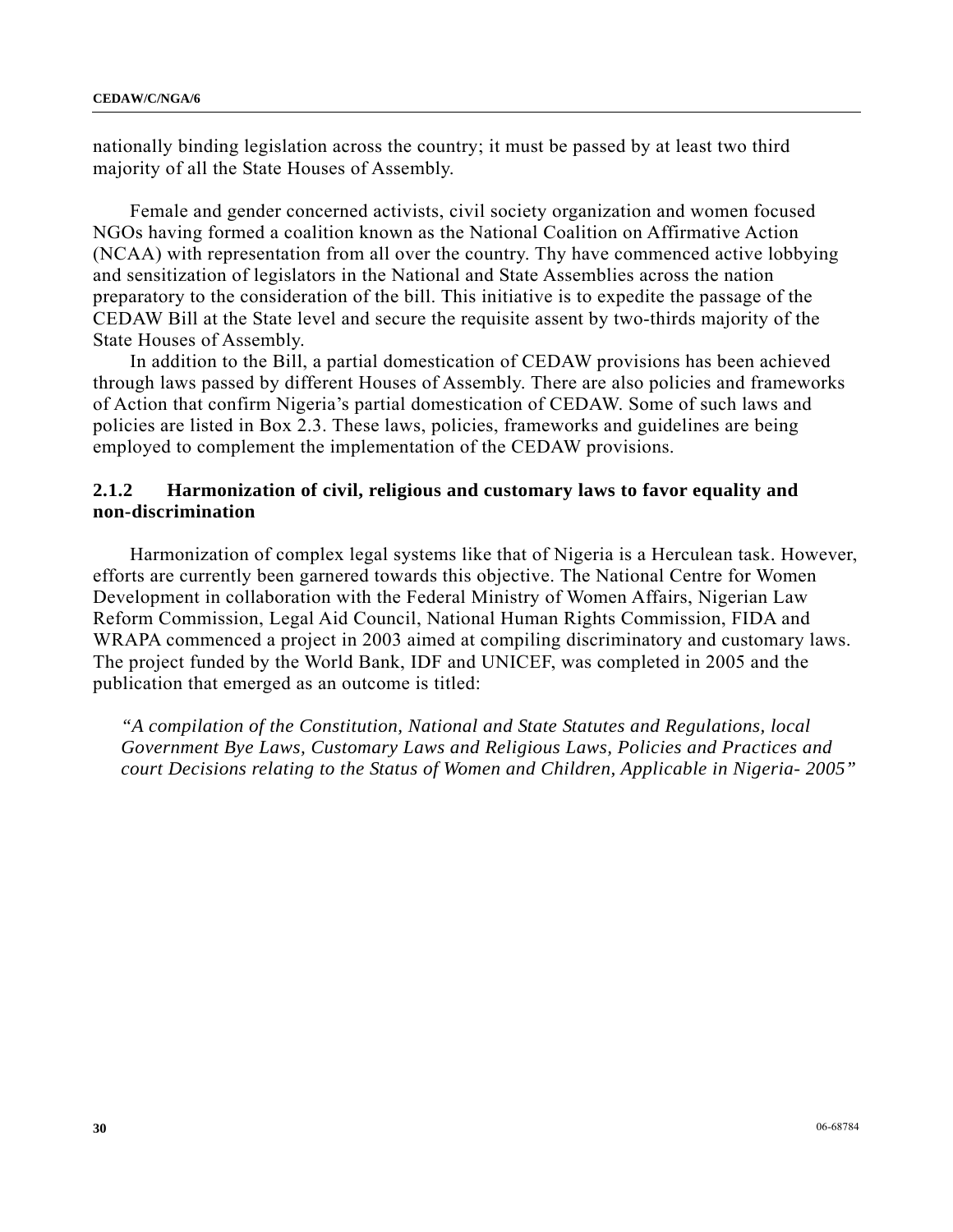The document highlights explicitly, the contradictions between the three legal systems

operative in Nigeria. This piece of work lays a foundation for a focused approach at the resolution of conflict of laws pertaining to gender discrimination and inequality.

 The statutes on women examined under the project cover diverse areas such as property rights, including land tenure, access to credit, education, participation in politics, marriage, succession, maintenance and custody of children as well as the issue of domestic violence amongst others.

 The project acknowledges the complexity of the situation of women's rights in Nigeria which is intricately worsened by the persistence of genderinsensitive customs and negative customary laws and practices.

 Based on the outcome document, the Attorney General of the Federation inaugurated a Committee on Reform of Discriminatory Laws against Women. The committee has drafted the *"Abolition of all forms of Discrimination Against Women in Nigeria and Other Related Matters Bill 2006*" which is before the National Assembly for enactment into law. This Bill, when enacted, will complement the implementation of many CEDAW provisions.

## **Box 2.3**

- *Child's Rights Act 2003*
- *Child Rights Laws passed in Anambra, Imo, Ebonyi, Nassarawa, Plateau, Ogun, Ekiti, Abia, Rivers and Taraba States between 2004 and 2006*
- *Universal Basic Education and other Related Matters Act (2004)*
- *National Policy on HIV-AIDS (2003)*
- *HIV/AIDS National Strategic Framework for Action, 2005 - 2009*
- *National Strategic Plan for Reproductive Health Commodity Security (2003)*
- *Trafficking in Persons (Prohibition) Law Enforcement and Administration Act 2003, as amended in 2004*
- *National Education Policy (2004)*
- *National Guidelines on Micronutrients Deficiencies control in Nigeria (2005)*
- *National Guidelines and Strategies for Malaria Prevention Control During Pregnancy (2005)*
- *National Workplace Policy (2005)*
- *National Reproductive Health and Strategic Framework and Plan 2002- 2006*
- *National Strategic Framework and Plan for VVF Eradication in Nigeria (2005-2010)*
- *A Law to Prohibit Girl-Child Marriages and Female Circumcision No.2 of 2000 by the Cross Rivers State Government*
- *A Law to Prohibit Domestic Violence Against Women and Maltreatment. No.10 of 2004 by the Cross Rivers State Government*
- *Inhuman Treatment of Widows (Prohibition) Law 2004 of Edo State*
- *Malpractices Against Widows and Widowers (Prohibition) Law 2005, Anambra State*
- *Dehumanizing and Harmful Traditional Practices Law of 2003, Rivers State*
- *Abolition of Female Circumcision Law, No. 2 of 2001, Rivers State*
- *Schools Rights (Parents, Children and Teachers) Law, No 2, 2005, Rivers State*
- *Reproductive Services Law, No 3 of 2003, Rivers State*
- *Street Trading Restriction Law, 2004, Anambra State*
- *Women's Reproductive Rights Law, 2005, Anambra State*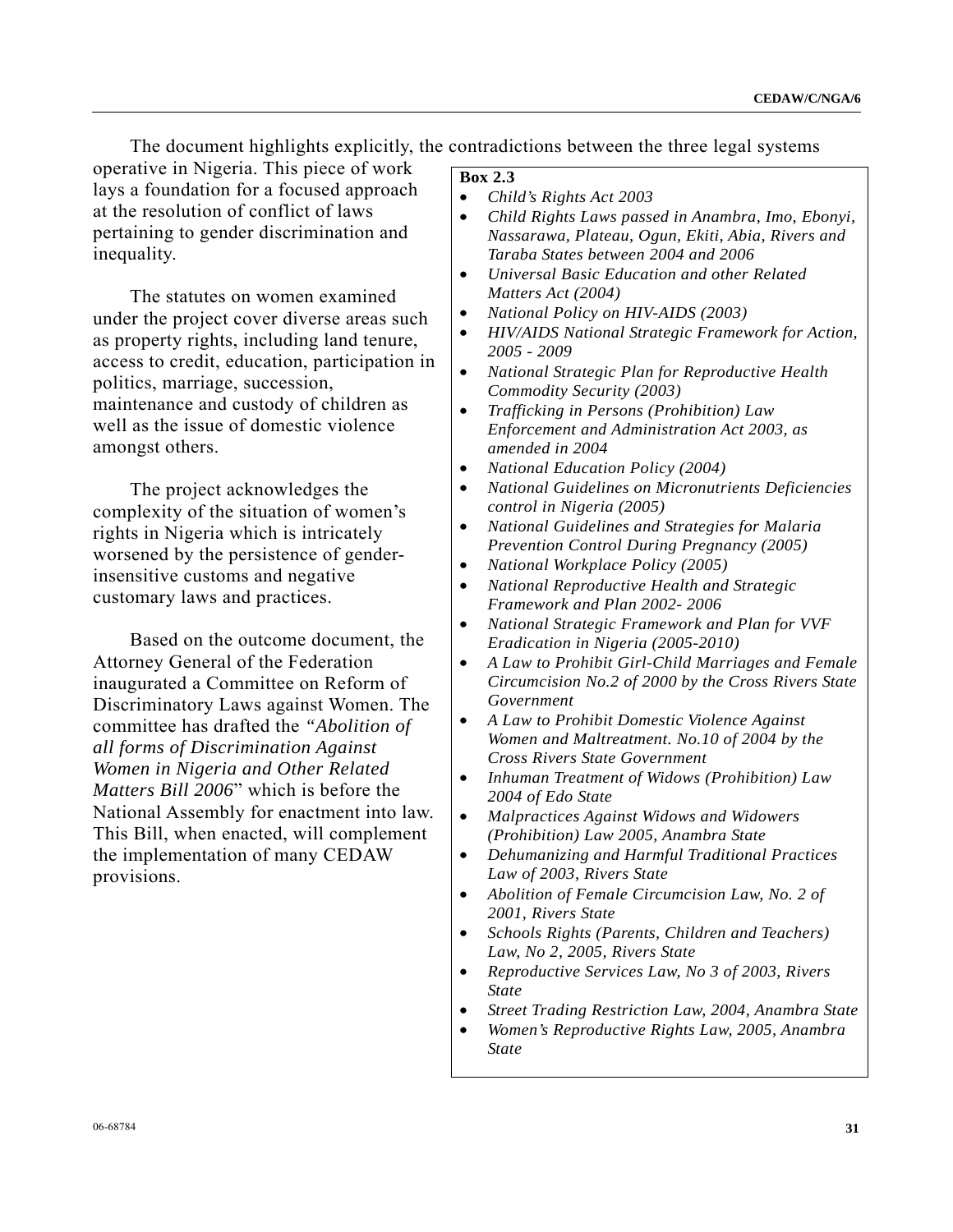#### **Article 3 Measures to ensuring the full advancement of women**

3.0 Legislative, Administrative and Other Measures to Guarantee Equality

 To complement efforts to institute a legal framework that protects basic rights on an equal basis, a national focal machinery has been designated by government. The Federal Ministry of Women Affairs (FMWA) is the national gender focal machinery situated at the highest level of government. It is replicated in all the thirty-six states of Nigeria. The Ministry works towards securing sectoral commitments to policy implementation and institutionalizing processes required for effective gender mainstreaming among line ministries and other partners. The National Centre for Women Development (NCWD), a parastatal under the FMWA is charged with promoting women's advancement through research, training and documentation. To this effect, the Centre houses the database on women development issues. It generates strategic data and indicators, which inform gender-based sectoral policy making processes in the overall interest and development of Nigerian women. There exists, gender desk officers in over 25 line ministries and agencies that serve as focal points on gender issues within their sector.

#### **3.1 Progress Recorded**

**3.1.1** The Federal Government in 2004 introduced the National Economic Empowerment and Development Strategy (NEEDS), with the policy thrust to significantly improve the quality of life of Nigerians and create social safety nets for vulnerable groups, particularly women and youth. NEEDS focuses on four key strategies: reorienting values, reducing poverty, creating wealth and generating employment.

 As a necessary complement to NEEDS, State governments and Local governments are developing the State Economic Empowerment and Development Strategy (SEEDS) and Local Economic Empowerment and Development Strategy (LEEDS) including the FCT strategy tagged FEEDS. The different tiers of governments are also encouraged to develop mediumterm development plans, specifying bench marks, targets, deliverables, timelines and implementation guides. These plans will complement the SEEDS and NEEDS and duly recognizes that effective local government is critical to reduce inefficient resource utilization which is in turn essential for integrated rural development and poverty reduction, especially amongst women.

 Policy implementation at each level entails mainstreaming of gender into socio-political and economic interventions to achieve reduction in poverty levels and discrimination against women. To achieve the gender components of the NEEDS objective, Government in collaboration with development partners have demonstrated their determination to achieve the MDGs and to promote people – centred sustainable development. The SEEDS and FEEDS reform initiatives at the State level and FCT respectively, are geared towards achieving the MDGs, and a reflection on the gender implication, output and impact of policies and programmes.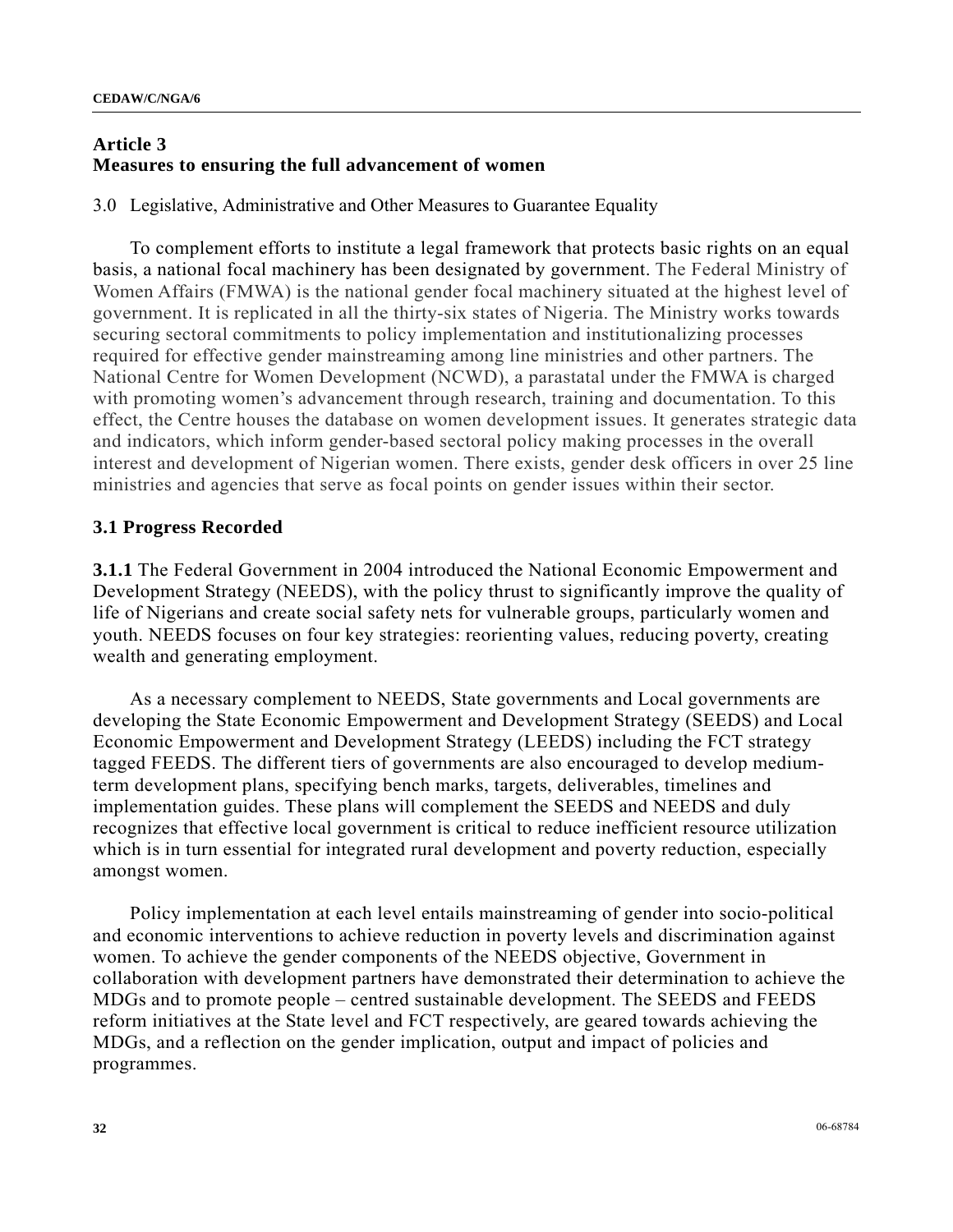**3.1.2** During the nine month period preceding this report writing, the Minister of Women Affairs undertook advocacy visits to 20 out of the 36 States of the Federation to consult with state governors, members of the houses of assembly, paramount rulers/traditional councils/gatekeepers and women- based civil society organizations. The aim was to advocate for gender equality issues and concerns especially with regards to the passage of the CRA into law, increase in women's political participation and representation in decision-making arena and increased allocation of resources to children and women's development issues among others. This has resulted in an enhanced working environment for the State Ministries of Women Affairs and increased budgetary allocation for children and women's development issues.

**3.1.3** Between 2003 and 2006, many women have been sensitized and mobilized to stand up for their rights. Human rights advocacy groups and coalition of women NGOs have been in the vanguard of advocating improved legislative and administrative response to issues of discrimination against women.

 In the South Eastern zone of the country, there has been a noticeable improvement in the involvement of women in decision-making at different levels of governance. Women for the first time in the history of the country are being appointed to 'traditional rulers council.' For example, the Igwe's cabinet in the eastern part and some traditional councils in the northern parts of the country.

**3.1.4** Furthermore, in the Northern part of Nigeria, there is an upsurge of awareness creation campaigns for Muslim women by notable NGOs like FOMWAN and Baobab for Women's Human Rights on the differences between cultural practices and Islamic tenets. Such awareness campaigns seek to draw Muslim women's attention to the following facts that:

- Islam guarantees the protection of civil, social and economic rights of a Muslim woman.
- Islamic law stipulates that a Muslim woman has an independent personality that is equal to that of the man in carrying out religious duties, and
- Islam recognizes that the Muslim woman has complete and total control of her possession, as she is free to choose her partner and has the right to demand for divorce.

## **3.2 Progress made on Gender Mainstreaming in Pursuit of the MDGs and the Reform Agenda**

**3.2.1** Goal 3 of the MDG is to promote gender equality and empowerment of women. However, recognition is given to the centrality of gender equality issues to the attainment of all the other MDGs and target through the allocation of an unprecedented N1bn i.e. approximately \$8m for:

- Capacity building on gender mainstreaming across sectors
- Developing indicators for assessing gender performance in future MDG programming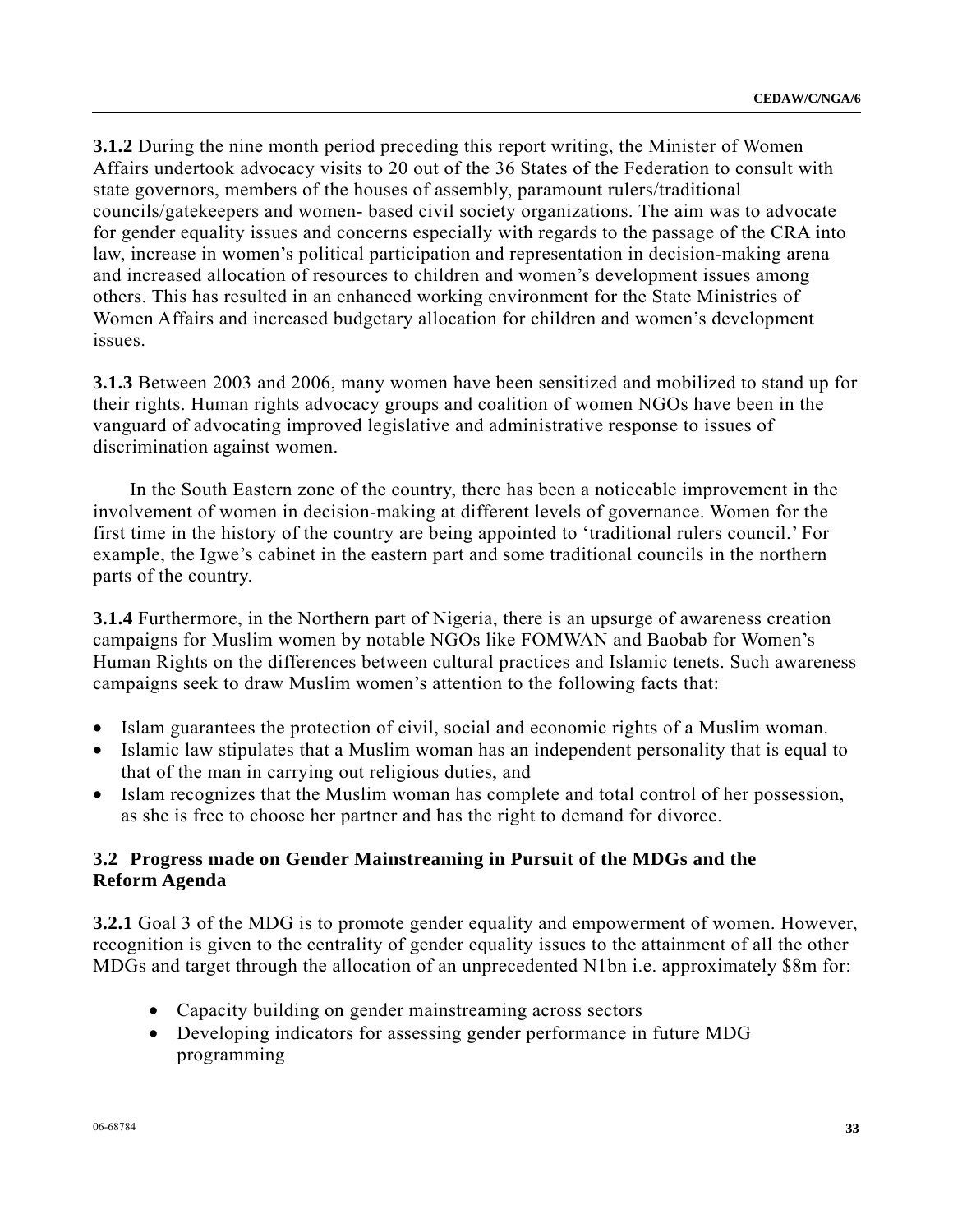- Facilitating the domestication of CEDAW
- Reviewing the extant women's policy to a National Gender Policy
- Repositioning the National Centre for Women Development and
- Mobilizing women for political participation.

**3.2.2** With respect to public sector reforms, ministries, departments and agencies were assisted in the development and documentation of their 2007-2009 Medium Term Sectoral Strategies (MTSS) by the budgeting office, to improve the linkage between Federal government spending and fulfillment of MDGs and NEEDS goals. The documents are expected to reflect detail break down of initiatives in tangible programme and projects forms.

 The Director General/Adviser Budget Department, a parastatal of the Federal Ministry of Finance invited the Federal Ministry of Women Affairs to participate in the sectoral programme planning for 19 key sectors under the current 2007 – 2009 Medium Term Sectoral Strategies (MTSS), to ensure that gender issues are fully mainstreamed, reflected and integrated particularly into the 2007-2009 budget. This strategy was aimed at creating and promoting awareness and understanding of gender frameworks and objectives at the sectoral level.

**3.2.3** Furthermore, the Federal Character Commission recently reviewed its enabling Statute to reflect gender components. This will enable women to have equal access to employment and appointment opportunities with their male counterparts in government establishments and agencies.

 Gender mainstreaming is being embraced by the various sectors in realization of its cross cutting nature. Progress in the integration of gender is reflected in table 3.1 below.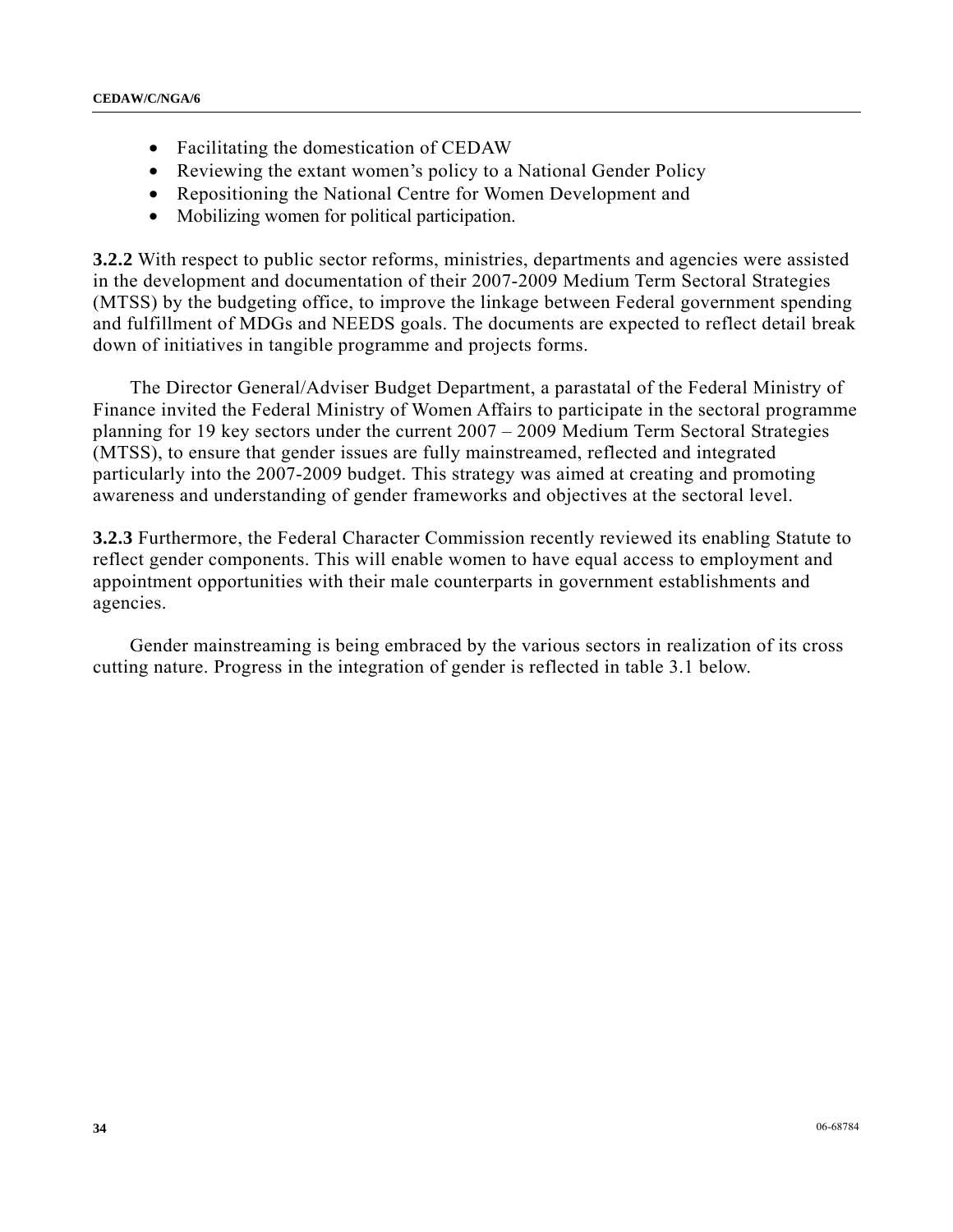| <b>Sector</b>      | <b>Platforms for Gender</b>                                                                                                                                                                                                                                                                                                         | <b>Progress</b>                                                                                                                                                                           | <b>Best Practices</b>                                                                                                                                                                                                                                                                                        |
|--------------------|-------------------------------------------------------------------------------------------------------------------------------------------------------------------------------------------------------------------------------------------------------------------------------------------------------------------------------------|-------------------------------------------------------------------------------------------------------------------------------------------------------------------------------------------|--------------------------------------------------------------------------------------------------------------------------------------------------------------------------------------------------------------------------------------------------------------------------------------------------------------|
|                    | Integration                                                                                                                                                                                                                                                                                                                         |                                                                                                                                                                                           |                                                                                                                                                                                                                                                                                                              |
| <b>Health</b>      | • National Health<br>Policy<br>• Safe Motherhood<br>Programme<br>• Rollback Malaria<br>$\bullet$ NEEDS<br>• Women In Health<br>Dev.<br>$\bullet$ HIV/AIDS<br><b>Emergency Action</b><br>Plan (HEAP)<br>• Establishment of<br>NACA,<br>• Legislation against<br><b>FGM</b><br>• National Adolescent<br>Reproductive Health<br>Policy | • Gender desk<br>officer receiving<br>more support<br>from<br>management<br>• Some data<br>beginning to be<br>desegregated<br>• More women<br>and gender<br>issues brought to<br>the fore | Collaboration with other<br>agencies (FMWA, NPC,<br>National and State Assemblies,<br>Development Partners) in<br>addressing some women's<br>health issues as well as some<br>gender issues including FGM<br>and maternal mortality<br>Inclusion of women in Ward<br>Dev. Councils in PHC<br>administration. |
| <b>Agriculture</b> | <b>NEEDS</b><br>$\bullet$<br>Women In Agriculture<br>$\bullet$<br>Women's Fund for<br>$\bullet$<br>Economic<br>Empowerment<br>• Water Policy<br>Food & Nutrition<br>$\bullet$<br>Policy<br>• Policy on Nutrition &<br>Household Food<br>Security                                                                                    | • Gender Desk<br>Officer and<br>Gender Focal<br>Person for Food<br>Security<br>working<br>together                                                                                        | • Women specific programmes<br>useful for building women's<br>self esteem and capacities for<br>taking decisions affecting their<br>role in agriculture                                                                                                                                                      |

**Table 3.1 Gender Mainstreaming in Nigeria 2006**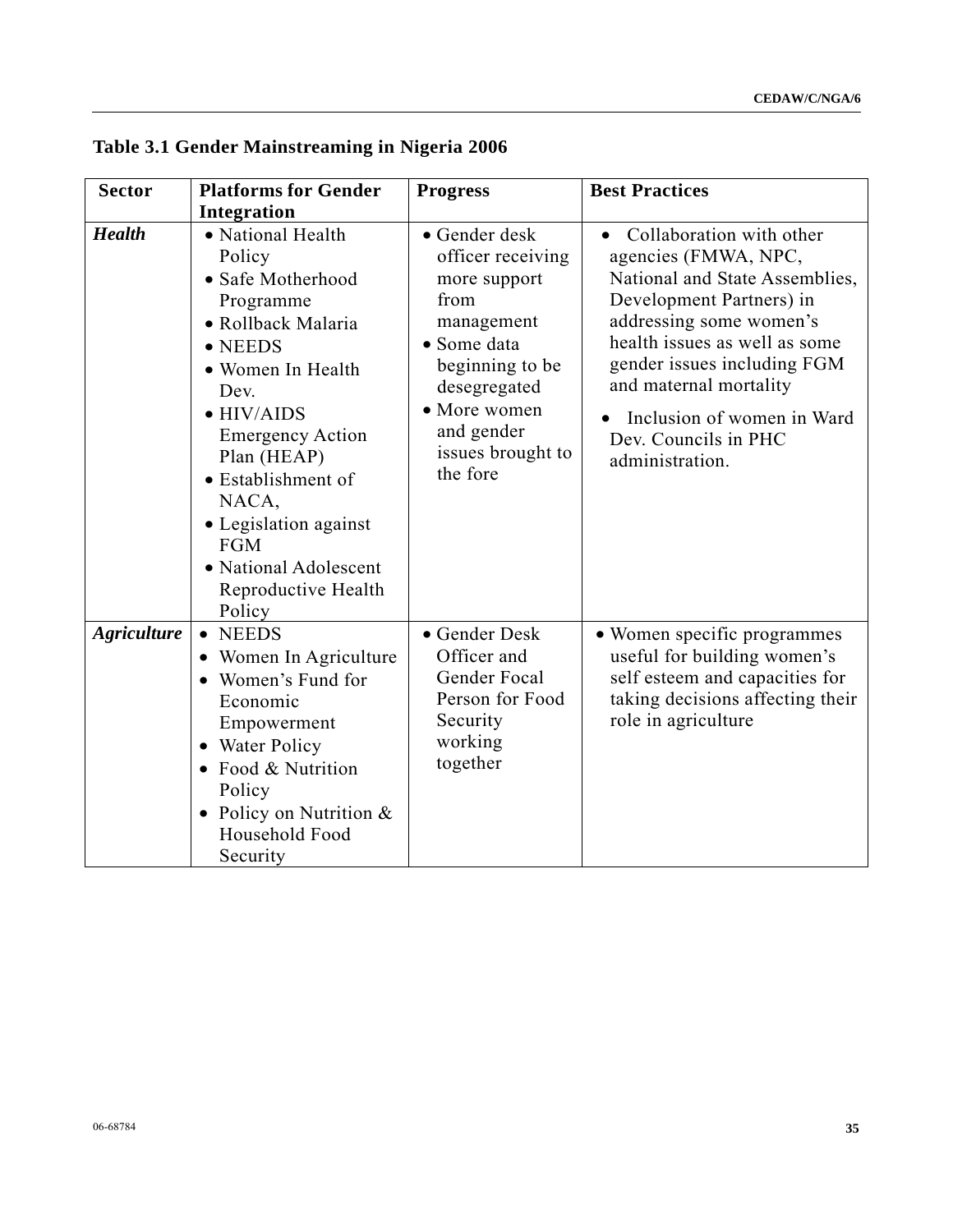| <b>Education</b>   | • Universal Basic<br>Education (UBE)<br>• Gender Policy for<br>UBE being developed<br>• Girl's Education<br>Project<br>• Programme for Street<br>Children<br>• Programmes for<br>special groups<br>including nomadic<br>peoples, functional<br>literacy for rural<br>women<br>$\bullet$ NEEDS<br>• Skills acquisition<br>programmes for<br>women and youths | • Gender training<br>for selected<br>management<br>staff<br>$\bullet$ Some<br>desegregated<br>data available<br>• Women's Unit<br>staff trained in<br>gender<br>mainstreaming | Training of management staff<br>in gender issues in<br>development; Tapping the<br>expertise of UNICEF and<br>resources of DFID for the<br>Girl's Education Project;<br>encouraging female<br>participation by providing a<br>Technical College for women<br>in Gusau |
|--------------------|-------------------------------------------------------------------------------------------------------------------------------------------------------------------------------------------------------------------------------------------------------------------------------------------------------------------------------------------------------------|-------------------------------------------------------------------------------------------------------------------------------------------------------------------------------|-----------------------------------------------------------------------------------------------------------------------------------------------------------------------------------------------------------------------------------------------------------------------|
| <b>Rural Devt.</b> | • Water Supply: Water<br>policy recognizes<br>women's special<br>needs. Hand pumps<br>fixed in some rural<br>communities are user<br>friendly for women.<br>• Rural<br><b>Electrification:</b> No<br>distinct mandate for<br>rural electrification at<br>federal level.                                                                                     | • Women's<br>practical gender<br>needs being<br>addressed.                                                                                                                    | • Existence of National Water<br>Policy to enhance integration<br>of gender issues through a<br>review                                                                                                                                                                |

Source: Gender Mainstreaming and challenges to Gender Equality in Nigeria:

## **Analysis of findings (WRAPA)**

## **3.3 Progress on Addressing Violence Against Women**

## **3.3.1 Administrative and Legal Measures**

 Between the last reporting period and now, the government in realizing the level of gender violence in the country, has commenced the setting up of a more concerted effort to curb the intensity of gender violence in the country through the introduction of a comprehensive legal framework. To this extent, the Federal Ministry of Justice has completed and sent to the National Assembly, a draft – "Elimination of Violence in Society Bill 2006**"**, as an executive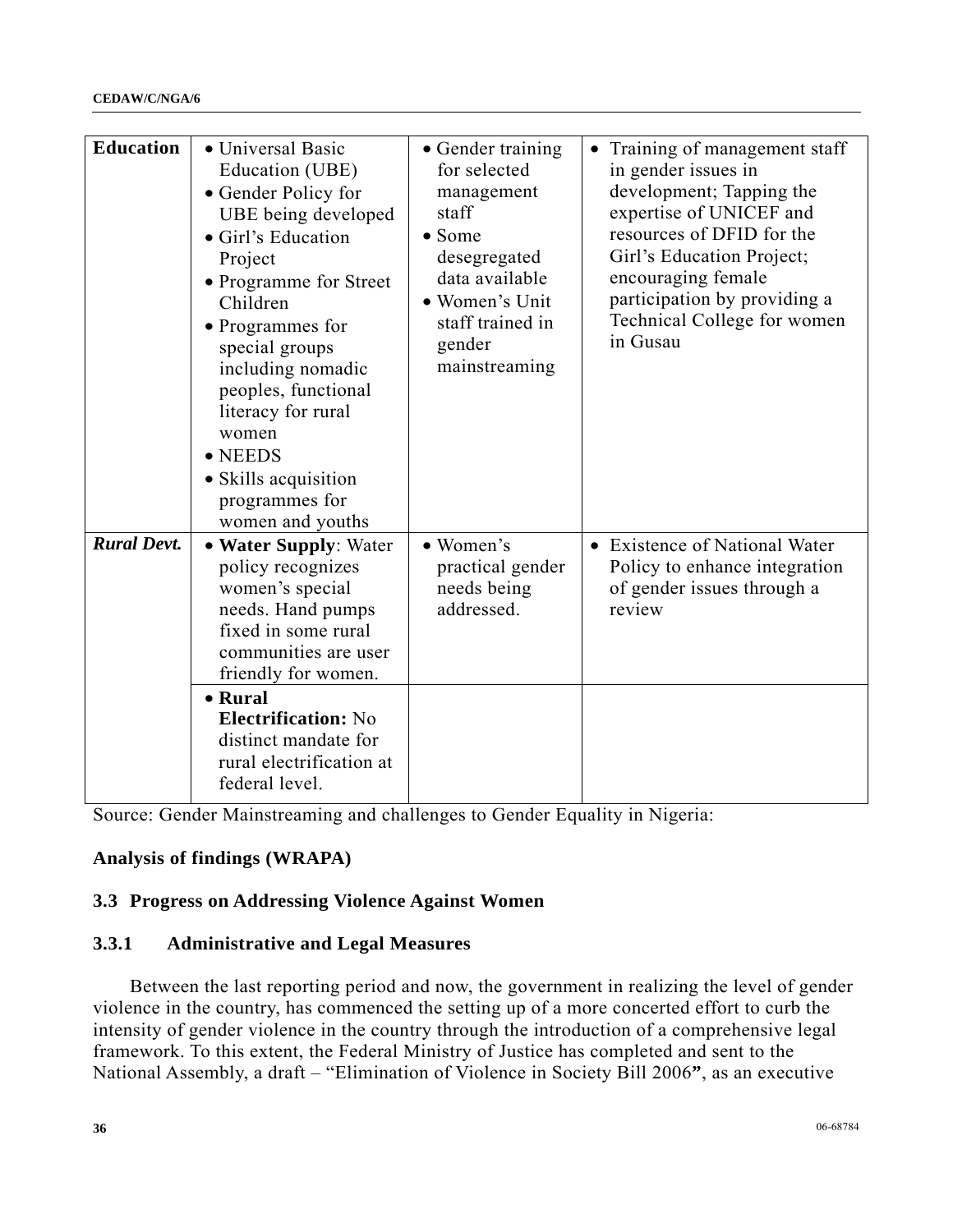bill for passage into Law. The bill reflects Nigeria's international obligations and has several sections defining violence against women and girls and prohibiting such acts in the society.

## **3.4 Efforts to Eliminate Widowhood practices, Child Marriage and Female Genital Mutilation (FGM)**

**3.4.1** In support of the various proposed Federal Law, some State Houses of Assembly have recently made legislation to prohibit violation of women's rights and punish perpetrators of violence especially in the following States, Rivers, Anambra Ogun, Ekiti, Anambra and Edo.

**3.4.2** The Criminal and Penal Codes of the various States, make provision for the prohibition and punishment of the rape of females, including female children; neglect to care for children, particularly as regards necessaries; defilement of children under the respective ages of 13 and 16; as well as exploitation and indecent treatment of boys and girls.

 Public enlightenment and media campaigns aimed at sensitizing the general public about the provisions of the CRA form the bedrock of Government's resolve to fight all incidences of child abuse and exploitation.

**3.4.3** The *Child's Rights Act, 2003* makes specific provisions on all issues of child protection, and prescribes appropriate sanctions for their violation. It is noteworthy that the Judiciary is being re-organized with a view to strengthen its independence and integrity. Hitherto, it was difficult to sustain legal procedures against violators of children's rights because of weaknesses in the laws. However with the *Child's Rights Act/Laws* and the Anti-trafficking laws recently passed at Federal and State levels, there is ample legal muscle to deal with cases of child abuse and exploitation especially for the girl-child.

 The *Child's Rights Act* has further enhanced the situation by providing stiffer penalties for sexual exploitation of children particularly under Sections 31 and 32, which prescribe a punishment of life imprisonment and 14 years jail term respectively, for unlawful sexual intercourse with a child and other forms of sexual exploitation and abuse. Girls in boarding houses are usually under the care of trained matrons, and conscious effort are being made to ensure that issues relating to girls' private matters are handled only by female teachers.

**3.4.4** The Federal Ministry of Health has since 2004 commenced the commemoration of the 'Female Genital Mutilation (FGM) Day' on the 6th day of February. In 2005, programmes were organized to mark the International Day of Zero Tolerance and commemorate the 'Female Genital Mutilation (FGM) Day'. The series of activities included training about 120 nurse tutors on integration of FGM prevention and management into the schools curricula of Nursing/Midwifery/Public Health Nurses/ Community Health Officers - in four health zones, namely South East, South West, North East and South-South.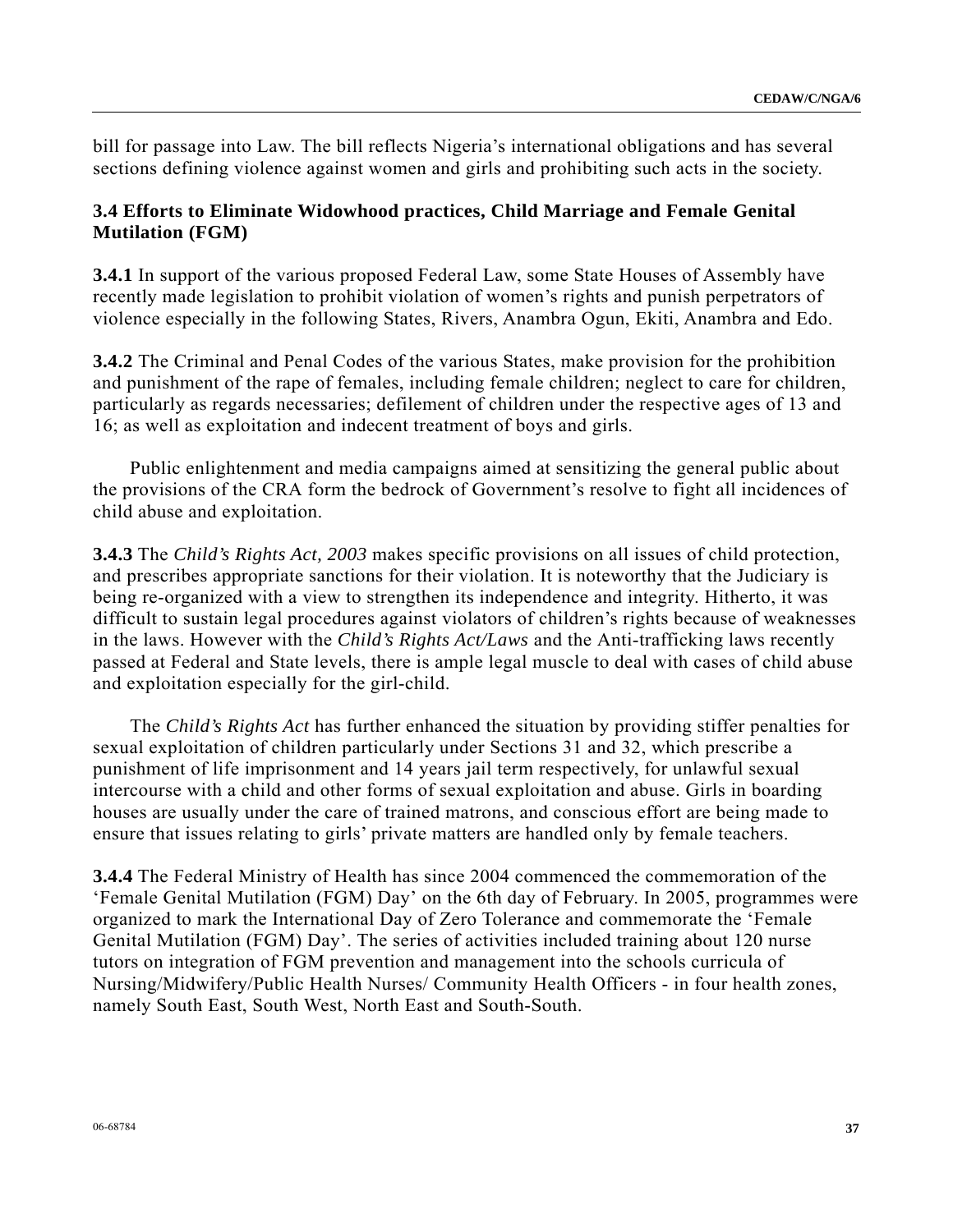Other interventions are presented in Box 3.1.

 These activities have created an increased level of public awareness nationwide, while some eleven states including Edo, Delta, Ogun, Ondo, Ekiti, Osun, Cross Rivers, Bayelsa, Rivers, Ebonyi and Oyo have passed legislation prohibiting FGM.

**3.4.5** In commemorating the annual 16 days  $(25<sup>th</sup> November - 10<sup>th</sup> December) of Zero$ Tolerance Activism on Violence Against Women in October/November, 2005, the Federal Ministry of Women Affairs conducted a sensitization training program for about 50 Police Officers on the issues of violence against women and the need to change

#### **Box 3.1**

- *A Joint ministerial press briefing on FGM*
- *Symposium for secondary school teachers and journalists on FGM*
- *Sensitization visits to the lawmakers, policy makers, gate keepers, traditional/religious leaders and market women leaders to create awareness and behavioral change*
- *Production and distribution of I.E.C materials.*
- *Electronic and print media round table discussions*

the perspective that domestic violence in particular is not a domestic issue but a rights violation that calls for sanctions.

 A one-day media forum was also held in October 2005 to sensitize the press and enlist their support in the campaign on Violence Against Women as part of the commemoration.

 Furthermore, the Federal Ministry of Women Affairs is planning to establish a shelter for women victims of violence, provide them guidance and counseling and facilitate access to justice. The shelter will also provide basic health services for girls/women whose rights have been violated.

## **3.5 Contributions of Civil Society Organizations**

**3.5.1** Combating violence against women has been the focus of government agencies and women's rights advocates. A coalition- Legislative Advocacy Coalition on Violence Against Women (LACVAW) has been formed and it is actively working in all states of the federation to advocate the enactment of laws and the development of programmes towards eradicating violence against women in Nigeria.

 The Violence Against Women Bill 2003, which was put together by members of the Coalition as a legislative tool to deal with the problem of violence against women in Nigeria, was presented to the National Assembly and was published in the National Gazette in May 2003. However, because it was not passed during the last legislative session in 2003, the process had to begin again.

 Within the reporting period, the Bill was widely circulated through members of the Coalition holding public education sessions on the Bill, which resulted in the revision and harmonization of the provisions of the bill by a joint committee of the Coalition, the House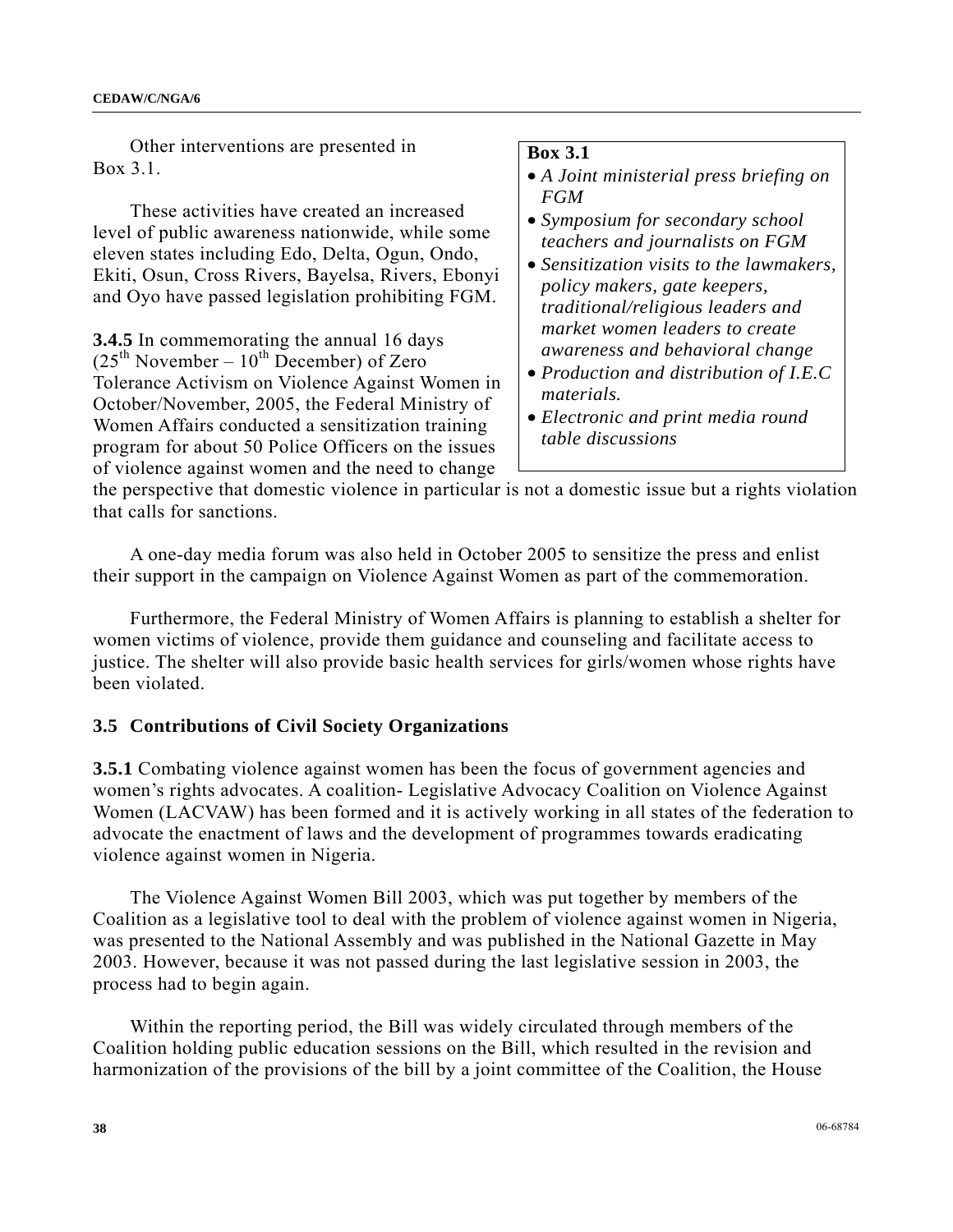Committee on Women Affairs, representatives of the Judiciary and the National Human Rights Commission.

 Advocacy on the bill has been successfully undertaken in all the six geo political zones in the country by LACVAW members and Ebonyi State has already passed the Law on Violence Against Women as a state Law.

# **Box 3.2**

Setting up of legal clinics to provide affordable legal aid to women including counseling, mediation and other Alternative Dispute Resolution methods or through litigation and representation in courts of law;

Introduction of Reproductive Rights and Maternal Health Education in school curriculum aimed at increasing awareness and understanding of maternal health issues and reproductive rights of women and young girls;

Provision of shelter houses and including free medical treatment for female victims of domestic and sexual violence;

Community outreaches and training of paralegals on women's rights and the need to promote and protect such rights as guaranteed by CEDAW;

Translation of CEDAW into different Nigerian languages and publication of pamphlets and IEC materials indicating the stoppage of violence and discrimination against women and

Free education for the girl child, in some States, prohibition of withdrawal of girls from schools, and enlightenment campaigns to discourage child marriage.

**3.5.2** Notable NGOs and some members of LACVAW in the country are in the vanguard of promoting a democratic society free from violence and abuse, where human rights of women and girls are recognized in Law and practice. Other programmes implemented are presented in Box 3.2

# **3.6 Status of Cases on Violence Against Women**

| <b>Table 3.2 Level of Intervention in</b> |                    |  |  |  |  |  |
|-------------------------------------------|--------------------|--|--|--|--|--|
| <b>Violence Cases (2005)</b>              |                    |  |  |  |  |  |
| <b>Nature of Case</b>                     | <b>No of cases</b> |  |  |  |  |  |
| Denial of Inheritance                     | 68                 |  |  |  |  |  |
| Sexual Assault                            | 5                  |  |  |  |  |  |
| Assault                                   | 26                 |  |  |  |  |  |
| Divorce                                   | 6                  |  |  |  |  |  |
| <b>Family Conflict</b>                    | 50                 |  |  |  |  |  |
| Harassment                                | 8                  |  |  |  |  |  |
| <b>Family Maintenance</b>                 | 15                 |  |  |  |  |  |
| Child Abuse and                           |                    |  |  |  |  |  |
| Neglect                                   | 7                  |  |  |  |  |  |
| Unplanned pregnancy                       | 7                  |  |  |  |  |  |
| Other forms of                            |                    |  |  |  |  |  |
| violence                                  | 27                 |  |  |  |  |  |
| Total                                     | 214                |  |  |  |  |  |
| Source: Women's Aid Collective            |                    |  |  |  |  |  |
| Report on CEDAW, 2006                     |                    |  |  |  |  |  |

The level of violence cases being

reported in the country is still very low, compared to the perceived occurrence. Violence cases are underreported because of socio-cultural beliefs, which permit secrecy and hold that family matters should not be taken outside the home setting. Other reasons are the stigma associated with reporting cases like rape, incest and other assaults. Consequently, as at the time of this report, exact figures of incidences of violence and cases prosecuted cannot be ascertained.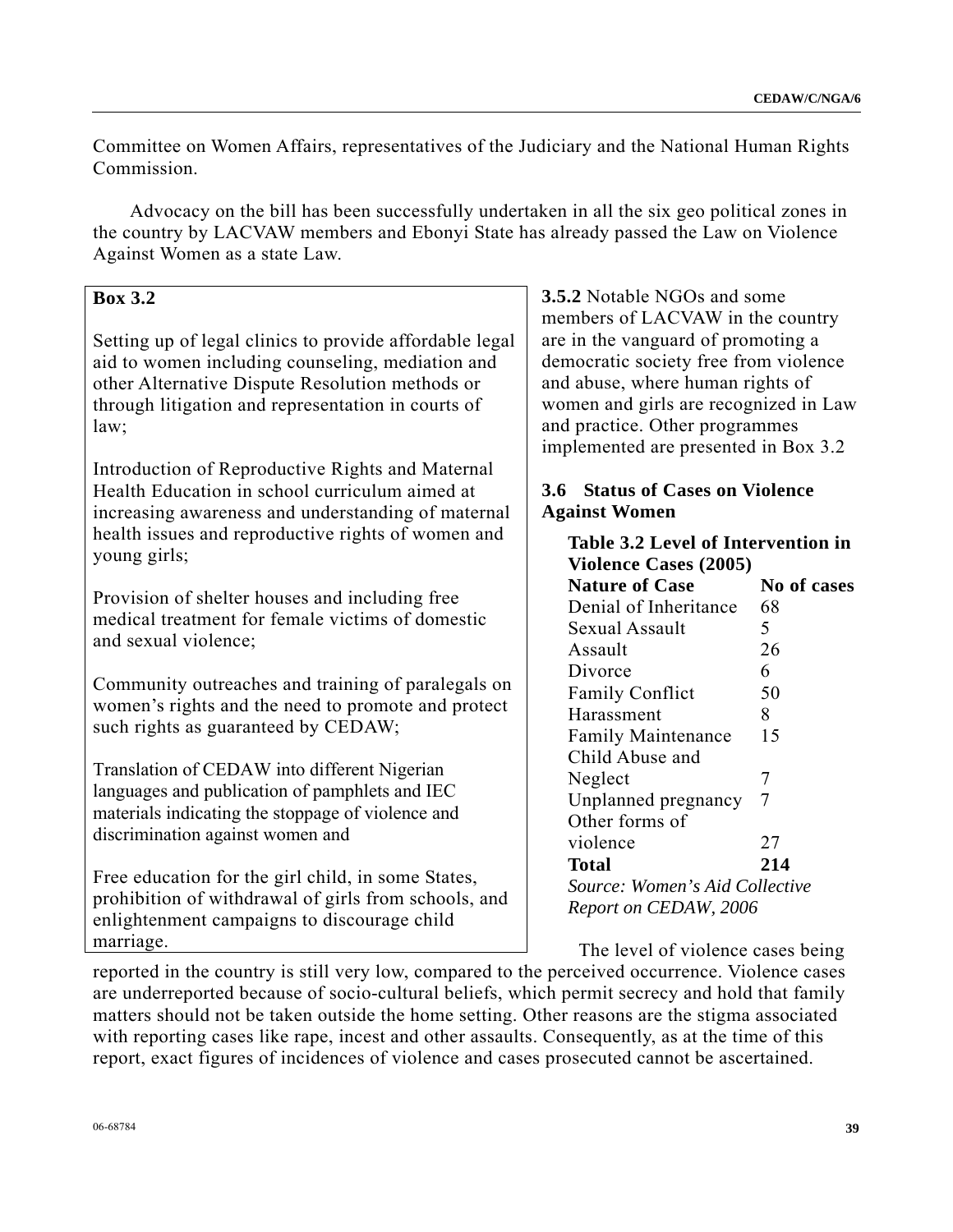However, some NGOs have functional legal clinics to provide free legal aid to women and young people whose human rights are abused. Legal aid is given in the form of counseling, mediation and other alternative dispute resolution options, or through litigation and representation in the courts of law. Table 3.2(a) indicates some 214 cases being handled on behalf of women seeking redress against violations of their human rights across the country.

## **3.7 Anti Child- Trafficking Network in Nigeria**

**3.7.1** The programme to combat child trafficking in Nigeria, which is part of the anti-child trafficking project under the UNICEF/FGN Programme of Cooperation 2002 – 2007, was under implementation during the reporting period.

 The objectives of the programme are to support the establishment of two transit centers for trafficked children in Kano and Akwa-Ibom States the programmes are to provide an immediate protective environment with safety, shelter, security, food, clothing, health services and income generating activities for victims of human trafficking. The project is funded to establish a functional mechanism for trained officers and care givers in providing standard services to victims of human trafficking, rehabilitation and family reunification. Results achieved between 2005 and 2006 are contained in Box 3.3.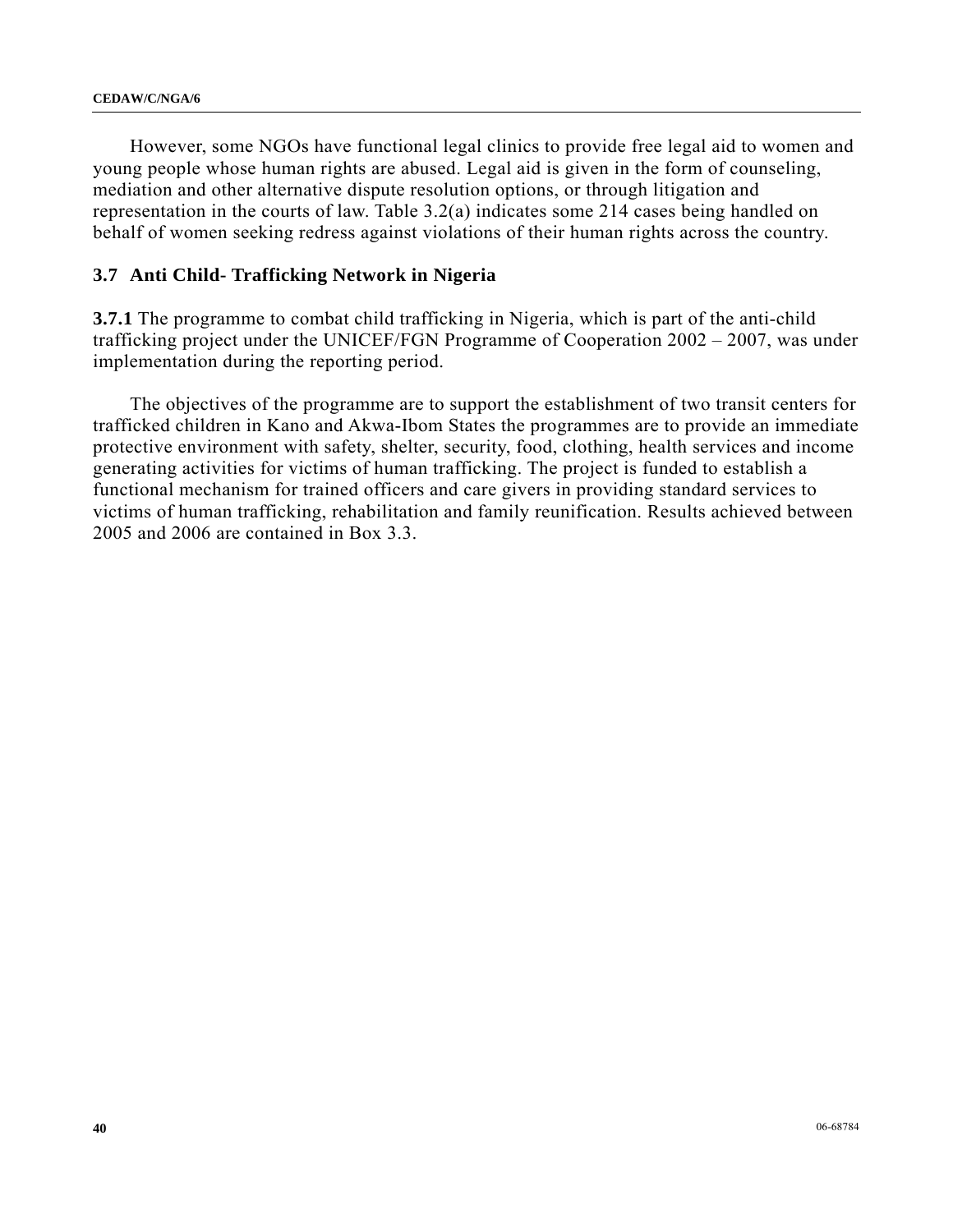# **Box 3.3**

- Transit shelters for child victims of exploitation and abuse established in Kano and Akwa-Ibom States, enhancing availability of child friendly services; counseling, psychosocial support, rehabilitation and reintegration support for victim's families and care givers.
- Income generating equipment procured and micro credit scheme established for victims of trafficking and their families in targeted States.
- Information technology equipment and recreational, educational and vocational materials procured for centers.
- Anti-child trafficking network comprising relevant government agencies and ministries, law enforcement units, civil society, and community leaders were established at national and sub-national levels in 22 endemic States of Nigeria. Impact is increased awareness, rescue, rehabilitation and reintegration of victims of child trafficking in these States.
- Capacities of the National Agency for the Prohibition of Trafficking in Persons (NAPTIP), law enforcement agencies, social welfare officers and the judiciary built in the enforcement of the anti-human trafficking law especially in the areas of investigation, prosecution and rehabilitation of victims with NAPTIP officers empowered to routinely monitor and report child trafficking cases.
- Existing documents on child trafficking in Nigeria reviewed and the 'Country Response on Child Trafficking in Nigeria' produced.

**3.7.2** Furthermore, anti-child trafficking working groups and networks were set up in four zones of the federation. The networks established at the State and zonal levels fostered closer collaboration between law enforcement agencies, NGOs, CBOs and state ministries on reporting incidences, rescue, repatriation, and reintegration of victims of internal and external trafficking.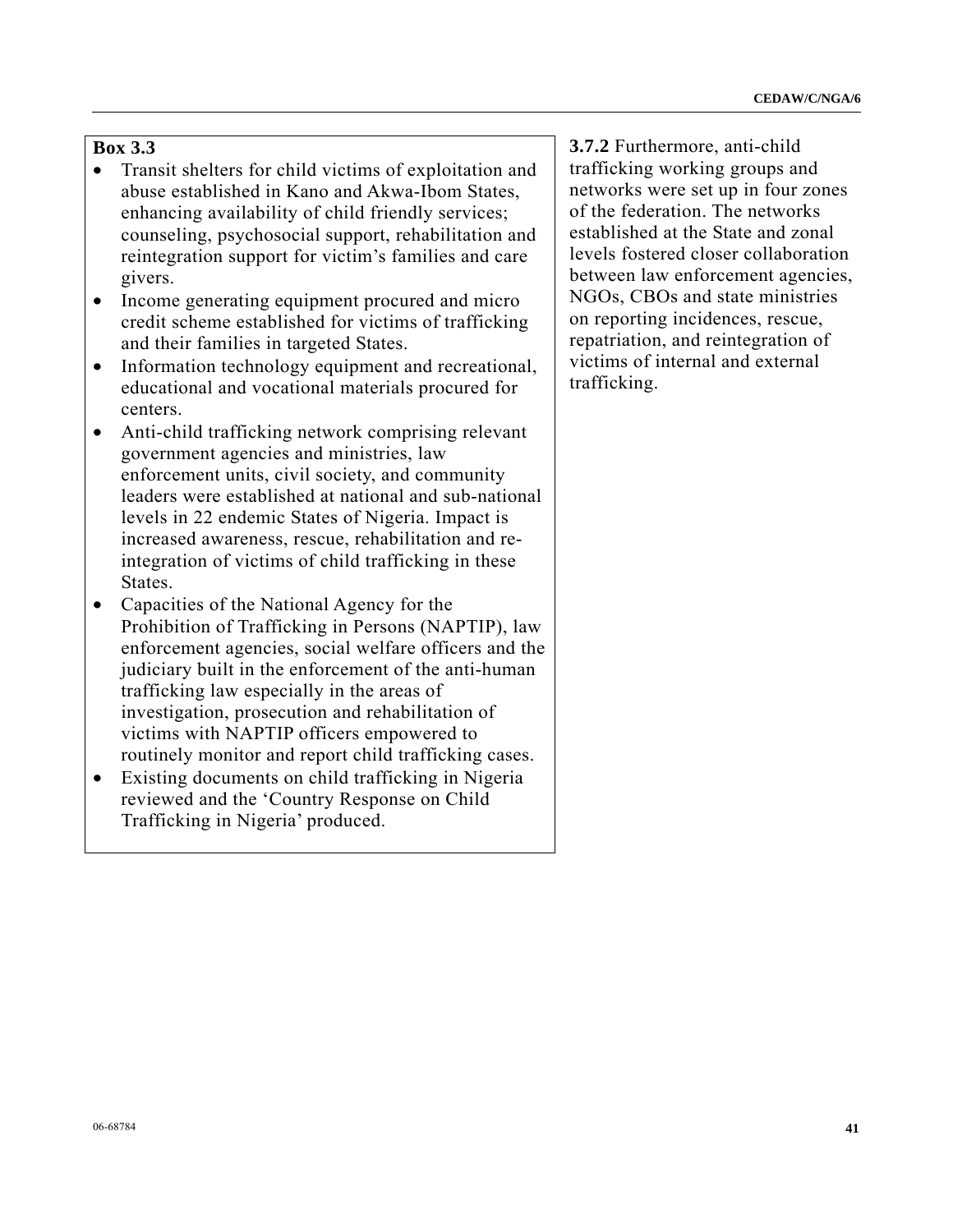Information about trafficking routes is routinely shared among members of the network to enhance investigations and prosecution efforts. This is done through regular interactions among members, monthly meetings of the State working groups and the quarterly meetings of the zonal working groups. In addition, the ministries of women affairs and NGOs now coordinate repatriation and rehabilitation of victims in collaboration with the law enforcement agencies. Thus, victims of trafficking are now diverted from police custody to improved rehabilitation centres.

**Figure 3.1 Map of the Federal Republic of Nigeria showing Zonal Anti-Child Trafficking Working Groups**



 **(Zone 1**) Ogun, Lagos and Ondo States **(Zone 2)** Edo and Delta States

 **(Zone 3)** Rivers, Cross Rivers, Akwa-Ibom, Ebonyi, Imo and Abia States

 **(Zone 4)** Niger, Kwara, Nasarawa, Benue,Jigawa, Yobe, Sokoto, Kano, Katsina, Yobe and Borno States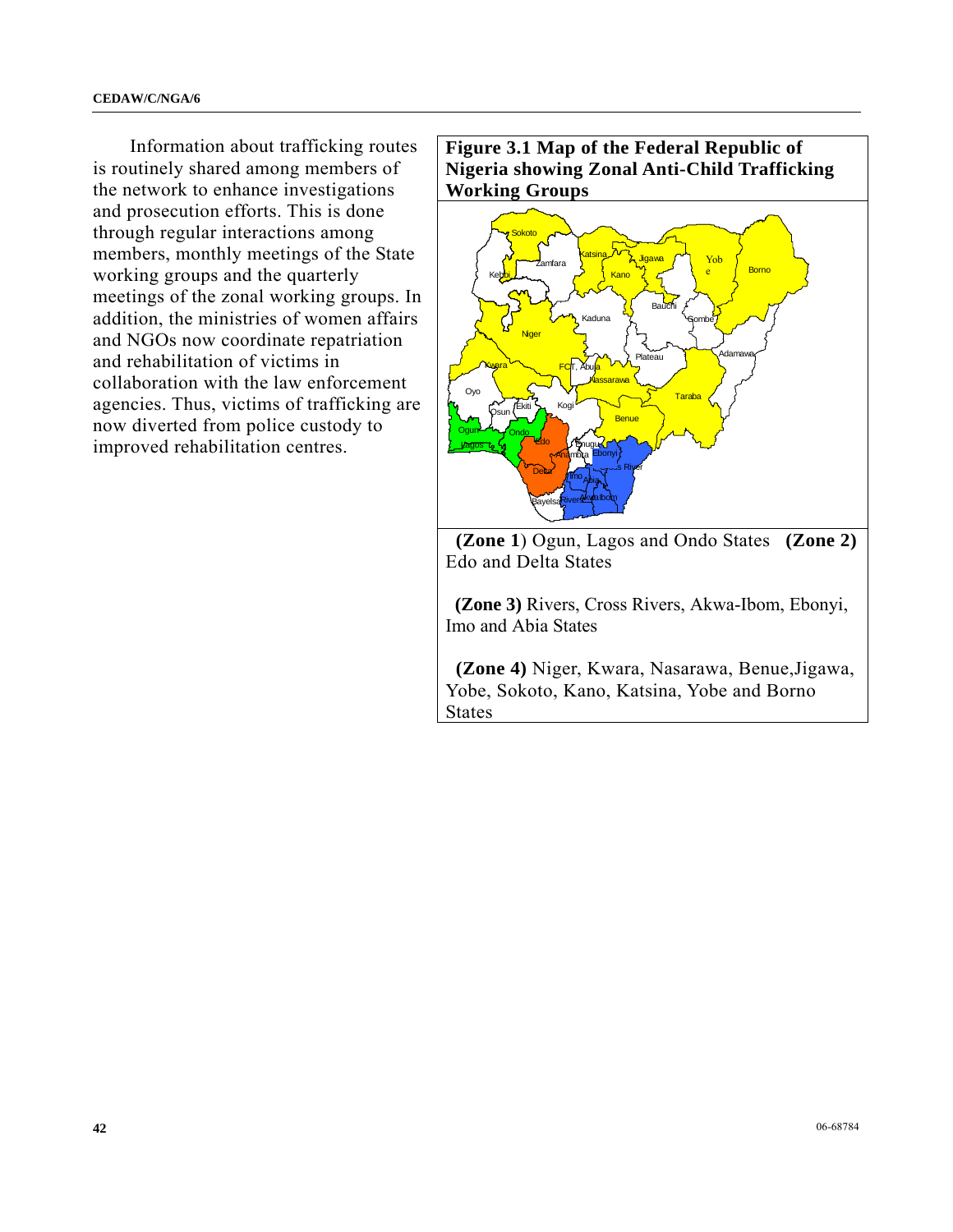3.8 Challenges to Dealing with Violence

**3.8.1** In spite of the on going efforts, there still exists prevalence of different patterns of violence against women in the country as highlighted in Box 3.4.

## 3.9 Women and HIV/AIDS

# **3.9.1 Gender and Power Relation Dimensions of HIV/AIDS**

| Table 3.3 Knowledge of and Perceptions on         |                |               |  |  |  |
|---------------------------------------------------|----------------|---------------|--|--|--|
| <b>Risk of HIV/AIDS and Behavioral Changes</b>    |                |               |  |  |  |
| Knowledge and perceptions of                      | Female         | <b>Male</b>   |  |  |  |
| <b>HIV/AIDS</b> risks                             | $\frac{6}{10}$ | $\frac{0}{0}$ |  |  |  |
| Awareness of AIDS                                 | 83.0           | 92.4          |  |  |  |
| Perceived risk of getting AIDS                    | 75.2           | 68.8          |  |  |  |
| is known                                          |                |               |  |  |  |
| Knowledge of all routes to                        | 56.1           | 62.7          |  |  |  |
| HIV/AIDS transmission                             |                |               |  |  |  |
| <b>Sexual behavior changes</b>                    | Female         | <b>Male</b>   |  |  |  |
| made to avoid HIV/AIDS                            |                |               |  |  |  |
| Abstinence                                        | 65.0           | 74.9          |  |  |  |
| Use of condoms every time                         | 43.3           | 61.8          |  |  |  |
| Restrict sex to one uninfected                    | 75.0           | 86.4          |  |  |  |
| partner                                           |                |               |  |  |  |
| <b>Source: National HIV/AIDS and Reproductive</b> |                |               |  |  |  |
| <b>Health Survey, 2003</b>                        |                |               |  |  |  |

## **Box 3.4**

Rape; Wife battering; Domestic violence; Widowhood practices Child marriage; Professional conduct of law enforcement officers Low level of education and poverty of women seeking legal assistance to rights violation; Perpetuation of a patriarchal system and Low reporting level of violence against women related issues by electronic and print media

> The breakdown of HIV/AIDS cases in Nigeria shows that more females are infected than males. This is due to lack of ability to negotiate safe sex, gender inequality, limited access to information on health status of their partners and to HIV Counseling and testing (HCT) as well as the practice of polygamy.

Although both men and women are vulnerable to the pandemic, there are differentials in the impact, behavior, attitudes and coping mechanisms for women and men. Data reveals that knowledge on ways to prevent contraction of HIV/AIDS was generally higher among males than females, as shown in Table 3.3.

## **3.10 National Response**

**3.10.1** Since the inception of the present government, the national HIV/AIDS response has enjoyed significant political commitment as evidenced by the fact that the Presidential AIDS Council, the highest decision making body on HIV/AIDS is chaired by the President. The implication of this is that the campaign against HIV/AIDS is being led by the President of the Federal Republic of Nigeria, and has already extended to other arms of government and opinion leaders. HIV/AIDS control has been integrated into the country's Primary Health Care System with decentralization to the LGAs, as a cornerstone policy that integrates HIV Control at the grassroots with responsibility put in the hands of women.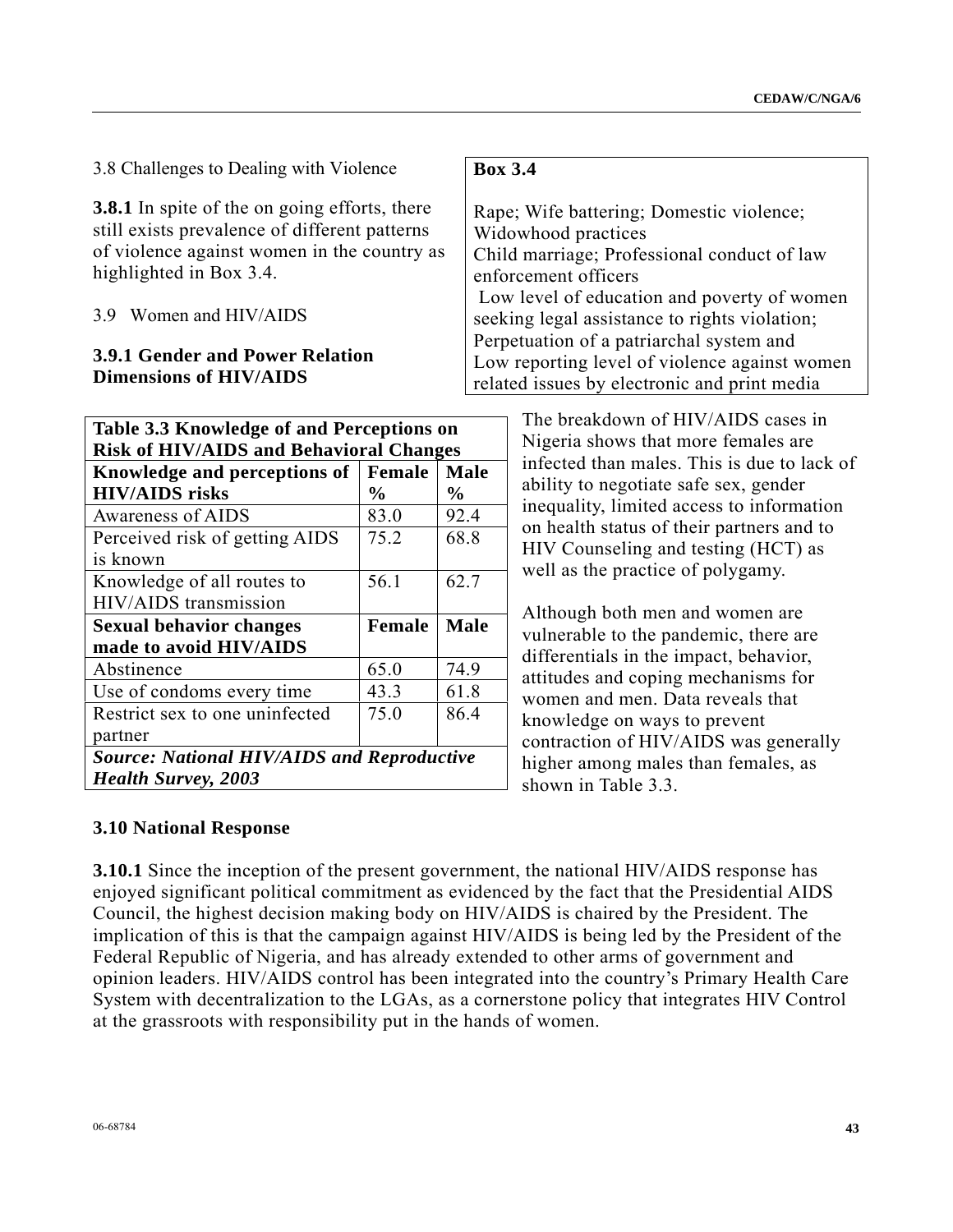*3.10.2 The National Action Committee on AIDS (NACA) is charged with ensuring multi- sector and multi–level participation of relevant stakeholders. State Action Committees on AIDS (SACA), Local Government Action Committees on AIDS (LACA) and Community Based Action Committees on AIDS (CACA) were also set up in furtherance of the government's efforts in its fight against HIV/AIDS.* 

 *The establishment of NACA, SACA, LACA and CACA, and the provision of free medical care/subsidized drugs and leverage of funds to fight HIV/AIDS, coupled with public enlightenment programmes in the electronic and print media are significant measures to curb the spread of HIV AIDS in the country.* 

*3.10.3 HIV Counselling and Testing (HCT) centres have been established alongside the introduction of Prevention of Mother to Child Transmission programme in most States of the federation. There exists home based/community based care for People Living with HIV/AIDS (PLWHAs), especially women. The Prevention of Mother to Child Transmission (PMTCT) programme which began with six tertiary sites in 2002 has expanded to over 45 sites and about 42,000 pregnant women have benefited from the Programme.* 

**3.10.4** HIV sentinel surveillance was established to monitor trends in the epidemic and assess the impact of the response. The 2005 HIV and syphilis sentinel survey was conducted from August 29 to November 26, 2005. The objectives of the survey were to determine HIV prevalence among pregnant women attending antenatal clinics; assess the trend in HIV prevalence and provide data for estimating and projecting the HIV epidemic in the general population.

 The 2005 Sentinel Survey (HSS 2005) involved 36,931 pregnant women attending antenatal clinics in 160 sites (86 urban and 74 rural) in 36 States and the FCT. The survey was managed by a Survey Management Team set up by the Federal Ministry of Health under the chairmanship of the Director of Public Health. The National Action Committee on AIDS (NACA), UN agencies, bilateral agencies and other stakeholders participated as members of the committee. The outcome of the survey is indicated in Figures 3.3 to 3.11 and Tables 3.4 to 3.6. The unlinked anonymous testing strategy was adopted using syphilis and other routine blood tests as entry points. Specimens generated were screened for HIV and syphilis antibodies.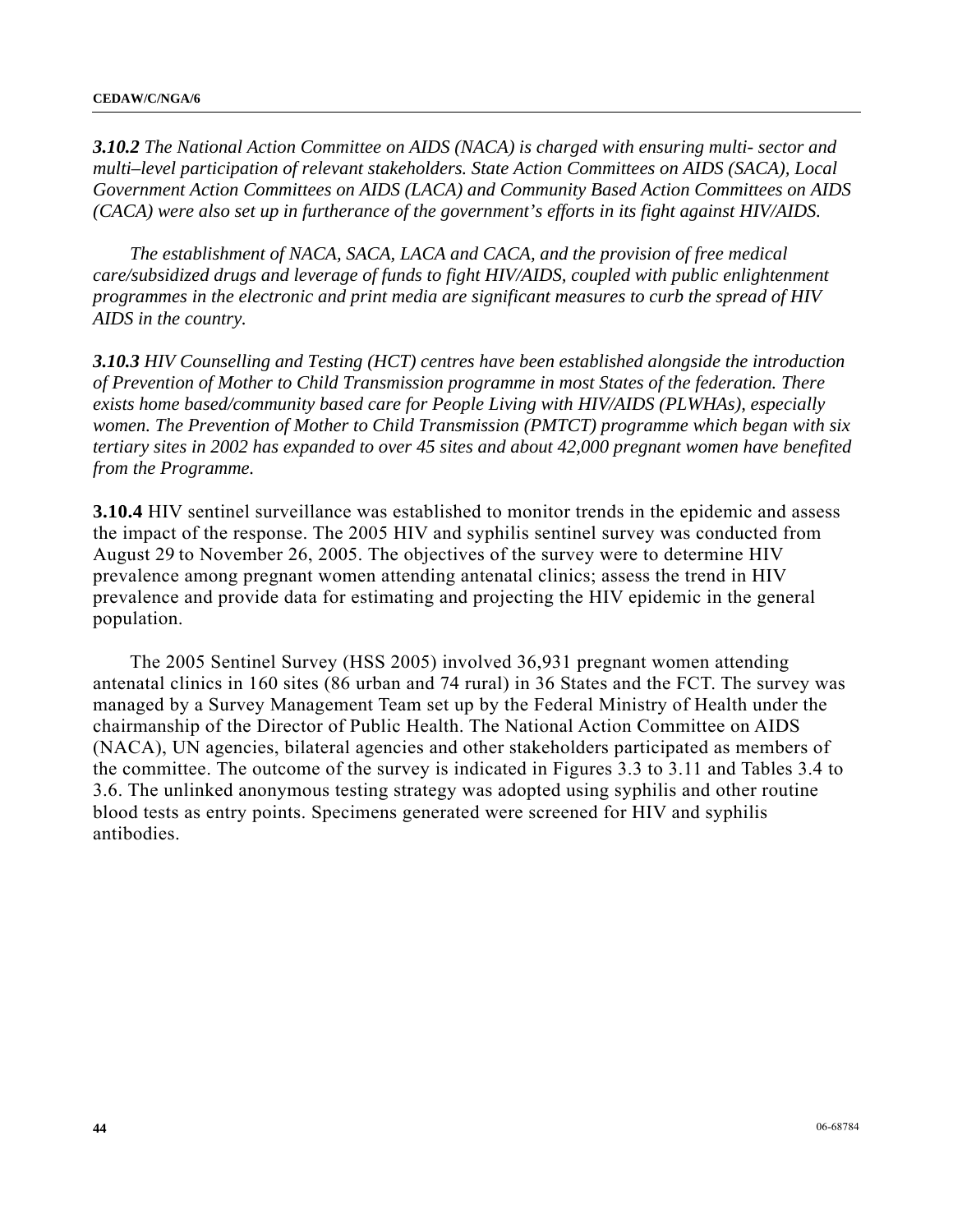**3.10.5** Overall, the HIV prevalence was 4.4% with 95% Confidence Interval (CI), 4.2 - 4.6. Benue State in the North Central Zone had the highest State prevalence of 10% while Ekiti State in the South West had the least State prevalence of 1.6%. In general, HIV prevalence was higher in urban (4.6%) than in rural sites (3.9%). However, this observation was not consistent across the States. The highest site specific prevalence (14.7%) was recorded at Iquita-Oron, a rural site in Akwa-Ibom State. The overall prevalence for Syphilis is 1.5%. ranging from 0.0% in Abia to 7.6% in Rivers.



 The HIV prevalence among pregnant women aged15-49years has declined over the last few years (5.8% in 2001 to 5% in 2003 and 4.4% in 2005). The same trend has been observed among young pregnant women aged 15-24years. Several factors linked with the national response explain the observed decline including the effect of the ongoing intervention efforts, the increase in the number of rural survey sites, and death of those previously infected. Based on the current HIV prevalence in the country, it is estimated that about 2.9 to 3.3 million people are presently living with HIV/AIDS while prevalence was found to be lowest among married women as shown in table 3.4.

| Table 3.4: HIV Prevalence by Marital status (HSS 2005) |       |      |     |                                                                               |  |  |
|--------------------------------------------------------|-------|------|-----|-------------------------------------------------------------------------------|--|--|
|                                                        |       |      |     | Marital Status Sample Size Number Positive Prevalence (%) Confidence Interval |  |  |
| Single                                                 | 1648  | 79.  | 4.8 | $3.8 - 6.0$                                                                   |  |  |
| Married                                                | 35074 | 1528 | 4.4 | $4.1 - 4.6$                                                                   |  |  |
| Other                                                  | 182   | 16   | 8.8 | $5.1 - 13.9$                                                                  |  |  |
| <b>Total</b>                                           | 36904 | 1623 | 4.4 | $4.2 - 4.4$                                                                   |  |  |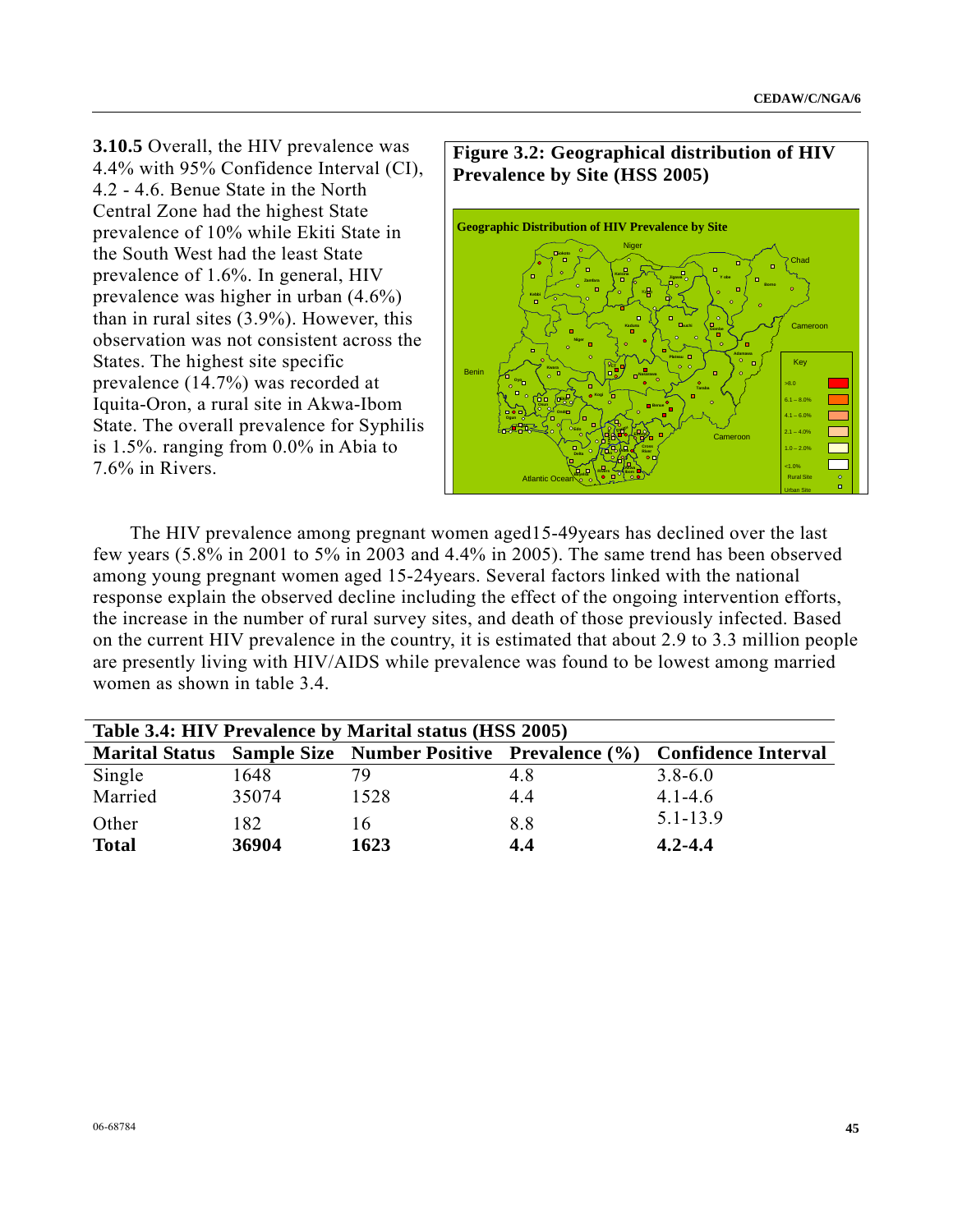| Table 3.5: HIV Prevalence by Educational Status |             |                 |                |                 |  |  |
|-------------------------------------------------|-------------|-----------------|----------------|-----------------|--|--|
| <b>Educatio</b>                                 | <b>Samp</b> | <b>Numbe</b>    | <b>Prevale</b> | Confiden        |  |  |
| nal                                             | 1e          | r               | nce(%)         | ce              |  |  |
| <b>Status</b>                                   | <b>Size</b> | <b>Positive</b> |                | <b>Interval</b> |  |  |
| None                                            | 3757        | 156             | 4.2            | $3.5 - 4.9$     |  |  |
| Quranic                                         |             |                 | 3.1            | $2.7 - 3.6$     |  |  |
| Only                                            | 5816        | 181             |                |                 |  |  |
| Primary                                         | 7768        | 375             | 4.8            | $4.4 - 5.3$     |  |  |
| Secondar                                        |             |                 | 5.0            | $4.7 - 5.4$     |  |  |
| У                                               | 13650       | 689             |                |                 |  |  |
| Higher                                          | 5911        | 222             | 3.8            | $3.3 - 4.3$     |  |  |
| <b>Total</b>                                    | 36902       | 1623            | 4.4            | $4.2 - 4.6$     |  |  |

#### **HIV Prevalence by Educational Status**

The lowest prevalence (3.1%) was observed among women with Quranic education only. Women with primary and secondary education had the highest HIV prevalence as indicated in table 3.5.

Distinctions in prevalence patterns among women from different zones and states are reflected in tables … to … in the appendix. Table 4 highlights the differential trends in HIV projections between females and males over a five year period, revealing the gendered nature of the spread of the disease.

| Table 3.6. HIV Estimates & Projections | 2005   | 2006   | 2010   |
|----------------------------------------|--------|--------|--------|
| HIV population ('000,000) Total        | 2.86   | 2.99   | 3.4    |
| Males                                  | 1.19   | 1.25   | 1.42   |
| Females                                | 1.67   | 1.74   | 1.98   |
| Adult HIV prevalence                   | 3.86   | 3.89   | 3.89   |
| New HIV Infections                     |        |        |        |
| Adult new infections ('000)            | 296.32 | 305.08 | 346.15 |
| Child hood new infections ('000)       | 73.55  | 74.52  | 75.78  |
| New AIDS cases ('000)                  |        |        |        |
| Total                                  | 247.70 | 263.04 | 308.82 |
| Males                                  | 109.64 | 115.89 | 136.04 |
| Females                                | 138.05 | 147.15 | 172.78 |
| ART Program ('000)                     |        |        |        |
| Total requiring ART (adults)           | 412.45 | 456.79 | 538.97 |
| Total requiring ART (<15yrs)           | 94.99  | 98.04  | 106.84 |
| Annual HIV+ births ('000) Total        | 73.55  | 74.52  | 75.78  |
| Percent of births                      | 1.33   | 1.34   | 1.32   |
| Annual AIDS deaths ('000) Total        | 220.75 | 245.71 | 298.34 |
| Males                                  | 98.37  | 108.79 | 131.17 |
| Females                                | 122.38 | 136.92 | 167.17 |
| Per thousand                           | 1.63   | 1.78   | 1.98   |
| Cumulative AIDS deaths (Millions)      |        |        |        |
| Total                                  | 1.45   | 1.70   | 2.82   |
| Males                                  | 0.69   | 0.80   | 1.29   |
| Females                                | 0.76   | 0.90   | 1.53   |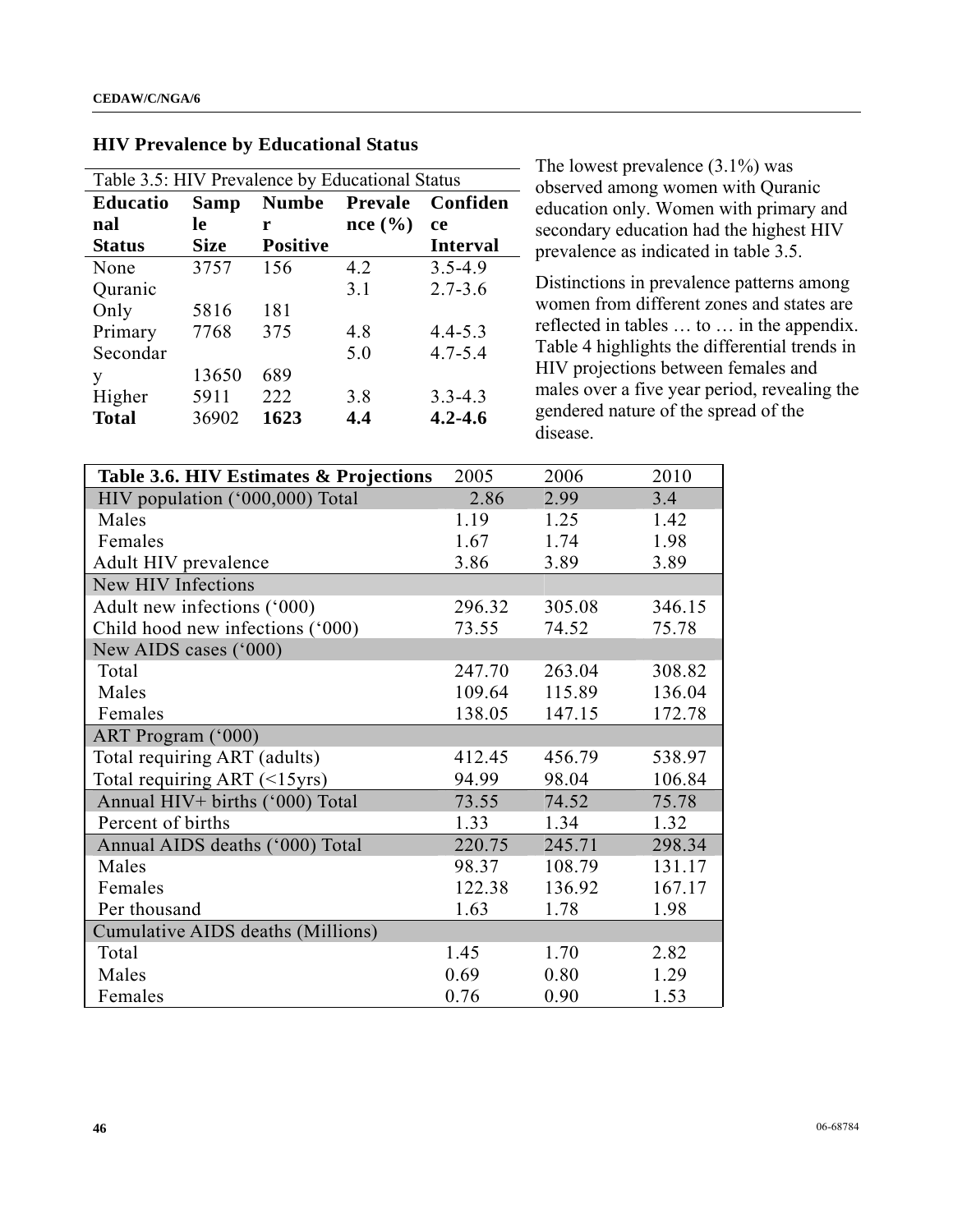# **3.11 Other Efforts to Address Gender Dimensions to HIV/AIDS in Nigeria**

*3.11.1 There is a policy directive to all ministries and some agencies to establish HIV/AIDS desks and this has been implemented in most ministries like Labour and Productivity, Women Affairs, Education, Defence as well as agencies like Immigrations and Prisons. The policy thrust in this area is to significantly reduce the number of new infections and also provide support and care for those already infected especially the women.* 

*3.11.2 A 'Gender Technical Committee' was established by the consortium of foundations, development partners, UN organizations, and Federal Ministry of Health. The committee worked with NACA and successfully mainstreamed gender into the HIV/AIDS National Strategic Framework for Action 2005-2009, (NSF). The committee's contribution to the mainstreaming of gender into HIV/AIDS policies and programmes is ongoing, while the NSF serves as a model in the West Africa sub region for addressing the gender dimension of HIV/AIDS pandemic.* 

*3.11.3 To further realize the concern for addressing gender related HIV/SIDS issues, the government of Nigeria, under its bilateral programme with CIDA has established the Nigerian Aids Responsive Fund (NARF). The Gender Equality Strategy to this project (NARF/GES) is aimed at promoting gender-mainstreaming components in HIV/AIDS interventions at all levels and in different social settings. The NARF/GES operates through five pillars, namely Gender Analysis, Gender Management System, Gender Audit, Gender Monitoring and Evaluation and Documentation and Dissemination of Best Practices. This initiative has generated and encouraged the infusion of knowledge on gender differentials in HIV/AIDS programming.* 

 *The overall impact of the NARF supported interventions have created increased consciousness on the health and well being of Nigerian women and men, boys and girls, greater involvement of all in the control of the spread of HIV/AIDS and enhanced sustainable care and support. This has made women as well as men's concerns and experiences an integral dimension in the design, implementation, monitoring and evaluation of HIV/AIDS programming.* 

**3.11.4** As a specific example, following the 14<sup>th</sup> International Conference on AIDS and Sexually *Transmitted Diseases (ICASA) hosted by Nigeria in December 2005, government announced a new policy on free medical services for pregnant positive women. This was not unrelated to the unprecedented high profile and range of deliberations organized to address gender equality related HIV/AIDA issues at the conference.* 

**3.12** Based on the figures and tables enumerated above, and showing the current increasing level of the epidemic in rural areas, the country is designing appropriate intervention effort by targeting the vulnerable groups. Concerted efforts are being made to curtail the epidemic through scaled up antiretroviral programme (including subsidising of anti-retroviral drugs) to meet the increasing need of the estimated AIDS cases in the country'.

Other ongoing HIV/AIDS programmes are: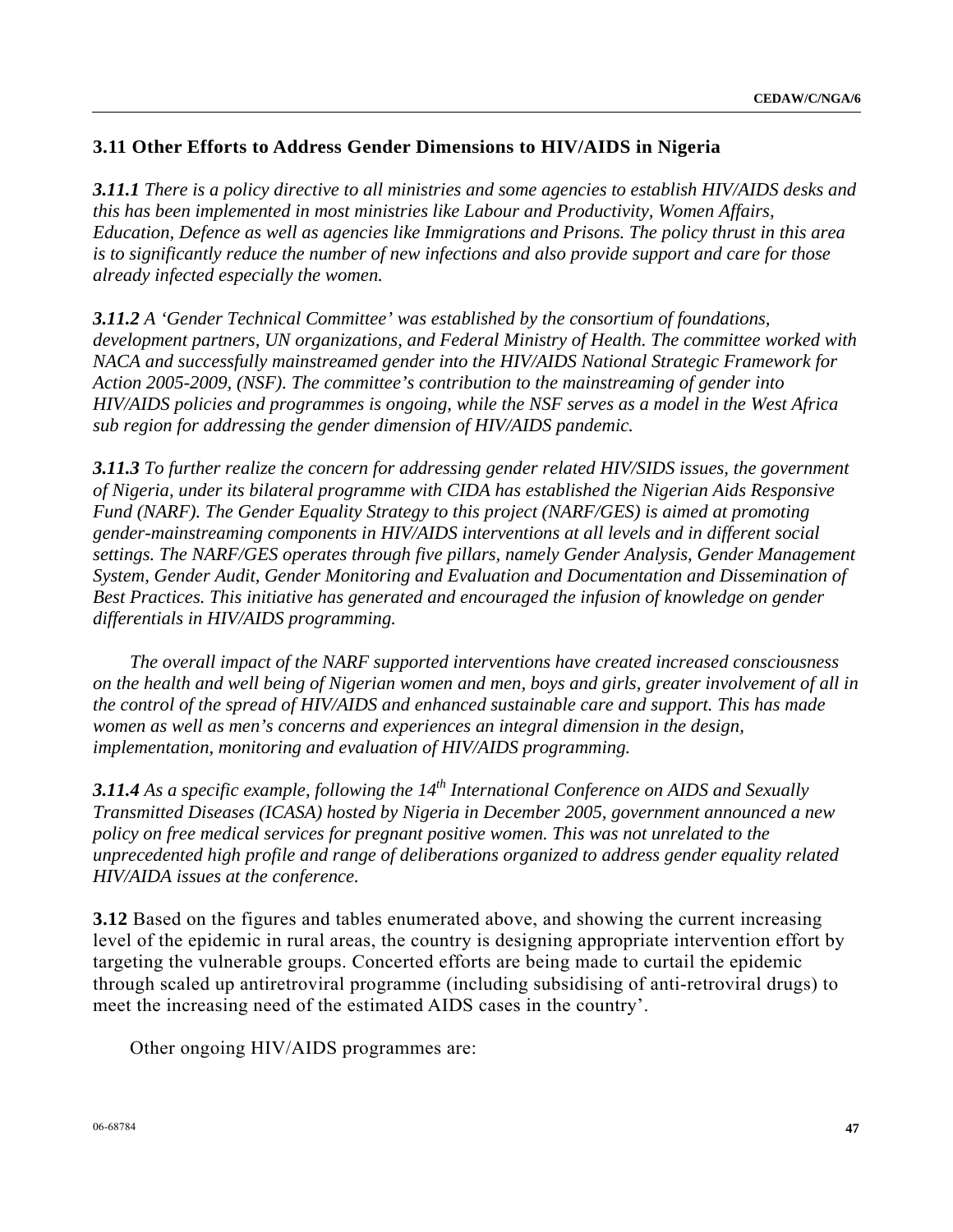- Intervention strategies are being intensified in all areas of high prevalence, particularly in the rural areas, the vulnerable adolescents and young people aged15-24 years and for women with only primary and secondary education
- Areas where the HIV prevalence is still relatively low are being considered ensure the rate is kept strictly and consistently low and to curtail the epidemic.
- There is an increased expansion of PMTCT services, and VCT for the general population
- The current care and support activities especially the antiretroviral programme is being scaled up to meet the increasing need of the large number of estimated AIDS cases in the country

# **3.13 Challenges**

**3.12.1** In spite of the national response as articulated in the policies, mechanisms and programmes, there are considerable constraints in developing interventions for the effective control of the spread of HIV/AIDS. Major challenges to efforts at eradicating HIV in the country are poverty and gender inequality. Cultural perception of masculinity and femininity continuously increase women and girls vulnerability to HIV infection.

 Areas such as behavior change; communication especially between sexual partners; accessible, affordable, dual and effective use of male and female condoms; women and girl's incapacity to negotiate safe sex practices and treatment of STIs and lack of technical capacity to manage HIV/AIDS preventive initiatives still needs to be effectively addressed. These sociocultural and gender perspectives pose enormous challenges to the country since they are major actors promoting the spread of the disease.

## **Article 4 Special measures to accelerate equality between women and men**

# **4.1 Administrative and Legislative Measures to Accelerate Equality**

 The National Policy on Women launched in 2000 still provides the framework for ensuring the acceleration of equality between men and women. The document specifies guidelines for the promotion of gender equality in all sectors of the economy. As a result of its limitations, the policy is being revised into a National Gender Policy in order to reflect the new shift towards gender and development and to align with government's current reform agenda.

 In 2003, the Nigeria Labour Congress (NLC) the then umbrella labour union coalition in the country articulated a Gender Policy within the union. The policy tagged "The Gender Equality" amended the congress constitution and provided for a National Women's Commission whose Chairperson shall have the status of the Vice President of the Nigeria Labour Congress. The thrust of the policy was geared towards ensuring that all constituent unions within the NLC made concerted efforts to meet the 30% representation of women in all leadership structures.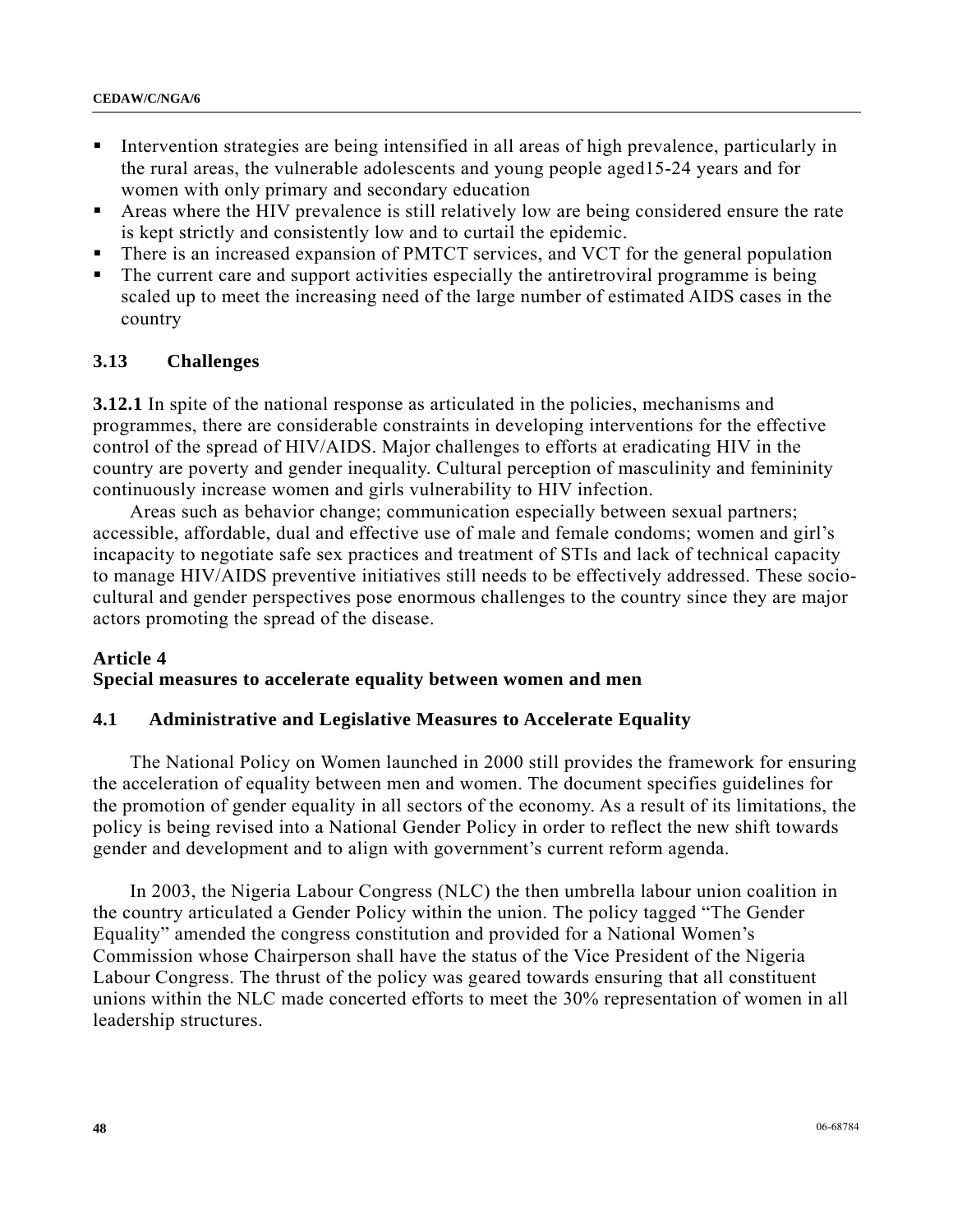The above stated policies are in furtherance of the legal provisions contained in the 1999 Constitution, especially Section 42 which guarantees freedom from all forms of discrimination including gender. Constitutional obligations consistent with sections  $13 - 15$ , 16, Section 1(b), 17 -18 of the 1999 Constitution and the three arms of government: the executive, legislature and the judiciary provide competent organs for the promotion and protection of women against all forms of discriminatory practices, policies and laws. However, patriarchy and the predominance of cultural stereotypes still inhibit the attainment of equality between men and women.

#### **4.2 Special Measures Taken to Ensure Equality between Women and Men**

 Government and civil society organizations in Nigeria have put in place measures to ensure the acceleration of equality between men and women. At the national level, the NEEDS document of the Federal Government provides for the engendering of all programs emanating from the document through affirmative action.

 Other measures for ensuring the full advancement of women outlined in paragraphs 3.1 and 3.2 of this report contribute to providing accelerated mechanisms for achieving equality between women and men. These cumulative efforts have helped to bridge disparities in equality and fast track the processes in the period under review.

 Following the financial gains that accrued to the Nigerian government as a result of the debt relief it secured in 2005, special funds have been allocated to the FMWA. The Special funding provided through the Debt Relief Gains and Millennium Development Goals office is to accelerate capacity building of the Women Affairs Ministry and other concerned actors to effectively monitor MDG implementing sectors for gender equality compliance.

 During the National Political Reform Conference which held in 2005, the Committee on Human Rights and Social Security among its recommendations, made a case for the establishment of an Equal Opportunities Commission to replace the Federal Character Commission as a mechanism for guaranteeing equality on the basis of sex.

#### **4.2.1 Private Sector**

 There has been a marginal increase in the number of women that have gained entry to decision-making positions in the private sector, notably in the industrial sector, a few women industrialists have emerged in the Pharmaceuticals, Information Technology and Publishing sub-sector. For example, women own Emzor Pharmaceuticals and Omatek Computers. Contrary to the situation in the banking sector prior to 1999 when there was no female CEO, a woman is currently heading Oceanic bank as well as the Nigerian Stock Exchange.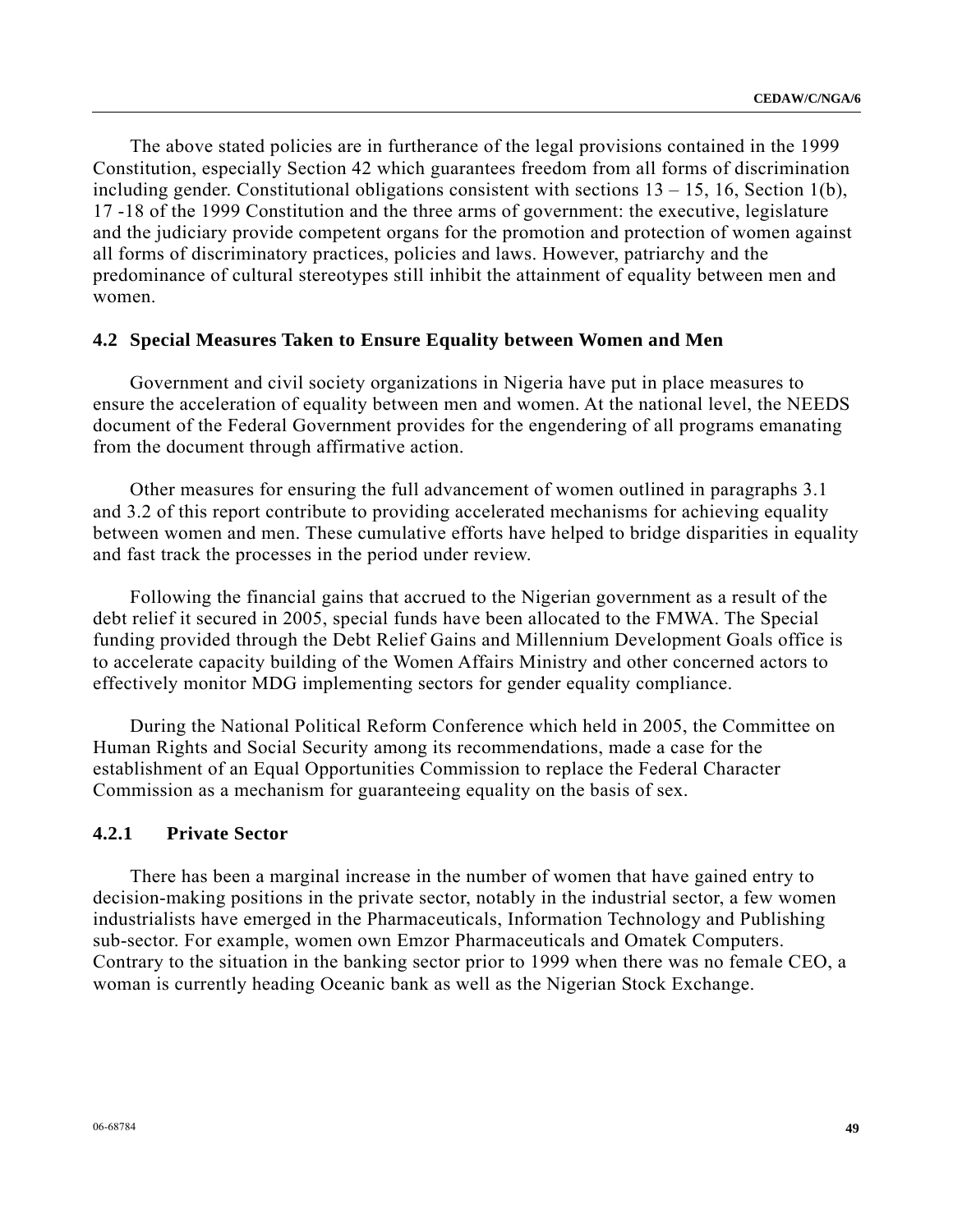## **4.2.2 Political Parties**

 Efforts are on going by the FMWA, CSOs and the National Coalition on Women's Political Participation to engage political parties on affirmative the need to adopt the policy of affirmative towards ensuring increased participation of women in party politics particularly in the 2007 elections.

 Female Political Pressure groups are being set up to build the capacity of female aspirants, encourage more women to register and join political parties and participate more effectively in the political processes.

## **4.3 Other Measures to Accelerate Equality**

 Government at all levels in Nigeria has made efforts to accelerate equality between men and women Notable among these are:

- *In Kebbi State, the Women Economic Empowerment Programme launched in 2005 to raise the economic status of women vis-à-vis men.*
- *In Ekiti, Sokoto, Zamfara and Kano States, women centres are available for continuing education to provide opportunity for women drop-outs to resume education.*
- *In the FEEDS document of September 2005, each implementing agency is expected to integrate a gender perspective into its planning and implementation process e.g. a scholarship policy with bias towards increasing girls' access to education.*
- *Survey findings for the CEDAW report February 2006, showed that in Plateau State economic policies gave prominent place to women's productive contributions to national and state economy.*
- *Several State governments have also embraced special affirmative action policies in the production of their SEEDS documents, implementation of the provisions of the UBE Act and intensified NAPEP programmes.*
- *WOFEE loans totaling N18m are being disbursed in many states in the country alongside creation of skill acquisition centres to empower a cross section of indigent and unemployed adolescent girls and women especially in Lagos, Ogun, Osun, Ekiti, Ebonyi and Rivers States.*
- *\$50m has been put in place by Access Bank Nigeria PLC and IFC towards capacity building and improved managerial skills of women entrepreneurs and for the provision of capital loans.*
- *Osun State made available N10m to train over 1,250 women selected from nine Federal Constituencies of the State on various vocational skills in year 2006.*

## **4.3.1 Gender Sensitivity Initiatives and Training**

 The FMWA, NCWD, NGOs and other stakeholders have embarked on series of gender sensitivity initiatives and training in collaboration with development partners on an on-going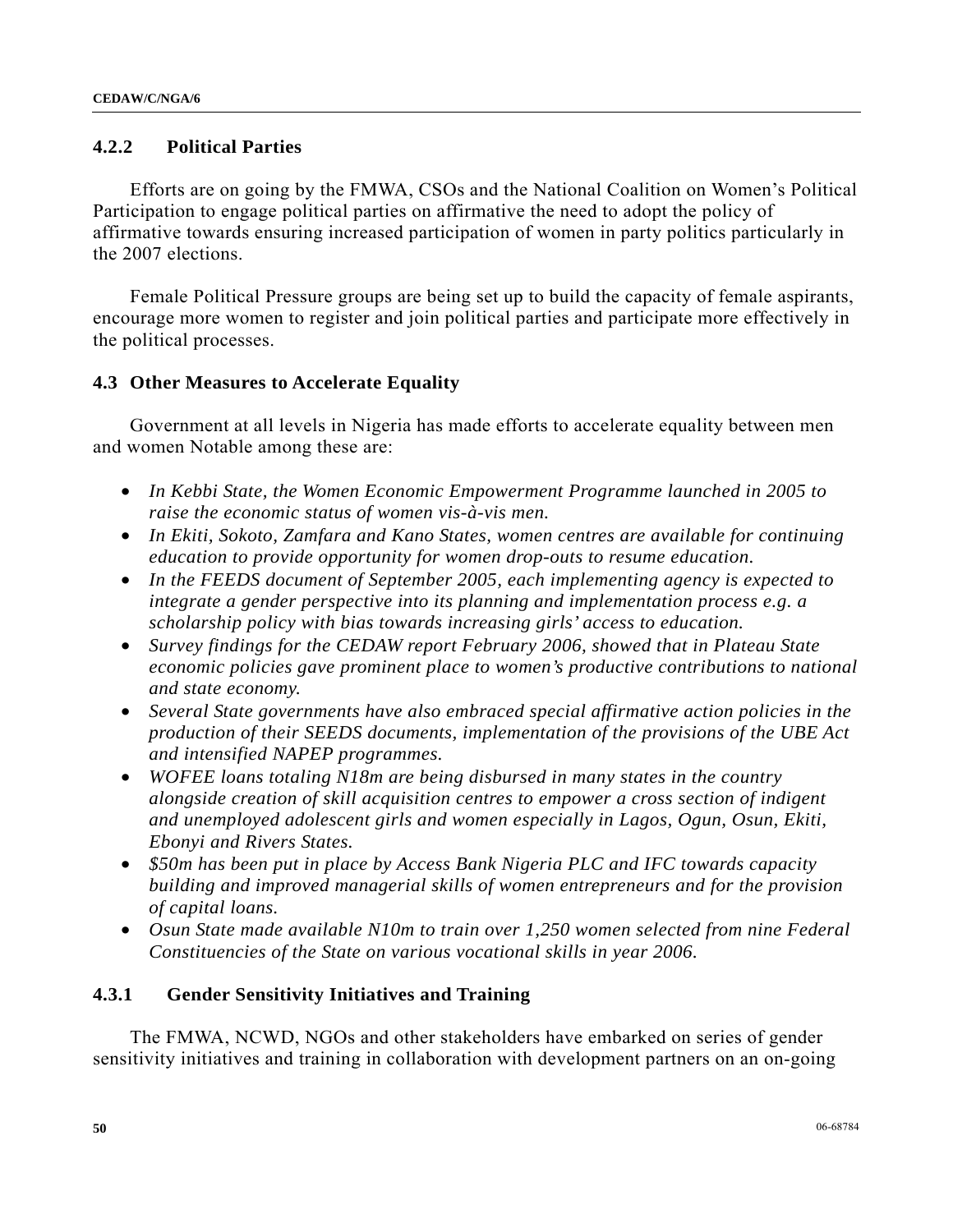basis, in a bid to mainstream gender across the various sectors at both state and national levels. These include:

• In 2004, the Japan International Cooperation Agency (JICA) after series of consultations posted a Gender Issues Advisor to the NCWD to assist in building the capacity of the FMWA, NCWD and FCT Department of Women Affairs staff in providing gender training. Series of gender training organized for a cross section of Nigerians under this project are in Box 4.1.

## **Box 4.1**

**Basic**, Intermediate and Advanced Gender Training for 30 officers drawn from the NCWD, FMWA and the FCT Department of Women Affairs between August and September 2005;

**Training** on Gender Planning and Gender Budgeting for Chairmen of States House Committees on Women Affairs, Directors of Planning, Research and Statistics and other stakeholders. 52 participants attended from 26 States in December 2005;

**Training** for 65 Women Development Officers and Community Development Officers drawn from the Kano State Ministry of Women Affairs and Social Development in February 2006.

**Training** for development workers, policy makers and opinion leaders by Justice Development and Peace Commission in Ogun State.

**Establishment** of Bauchi State Local Government Committee on the implementation of gender programmes in the Bauchi State SEEDS document.

 Sequel to the above, the NCWD in collaboration with JICA has designed a training manual on Gender Planning and Gender Budgeting to be printed and circulated by June, 2006. This, when launched, will further strengthen gender mainstreaming and budgeting efforts in the country.

> • A Gender Budget Network has been formed with support from UNIFEM under the management of the Center for Democracy and Development (CDD). The network has been active in carrying out gender trainings for

local government chairmen and analyzing budget appropriation in different segments of the society. The Gender Budget Network trained female legislators at the state and local government levels across the country on gender budgeting in 2004 and 2005 at Abuja.

- Several NGOs have carried out gender sensitive training and capacity building for public officials including judges, national and state legislators on affirmative action and gender budgeting.
- The FMWA in its efforts to ensure gender mainstreaming in sectoral policies and programs conducted training for officials of women machinery at state and national levels on gender planning, budgeting and auditing for 150 staff between 2004 and 2006.
- The National Human Rights Commission (NHRC) organized gender training for 50 human rights desk officers of the Nigerian Police and Nigerian Prison Service between May and June 2006.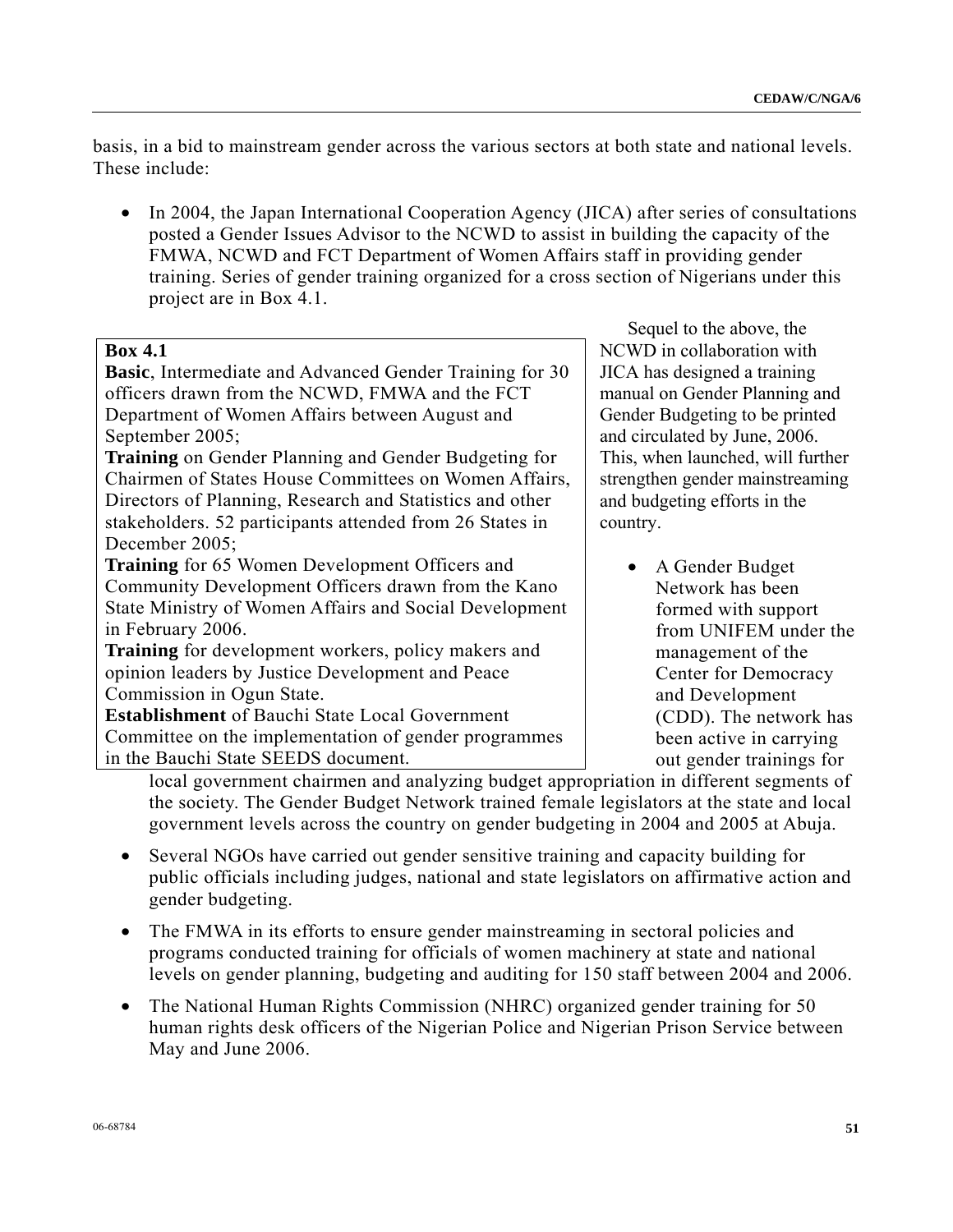- FMWA conducted training on gender mainstreaming for 30 gender desk officers of federal ministries and parastatals in December 2004
- NHRC organized gender training for 50 Judges in December 2005 and May 2006
- FMWA conducted gender training for health staff involved in eye care services in May 2006.
- As part of efforts to mobilize increased budgetary allocation, political support and to sensitize the general public on Harmful Traditional Practices (HTPs) against women, the UNFPA in collaboration with government ministries at federal and state levels trained over 300 participants in advocacy and lobbying techniques for population development and reproductive health rights between year 2003 and 2005.
- USAID has established a National Gender Group made up of officers from relevant line ministries. The group is trained to ensure that policy documents, programmes and activities of government are gender sensitive.
- News Agency of Nigeria (NAN) in collaboration with UNFPA has trained over 70 journalists/reporters on Gender and Development in 2006.
- UNICEF has collaborated with government agencies to organize several gender related activities including:
	- *one week Training of Trainers (TOT) on gender for 25 adolescents selected from the six geopolitical zones in the country in 2005;*
	- *development of Adolescent Girls Life Skills Training manual, in collaboration with NCWD in 2004;*
	- *series of gender sensitization workshops organized in batches across the six geopolitical zones targeting women at state, LGA and community levels, in collaboration with SMWASD;*
	- *advocacy meeting with major media houses on HTPs and gender-sensitive reporting and*
	- *one-week TOT on gender for directors of federal ministries, parastatals and CSOs to establish a National Consultative and Coordinating Committee (NCCC) for the advancement of women.*

# **4.4 Challenges**

 Despite the concerted efforts that the federal and state governments and gender machineries are making, at ensuring gender equality in all sectors, policies and programmes, challenges that are attributable to patriarchy, deep rooted traditional beliefs and customs, low level of male involvement and participation in creating change, have contributed immensely to the perpetuation of gender inequality in the country.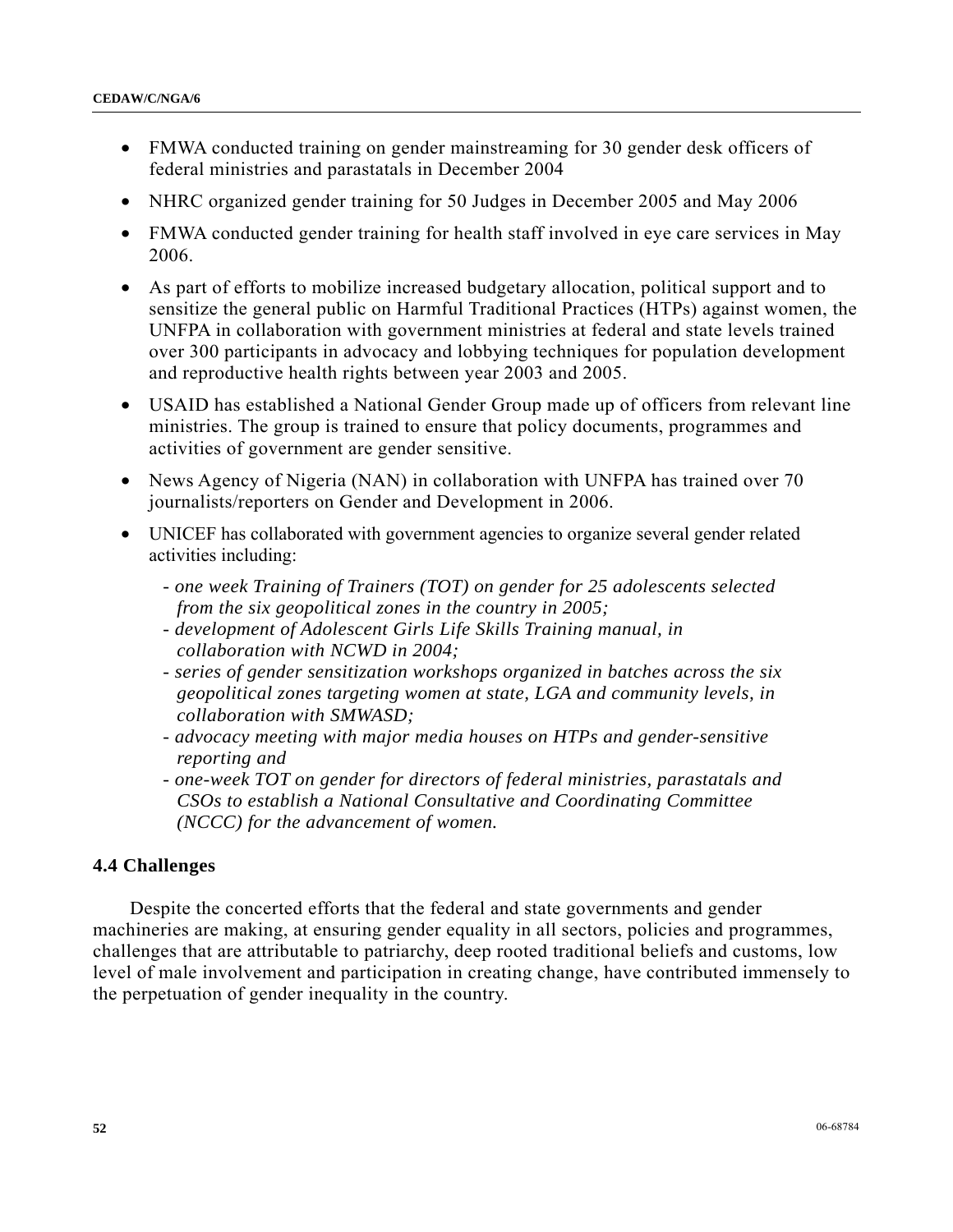# **Article 5 Gender roles and stereotypes**

# **5.1. Administrative Measures and Efforts Targeting Elimination of Gender Roles and Stereotypes about Girls and Women**

 Raising awareness on gender issues is part of the measures put in place to redress role stereotypes that impede the advancement of women and girls in many spheres. Advocacy activities to correct socio-cultural perceptions on roles and unfounded limitation by sex were carried out by civil society organizations and the Ministry of Women Affairs at both federal and state levels and the Media.

Some of such measures and advocacy efforts include:

- The National Policy on Education 2004 provides for the establishment of sciencebased institutions for girls aimed at encouraging increased participation of the girl child in science and technology.
- The Women's Organizations for Representative National Conference (WORNACO) held a National Women's Conference from  $7 - 10$  June 2005, with a high level participation of over 500 women opinion leaders and representatives. Through this conference, Nigerian women were better informed on issues of the Nigerian Constitution, human rights, politics, health, media, environment, education, science and technology. At the end of the conference, a women's manifesto called "WOMANIFESTO" was produced.
- The Gender and Constitution Reform Network (GECORN) presented a Memorandum to the National Political Reform Conference and the National Public Hearing on Constitutional Amendment in February 2006, to bring to fore issues to promote the advancement of women.
- Between August 2005 and May 2006, the Honourable Minister for Women Affairs has undertaken advocacy visits to 20 States to meet the Governors, Legislators and Traditional Rulers to advocate for the advancement of women and the recognition of women's rights as provided for in CEDAW and the Child's Rights Act as well as increased budgetary allocation for women.
- The FMWA in collaboration with the Federal Ministry of Information and National Orientation, the print and electronic media as well as the film industry has created and aired programmes aimed at eliminating gender stereotypes and to promote the advancement of women.
- Responses to questionnaires administered by the FMWA for the purposes of compiling the  $6<sup>th</sup>$  CEDAW Country Periodic Report indicated that women are beginning to undertake those vocations which were previously considered masculine such as motor mechanic, welding, commercial drivers and motor-cyclists.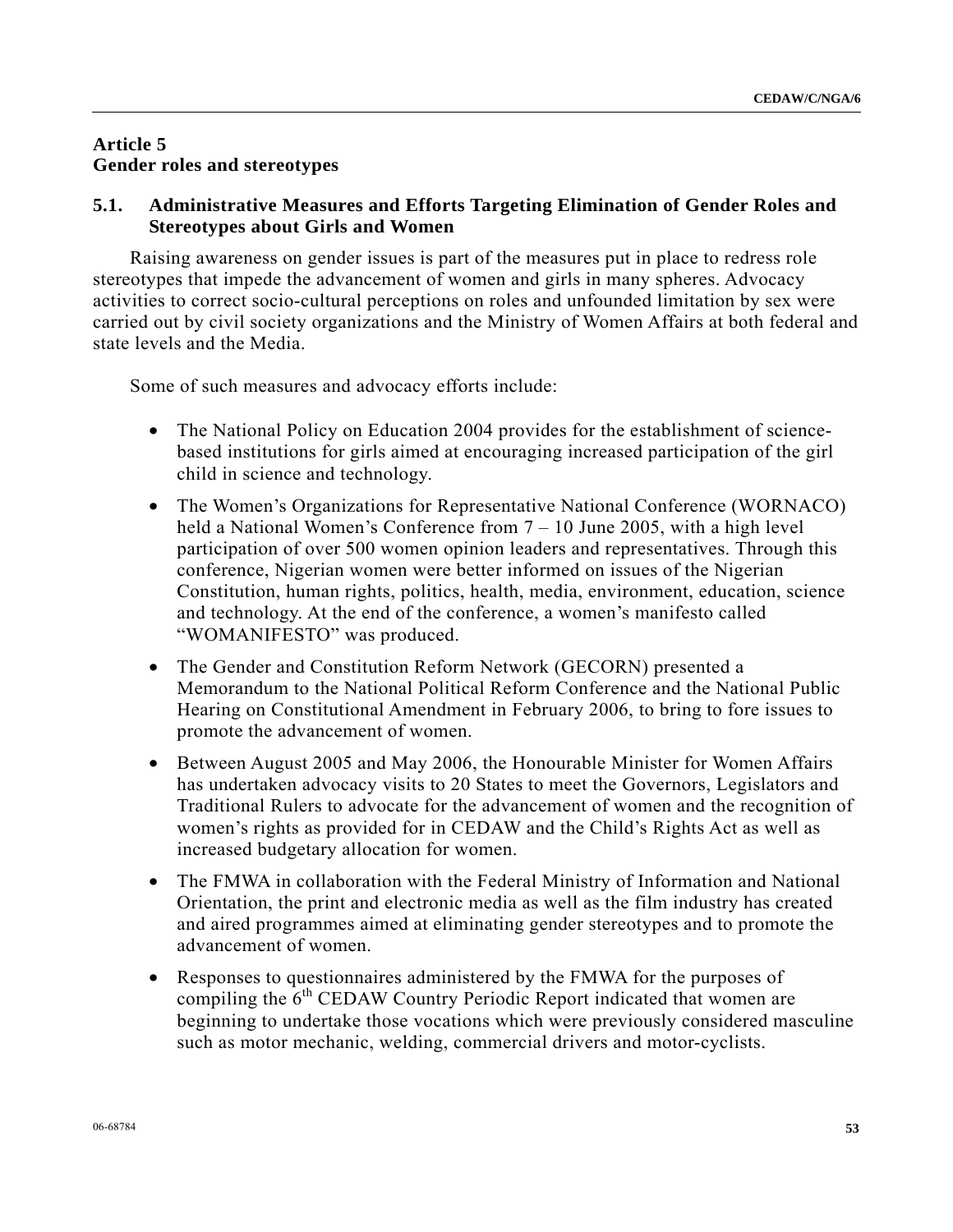# **Article 6 Trafficking in women and exploitation for prostitution**

## **6.1 Legal measures**

 Article 6 of CEDAW provides that state parties shall take all appropriate measures, including legislation, to suppress all forms of trafficking in women and sexual exploitation. Section 34 of the 1999 Constitution makes it clear that every Nigerian citizen is entitled to respect for his/her dignity and forbids torture or inhuman/degrading treatment, slavery or servitude. Sections 223-225 of the Criminal Code, applicable in southern Nigeria, prohibit trafficking in human beings. The penal code applicable in northern Nigeria also has provisions against trafficking in humans. A major breakthrough in this area is the enactment of the 'Trafficking in Persons (Prohibition) Law Enforcement and Administration Act 2003'. In the same vein, various states, notably Edo, Cross-River and Imo have enacted legislation to prevent and prosecute cases of child trafficking.

# **6.2 Administrative Measures**

 There exists an office of the Special Assistant to the President on Human Trafficking and Child Labour which complements the agency for enforcement and monitoring of trafficking of persons, "National Agency for Prohibition of Traffic in Persons (NAPTIP)" in its mandate execution. Documented successes of efforts in the fight against human trafficking indicate that about 24,000 copies of *the Act* have so far been circulated to educate, sensitize and create awareness on the malaise of child trafficking. Furthermore, the police force is not only empowered to search and inspect vehicles and premises, but also to arrest any person they suspect of the offence of human trafficking.

# **6.3 Progress Recorded**

 Nigeria has entered into a number of bilateral agreements with some countries on trafficking in persons. Nigeria has ratified and domesticated the UN Convention on Trans-National Organized Crime (otherwise known as Palermo Convention) as well as its Protocols to Prevent, Suppress And Punish Trafficking in Persons, especially Women and Children. The Protocol against Illegal Smuggling of Migrants have also been ratified by the country.

6.3.1 Additional progress recorded by the Nigerian government and agencies such as NAPTIP, non-governmental organizations and development partners have been made at four levels, policy, bilateral cooperation, shelter and programmes. These include:

# **Policy and Research**

• The adoption of the ECOWAS Declaration Against Trafficking and the ECOWAS Initial Plan of Action Against Trafficking has improved the level of international collaboration amongst the countries the West African sub-region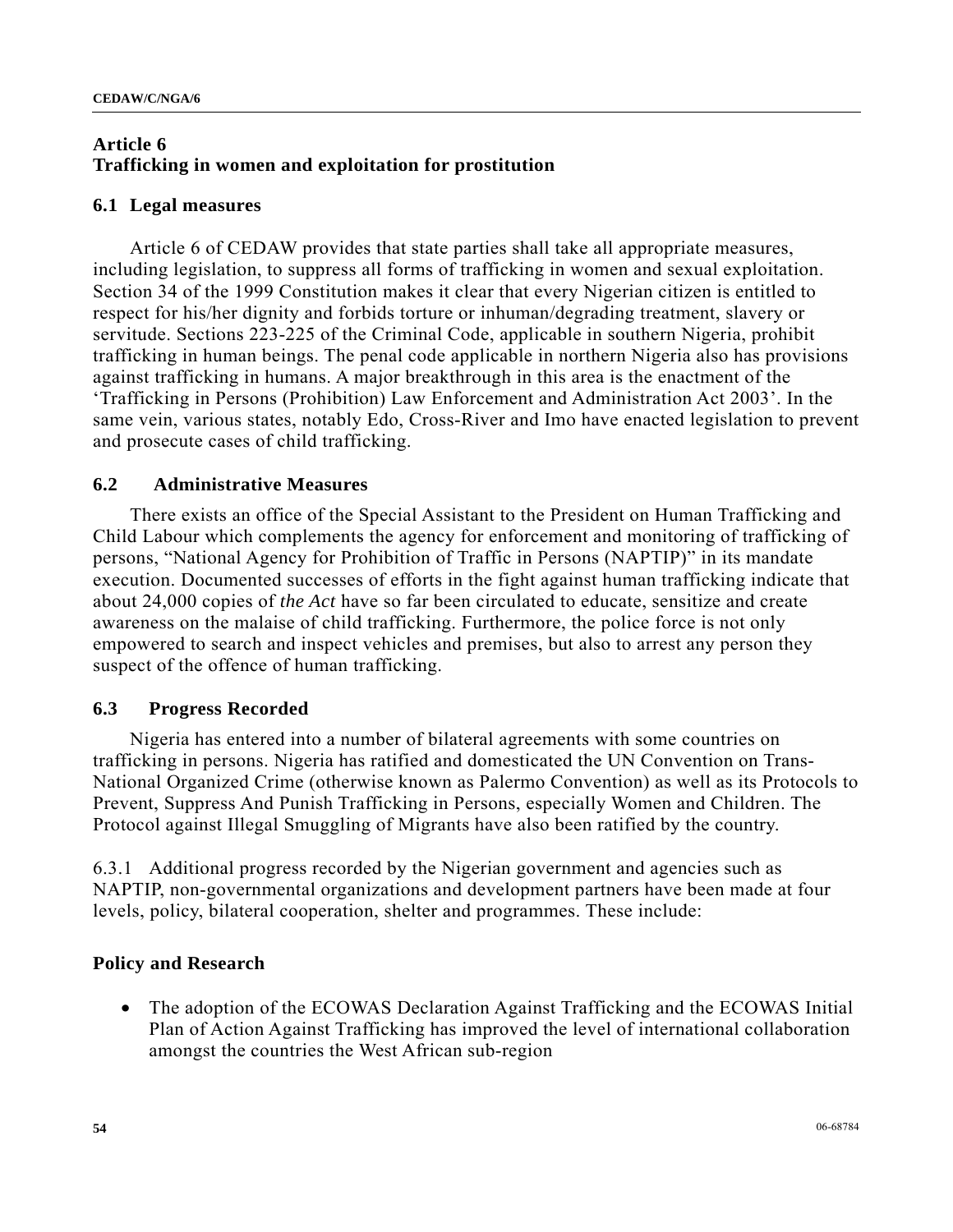- NAPTIP has produced a National Policy on Counseling and Rehabilitation and its implementation Strategy which has led to a more efficient counseling and rehabilitation services for victims of trafficking.
- The situation analysis and assessment of child trafficking trends in eleven endemic States in 2004 was completed in order to enhance prevention, planning and programming on trafficking issues. The assessment of the situation on child trafficking in Borno, Yobe, Jigawa, Adamawa, Taraba and Kano States was also conducted to provide an update on the magnitude, sources, transit routes, perpetrators and destinations of children trafficked in these States.

# **Bilateral Cooperation**

- The Federal government's Cooperation Agreement with IOM on the fight against women/child trafficking, provision of counseling, rehabilitation and capacity building further provides for a Performance Monitoring Plan to monitor progress in counseling and rehabilitation, prevention and criminal justice.
- Cooperation Agreements with the French, Netherlands, British and Italian governments have led to increased research and the provision of technical assistance to Nigeria in the area of capacity building (training and equipment supply) and funding.
- Cooperation Agreement between Nigeria and Benin Republic, has led to improved processes of repatriation and reintegration of victims of trafficking in between the two countries.
- The signing of a multi-lateral Cooperation Agreement to combat human trafficking was signed in 2005 between Nigeria, Niger, Benin, Togo, Burkina Faso, Cote d'Ivoire and Sierra Leone.

## **Shelter**

- NAPTIP is currently managing the shelter facilities in Lagos and Benin that were handed over by IOM, for purposes of counseling and rehabilitation of victims of trafficking.
- Seven transit shelters have been established in Kano, Edo, Akwa Ibom, Abuja, Enugu and Sokoto and Lagos States for the purpose of rehabilitation of victims of trafficking

## **Programmes**

- Setting up of two coordinating groups and an Anti-Trafficking Network by NAPTIP, with the support of the United States Department of State and UNICEF facilitate synergy and convergence on combating Child Trafficking in Nigeria.
- Pilot project of the Edo State Ministry of Education in collaboration with the IOM, was carried out to introduce issues of trafficking in persons and HIV/AIDS into the high school curricula.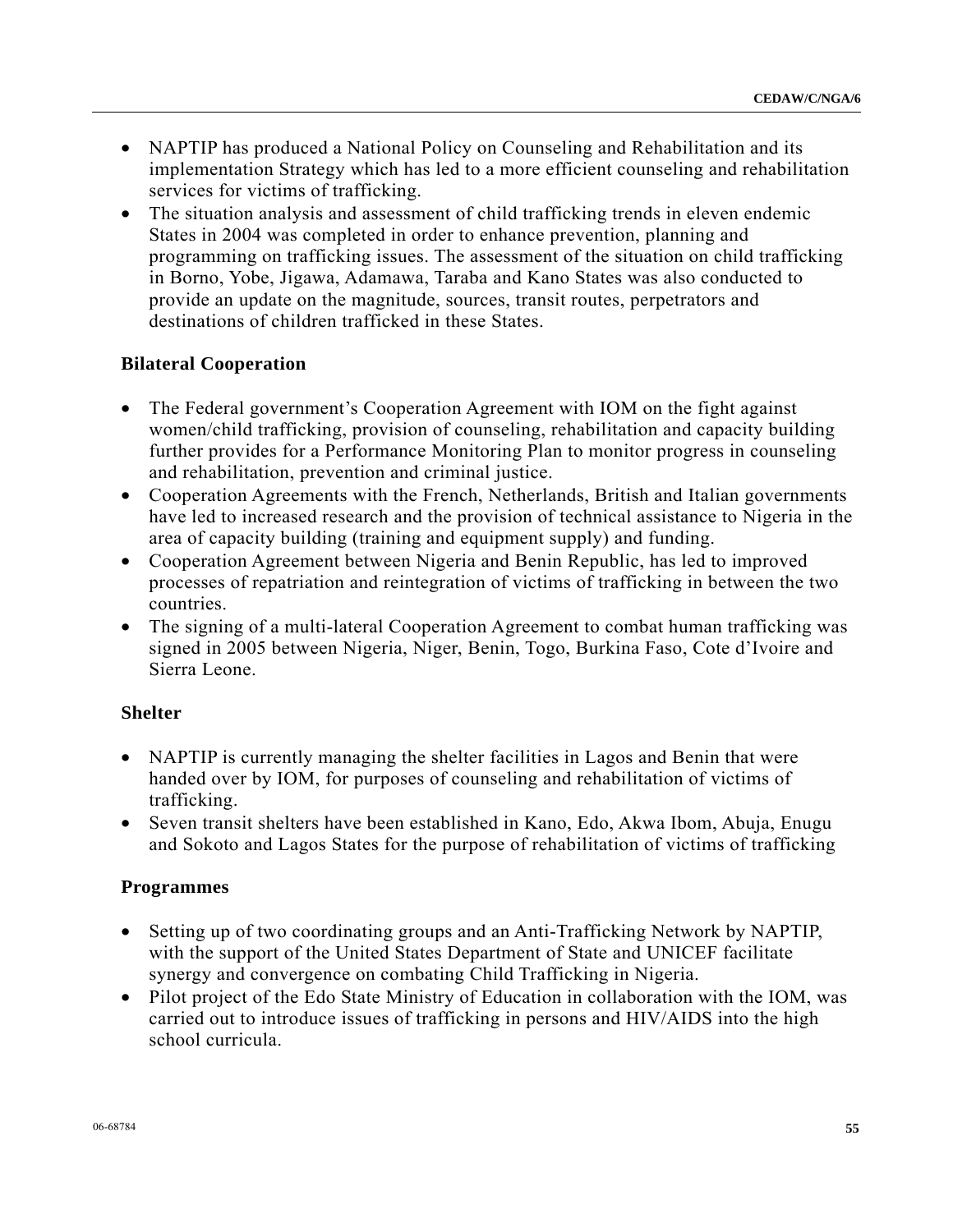- The establishment of the anti trafficking network in 22 States of Nigeria, where trafficking is endemic, has resulted in better awareness creation of people at the grassroots to stem the problem of trafficking from source, and has led to intervention of trafficked victims and successful prosecution of traffickers
- The establishment of seven Youth Resource Centres to provide health, skill learning, legal support and information to young people in Edo, Delta, Kano, Akwa Ibom, Sokoto, Ebonyi and Imo States.
- Sensitization programmes to discourage human trafficking are held on a regular basis in different communities, market places, schools and tertiary institutions and in various parts of the country particularly in endemic areas like Benin in Edo State, Danko in Niger State, Edu in Kwara State, Oshogbo in Osun State, Kafanchan in Plateau State and in Kaduna State.

**6.3.2**. Strong partnerships have been developed both at national and state levels with the Police, Immigration and Nigerian Customs Service to address the problem of human trafficking through checking illegal movement of children and women across borders. Consequently, an annual report, fact sheets and Victims Support Manual have been published and circulated widely.

**6.3.3** The Nigeria Immigration Service (NIS) and other border control agencies, including the Nigeria Customs Service (NCS), have intensified operations at the borders to check the illegal movement or transfer of children and women. The Immigration Service recently established a specialized human trafficking department. The Nigeria Police Force also has a unit that deals with local and international trafficking in persons. The existing collaborative efforts have yielded tremendous gains for the war against trafficking.

 Areas of collaboration have also been extended to training of judicial officers, including judges, lawyers, prosecutors, immigration officers and policemen.

 Programmes successfully implemented in 2005 through the collaborative efforts of NAPTIP, UNICEF, Judicial Service Commission, Federal Ministry of Women Affairs, and National Human Rights Commission are highlighted in Box 6.1.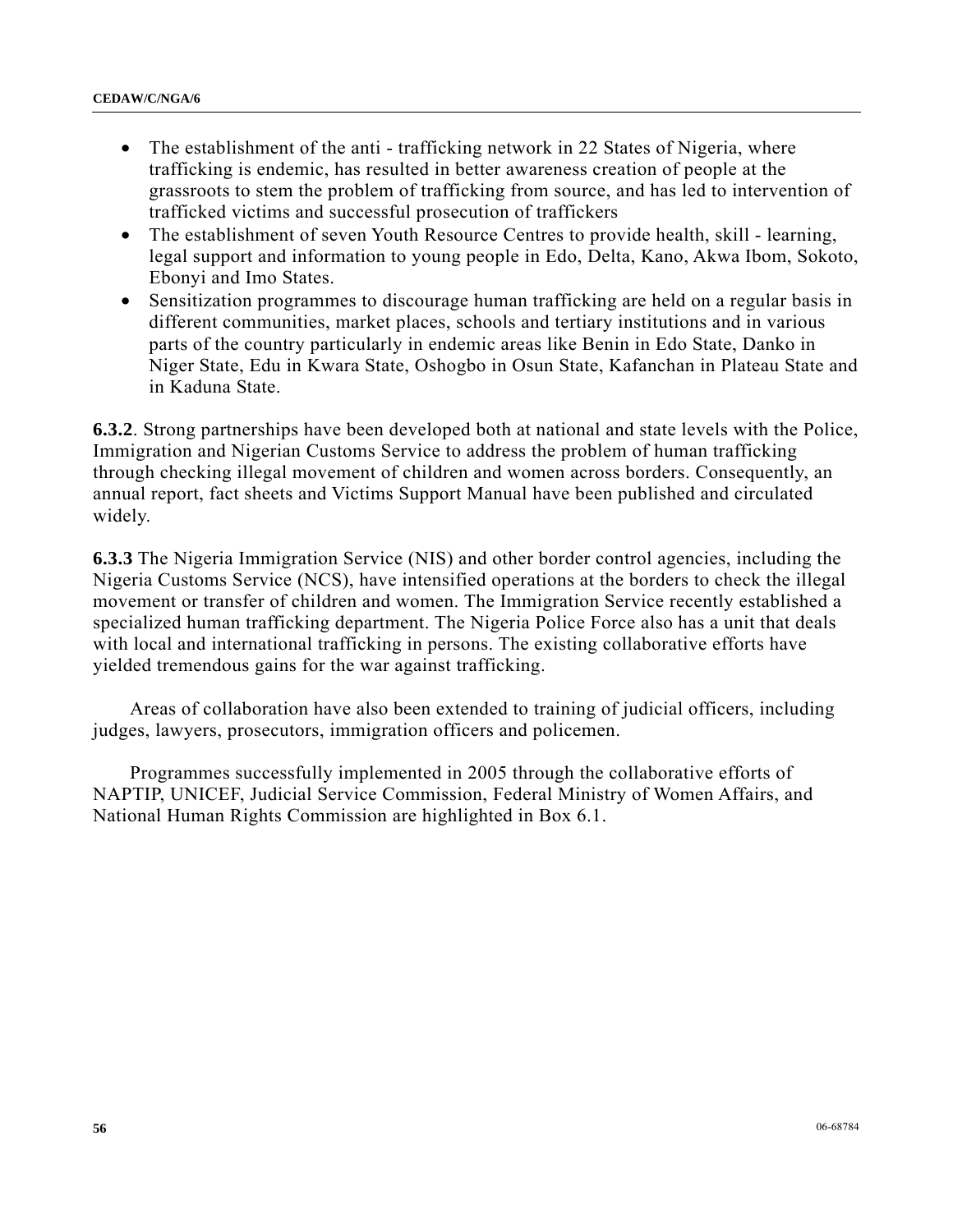**6.3.4** The impact of Nigeria's cooperation with countries of destination has resulted in an increase in the level of arrest and prosecution of those involved in women and child trafficking and other forms of sexual exploitation. Development partners and international agencies and NGOs have given material and technical support to NAPTIP to assist in the rescue, rehabilitation and social reintegration of trafficked persons.

**6.3.5** In May 2006, a regional conference on Trafficking in Persons was held in Gabon. The conference led to the development of a common platform of action against human trafficking in West and Central Africa.

#### **Box 6.1**

60 Social Welfare *officers from childcare residential institutions in Nigeria received basic standard training on counselling and community re-integration of children. This has resulted in improved care and protection for children without primary care givers.* 

154 Investigation/Enforcement *officers from the police and immigration were trained. These officers now have better skills resulting in improved cases of prevention, arrest, reporting, and prosecution of child traffickers and repatriation of victims of trafficking.* 

328 Law Enforcement *officers and handlers of child offenders were trained and better positioned to ensure the protection of the rights of children in conflict with the law.* 

1,100 Children *in conflict with the law, indigent children and women had improved legal representation, counselling, diversion programmes and pro-bono services based on the trained law enforcement officials.* 

93 Legal Practitioners*, social welfare officers, Ministries of Women Affairs officers and NGO representatives were trained on child justice administration and practical diversion programmes.*

The trafficking routes were updated by ILO LUTRENA as shown in Figure 6.1, to initiate a good understanding of the problem and create intervention across the borders. Figures 6.2 to 6.4 below illustrate the number of Nigerian children trafficked and rescued within the period under report.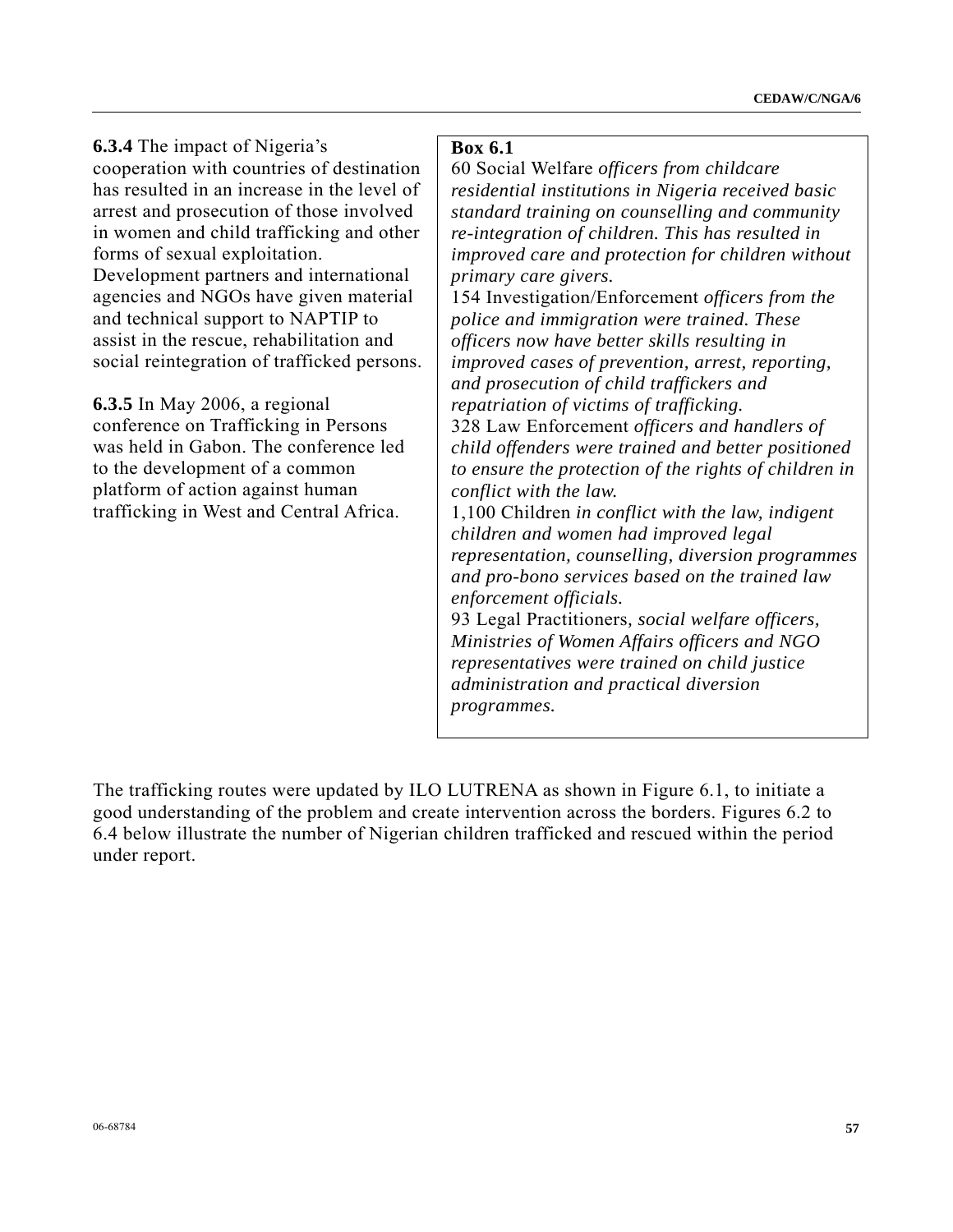



*Source:ILO Lutrena, 2006* 





*Source: NAPTIP Annual Report, 2006*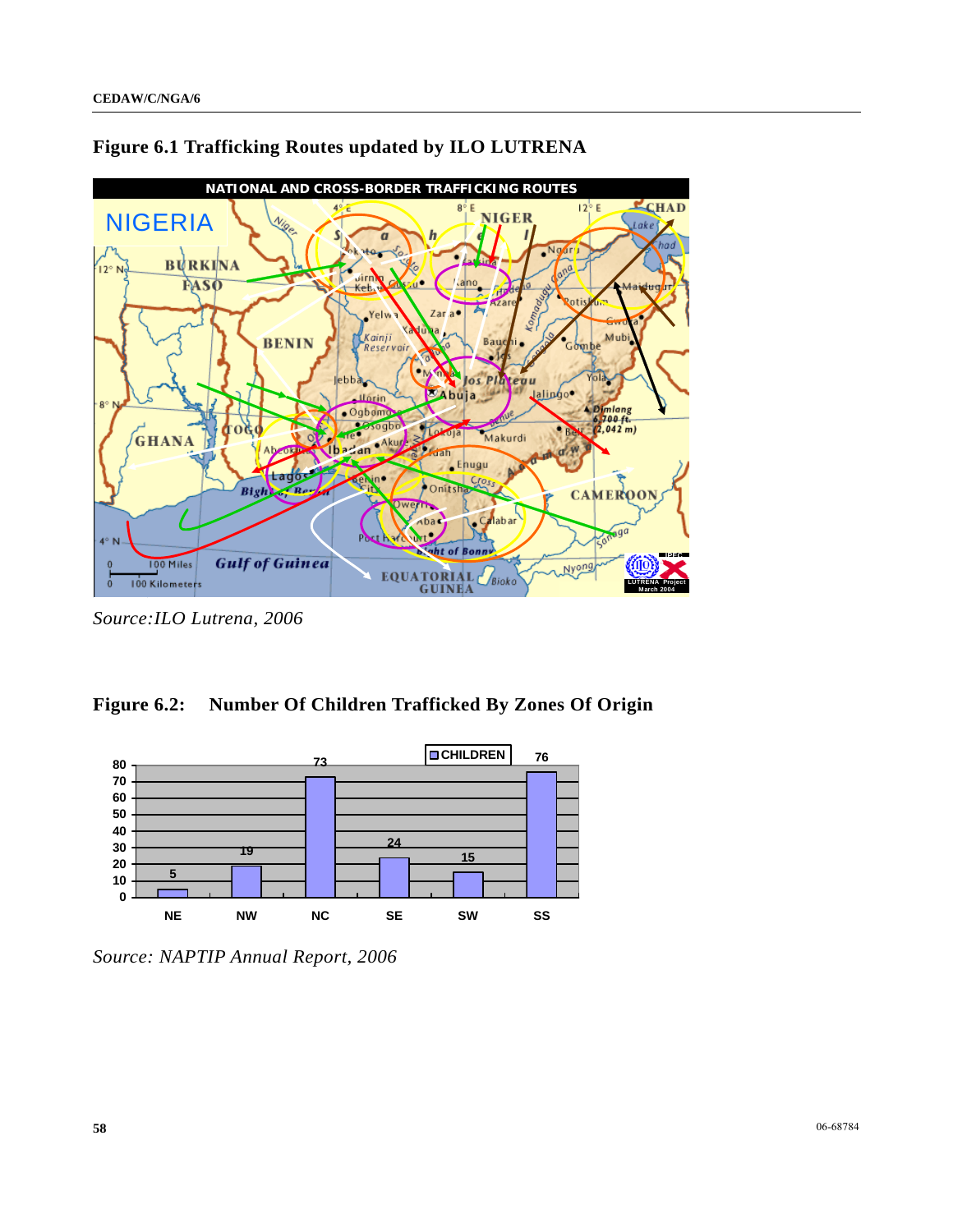

*Fig 6.3* **Number of Children Rescued By Zones** 

*Source: NAPTIP Annual Report, 2004-2006* 



*Fig.6.4* **Number of Children rescued from different countries**

# **6.4 On going Efforts at Enforcing Anti – trafficking Laws by Government and NGOs**

By May 2006 the following achievements have been recorded:

- More than 64 cases were investigated out of which 18 cases were filed in court. Seven convictions with jail terms of  $2 - 7$ years for trafficking offences.
- 520 locally and internationally trafficked women were rescued, sheltered and counseled.
- With the assistance of the Italian government and the International Labour Organization/Prevention of Trafficking in West Africa (ILO/PATWA), a Monitoring Centre was established in NAPTIP's Abuja office and equipped with a V-SAT (internet facility). This has greatly improved documentation, reporting and communication with partners in and outside the country on child trafficking
- With the support of the US State Narcotics Department and UNICEF, State Working Groups made up of government operatives were established in 22 states to accelerate information sharing, arrest and investigation on child trafficking

*Source: NAPTIP Annual Report, 2004-2006*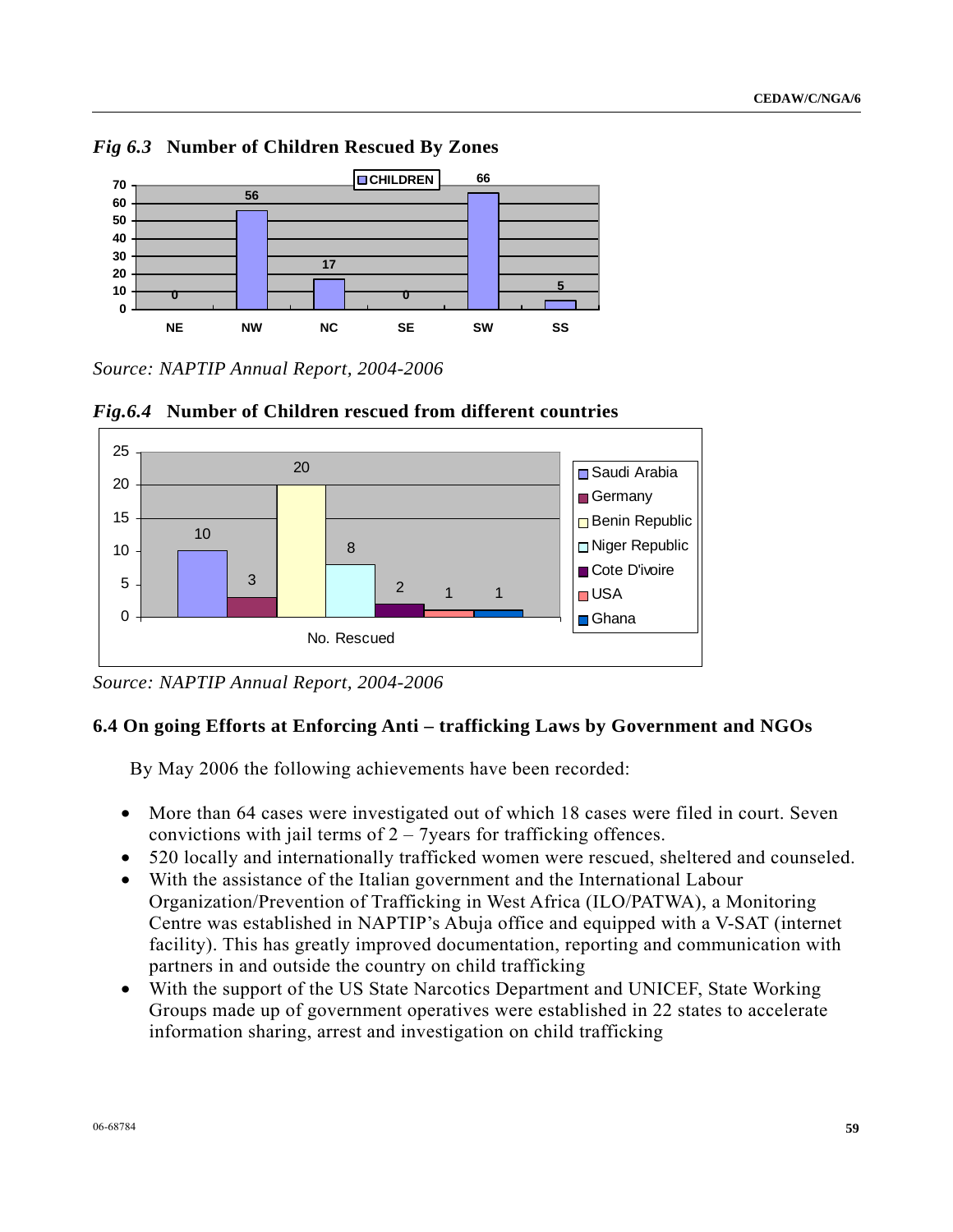- The expansion of the initiative to include a network of CSOs on Trafficking in Persons (TIP) through WOTCLEF and with the support of SIDA and UK National Commission, facilitated by UNICEF
- Establishment of WOTCLEF clubs in secondary schools and NYSC formations all over the federation to sensitize students and graduates of tertiary institutions on the ills of human trafficking.
- Hotlines have been created by NAPTIP to enable individuals report situations of trafficking or abuse of children and women
- The Federal Ministry of Information and National Orientation in collaboration with the ILO-IPEC implemented the following activities to support the fight against childtrafficking and Labor in Nigeria
	- 1. Awareness creation and sensitization workshop for faith based organizations in Nigeria to initiate consistent propagation of elimination of child labor and trafficking, and production and airing of radio jingles on the prevention of human trafficking.
	- **2.** Production and distribution of IEC materials, posters and bill boards to create awareness and impact the level of human trafficking in the country.

## **6.5 Challenges**

 Even though there is a marked decrease in the forms of trafficking which formally used to take place unchecked and unreported, but trafficking in women and children as well as different forms of exploitation of women still continue to pose a problem in the country despite several measures put in place by the government and various international and non governmental organizations.

 There is therefore the need to establish more pipelines for repatriation of children/women victims of trafficking at local, State, national, regional and international levels. The institutional mechanism for monitoring, reporting on trafficking, and rehabilitation and reintegration needs to be further strengthened.

 It is imperative to initiate stronger coordination with other neighboring States to encourage endorsement of collaborative trans-national agreements to combat both the supply and the demand dimensions of children/women trafficking in Nigeria.

# **Article 7 Women in political and public life**

## **7.0 Constitutional Context of Women's Participation in Political and Public Life**

**7.1** Nigeria recognizes that democracy and good governance requires that men and women have unrestricted access to spaces of power where they can realize their political value where their individual demands and preferences can be manifested and satisfied. Section 42 of the 1999 Constitution guarantees every Nigerian (women and men), the rights to freedom from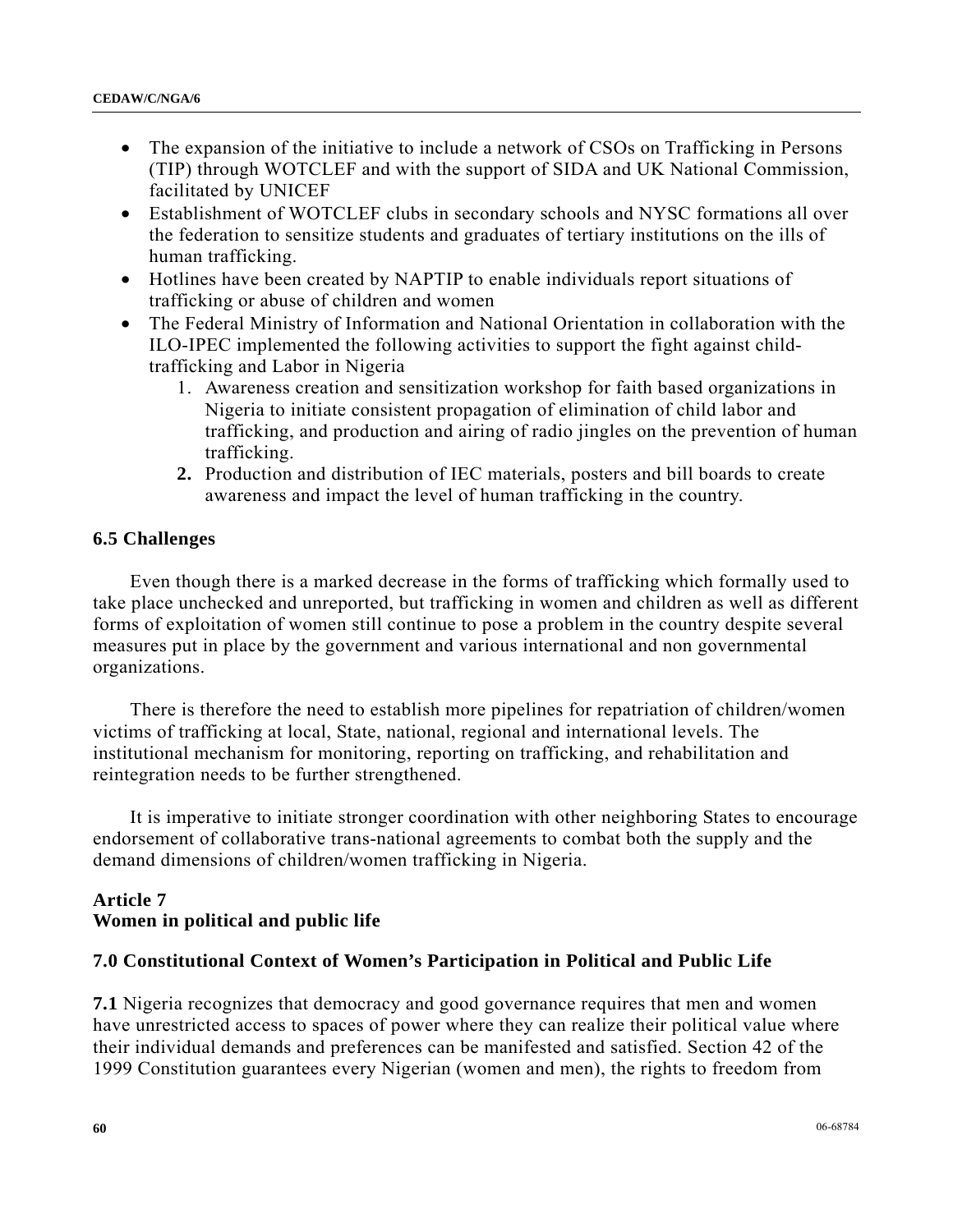discrimination and freedom of association, which by extension includes political association and participation by all on level ground. The same Constitution stipulates that free and fair elections be conducted with utmost transparency and security of all participants.

# **7.2 Legal & Legislative Measures to Accelerate Women's Participation in Political and Public life**

As at the time of writing this report, a number of measures have been taken by government, CSOs and political parties to enhance women's participation in positions of authority. These include:

- The proposed amendment Bill to the Federal Character Commission which is before the National Assembly for inclusion of gender equality clause in all federal appointments and nominations.
- The convening of a National Political Reform Conference (NPRC) with the aim of carrying out a Constitution review particularly engendering its provisions. To redress the imbalance in the appointment of representatives to the Conference, the President made sure that 20 out of the 50 federal nominees to the conference were women. This was in a bid to protect women's rights and formulate pro-gender review mechanisms and strategies.
- The Bill to domesticate CEDAW which is presently before the National Assembly.

**7.2.1** Female stakeholders' recommendations to the NPRC to enhance equitable participation in political and public life include:

- The language of the 1999 Constitution amended to be gender neutral
- Section (29) of the Constitution be amended to stipulate 18 years as the minimum age for marriage in line with the Child Rights Act, 2003
- The Constitution be amended to include affirmative action by providing in Section 15 (2) that women represent at least 40 percent of all levels of governance and programming
- An Equal Opportunities Commission be created to replace the Federal Character Commission so that besides geography and ethnicity, gender and disability are reflected in the criteria for operating the federal character principle/policy
- Government should expand opportunities for 'second chance' education to girls and women
- Married women should enjoy the same rights as spouse in their states of marriage
- The Ministry of Women Affairs strengthened to coordinate multi-sector reforms which integrate social, economic and political reforms to increase women access, participation and representation.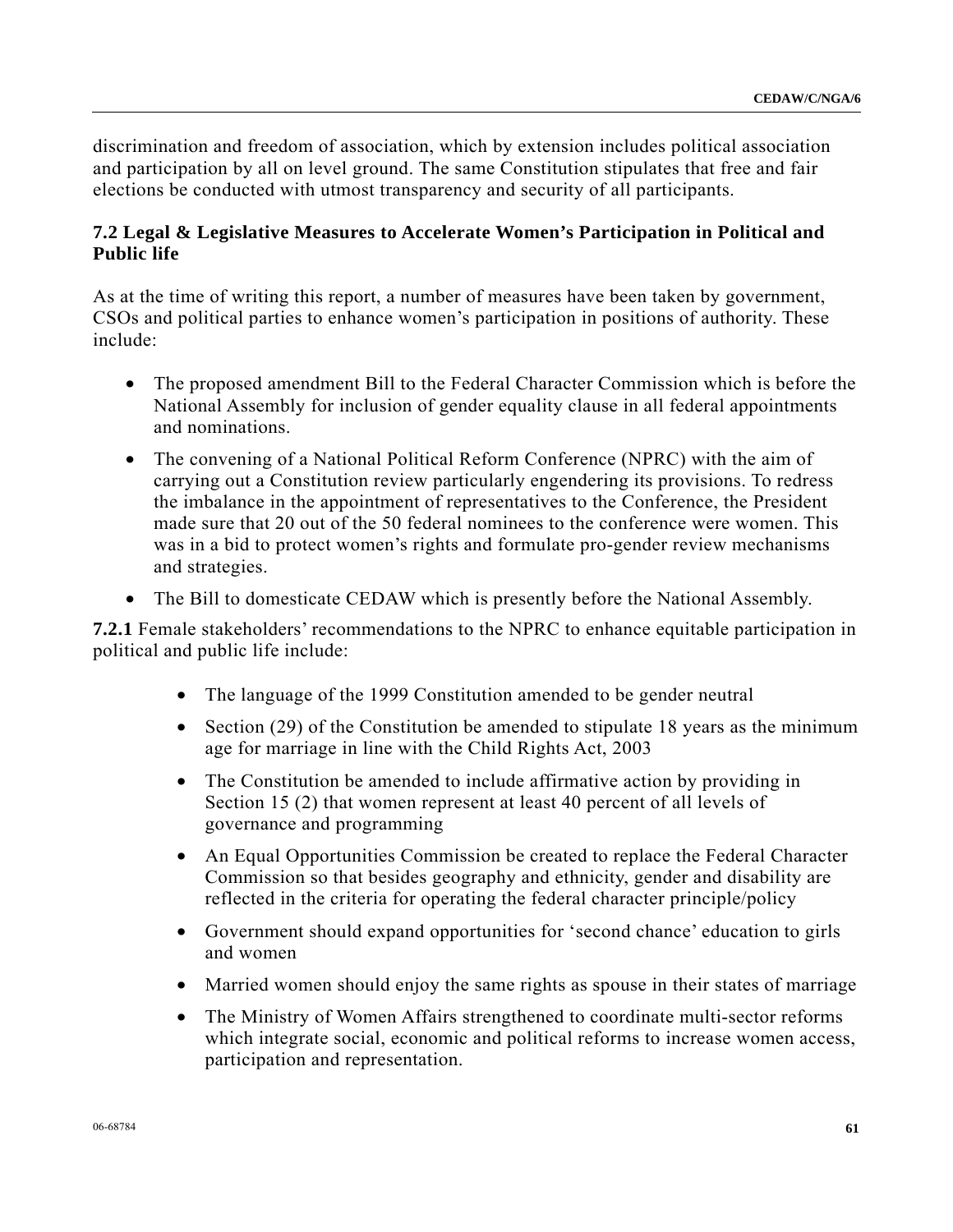- Women should have substantial access to poverty reduction and economic empowerment resources; needy families and children are the primary targets for most of these programmes
- Special attention should be given to education of girls
- The Law Reform Commission to review statutory and customary laws that promote discrimination against women in political and public life.
- Efforts must be made to modify or stop cultures and attitudes that have negative influence on the health of the society and practices such as corruption, tribalism, literacy, poverty, female genital mutilation, child marriage, child slavery, prostitution *etc.* must be stopped.

**7.2.2** The above mentioned recommendations have led to increased activism on the part of women human rights organizations to push for change and to monitor the implementation at both national and state levels.

 The success of the NPRC from a gender perspective was made possible through the support of development partners. A Gender Support Unit (GSU), sponsored by CIDA, UNIFEM and the NCWD was created to train and build capacity of elected women into the National Political Reform Conference. The GSU achieved the following in the course of the conference:

- Strengthened the technical capacity of women delegates to engage actively in national dialogues and debates, which led to their presenting concrete data supporting women's priority and governance issues.
- Enlightening the public on issues of gender inequality in democratic and development processes.

## **7.3 Concrete Achievements on Women in Appointive and Elective Positions**

**7.3.1** There has been a slight increase in women's appointment into decision-making positions both within the public and private sectors between the last reporting period and now. In the Federal Cabinet, women now constitute about 19% as against the 12% reported in the  $4<sup>th</sup>$  and  $5<sup>th</sup>$  report and now hold key portfolios such as Finance, Foreign Affairs, Environment, Education and Solid minerals. At present, 22% of Federal Permanent Secretaries are women as against about 10% in 1999. About 10 major key parastatals in the country are being headed by women.

 These include the globally recognized National Agency for Food and Drug Administration and Control (NAFDAC), Nigeria Stock Exchange, Federal Inland Revenue Service, the Nigerian Export Promotion Council, Small & Medium Scale Enterprises Development Agency of Nigeria, Bureau of Public Enterprises, the office of the Senior Special Assistant to the President on the MDGs office amongst others. In the Judiciary, the first female judge of the Supreme Court was appointed in 2005.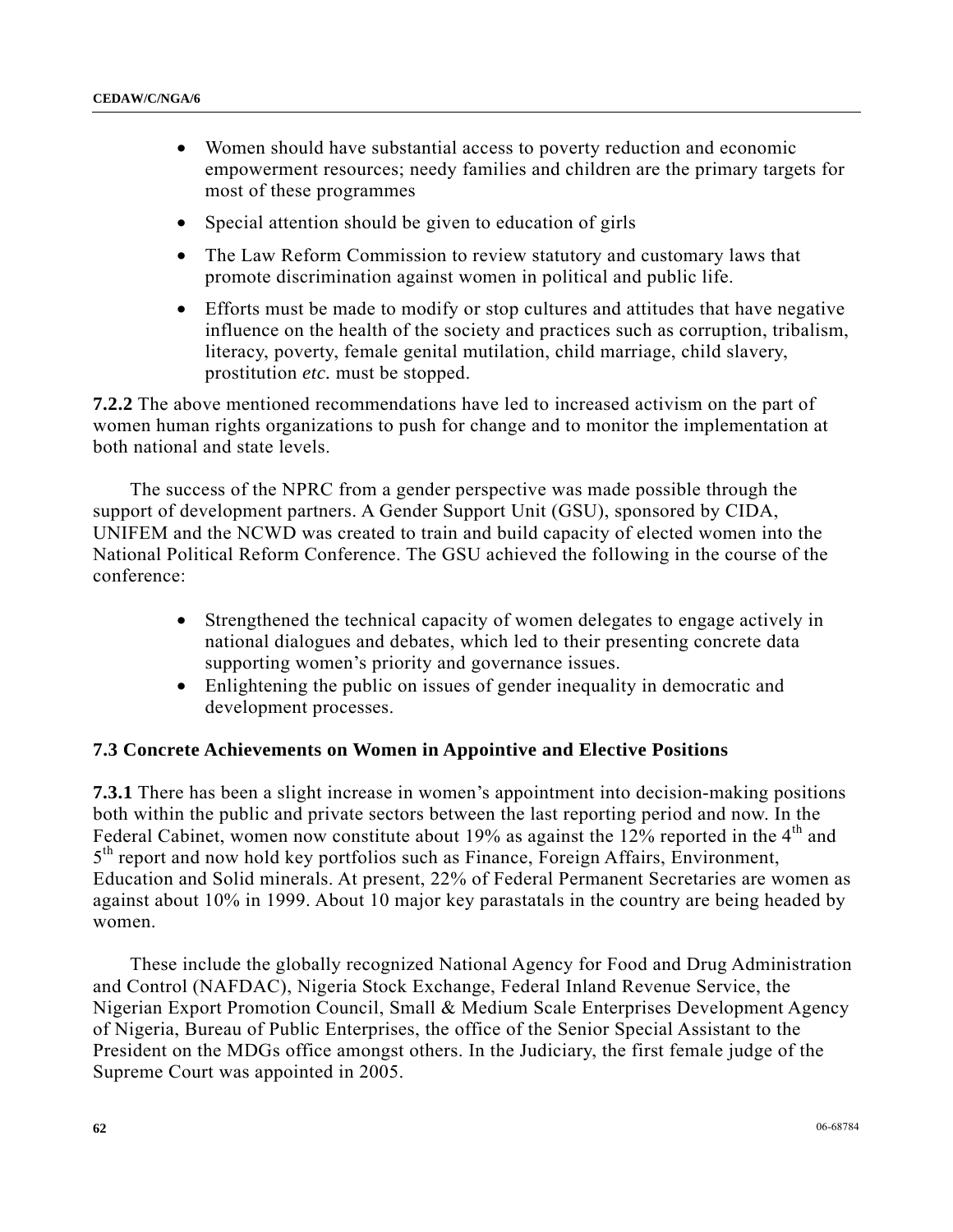**7.3.2** With regard to elective posts, there is a marginal increase in the number of women elected into both the Upper & Lower Houses of the National Assembly between the 1999 elections and that of 2003. In the Senate, 4 out of 109 members are women and 21 out of 360 members of the Federal House of Representatives are also women. The number of female deputy governors, has risen from 1 to 4. Out of the 36 Speakers of the state houses of assembly, 2 are women; there are 47 women local government chairpersons out of a total of 774; and there are 143 female councilors out of a total of 8,810.

|                           | Table 7.1: Distribution of women in some Elective/Appointive Positions 1999-2006 |              |                  |                    |              |                  |                    |              |                  |
|---------------------------|----------------------------------------------------------------------------------|--------------|------------------|--------------------|--------------|------------------|--------------------|--------------|------------------|
| <b>Office Type</b>        | No.                                                                              | 1999         |                  | No. Available 2003 |              |                  | No. Available 2006 |              |                  |
|                           | <b>Available</b>                                                                 |              |                  |                    |              |                  |                    |              |                  |
|                           |                                                                                  |              | <b>Men Women</b> |                    |              | <b>Men Women</b> |                    |              | <b>Men Women</b> |
| <b>President</b>          | $\mathbf{1}$                                                                     | 1            | <b>Nil</b>       | $\mathbf{1}$       | $\mathbf{1}$ | Nil              | $\mathbf{1}$       | $\mathbf{1}$ | Nil              |
| <b>Vice President</b>     | $\mathbf{1}$                                                                     | $\mathbf{1}$ | Nil              | $\mathbf{1}$       | $\mathbf{1}$ | Nil              | $\mathbf{1}$       | $\mathbf{1}$ | Nil              |
| <b>Senate</b>             | 109                                                                              | 106          | 3                | 109                | 106          | $\overline{3}$   | 109                | 105          | $\overline{4}$   |
| <b>House</b> of           | 360                                                                              | 348          | 12               | 360                | 339          | 21               | 360                | 340          | 20               |
| <b>Representatives</b>    |                                                                                  |              |                  |                    |              |                  |                    |              |                  |
| <b>Senate President 1</b> |                                                                                  | $\mathbf{1}$ | $\mathbf{1}$     | $\mathbf{1}$       | $\mathbf{1}$ | $\mathbf{1}$     | $\mathbf{1}$       | $\mathbf{1}$ | $\mathbf{1}$     |
| <b>Speaker House</b>      |                                                                                  | 1            | $\mathbf{1}$     | $\mathbf{1}$       | $\mathbf{1}$ | $\mathbf{1}$     | $\mathbf{1}$       | $\mathbf{1}$ | $\mathbf{1}$     |
| <sub>of</sub>             | $\mathbf{1}$                                                                     |              |                  |                    |              |                  |                    |              |                  |
| Representative            |                                                                                  |              |                  |                    |              |                  |                    |              |                  |
| <b>Governors</b>          | 36                                                                               | 36           | Nil              | 36                 | 36           | Nil              | 36                 | 36           | Nil              |
| <b>Deputy</b>             | 36                                                                               | 35           | $\mathbf{1}$     | 36                 | 34           | $\overline{2}$   | 36                 | 32           | $\overline{4}$   |
| <b>Governors</b>          |                                                                                  |              |                  |                    |              |                  |                    |              |                  |
| <b>State Houses of</b>    | 1,002                                                                            | 990          | 12               | 1,002              |              | 23               | 1,002              |              | 21               |
| <b>Assembly</b>           |                                                                                  |              |                  |                    |              |                  |                    |              |                  |
| <b>Speakers, State</b>    | 36                                                                               | 35           | $\mathbf{1}$     | 36                 | 34           | $\overline{2}$   | 36                 | 35           | $\mathbf{1}$     |
| <b>Houses of</b>          |                                                                                  |              |                  |                    |              |                  |                    |              |                  |
| <b>Assembly</b>           |                                                                                  |              |                  |                    |              |                  |                    |              |                  |
| <b>Deputy</b>             | 36                                                                               | 36           | Nil              | 36                 | 35           | $\mathbf{1}$     | 36                 | 35           | $\mathbf{1}$     |
| <b>Speakers, State</b>    |                                                                                  |              |                  |                    |              |                  |                    |              |                  |
| <b>Houses</b> of          |                                                                                  |              |                  |                    |              |                  |                    |              |                  |
| <b>Assembly</b>           |                                                                                  |              |                  |                    |              |                  |                    |              |                  |
| <b>Cabinet</b>            | 49                                                                               | 45           | $\overline{4}$   | 49                 | 43           | 8                | 49                 | 39           | 10               |
| <b>Ministers</b>          |                                                                                  |              |                  |                    |              |                  |                    |              |                  |
| <b>Permanent</b>          | 40                                                                               | 32           | 8                | 40                 | 28           | 12               | 40                 | 27           | 13               |
| <b>Secretaries (Fed)</b>  |                                                                                  |              |                  |                    |              |                  |                    |              |                  |
| <b>Special Advisers</b>   |                                                                                  |              |                  |                    |              |                  | 20                 | 18           | $\overline{2}$   |
| <b>Senior Special</b>     |                                                                                  |              |                  |                    |              |                  |                    |              |                  |
| <b>Assistants</b>         |                                                                                  |              |                  |                    |              |                  |                    |              |                  |
| <b>Local Govt.</b>        | 774                                                                              |              |                  | 774                |              | 9                |                    |              | 11               |
| <b>Chairmen</b>           |                                                                                  |              |                  |                    |              |                  |                    |              |                  |
| <b>Councilors</b>         | 8,953                                                                            |              |                  |                    | 8,810 143    |                  |                    |              |                  |

**Note:** The Table shows a remarkable increase the appointment of women; for instance, an increase was recorded in the appointment of women as Deputy Governors as a result of the

political arena

*Source: - Field Survey, CEDAW 2006*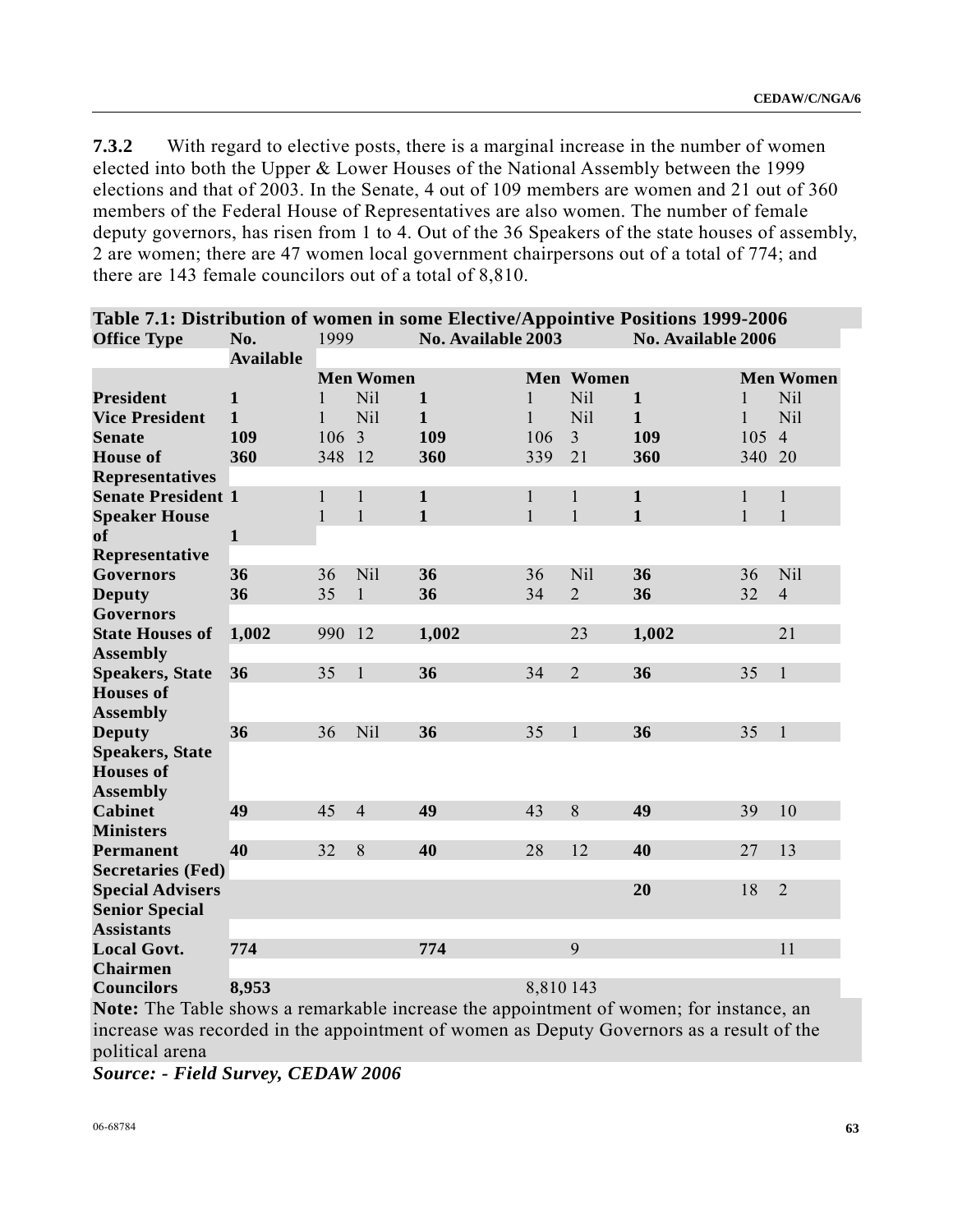# **7.4 On-going Efforts to Enhance Women's Participation in Political and Public Life**

**7.4.1** Efforts are ongoing by the government women machineries to engage INEC and the political parties on women's increased political participation in the 2007 elections. On May 22 2006, the Honourable Minister of Women Affairs held a meeting with women opinion leaders nationwide to map out strategies towards the engagement. Other initiatives include:

- Establishment of Zonal Women Political Empowerment Offices in the six geopolitical zones of the Federation to step down mobilization efforts.
- Strengthening of women machineries with human and financial resources for improved performance and efficiency.
- Advocacy visits to states by the Honorable Minister of Women Affairs to accelerating collaboration with state governments on issues of women and children; particularly the CEDAW domestication, passage of Child Rights Acts and increase budgetary allocation to the state women machineries. Targets of these advocacy visits were State Governors, State Houses of Assembly, Traditional Rulers and Community Leaders.

**7.4.2** The National Centre for Women Development has a Nigerian Women Hall of Fame, which pays tribute to outstanding women from all works of life. Each year since 2004, women who have excelled in their fields of endeavor are selected and inducted into the Hall of Fame at an impressive ceremony. The hall is adorned with pictures and plaques projecting such women as role models for the younger generation. Between 2004 and the time of this report, 26 women first-achievers have been inducted.

# **7.5 Measures by Political Parties to increase Women's Political Participation**

**7.5.1** In spite of the important position that political parties occupy in the country's polity, a negligible number of women are members of political parties in Nigeria. Very few occupy executive positions in the parties and there are no obvious measures by the political parties to increase women's participation in the political arena. Although, parties like the People's Democratic Party (PDP) and the Alliance for Democracy (AD) have waived payment fees for nomination forms to female aspirants, they often demand other payments that are unaffordable for women. However, efforts are in place to engage INEC and political parties and negotiate for women's increased representation in the 2007 elections and beyond.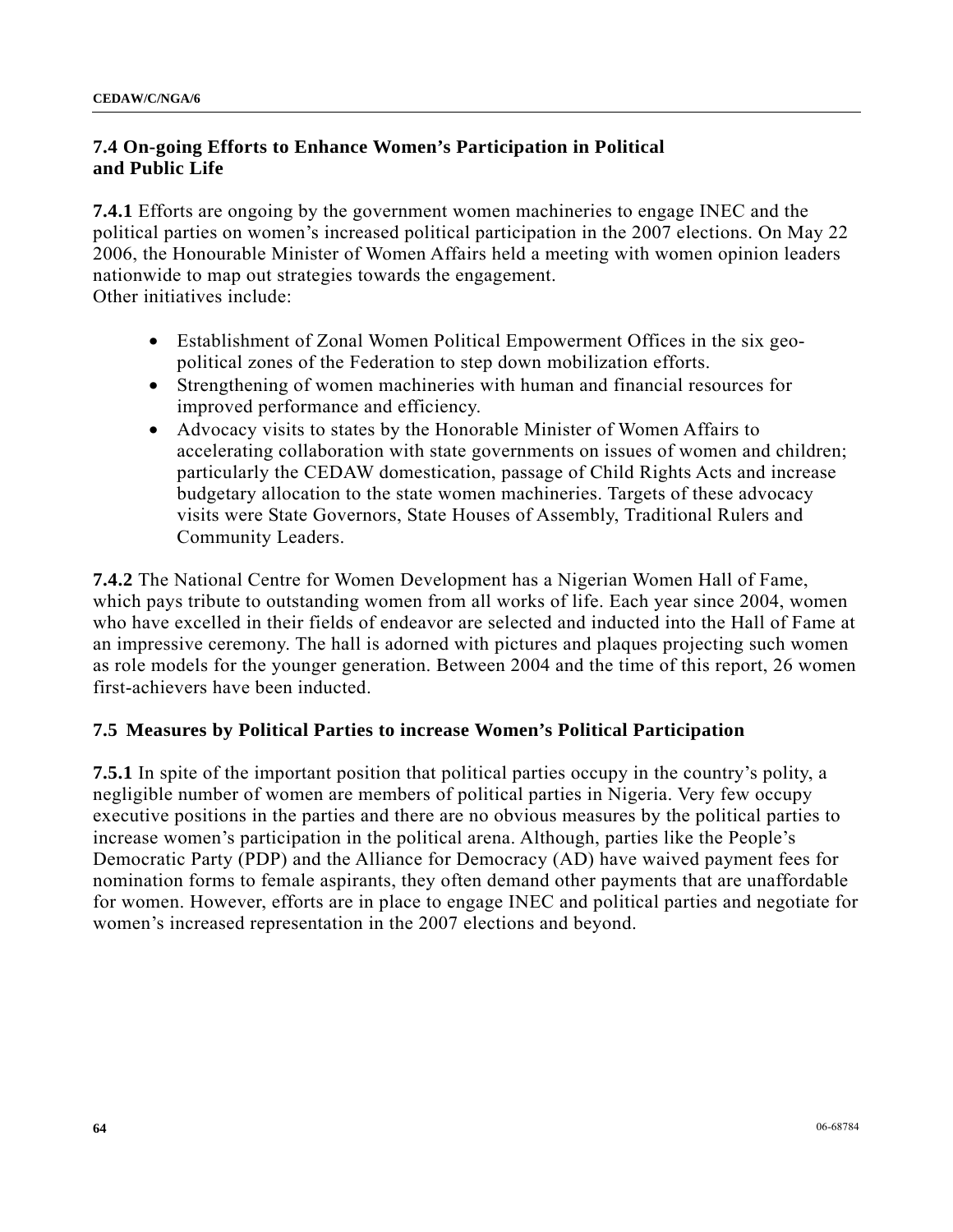# **Article 8 Representation at the international level**

## **8.0** *Women in Foreign Service*

 Foreign Service regulations apply equally to men and women. Empowerment into the service is strictly based on equal representation from all states of the Federation. Though, there are no special measures put in place to recruit women into the Foreign Service or international organizations, the 2001 recruitment exercise at the Ministry of Foreign Affairs showed that twenty four (20) female officers were employed. This figure represents 27.03% of the total employment that year.

 It should be noted that this is the highest number of female employees at that level since inception of the Nigerian Foreign Service. Some recent appointments in the Ministry provided women the opportunity to occupy higher positions of decision making such as the Foreign Affairs Minister, Permanent Secretary and Under-Secretaries in charge of Administration and African Affairs.

 As shown in table 8.1, out of 593 career diplomats in the Foreign Service, 63 (10.6%) are female, while there are only 7(8.04%) females out of the 87 ambassadors . The female ambassadors are made up of 2 career and 5 non-career. In spite of policy measures and advocacy on women's equal participation in public life, gains in the Foreign Service have remained minimal since the last report.

| Table 8.1: Disposition of Ambassadorial/Diplomatic Staff in Nigerian Missions by<br>Sex 2002 and 2006. |                |               |    |       |      |       |                |      |
|--------------------------------------------------------------------------------------------------------|----------------|---------------|----|-------|------|-------|----------------|------|
| <b>Categories of Diplomatic</b>                                                                        | 2002           |               |    |       | 2006 |       |                |      |
| <b>Staff</b>                                                                                           | M              |               | F  |       | M    |       | F              |      |
|                                                                                                        | N <sub>0</sub> | $\frac{0}{0}$ |    |       |      |       |                |      |
| Ambassadors                                                                                            | 89             | 91.75         | 8  | 8.25  | 80   | 91.96 |                | 8.04 |
| Career Ambassadors                                                                                     | 22             | 84.62         | 4  | 15.38 | 35   | 94.6  | $\overline{2}$ | 5.4  |
| Non-Career Ambassadors                                                                                 | 67             | 94.37         | 4  | 5.63  | 45   | 90    | 5              | 10   |
| Career Diplomatic Staff                                                                                | 541            | 89.57         | 63 | 10.43 | 530  | 89.4  | 63             | 10.6 |
| Source: Ministry of Foreign Affairs, Abuja 2006                                                        |                |               |    |       |      |       |                |      |

## **8.3 Women in International Organizations**

 *From 2000 to date, Nigerian women have served in different capacities in international organisations. Current records show that only two Nigerian women are occupying Nigeria's quota on international bodies i.e. President of Economic Community of West African States (ECOWAS) Court of Justice and Secretary-General of ECOWAS Parliament. Other Nigerian women can be found in the employment of such international organisations in their own personal recognition.*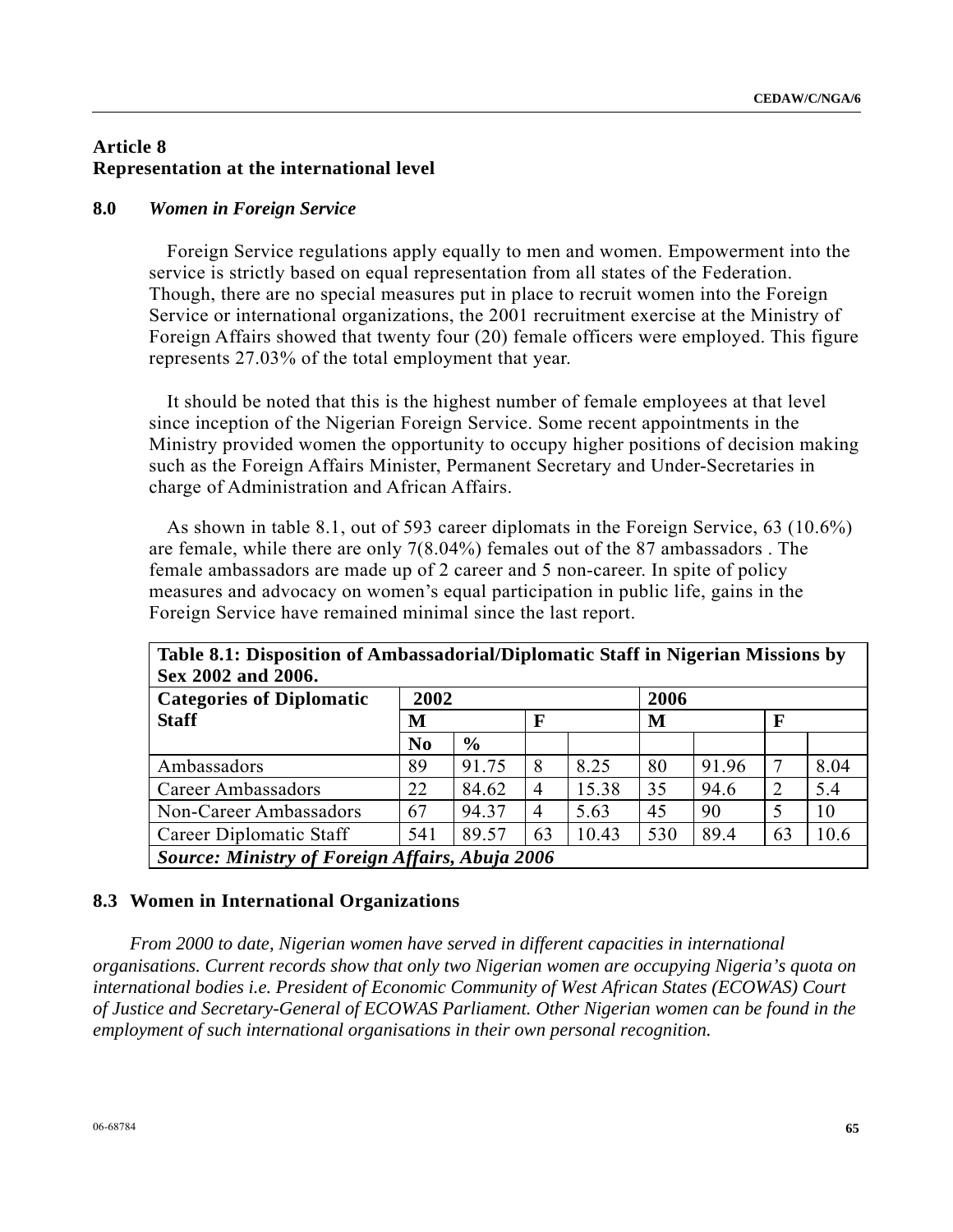*Although Nigerian women are locally recruited by resident international organizations, available data shows that most of the international organisations have not been able to achieve gender parity in their selection of Nigerian staff. At the time of this report, there is no current publication updating data provided in table 8.2 below.* 

| No.                     | <b>AGENCY</b>                     | % Male 2001 | % Female 2001    |
|-------------------------|-----------------------------------|-------------|------------------|
| $\mathbf{1}$            | <b>UNDP Lagos</b>                 | 61.02       | 38.98            |
| $\overline{2}$          | <b>UNDP</b> Abuja                 | 85.77       | 14.28            |
| $\overline{\mathbf{3}}$ | <b>UNDP State Programme</b>       | 85.08       | 14.92            |
| $\overline{\mathbf{4}}$ | <b>UNIFEM</b>                     | 42.86       | 57.14            |
| 5                       | <b>UNFPA Lagos</b>                | 61.12       | 38.88            |
| 6                       | <b>UNFPA Ass. Programme</b>       | 72.5        | 27.5             |
| 7                       | <b>UNFPA Population Programme</b> | 75          | 25               |
| 8                       | <b>UNDCP Lagos</b>                | 71.43       | 28.57            |
| 9                       | <b>UNDC/RDC</b> (Lagos)           | 76.5        | 23.5             |
| 10                      | UNFAO(Abuja)                      | 61.3        | 38.7             |
| 11                      | <b>IBRD</b> (Abuja)               | 50          | 50               |
| 12                      | IFC(Lagos)                        | 55.6        | 44.4             |
| 13                      | ILO(Lagos)                        | 50          | 50               |
| 14                      | UNESCO(Abuja)                     | 50          | 50               |
| 15                      | <b>UNHCR(Lagos)</b>               | 66.67       | 33.33            |
| 16                      | <b>UNIC(Lagos)</b>                | 56.92       | 43.08            |
| 17                      | <b>UNICEF(Lagos)</b>              | 60.87       | 39.13            |
| 18                      | <b>UNICEF(Abuja)</b>              | 64          | 36               |
| 19                      | <b>UNICEF(C Zone)</b>             | 81.2        | 18.8             |
| 20                      | <b>UNICEF</b> (D Zone)            | 65.72       | 34.28            |
| 21                      | <b>WHO(Lagos)</b>                 | 100         | $\bf{0}$         |
| 22                      | WHO(Abuja)                        | 88.89       | 11.11            |
| 23                      | <b>WHO(Projects)</b>              | 28.57       | 71.43            |
| 24                      | <b>WMO(Lagos)</b>                 | 100         | $\boldsymbol{0}$ |
| 25                      | <b>Total</b>                      | 67.13       | 32.87            |

**Table 8.2 Employment in International Development Agencies** 

Source of 2001 data: United Nations Directory Nigeria, UNDP Nigeria, March 2001 Although the post of Heads of Agencies is not reserved for Nigerians, it must be noted that as at 2006, out of sixteen resident heads of United Nations Agencies in Nigeria, only one (the Regional Programme Director of UNIFEM) is a woman.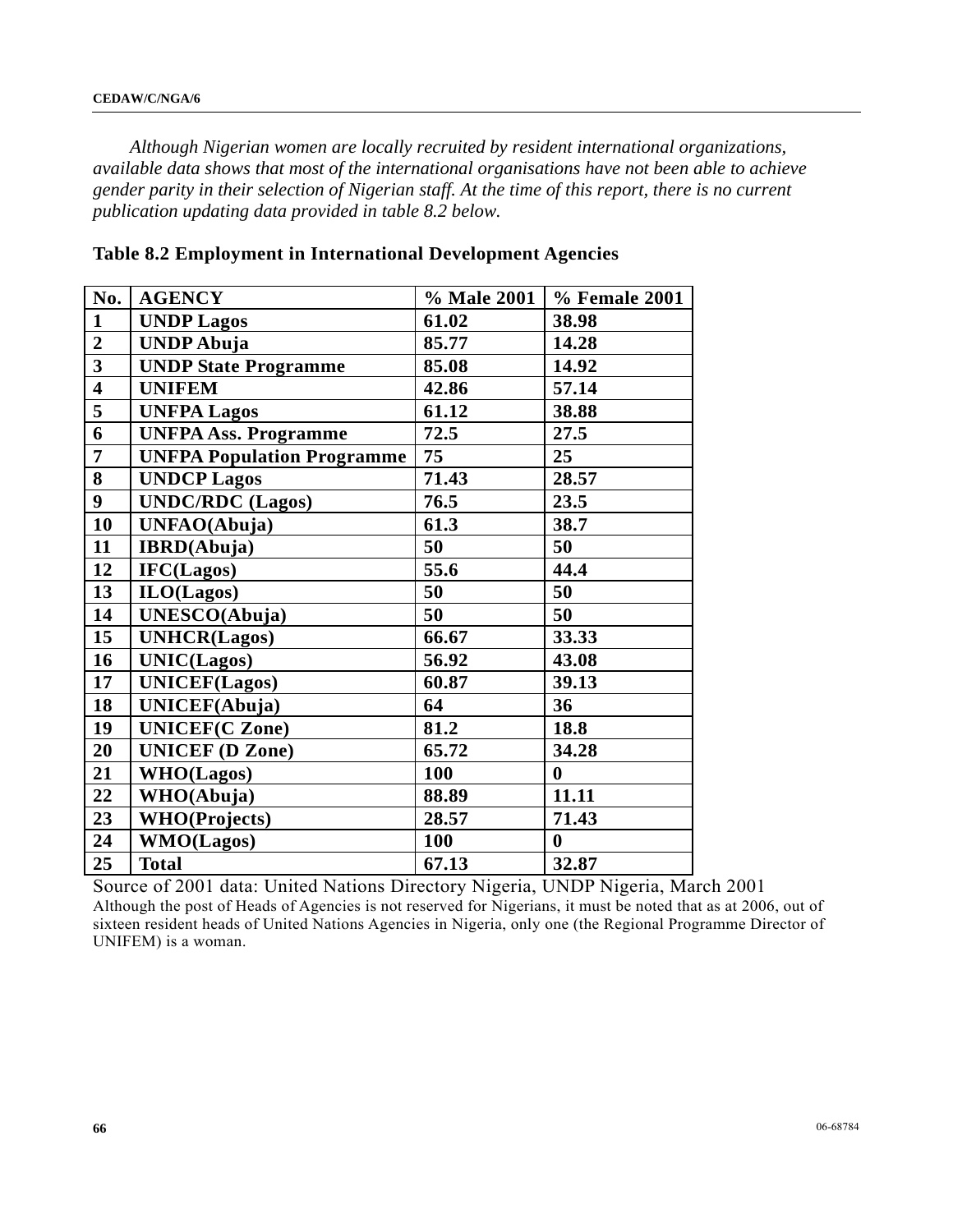## **Article 9 Nationality**

# **9.0 The Constitution and Nationality**

**9.1** Nigerian women have strategically mobilized themselves in articulating their concerns around constitutional issues that have implications for nationality and indegenity. The highpoint of such mobilization was during the National Political Reform Conference (NPRC) which was inaugurated by the Federal Government in 2005. With the support of the Federal Ministry of Women Affairs and development partners such as UNIFEM, CIDA and ACTIONAID, gender was mainstreamed into the Conference process. This landmark achievement for women reported in earlier paragraphs made Nigerian women's issues very visible. It was also a unique opportunity for sensitizing highly placed personalities who had no knowledge of gender issues.

 Amendments proposed to the 1999 Nigerian Constitution by Nigerian women to the NPRC to help redress unequal participation in public life deriving from issues of nationality, indigeneship and a host of other barriers are enunciated in par 7.2 of this report. In addition, a specific request was made for the:

• substitution of the word 'woman' which appears in Section  $26(2)$  (a) with the word 'person'. This section denies Nigerian women the right to confer citizenship by registration on their foreign spouses as enjoyed by their male counterparts married to foreign wives.

**9.2** Nigerian women also recommended that the Law Reform Commission should review statutory and customary laws that constrain women who are not married to men from the same State of origin as theirs from enjoying equal rights and privileges in marriage, family and public life. Concerted efforts are also being made by women to ensure that these issues are readdressed during any subsequent constitutional review exercise (Report of the Gender Support Unit for Female Delegates to the NPRC, August, 2005).

 During a recent attempt at amending the 1999 constitution, the National Assembly adopted the women's proposal with respect to section 26(2)(a) in its Constitutional Amendment Bill. This is believed to be a great achievement for pushing women's issues forward in the country and redressing gender issues relating to nationality and citizenship.

# **Article 10 Education**

## **10.0 Legal Measures**

**10.1** The legal and political environment for promoting improved access to education by the female citizens of Nigeria over the past four years, have been encouraging and progressive.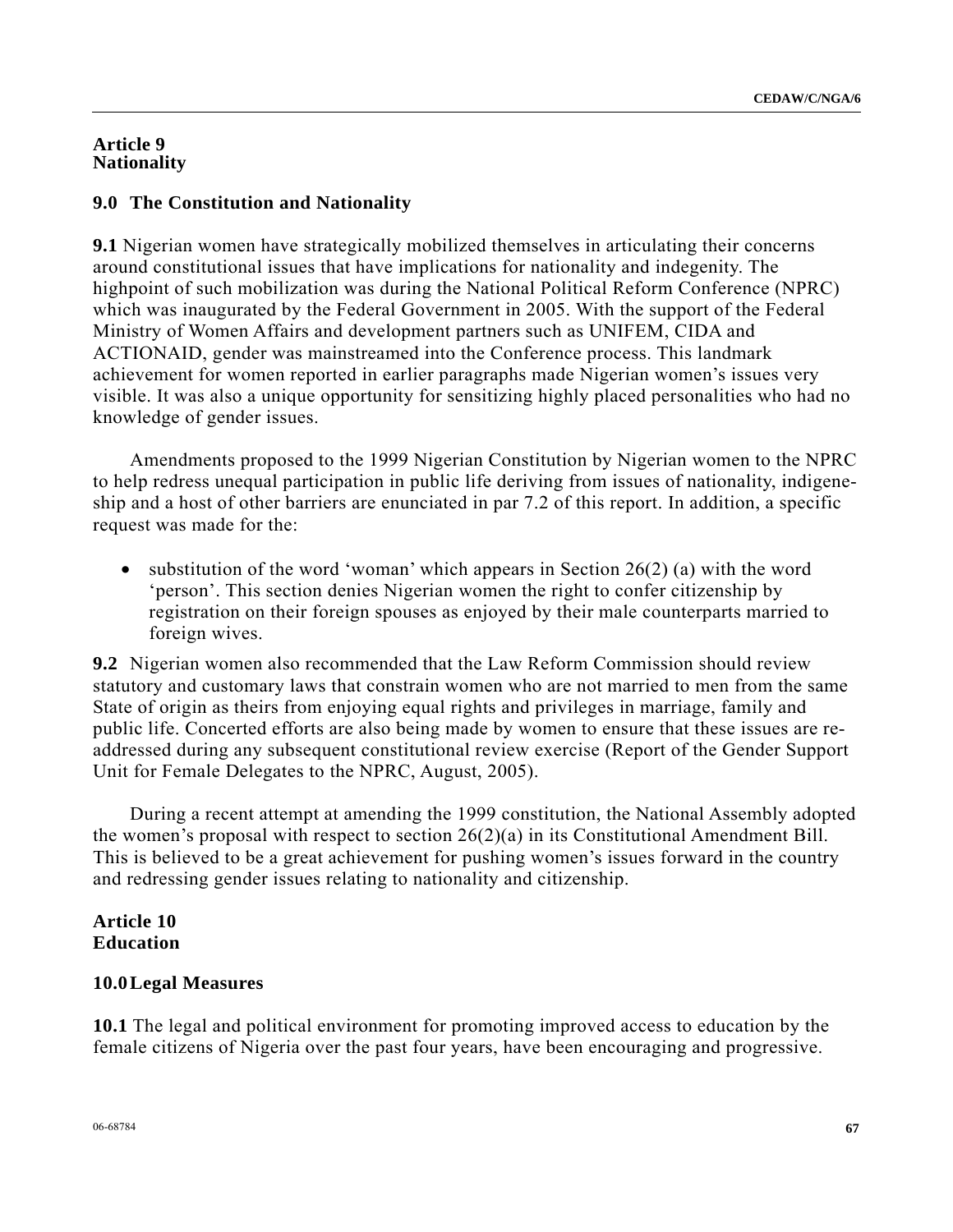Laws have been passed at both national and state levels in pursuit of this objective. At the federal level, the Child's Rights Act was passed in 2003. **Section 15 (1)** of the Act provides as follows:

'*Every child has the right to free, compulsory and universal basic education and it shall be the duty of the Government in Nigeria to provide such education. (2) Every parent or guardian shall ensure that his child or ward attends and completes his – (a). Primary school education; and (b). Junior secondary education…*'

 This section of the law reinforces government's commitment to the provision of free and compulsory education for every Nigerian child up to junior secondary school level. Being a Federal Act, it is only applicable to the Federal Capital Territory, however, ten (10) States, namely, Anambra, Ebonyi, Ekiti, Imo, Nasarawa, Ogun, Plateau, Rivers, Abia and Taraba have adopted the law. Some of the States that are yet to adopt the Child's Rights Act, have passed laws to encourage girl child education in their States.

Section 15(5) of the same Act guarantees female students the opportunity to complete their education should they become pregnant while still in school. Furthermore, **section 15(6)** of the same law prescribes punishment for parents or guardians who prevent a child from attending and completing his/her education.

## **10.2 Achievements of the UBE Act**

**10.2.1** Additionally, the government of Nigeria has passed into law, the Compulsory, Free, Universal Basic Education and other Related Matters Act, 2004 (UBE Act) which seeks to address barriers to the enjoyment of the right to education of every Nigerian child in both urban

and rural areas. The Act reiterates the right of every Nigerian child to compulsory, free, and universal basic education. In order to ensure the actualization of this right, the law established the Universal Basic Education Commission (UBEC) which is charged with the responsibility of implementing the UBE programme. The UBE, just like the Child's Rights Act makes it a

| Table 10.1: Achievements Recorded under the UBE |                   |                          |                      |  |  |  |  |
|-------------------------------------------------|-------------------|--------------------------|----------------------|--|--|--|--|
| <b>Programmes</b>                               |                   |                          |                      |  |  |  |  |
| Location                                        | <b>Classrooms</b> | <b>Classrooms</b>        | <b>Toilets</b>       |  |  |  |  |
|                                                 | <b>Renovated</b>  | <b>Constructed</b>       | <b>Constructed</b>   |  |  |  |  |
| <b>ECCD</b>                                     | 237               | 131                      |                      |  |  |  |  |
| Centres                                         |                   |                          |                      |  |  |  |  |
| Primary                                         | 1,568             | 1,426                    |                      |  |  |  |  |
| Schools                                         |                   |                          | 952                  |  |  |  |  |
| Junior                                          | 952               | 849                      |                      |  |  |  |  |
| Secondary                                       |                   |                          |                      |  |  |  |  |
| Schools                                         |                   |                          |                      |  |  |  |  |
| $\overline{\phantom{a}}$                        |                   | $\overline{\phantom{a}}$ | $\sim$ $\sim$ $\sim$ |  |  |  |  |

*Source: Federal Ministry of Education Report 2006* 

punishable offence to deny any child access to education either by way of demanding fees or by actually not allowing a child to attend school.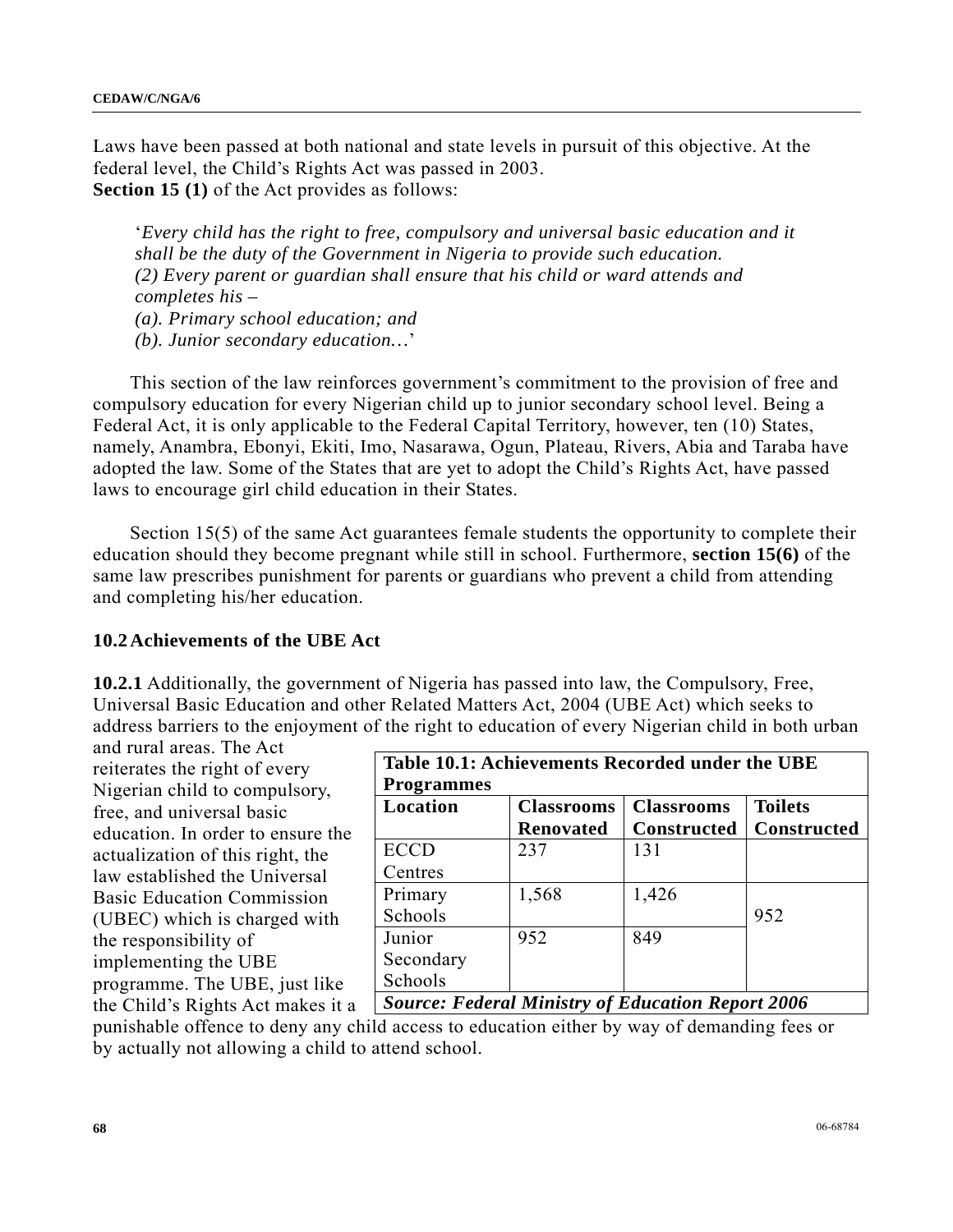| Table 10.2: Teachers Trained in<br><b>Different Subjects</b> |         |  |  |  |  |
|--------------------------------------------------------------|---------|--|--|--|--|
| Location<br><b>Teachers</b><br><b>Trained</b>                |         |  |  |  |  |
| <b>ECCD</b> Centres                                          | 42,080  |  |  |  |  |
| Primary Schools                                              | 107,537 |  |  |  |  |
| Junior Secondary                                             | 56,790  |  |  |  |  |
| Schools                                                      |         |  |  |  |  |
| <b>Source: Federal Ministry of</b>                           |         |  |  |  |  |
| <b>Education report 2006</b>                                 |         |  |  |  |  |

 It must be noted that there are challenges with implementing the criminal aspects of the law, however, achievements shown in Tables 10.1 and 10.2 have been recorded.

**10.2.2** Apart from the provision of infrastructure and capacity building activities, 983,537 instructional materials on subjects like mathematics, integrated science, social studies, English language, management studies and information technology, were procured and

distributed to various schools all over the country. In addition, the sum of four hundred and fifty thousand Naira (N450, 000.00) each was disbursed to some 4,407 community schools as institutional support grant.

# **10.2.3 Support of International Community**

 During the reporting period, international agencies, embassies and other development partners gave tremendous support to encourage enrollment and retention of children and young persons, particularly the girl-child in primary and

secondary schools. For example

 (i).The Japan's Grant Aid Project in Nigeria (JICA) constructed the structures in Box 10.1 in Niger State

(ii). The UK Department for International Development (DFID) supported Nigeria with a grant of twenty six million Pounds Sterling

78 classrooms in 12 schools in 12 LGAs 5 unit headmaster's office 68 toilet booths for boys and girls in equal proportion 4 bore holes for water supply 1,794 double-seater benches and desks 78 black boards. Box 10.1

(₤26,000,000) to boost enrollment of girls/women in schools. The grant is meant for 15 States (Borno, Sokoto, Jigawa, Katsina, Yobe, Gombe, Niger, Zamfara, Bauchi, Kebbi, Adamawa, Kaduna and Kano) in Northern Nigeria where low enrollment of girls/women in schools is prevalent.

The grant focuses on the following areas of intervention:

- Non formal education
- Early Child Care Development (ECCD)
- Primary school education
- Provision of educational facilities
- Capacity building of teachers, community leaders and school based management committees
- Environment health and education facilities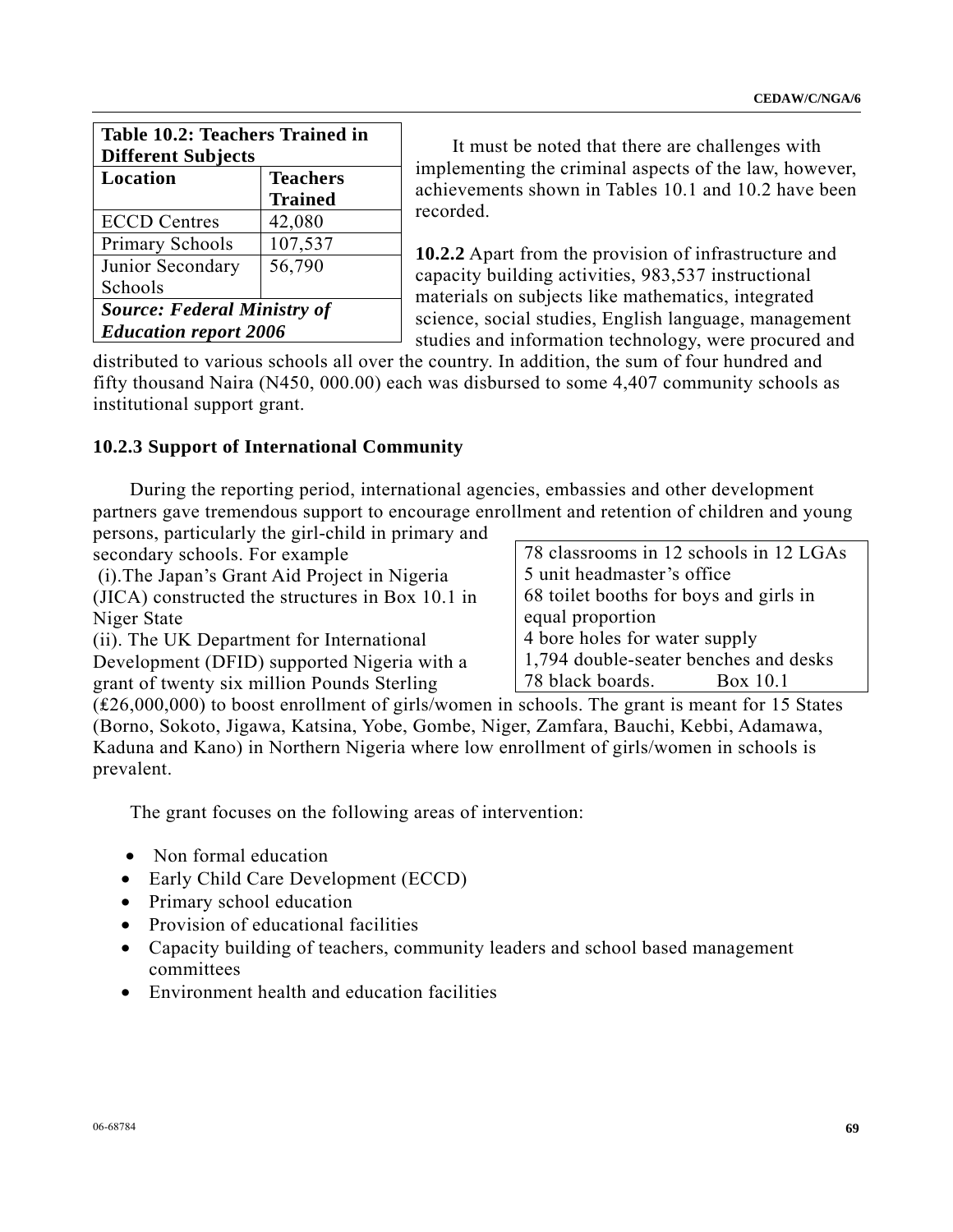# **10.3 Actual Progress to Protect and Ensure the Elimination of Discrimination Against Women in Education**

#### 10.3.1 Net Enrolment

 Trends in primary education enrolment from 1999 to 2003 show that on average, enrolment consistency increased over the years for both male and female from 7% in 2000 to 8%, 11% and 44% in 2001, 2002 and 2003 respectively. Primary school enrolment rates were however, consistently higher for boys than for girls. This corresponds with the period in which the Universal Basic Education program was introduced. The efficiency of the primary education system has also improved over the years as the primary six completion rates increased steadily from 65% in 1998 to 83% in 2001 as reflected in the preceding report. It however declined in 2002 and shot up to 94% in 2003. The dramatic improvement in gross enrolment ratio in 2003 resulted from over aged and under aged children registered for primary education. (FMOE, 2003).

| Table: 10.3. Net Enrollment        |    |                     |                    |                   |  |  |
|------------------------------------|----|---------------------|--------------------|-------------------|--|--|
| Percentage                         |    | 2004 Net Enrolment  | 2006 Net Enrolment |                   |  |  |
| Enrolment                          |    | Primary   Secondary |                    | Primary Secondary |  |  |
| by Sex                             |    |                     |                    |                   |  |  |
| $%$ male                           | 82 | 88.5                | 64                 | 45.9              |  |  |
| $%$ female                         | 80 | 83.4                | 60.4               | 46                |  |  |
| Source: NBS: NLSS 2004; CWIQ. 2006 |    |                     |                    |                   |  |  |

**10.3.2** As shown in table 10.1 below, contrary to the data from previous years, primary school education enrolment between 2004 and 2006 among female children showed a downward trend from 80% to 60.4% of the total number of girls that are within the age of

enrolment. The trend was similar to that of boys which dropped from 80% to 64% within the same period. The same trend was observed at the secondary school level, where in 2004, enrolment rate dropped from 83.4% to 46% among female students.

In terms of boy to girl's enrolment ratio in primary school, a marginal increase was noticed in 2004 above the figure presented in 2003. However, the figure dropped slightly in 2005.

**10.3.3** There are also wide disparities in enrolment and attendance ratios within and between the different geographical zones. According to findings from the 2004 Nigeria Demographic Data Survey **(NDDS),** there are differences in the Gross Attendance Ratio (GAR) by sex within the different regions. In the South West, there is a gap in favour of females (GPI of 1.09) while there is a near

| Table 10.4: Enrolment in           |      |        |       |  |  |  |
|------------------------------------|------|--------|-------|--|--|--|
| Primary School                     |      |        |       |  |  |  |
| <b>Sex</b>                         | 2003 | 2004   | 2005  |  |  |  |
| Male                               | 56%  | 55.02% | 55.12 |  |  |  |
| Female                             | 44%  | 44.89% | 44.88 |  |  |  |
| <b>Source: Education Data Bank</b> |      |        |       |  |  |  |
| 2005                               |      |        |       |  |  |  |

parity in the North Central (a GPI of 1.01) and a narrow gender gap in the South East and the South- South (GPI of 0.92 and 0.91, respectively). In the North West and North East, there is a notable gender gap in favour of male youth (GPI of 0.63 and 0.74, respectively). This is why efforts at addressing these negative trends are targeted at the Northern States and a few States in the Eastern and Western parts of the country.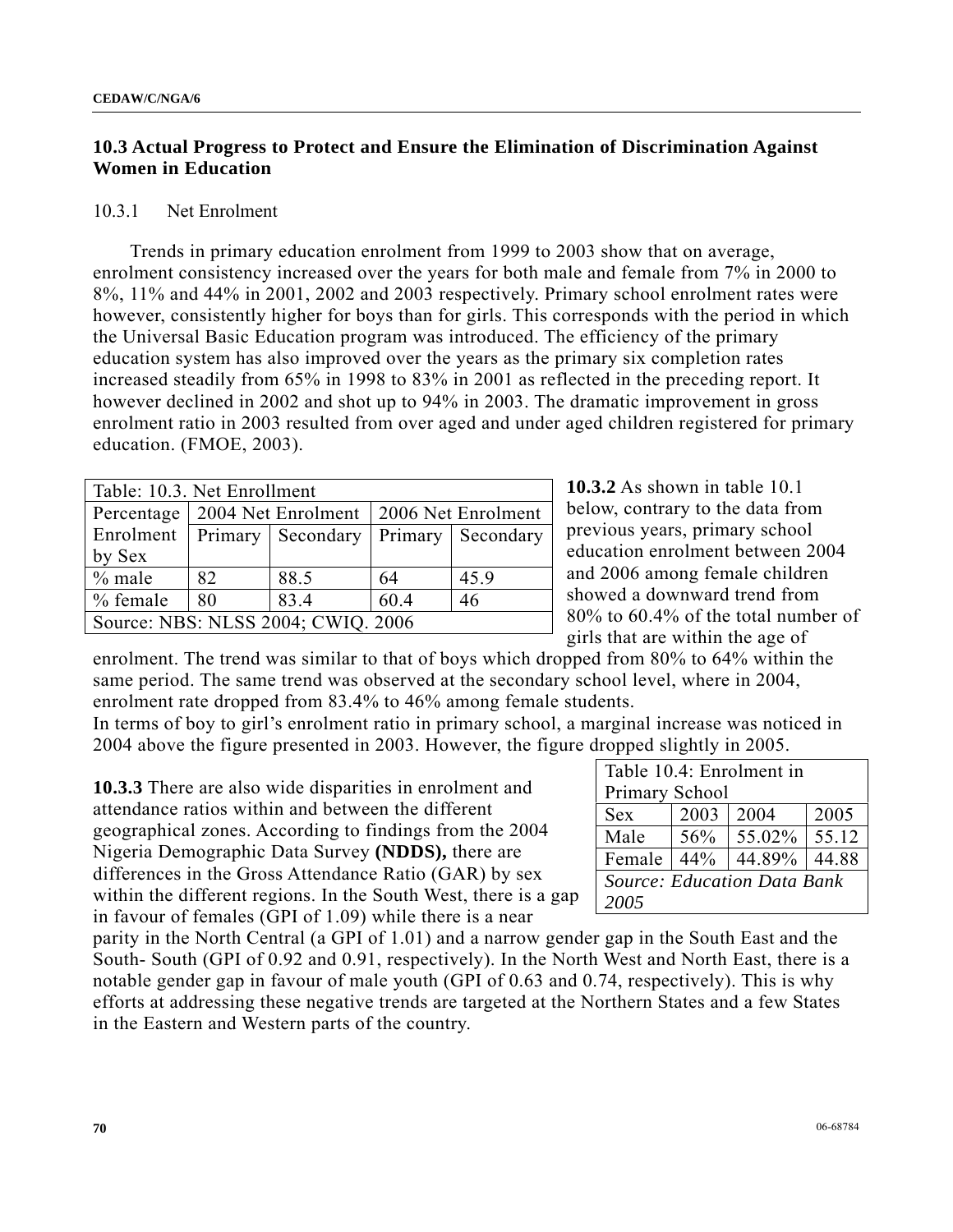# **10.4 Efforts at addressing Obstacles to Girl-child Education**

 The Federal Ministry of Education in collaboration with United Nations Children's Fund (UNICEF) is currently implementing a National Girl-Child Education Programme. The programme is designed to tackle the problem of lack of water and poor sanitary conditions in unity schools located in nineteen States of the federation. Lack of water and poor sanitary conditions in the schools have been established as major factors that discourage parents from sending their female children who have attained the age of puberty to school.

**10.4.1** In order to increase enrolment, retention and completion rates among primary school children, the Federal Government has commenced the implementation of the Home Grown School Feeding and Health Programme. It is currently being piloted in twelve States of the federation with multi facet benefits to the society. The programme serves as an incentive to encourage parents to allow their children attend school as it reduces the amount of money they spend on feeding their wards.

**10.4.2** In engendering community participation for improved access to education, four thousand, five hundred and twenty five (4,525) educationally disadvantaged communities in ten States of the federation have benefited from massive training programmes held at the community level under the self help component of the World Bank Assisted Second Primary Education Project (PEP). This is an on-going process in the country.

**10.4.3** The next level of the programme is designed to establish female boarding schools in the Northern States in order to bridge the wide gap in the rates of school enrolment, retention and completion between the North and other parts of the country. Furthermore, there is the FGN intervention through designation of special funds to achieve the respective Millennium Development Goal on education. The Funds are being committed to facilitate gender equality in education and the acceleration of girl's education.

**10.4.4** The Female Functional Literacy for Health Project (FFLH) initiated by the Federal State Ministries of Health is one of the government's efforts towards achieving women's empowerment through health education. The project has three components- functional literacy, health education and income generation currently being implemented in 63 communities in 23 States. In year 2005, there was a renewed effort to integrate the project into the programme of the National Mass Education Commission (NMEC). Subsequently the curricula/primers used for both FFLH and NMEC were harmonized and a pilot training of instructors and facilitators were carried out in Niger and Oyo States

# **10.5 Measures to encourage boys and girls to take same subjects in schools**

**10.5.1** The Nigerian government is mindful of the need to address issues relating to negative gender stereotypes attached to science education as being a domain for male students. The reviewed National Policy on Education, 2004 attaches immense importance to the study of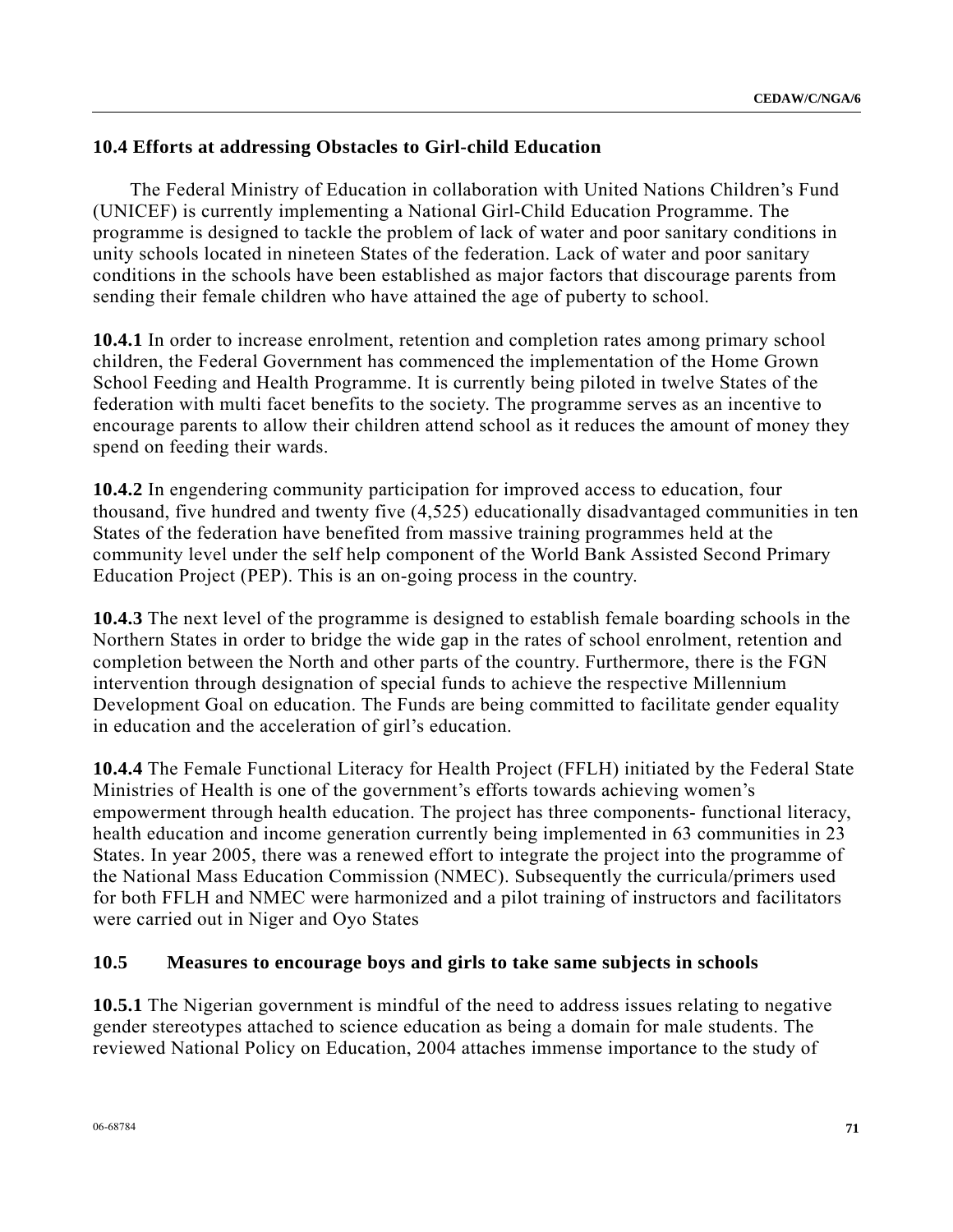sciences and the production of adequate number of scientists to inspire and support national development.

 The policy promotes the provision of incentives to all students who study science subjects. As such the federal government scholarship awards to university students are currently given to students especially female students studying science subjects.

 Furthermore, in encouraging girls to study science related courses, all female science secondary schools have been established in selected States of the federation e.g. Enugu State, Anambra State and the Federal Capital territory. Also in existence is Federal College of Education (Technical) for women in Zamfara State and a Girls' Computer Secondary School in Roni Local Government Area in Jigawa State. Science clubs known as Science Technology and Mathematics Club (STM) have been established in unity schools across the country to bridge the wide gap between the number of boys and that of girls who take science related subjects.

#### **10.6 Programmes for Girls Leaving School Prematurely**

 The establishment of women development centres in all the 36 States provide (among other things) opportunities for young girls who dropped out of school to continue non- formal education. These centres run skills acquisition programmes for women. A study carried out by the National Centre for Women Development in 2005 revealed that about 28.84% of its programme beneficiaries are below the age of 21, most of whom were school drop outs. Most of the trainees benefited from credit facilities not more than N10,000 per person.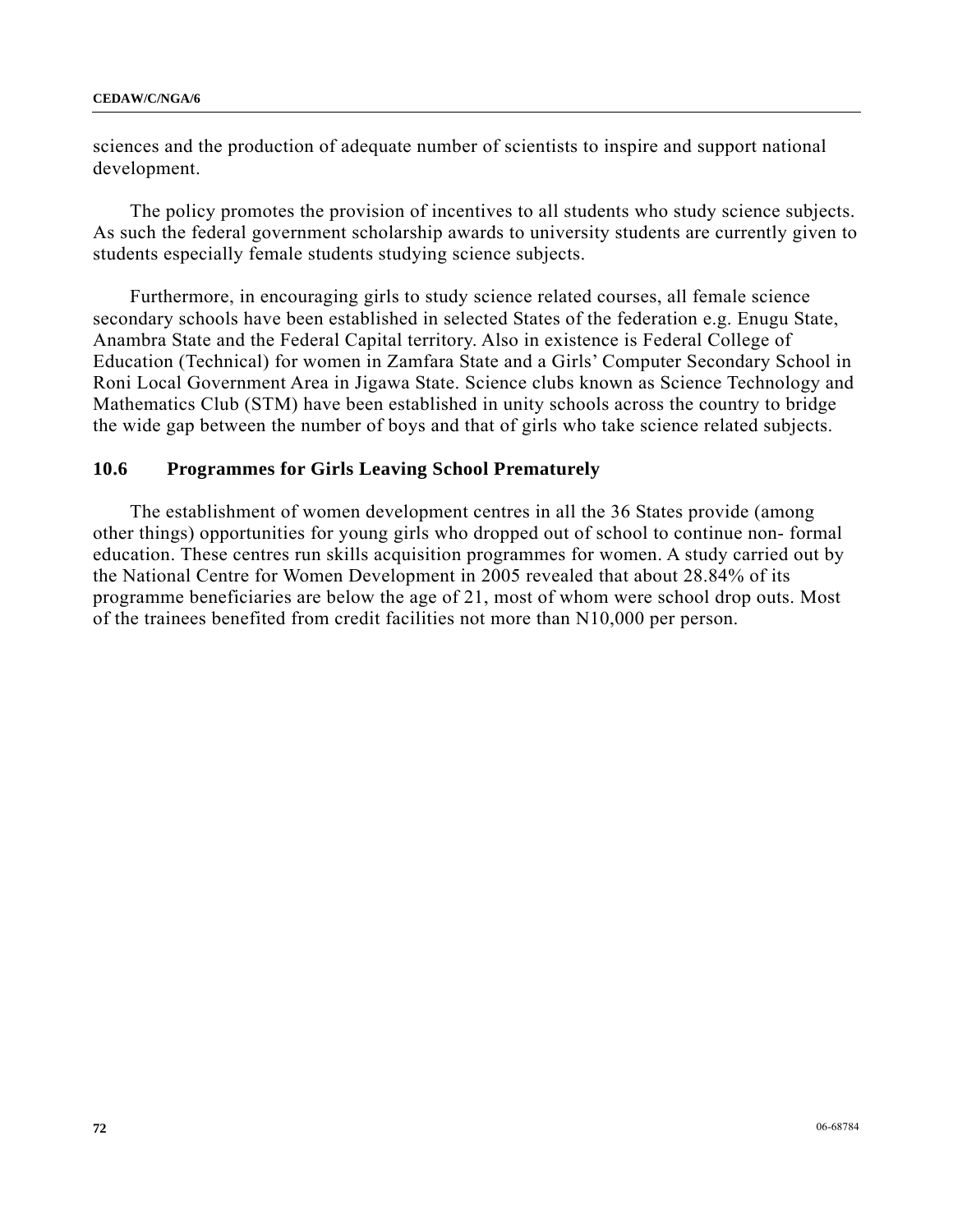| Table 10.5: Ratio of Secondary and Primary School   |                |             |                  |                |  |  |
|-----------------------------------------------------|----------------|-------------|------------------|----------------|--|--|
| Teachers 2003                                       |                |             |                  |                |  |  |
| <b>TEACHER'S</b>                                    | <b>PRIMARY</b> |             | <b>SECONDARY</b> |                |  |  |
| <b>OUALIFICA-</b>                                   | <b>MALE</b>    | FE-         | <b>MALE</b>      | $FE-$          |  |  |
| TION                                                |                | <b>MALE</b> |                  | <b>MALE</b>    |  |  |
| GRADUATE                                            | 0.6            | 0.5         | 11.2             | 4.3            |  |  |
| NCE                                                 | 17.0           | 24.9        | 18.6             | 15.4           |  |  |
| TC1                                                 | 1.4            | 1.6         | 0.3              | 0.8            |  |  |
| TC <sub>2</sub>                                     | 15.6           | 10.0        | 0.4              | 0.2            |  |  |
| HSC                                                 | 1.1            | 0.5         | 0.7              | 0.2            |  |  |
| WASC                                                | 5.0            | 2.8         | 0.5              | 0 <sub>1</sub> |  |  |
| <b>GRADUATE</b>                                     | 26             | 3.1         | 26.9             | 17.1           |  |  |
| <b>TECHNICAL</b>                                    |                |             |                  |                |  |  |
| <b>OFFICERS</b>                                     |                |             |                  |                |  |  |
| <b>SPECIAL</b>                                      | $1\;1$         | 04          | 0.2              | 0.1            |  |  |
| <b>EDUCATION</b>                                    |                |             |                  |                |  |  |
| <b>OTHERS</b>                                       | 7.8            | 3.9         | 2.2              | 0.8            |  |  |
| <b>NATIONAL</b>                                     | 52.2%          | 47.8%       | 61%              | 39%            |  |  |
| <b>Source: Federal Ministry of Education, 2003.</b> |                |             |                  |                |  |  |

#### **10.7 Percentage of women teachers in primary and secondary schools**

In 1997, 47% of teachers in primary schools were females, while male teachers were 53%. As shown in table 10. 3 below, there was a marginal decrease in the number of male teachers (52.2%) and a marginal increase in the number of female teachers (47.3%) in primary schools by the year 2003. However, a higher percentage of teachers with National Certificate of Education (NCE) was recorded among female teachers. Partly responsible for this, is government's efforts aimed at expanding access to quality teacher education through the introduction of various continuing education programmes. Contrary to what obtains at the primary school level, according to the 2003 data, there was a wide gap between the

number of female teachers (39%) and male teachers (61%) in secondary schools. Partly responsible for this, is the fact that marriage and child upbringing limit women's ability to further their education in order to qualify to teach at the secondary school level like their male counterparts. Efforts at reversing this trend include the availability of scholarship opportunities for in-service training for female teachers, especially those in the rural areas and under the Girl Child Education Project.

## **10.8 Measures to step up recruitment of qualified teachers as well as encourage same quality of teaching for boys and girls**

 In furthering its commitment to promoting gender equality through education, the federal government, through the Nigerian Educational Research and Development Council (NERDC) has completed a gender review process of the curricula used in primary and secondary schools.

- To enhance the quality of teaching methods and curriculum delivery under the UBE programme, UBEC has completed cluster in-service training programme in nineteen States of the federation. This is an on-going process.
- The Teacher Registration Council (TRC) has carried out the professionalisation of teachers by registering only qualified teachers and has so far registered about 600,000 teachers in 2004/2005.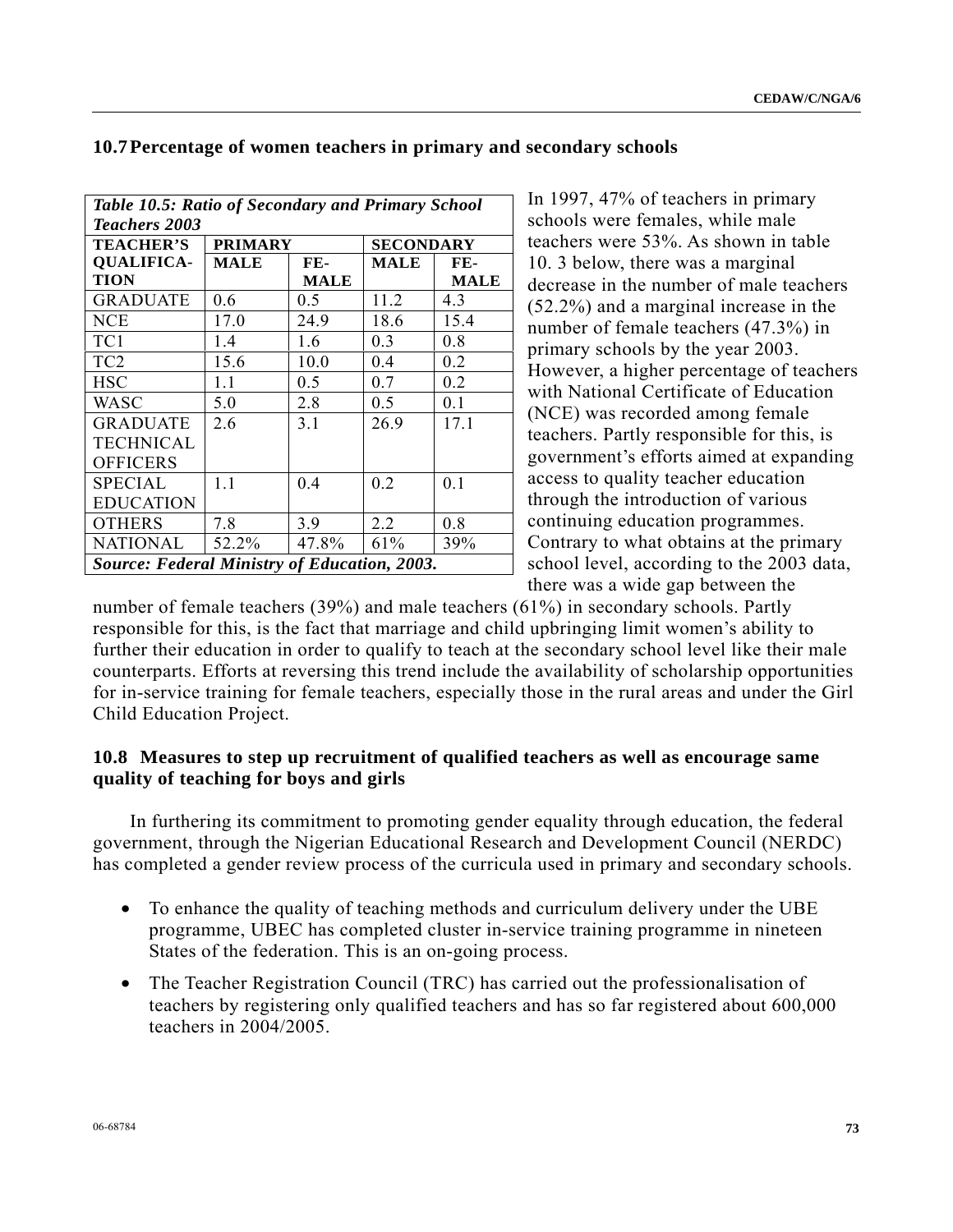- In collaboration with the Institute of Education in Nigerian Universities, the TRC has expanded access to quality teaching techniques programmes including post graduate diploma in education (PGDE) which caters for holders of degrees in non-education fields as well as ordinary national diploma (OND) and higher national diploma (HND) graduates who wish to become qualified teachers.
- The National Commission for Nomadic Education (NCNE) has continued to train the teachers teaching in nomadic schools on the peculiarities and expectations of the nomadic education curricular and also enhanced their knowledge, skills and competences through exposure to new and innovative teaching methods. 2,575 out of 4,218 teachers in 1,350 nomadic schools across the country have been trained as at 2005

#### **10.9 Literacy Rates**

The 2004 National Living Standard Survey revealed that 5 out of every 10 Nigerian men and 4 out of every 10 women were literate in English. In the case of literacy in Nigerian languages, 4 out of every 10 men and 5 out of every 10 women were literate. Almost twothirds (i.e. 65.9%) of male adults in urban areas were literate in English as against 42% in rural areas. Female literate adults in urban areas accounted for about 50 % while literate women in the rural area accounted for 31%. A comparative analysis of the data shown in table 10.4 above reveals a marginal increase in the number of Nigerian women (6 out of every 10 women) who were literate in English language in 2006 over that of 2004. Rural/Urban (36.3%:63.6%) disparity in literacy level in English language in 2006 revealed a remarkable increase at both levels. Women who were literate in Nigerian languages also increased in 2006, although, a sharp increase was

| Table 10.6: Adult Literacy Rate (Age 15 and |                |      |      |                     |       |      |  |
|---------------------------------------------|----------------|------|------|---------------------|-------|------|--|
| above)                                      |                |      |      |                     |       |      |  |
| <b>LOCATI</b>                               | <b>English</b> |      |      | <b>Any Language</b> |       |      |  |
| <b>ON</b>                                   | Ma             | Fem  | Tot  | Mal                 | Femal | Tota |  |
|                                             | le             | ale  | al   | e                   | e     | 1    |  |
| National                                    | 61.            | 45.3 | 53.3 | 73.0                | 55.4  | 64.2 |  |
|                                             | 3              |      |      |                     |       |      |  |
| North                                       | 34.            | 18.4 | 26.6 | 50.6                | 30.4  | 40.7 |  |
| East                                        | 4              |      |      |                     |       |      |  |
| North                                       | 31.            | 15.4 | 23.2 | 62.8                | 40.9  | 51.9 |  |
| West                                        | 0              |      |      |                     |       |      |  |
| North                                       | 64.            | 42.0 | 53.5 | 69.0                | 46.1  | 57.9 |  |
| Central                                     | 3              |      |      |                     |       |      |  |
| South                                       | 80.            | 67.2 | 73.5 | 81.3                | 68.8  | 74.7 |  |
| East                                        | 4              |      |      |                     |       |      |  |
| South                                       | 78.            | 62.1 | 70.4 | 85.9                | 71.3  | 78.5 |  |
| West                                        | 8              |      |      |                     |       |      |  |
| South-                                      | 78.            | 62.1 | 70.4 | 85.9                | 71.3  | 78.5 |  |
| South                                       | 8              |      |      |                     |       |      |  |
| Rural                                       | 52.            | 36.3 | 44.4 | 75.5                | 64.9  | 70.3 |  |
|                                             | 5              |      |      |                     |       |      |  |
| Urban                                       | 78.            | 63.6 | 71.1 | 85.2                | 71.9  | 78.6 |  |
|                                             | 4              |      |      |                     |       |      |  |
| <b>Source: NBS: CWIQ, 2006</b>              |                |      |      |                     |       |      |  |

observed in the male literacy level above that of women. The steady rise in women's literacy level can be partly attributed to the existence of various continuing education centres at both State and local government levels across the country.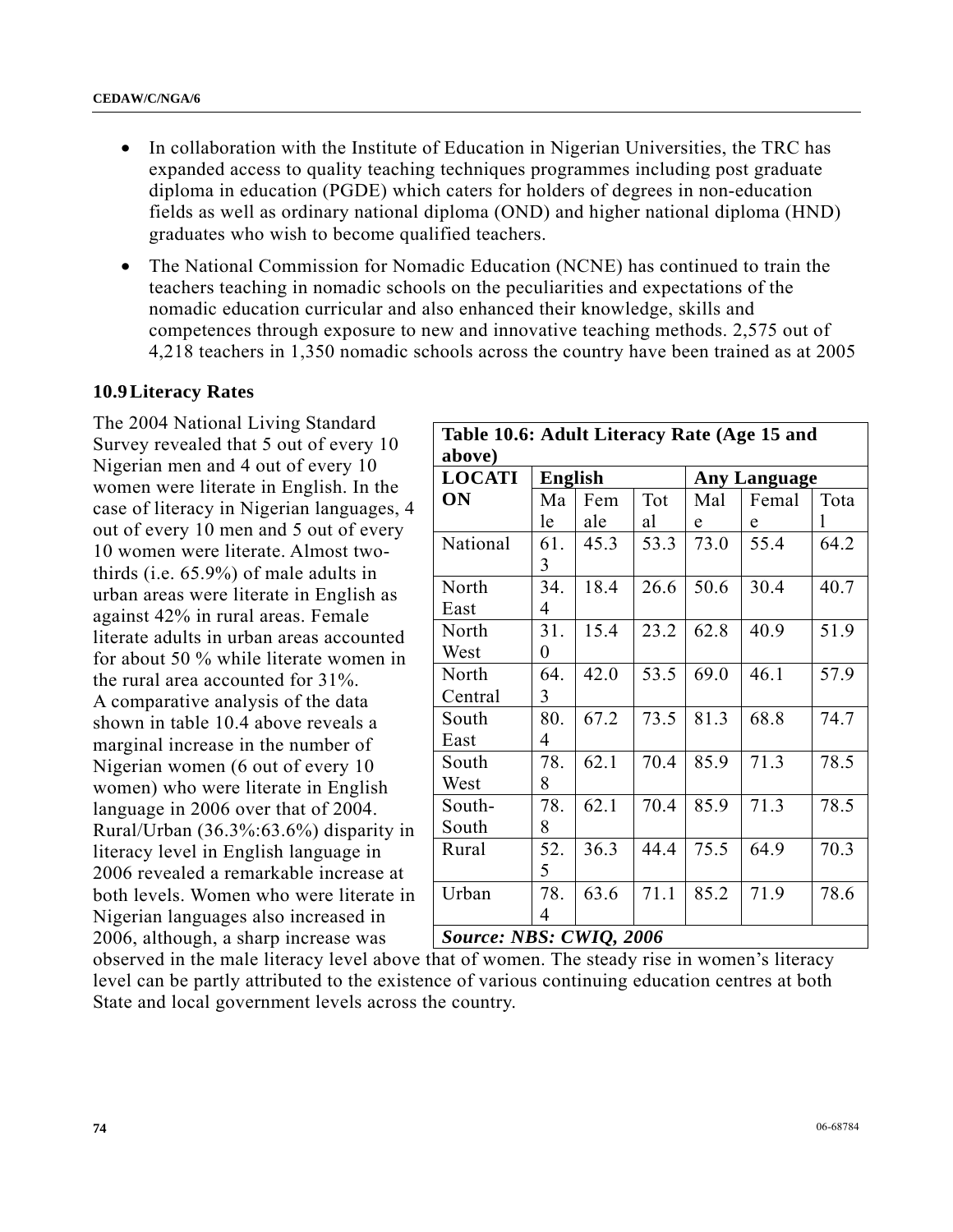#### **Article 11 Employment**

## **11.0 Legal Measures**

**11.1** Article 11 states that women shall have equal rights as men with respect to employment opportunities, choice of professions, promotion and remuneration. As reported in the  $4<sup>th</sup>$  and  $5<sup>th</sup>$  CEDAW Country Report, the 1999 Nigerian Constitution in section 42(1) clearly provides that there should be no discrimination on the basis of sex or employment. However, due to deeply rooted cultural attitudes, discriminations still exist. It was also noted in that report that section 42 (3) permits special provisions in favour of special groups on various grounds including sex under section 42(3). It must be noted that no progress has been made in addressing discriminatory practices promoted in section 42(3) of the constitution since there has been no constitutional amendment in Nigeria since 1999.

## **11.2 Discriminatory employment practices**

The 4<sup>th</sup> and 5<sup>th</sup> CEDAW Country Report noted that there were no manifest discriminatory laws against women in recruitment and employment. However, the ratio of men to women employed in the formal sector is still very much in favour of men.

However, there are existing programmes by various stakeholders to create change. The NEEDS, SEEDS, FEEDS and LEEDS are sustainable development strategies aimed at reducing poverty through job creation to both sexes, ensuring food security and remedying inequalities. The Nigeria Labour Congress is engaged in raising awareness through advocacy and lobbying to ensure that non-discriminatory employment practices are encouraged.

The NLC also adopted a Gender Equity Policy in February 2003 with a view to mainstream women and ensure their participation at all levels of the NLC. Due to that effort:

- Two (2) positions are occupied by women in the NLC national executive council (vice president and auditor)
- Women are also being elected into leadership positions e.g. in the textile union 2 women emerged as deputy president and trustee respectively, thus, becoming members of the decision making organs of the union; in the Chemical Union (NUCFRLANMPE) a woman emerged as deputy president.

 The Federal Ministry of Labour and Productivity has intensified its efforts at ensuring that gender sensitive international standards on employment, working conditions, operational safety and health are adhered to.

**11.3** Working conditions and employment practices concerning women are fairly improving in the private sectors. For example, banks in Nigeria (as in most other private sector organizations) allow women to go on 90 working days maternity leave; similar to what obtains in the Nigerian Public Service. The least that banks allow for maternity leave is 60 working days. Some banks, allow nursing mothers to come to work one hour late or close one hour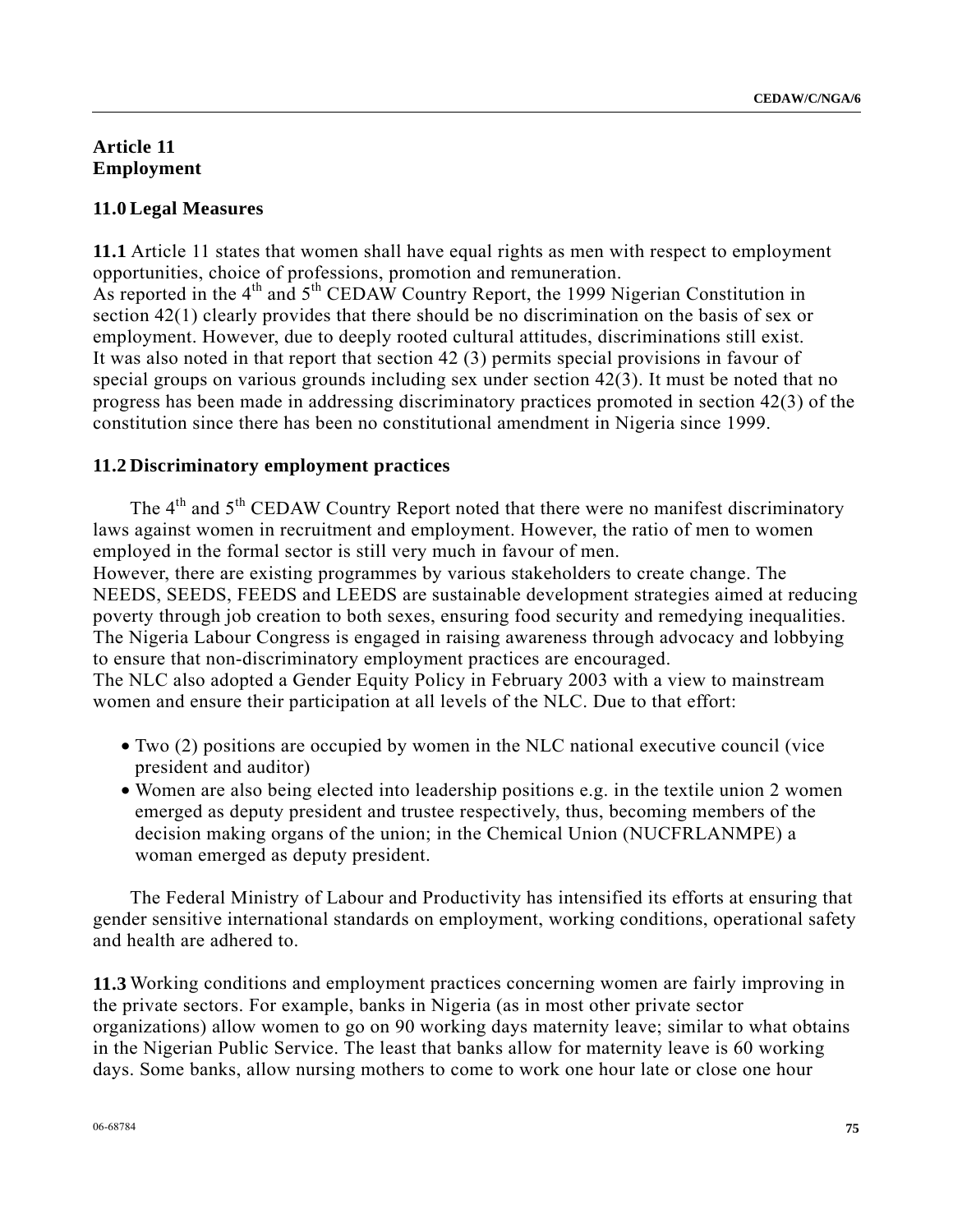earlier than other workers. This is in line with the provision of section 54(1) (d) of the Nigeria Labour Act, Cap 198, LFN, 1990.

There are still discriminatory practices that are yet to be addressed. These include:

- Compelling single girls to sign employment contracts agreeing to postpone marriage until the third anniversary of their employment.
- Compelling newly employed married women to sign job contracts agreeing not to have children until the third anniversary of their marriage.
- Employment of single girls as marketing officers with stringent schedules for sourcing customers and deposits with high targets which exposes them to sexual exploitation.

**11.4** Gender specific division of labour is still very much common in Nigeria's employment pattern. Traditional perceptions and some sort of stereotypes have skewed women into some jobs, leaving them nearly absent in some others. Nigeria's Demographic and Health Survey (NDHS) 2003 shows that more women are employed in sales and services and agriculture than in other sectors such as professional, managerial and technical jobs.

| Background      | Professional/    | Clerical         | Sales $\&$ | Skilled          | Unskilled        | Domestic         | Agriculture |
|-----------------|------------------|------------------|------------|------------------|------------------|------------------|-------------|
| Characteristics | Managerial/      |                  | Services   | Manual           | Manual           | Service          |             |
|                 | Technical        |                  |            |                  |                  |                  |             |
| Age             |                  |                  |            |                  |                  |                  |             |
| $15-19$         | 2.5              | 1.7              | 53.3       | 9.6              | 5.5              | 4.6              | 22.8        |
| $20 - 24$       | $\overline{7.3}$ | 2.1              | 53.8       | 13.9             | 3.8              | 1.5              | 17.5        |
| $25 - 29$       | 7.7              | 1.8              | 57.3       | 14.6             | 2.0              | 0.5              | 16.1        |
| 30-34           | 7.8              | 1.7              | 56.6       | 11.2             | 2.1              | 1.1              | 19.6        |
| $35 - 39$       | 9.9              | $\overline{2.0}$ | 60.7       | $\overline{6.5}$ | 2.0              | 1.1              | 17.8        |
| 40-44           | 11.2             | 1.3              | 54.4       | 3.0              | 1.7              | 1.3              | 26.7        |
| 45-49           | 9.0              | 0.5              | 55.4       | 2.0              | 1.8              | 0.3              | 30.9        |
| Residence       |                  |                  |            |                  |                  |                  |             |
| Urban           | 13.2             | 3.4              | 58.0       | 13.3             | 3.5              | 1.6              | 7.0         |
| Rural           | $\overline{5.1}$ | $\overline{0.7}$ | 55.1       | 7.5              | $\overline{2.1}$ | 1.2              | 28.1        |
| Region          |                  |                  |            |                  |                  |                  |             |
| North Central   | 7.0              | 0.6              | 45.2       | 6.5              | 2.2              | 1.8              | 36.7        |
| North East      | 4.6              | $\overline{1.2}$ | 63.5       | 11.4             | 1.1              | 2.0              | 16.2        |
| North West      | 3.3              | 0.4              | 68.3       | 12.9             | 4.3              | 1.4              | 9.4         |
| South East      | 15.2             | 3.7              | 45.1       | $\overline{8.1}$ | $\overline{2.1}$ | $\overline{0.3}$ | 25.5        |
| South-South     | 12.0             | 2.9              | 42.8       | 8.1              | 3.3              | 0.7              | 30.0        |
| South West      | 11.5             | 2.7              | 61.9       | 7.8              | 1.7              | 1.6              | 12.7        |
| Total           | $\overline{8.0}$ | 1.7              | 56.1       | 9.5              | $\overline{2.6}$ | 1.4              | 20.6        |

#### **Table 11.1 Percent distribution of women employed by occupation, according to background characteristics**

NDHS, 2003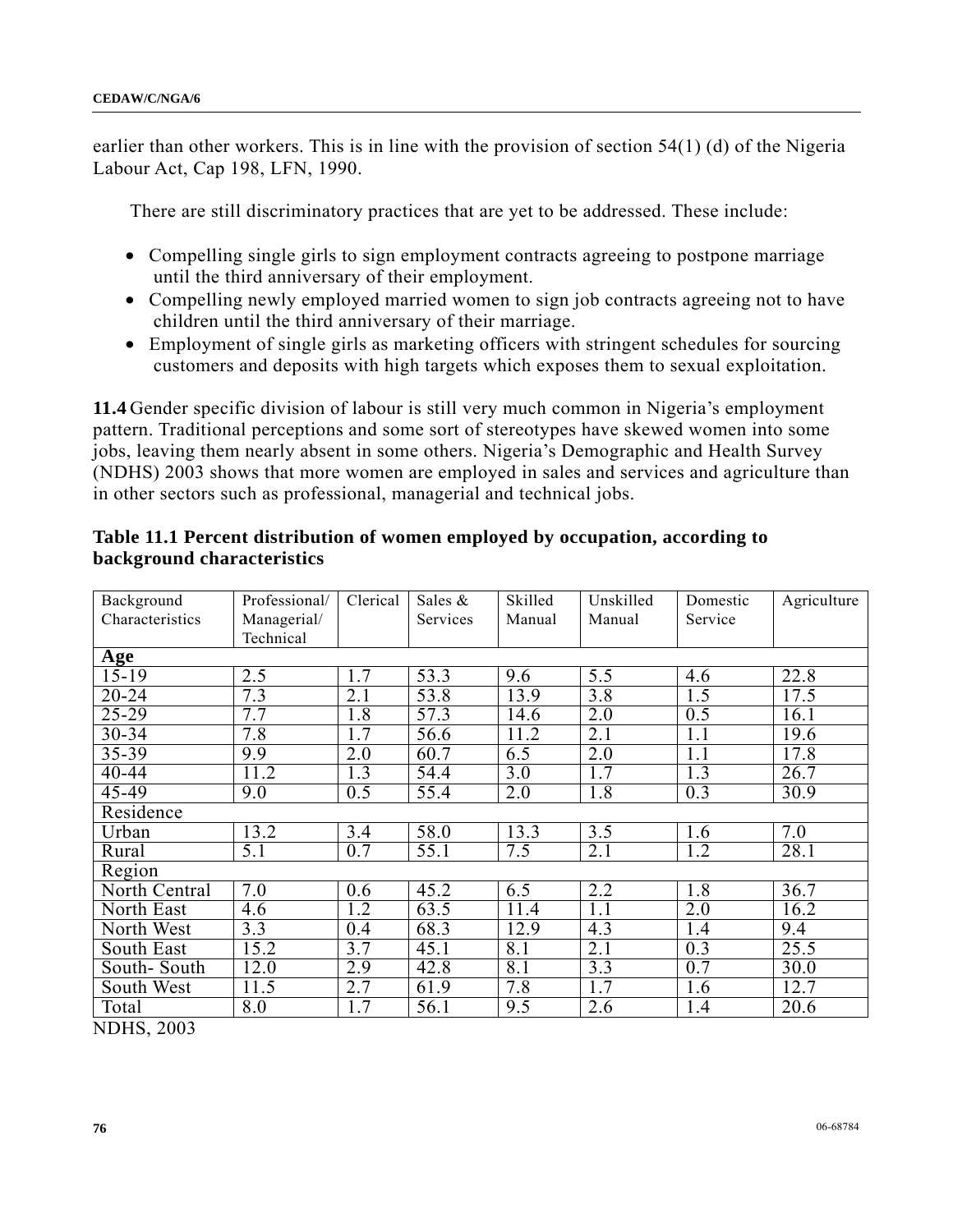**11.5** Unemployment level is high among women. According to the NDHS 2003, percentage of men employed during the period of the survey was 70% while there were only 56% of women who were employed during the period. 29% of men were unemployed during that period while 44% of women were unemployed. Unemployment rate is higher among women because in most cases family responsibilities, employees' preference for male workers and some other discriminatory practices deny women access to gainful employment.

#### **11.6 Efforts to Address Women's Unemployment Due to Child Care**

 Generally, family responsibility and specifically child care are serious constraints to women's employment in Nigeria. Many married women do not seek formal employment because of such responsibilities. Majority who resign from their jobs do so in order to commit more time to their families. This is a contributory factor to the high rate of unemployment among Nigerian women that results in their low economic status and limits their participation in political and public life.

 In this regard, Local, States and the Federal Government are making concerted efforts to improve women access to employment and guaranteed livelihood. Majority of Local and State Governments are establishing women skills acquisition centres, women development centres and micro credit schemes specifically targeting women. Examples of these are schemes such as the Women Fund for Economic Empowerment (WOFEE) designed for women operating micro enterprises and the Business Development Fund for Women (BUDFOW) for women in small to medium scale enterprises currently operated by the Federal Ministry of Women Affairs. Under the WOFEE, twelve states have received N6million each. This is to be distributed as soft loan to women at 9% interest rate as against the 12.5% currently charged by banks. Furthermore, States that did not benefit from the six million Naira WOFEE loan were given agricultural machines for distribution to women under the BUDFOW programme. This is an on-going process.

 There is currently a N500 million (\$3,846,154) agricultural facility set-aside specifically for women involved in agricultural production and processing. The National Poverty Eradication Programme (NAPEP) and the National Directorate of Employment (NDE) programme at the Federal, State and Local levels also have special provisions for women in terms of employment and poverty reduction.

**11.7** There are still persistent cases of social exclusion and discrimination against women in relation to employment, participation in politics and governance. Women are still involved in the informal economy rather than the professional, managerial and technical jobs. In spite women being 49.52% of the population, they are not adequately represented in both the public and private sector services.

 However, to address this issue there are existing programmes put in place by the government at Local, State and Federal levels respectively designed to meet the country's development challenges. The goals of these programmes are to ensure poverty reduction through job creation, guarantee food security, wealth creation and redistribution, remedy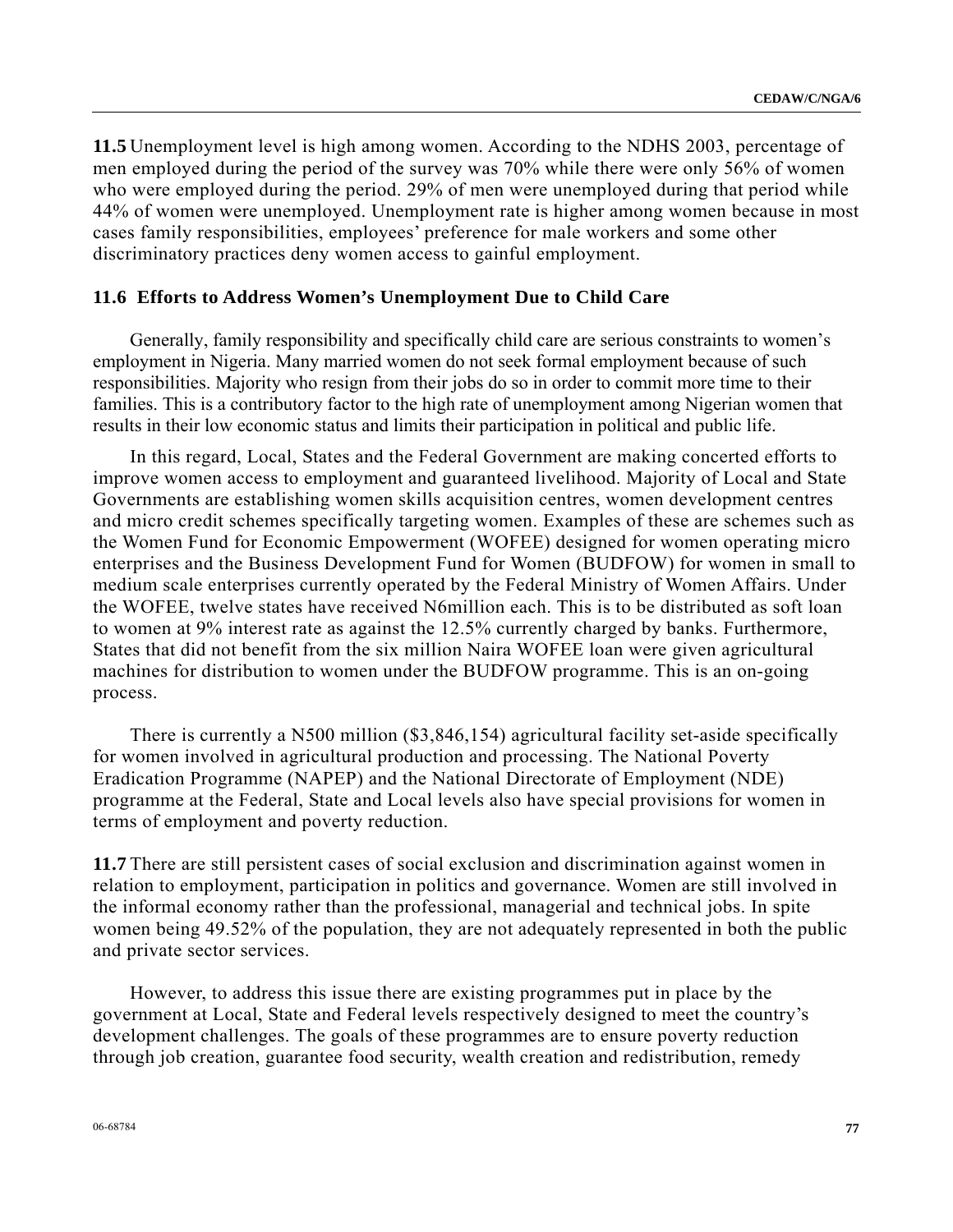inequality and unemployment and to promote the emergence of a private sector driven economy.

 Progress made in promoting the participation of women in economic, political and public life has been comprehensively documented in Articles 7 and 8 of this report.

#### **11.8 Security and Health of Pregnant Women Workers**

 Sections 55(1) and 56(1) of the Labour Act Cap 198 of the Laws of the Federation of Nigeria (LFN) seek to protect women by prohibiting employment of women at nights and underground work. This provision promotes inequality between the genders and subtly promotes discrimination even as it appears protective.

 Section 54(1) (a)-(d) of the Labour Act, LFN 1990 adequately provides for the protection of pregnant women, especially in terms of job security. Section 54 (1) (a) and (b) provide that pregnant women are entitled to a maternity leave of a least 12 weeks. She is also entitled to at least 50 percent of her salary/wages during that period. It must be noted, however, that some employers pay women on maternity leave their full salaries. Pursuant to these provisions, a Nigerian court has held that the dismissal of a woman from her employment on her return from maternity leave amounted to a dismissal on account of her pregnancy, and was therefore, unlawful. *(Ajiboye V. Dresser Nigeria Limited, 1972, 7 CC HCJ 57).* 

 As part of government's on-going efforts at ensuring that the rights of women are well protected within the labour market, the Labour law has been reviewed and approved by the Federal Executive Council and it is awaiting enactment by the National Assembly. The new bill States that in the event of multiple births, a woman is entitled to four extra weeks' maternity leave.

#### **11.9 Factors Responsible for Changes in Women's Employment Status**

 Despite the identified problems, significant changes in the status and quality of women's employment have been recorded and are largely due to factors highlighted in Box 11.1.

♣ *Increased women's entry into various categories of employment resulting from improved educational qualification and proficiency of women;*  ♣ *Advocacy for implementation of Affirmative Action through visits, sensitization and awareness programmes by the FMWA in conjunction with NGOs and development partners;*  ♣ *The NAPEP, NDE and other Micro Credit programmes of the Federal Government specifically targeted at women, which provide skills acquisition and capital for both men and women to improve their production ventures and*  ♣ *Vocational skills training provided by Women Development Centres nation-wide.* Box 11.1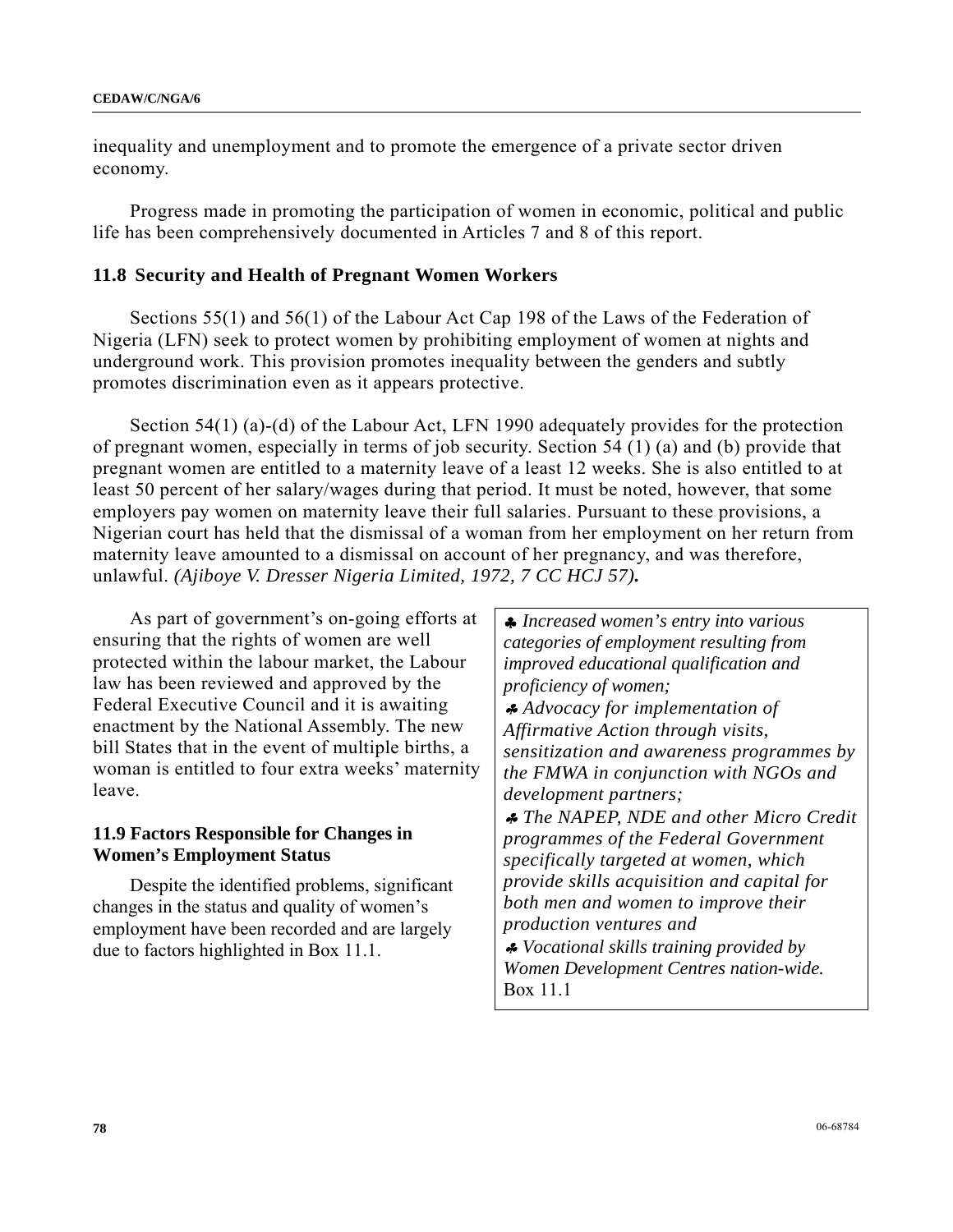# **Article 12 Equality in access to health care**

## **12.1 Legal and Other Measures Taken**

 Article 12 enjoins state parties to take all appropriate measures to eliminate discrimination against women in the provision of health care services, including family planning. Section 17(3) (c) of the 1999 Constitution has made provisions for ensuring adequate health, safety and welfare services for all persons.

 In pursuance of the provision of the Constitution, relevant government ministries at all levels in Nigeria, and with the assistance of developmental partners, have vigorously pursued programmes for the provision of health care services.

 The Federal Government through the Federal Ministry of Health has improved on the policy environment towards enhancing the provision of health care services to women and children. Some of such laws are listed in Box 12.1.

In some States, special hospitals

#### **Box 12.1**

National Reproductive Health Policy & Strategy, 2001 National Food and Nutrition Policy in Nigeria, 2001 National Reproductive Health Strategic Framework of Action, 2002 - 2006 National Policy and Plan of Action on Elimination of Female Genital Mutilation in Nigeria, 2002 National Guidelines on Micronutrients Deficiencies Control in Nigeria 2005 Breastfeeding Policy ( 1994) National Guidelines and Strategies for Malaria Prevention and Control during Pregnancy 2005 National Strategic Framework and Plan of Action for Vesico-Vaginal Fistula (VVF) Eradication in Nigeria, 2005 among many others; National Health Insurance Scheme Act of 1999 National Policy on Population for Sustainable Development (2004) which has the overall goal of improving the quality of life of and the standards of living of the people of Nigeria; Maternal and Child Health Policy (1994); National Adolescent Health Policy (1995); Plan of Action for Control of Non-Communicable Diseases in Nigeria (1999).

for women and children have been established. Statistics indicate slight improvement in some aspects of women's access to health care services in Nigeria. The governments of Kano and Borno States have a policy on free health care for pregnant women, including Post Abortion Care (PAC) services.

**12.2** Notably, the Medium Term Plan of Action for Health Sector Reform initiated by the present administration is still ongoing. Through the Federal Ministry of Health and other stakeholders, the Federal Government aims to achieve tangible improvement in seven key areas:

- Primary Health Care
- Disease Control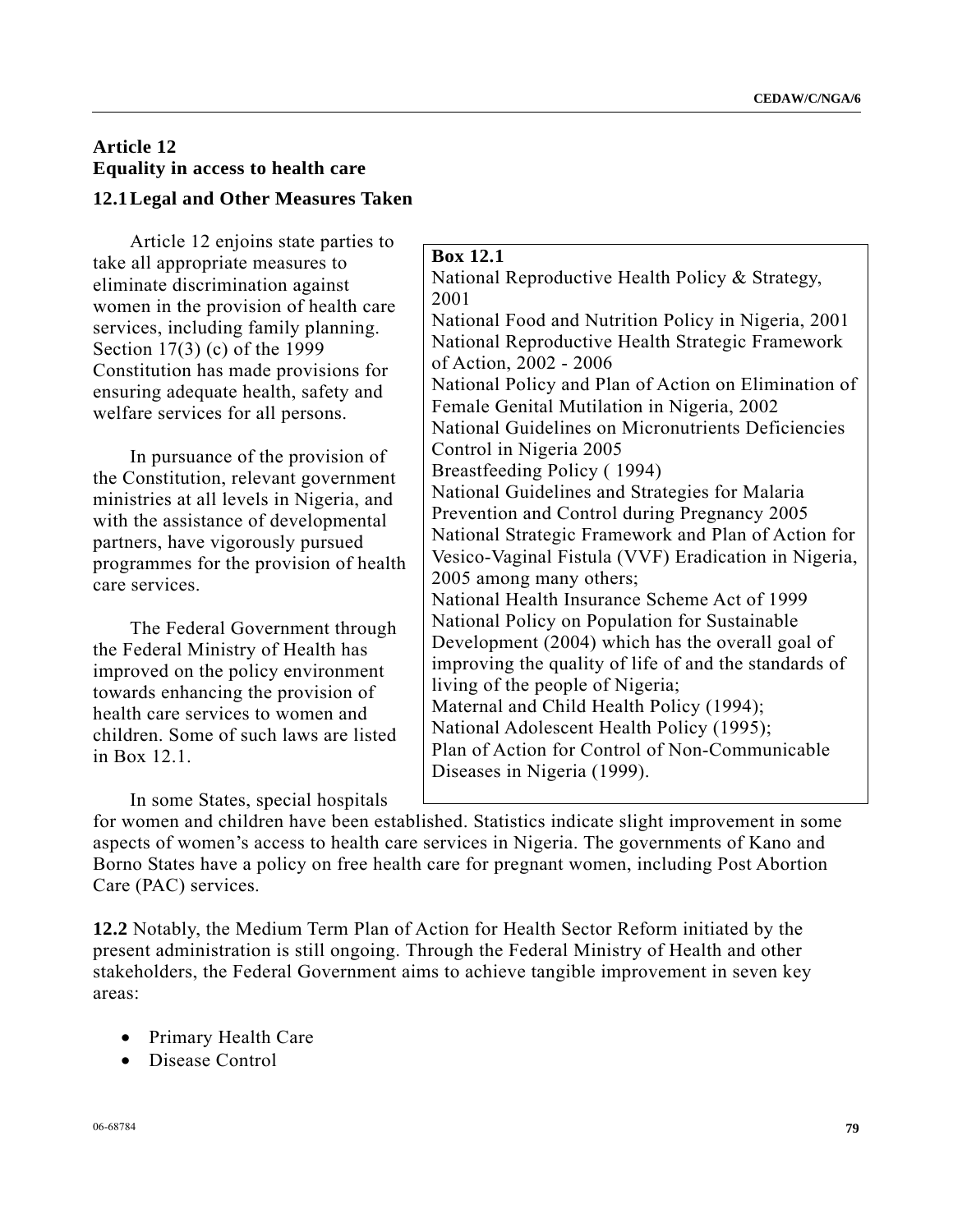- Sexual and Reproductive Health (including STDs and HIV/AIDS)
- Secondary and tertiary health care drug production
- Management coordination with development partners
- Organization and management of health care delivery

#### **12.3 Actual Progress made to Ensure the Elimination of Discrimination Against women in the health sector**

 Actual progress made in this area is determined by increase in the number of health care facilities and centers established since the last reporting period. In the fourth and fifth CEDAW country reports, data for 1999 indicated that there were 18, 258 registered Primary Health Care (PHC) facilities, 3, 275 secondary facilities and 29 tertiary facilities across the country. The  $5<sup>th</sup>$ report also noted that 67 percent of the PHC facilities, 25 percent of secondary facilities and all but one of the tertiary facilities were owned by the public sector.

#### **12.4 Maternal mortality and morbidity**

Statistics on maternal mortality and their geographic disparities reported in the  $4<sup>th</sup>$  periodic report remains unchanged as shown in figure 12.1.



*Fig. 12.1 Maternal Mortality Rate by Zones/ Urban and Rural areas (per 100,000 live births)*  Source: NDHS, 1999

In pursuit of targets for MDG 4  $&$  5 i.e. reduction in child mortality and improved maternal health respectively, the African Regional Reproductive Health Task Force, held between 20 and 24 October 2003, in Dakar, Senegal called on all partners to develop and implement a Road Map for accelerated maternal and newborn mortality reduction. Nigeria's Road Map has consequently been developed, as an adaptation of the regional road map.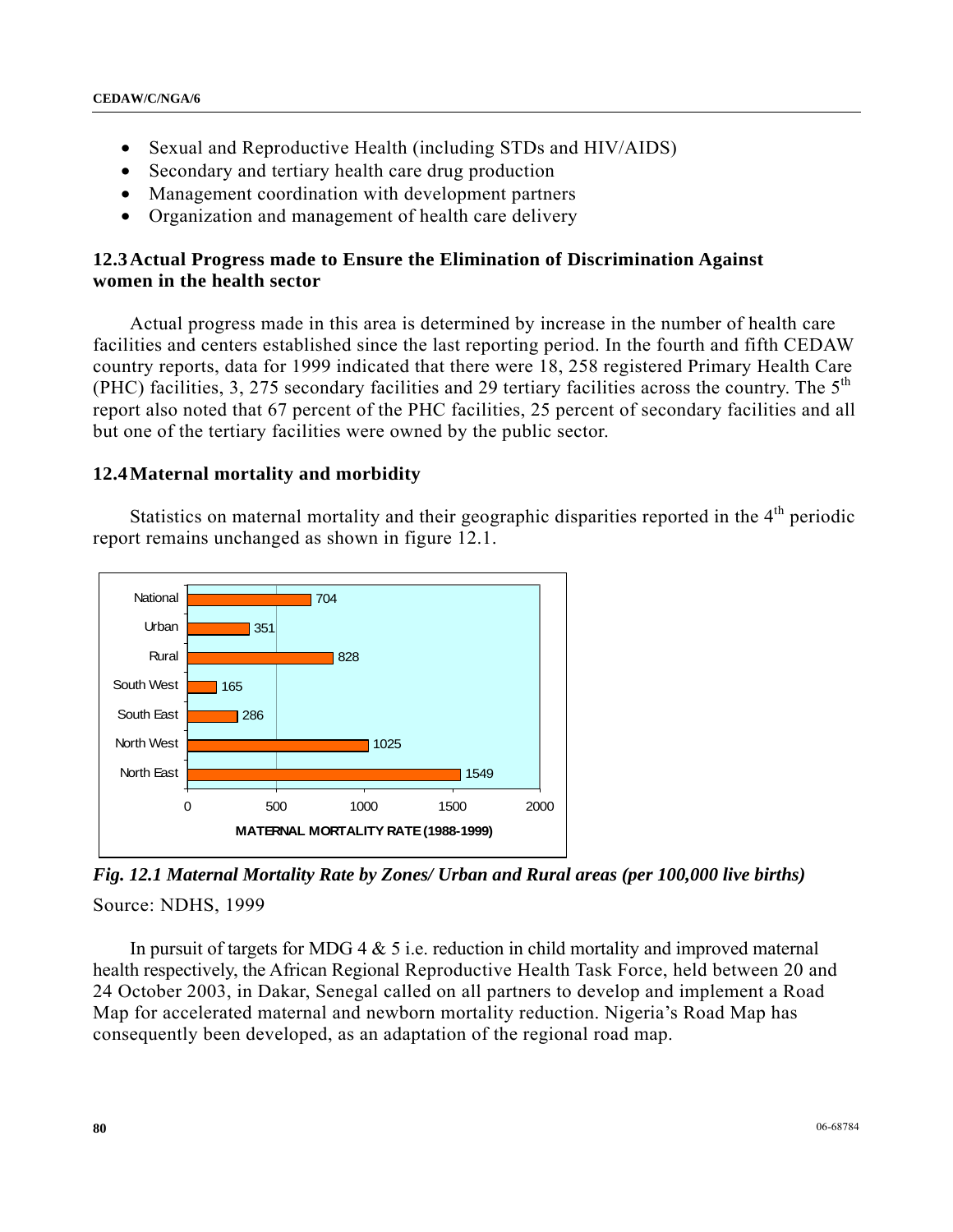The Map provides a framework for building strategic partnerships for increased investment in maternal and newborn health at institutional and programme levels. The implementation at country level will be considered in 2 phases of 5 years each, namely: Phase 1: 2005 – 2009; Phase 2: 2010 – 2014; and Final Reporting year: 2015.

 In contributing to a reduction in the maternal, neo-natal mortality and morbidity in Nigeria, the UNFPA is supporting capacity building efforts and provision of medical equipment in 15 States of the Federation, especially, in the areas of life-saving skills for midwives. This has resulted in an increase in the number of standard basic PHC facilities in the country.

#### **12.4.1. Impact of Abortion Laws on Women**

 Section 297 of the Criminal Code (applicable in the South) and Penal Code (applicable in the North) prohibit abortion in Nigeria except when it is done to save the life of the mother. The section provides that *"a person is not criminally responsible for performing in good faith or with reasonable care and skills a surgical operation. …upon an unborn child for the preservation of the mother's life*." The implication is that it is an offence when the surgical operation is not carried out to save or preserve life.

While S235 of the Penal Code also criminalizes "intentional performance of an act" preventing a child from being born alive or causing it to die after its birth", ground of preservation may include consideration of risk posed by the pregnancy to the mother's physical or mental health.

 Other offences related to abortion in the Nigerian legal system includes supply of materials knowing that they will be used for abortion – Section 230 of the Criminal Code; and the Penal Code provides that any person who intentionally undertakes any act to cause miscarriage is subject to 14 years imprisonment.

 Admittedly, maternal mortality rate is still very high in Nigeria. Of the total number of abortions in Nigeria, physicians perform only 40%. Low income women and girls who cannot afford the high cost of abortion or who are ignorant of the dangers of unsafe procedures utilized by unqualified individuals, stand very high risks of loosing their lives.

#### **12.4.2 Post Abortion Care**

 In 2001, the Federal Government adopted a comprehensive national reproductive health policy that provides an excellent framework for addressing the many reproductive health needs of women, and safe abortion, including post abortion care, to the full extent of the law. This policy is one of the only national reproductive health policies in sub-Saharan Africa that recognizes that women have a legal right to abortion in certain circumstances.

 The policy endorses the need for legal abortion services to be available, but relatively few or no public health services yet offer such services. Government has endorsed but has not yet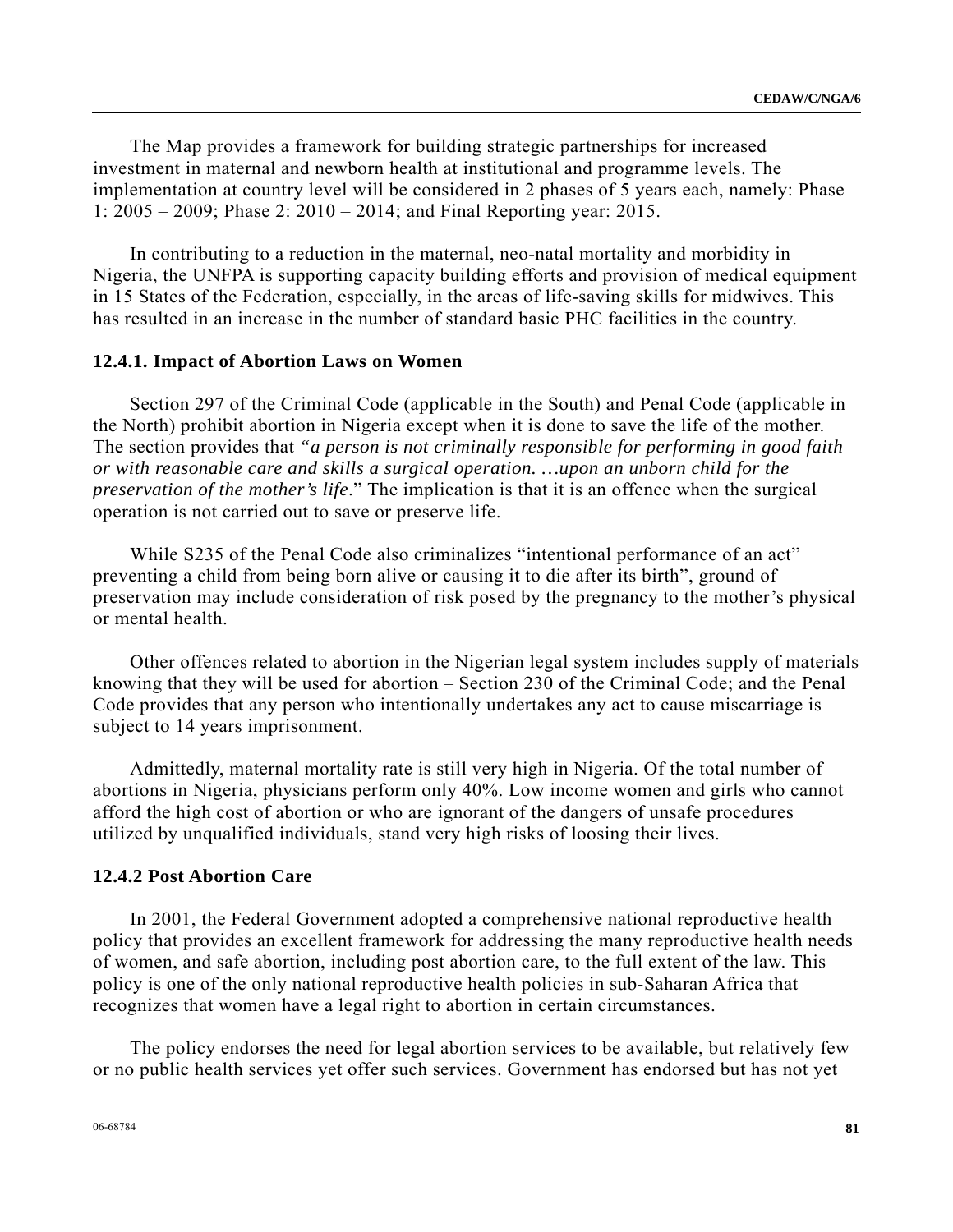applied guidance from the World Health Organization on provision of safe abortion care beyond the inclusion of safe abortion in the national RH policy.

 Unplanned pregnancy remains a concern in Nigeria. Of the approximately 6.6 million pregnancies that occur each year in Nigeria, 63% end in planned births, 10% in unplanned births (mistimed or unwanted) births, 11% in induced abortion and 16% in miscarriage. About 25% of pregnancies each year in Nigeria are unplanned (1.4 million), and 760,000, or slightly more than half of these, end in abortion. Women in the North and in the South are equally likely to have experienced an unwanted pregnancy. Seventeen percent (17%) of women said they ended an unwanted pregnancy because they wished to space the next birth or avoid having any more children (20% in North and 14% in South).

 The use of modern family planning remains low at 8%. About 25% of women of childbearing age are in need of family planning—they are sexually active and able to have a child but do not want one soon or ever and are not using any contraceptive method. Sixty percent (60%) of Nigerian women who have had an abortion were not using contraception at the time of becoming pregnant. Among women having abortions, those most likely not to have been using contraception are poor women (80%), women with no schooling (78%), adolescents (72%) and those living in the North (71%).

 Of the main causes of maternal mortality, unsafe abortion is the single most preventable cause of death. Unsafe abortions remain frequent occurrences, killing over 34,000 Nigerian women annually<sup>i</sup>. Many more women are likely to suffer chronic long-term complications. Treating complications creates a drain on government health services.

#### **12.4.2 Measures taken to Address Problems of Abortion and Post Abortion Issues**

 There are plans to reform the laws on abortion. A coalition of NGOs has packaged a bill on abortion and groundwork is in progress to garner support for the bill which will be presented before the National Assembly for passage into law soon.

 Sexuality education programmes are in place in many states of the federation. Several schools have already adopted the sexuality education curriculum and are already using it.

 Nigeria has made significant progress in improving the quality of Post - Abortion Care (PAC) in partnership with NGOs. Ipas a notable Abuja based international NGO has been actively supporting PAC services in 98 public sector service delivery points in four priority states: Kano, Sokoto, Kebbi, and Borno. These 98 facilities served 6,774 PAC clients between July 2005 and June 2006. About 88% of first-trimester uterine evacuation procedures are performed with MVA in these sites, compared with 82% three years earlier. Ipas is also working with the public health sector and local NGOs in seven focus states (Zamfara, Katsina, Adamawa, Taraba, Rivers, Lagos, and Abuja/Federal Capital Territory) to improve the quality of and access to PAC services. To strengthen pre-service training, Ipas partnered with the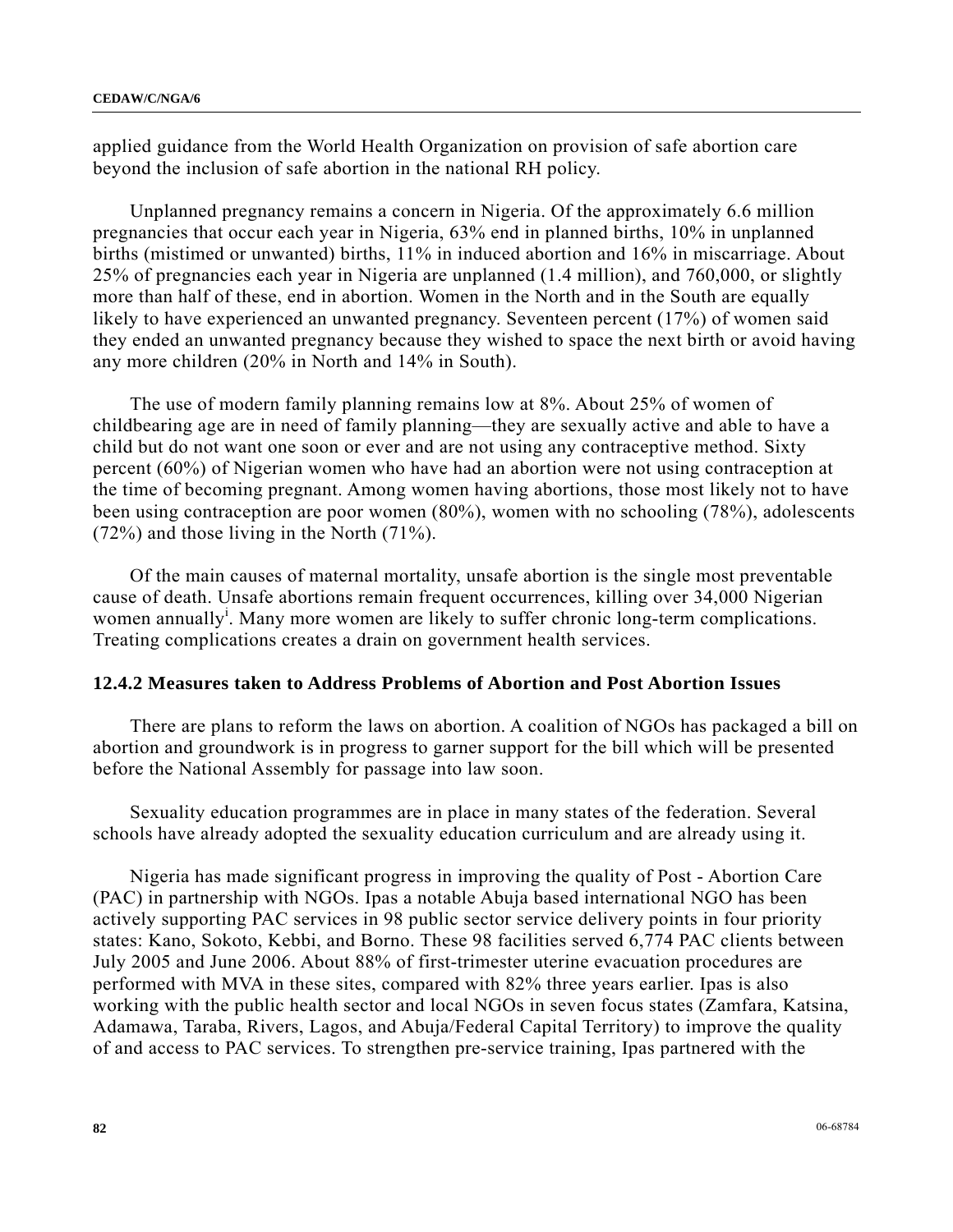Nursing and Midwifery Council of Nigeria to provide PAC training to midwife educators in all schools of midwifery in the country. All midwife graduates now have skills for PAC.

 A range of technological options is available to help women cope with unintended pregnancy, including emergency contraception after unprotected intercourse and manual vacuum aspiration for safe pregnancy termination.

 Further, misoprostol, an important drug with a number of obstetric uses, has been registered nationally for management of postpartum hemorrhage. Manual vacuum aspiration (MVA) and misoprostol are part of the proposed Mama Kit (a proposed government-supplied equipment kit for safe motherhood programmes).

#### **12.5 Infant and Under-five mortality rates**

 Infant and under-five mortality rates are used in this Report to judge the performance of the country in providing health care services to children and pregnant mothers. The NDHS 2003 recorded that infant mortality rate in 2003 (100 per 1, 000 births) is significantly higher than those from the 1999 NDHS (75 per 1, 000) and the 1990 NDHS (87 per 1, 000). The NDHS 2003, however, noted that the difference between the rates may not indicate an increase in infant mortality, but rather reflects an underestimation during the previous surveys. Still, a

| Table 12.1: Childhood Mortality Rates Urban and Rural Areas (/ 1, 000 births) |           |               |           |           |            |  |  |
|-------------------------------------------------------------------------------|-----------|---------------|-----------|-----------|------------|--|--|
| Background                                                                    | Neonatal  | Post neonatal | Infant    | Child     | Under-five |  |  |
| Characteristic                                                                | Mortality | Mortality     | Mortality | Mortality | Mortality  |  |  |
| Urban                                                                         | 37        | 44            | 81        | 78        | 153        |  |  |
| Rural                                                                         | 60        | 61            | 121       | 139       | 243        |  |  |
| Source: NDHS 2003                                                             |           |               |           |           |            |  |  |

mortality rate of 100 per 1, 000 births (10 percent) are very much on the high side, and efforts are in place to bring this rate to a minimal level.

 In addition, rural communities suffer higher infant mortality rates than urban communities, implying that rural areas lack access to adequate health care services compared to urban areas.

 From the table above, mortality rates in infancy and early childhood are higher in rural than in urban areas. In terms of infant mortality, rural rates (121 per 1, 000) exceed urban rates (81 per 1, 000) by a factor of about 1.5. Much of this difference arises from the neonatal rates. In the case of child mortality, rural rate (139 per 1, 000) exceed urban rate (78 per 1, 000) by a factor of about 1.8. Under-five mortality rate in rural areas (243 per 1, 000) also exceed urban rate (153 per 1, 000) by a factor of 1.6.

#### **12.5 Provision of Pre-natal Care**

 Pre-natal care is a prerequisite to good health for woman and safe child delivery. In the past, government effort at providing health services to women has focused mainly on ante- and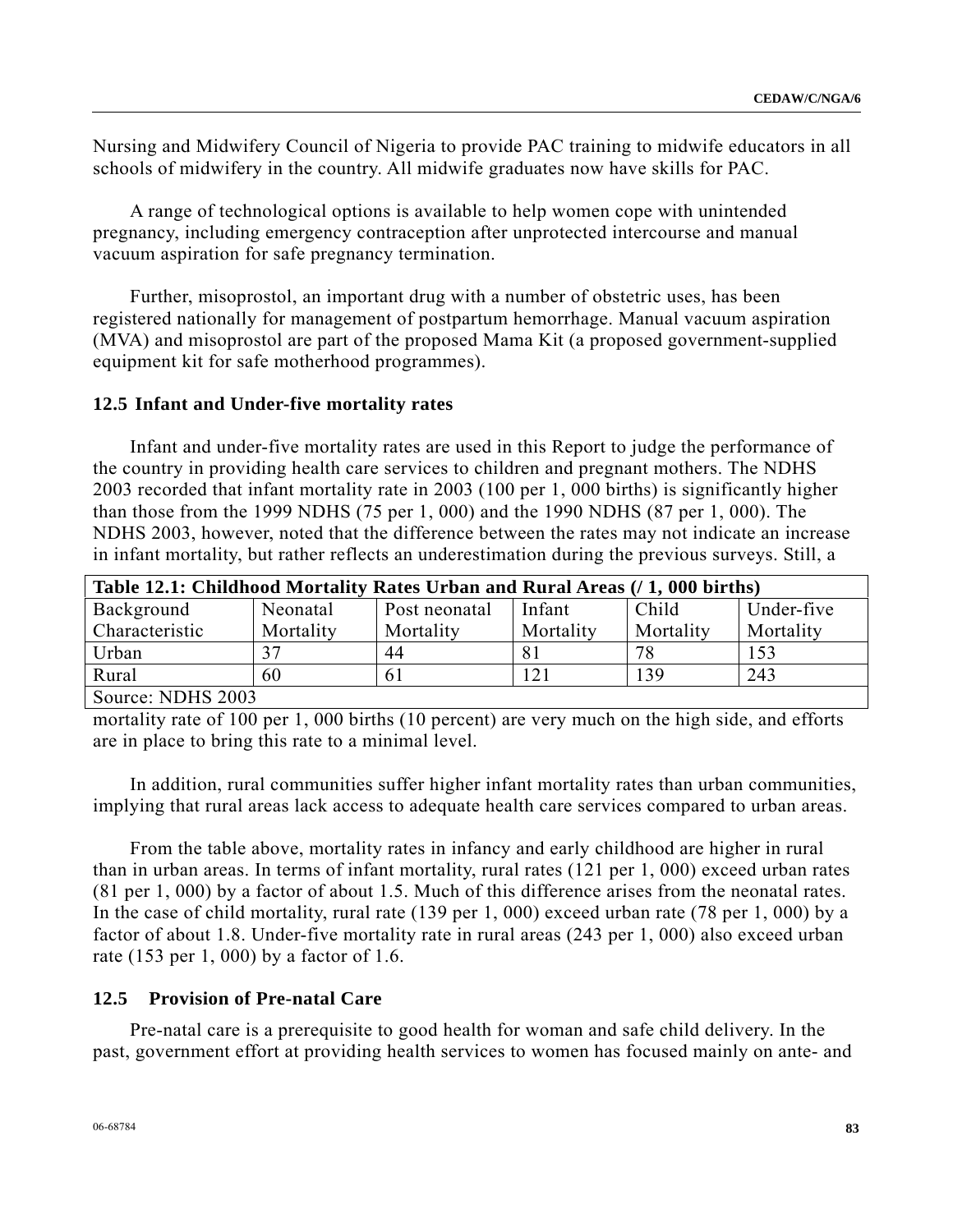neo-natal care. Also, low literacy levels and poor sex education has resulted in low consciousness of reproductive health issues among women.

 However, there are specific policies developed by the government through the Federal Ministry of Health to improve the reproductive health status of Nigerian women. In particular, the National Reproductive Health Policy and Strategy 2001 are designed to achieve quality reproductive and sexual health for all Nigerians. The National Reproductive Health Strategic Framework and Plan (2002-2006) compliment these documents. The Strategic Framework of Action has designed programmes targeting safe motherhood, family planning, sexually transmitted infections, HIV/AIDS, adolescent reproductive health, harmful practices (Female Genital Mutilations etc.), reproductive rights and gender issues, cancers of the reproductive system, infertility and sexual dysfunction, menopause and andropause among others. However availability of data and statistics to guide evidence based planning in favour of women's health is still low.

 Furthermore, there is free provision of pre-natal care for pregnant women in many states of the federation. Maternity leave in Cross River State has been increased from 3 to 4 months.

#### **12.7 Family Planning Services**

 All tertiary health centers (University teaching hospitals and federal medical centers) in Nigeria have family planning units. Family planning services are also available in most secondary health facilities in Nigeria. However, documented evidences show that cultural and religious factors are the primary explanations for the under-utilization of modern family planning services in Nigeria. The rate of prevalence of contraception method has persistently remained low as shown in Table 12.2.

#### **12.8 HIV/AIDS**

 HIV/AIDS is a development and health crisis that constitutes a major threat to lives in many Africans. In Nigeria, as in many other parts of the world, gender inequality has continuously made women and girls more vulnerable to the diseases than their male counterparts. Available statistics, however, show that Nigeria is currently recording success in its efforts at controlling the epidemic. The HIV prevalence rate declined from 5.6% in 2001 to 5.0% in 2003. A further decline was recorded in 2005 to 4.4%. This decline is attributable to a number of programmes; advocacy and awareness campaigns, family planning, sex education, counseling and care for those infected and affected by HIV/ AIDS.

| <b>Table 12.2: Prevalence Rate</b> |                |  |  |  |
|------------------------------------|----------------|--|--|--|
| of Contraception Use by            |                |  |  |  |
| <b>Method</b>                      |                |  |  |  |
| Contraception                      | Prevalence     |  |  |  |
| Method                             | Rate $(\% )$   |  |  |  |
| Any method                         | 13             |  |  |  |
| Any modern                         | 8              |  |  |  |
| method                             |                |  |  |  |
| Pill                               | 2              |  |  |  |
| <b>IUD</b>                         | 0.7            |  |  |  |
| Injectables                        | $\overline{2}$ |  |  |  |
| Male condom                        | $\overline{2}$ |  |  |  |
| Any traditional                    | 4              |  |  |  |
| method                             |                |  |  |  |
| Unmet need for                     | 7%             |  |  |  |
| family planning                    |                |  |  |  |
| Source: NDHS, 2003                 |                |  |  |  |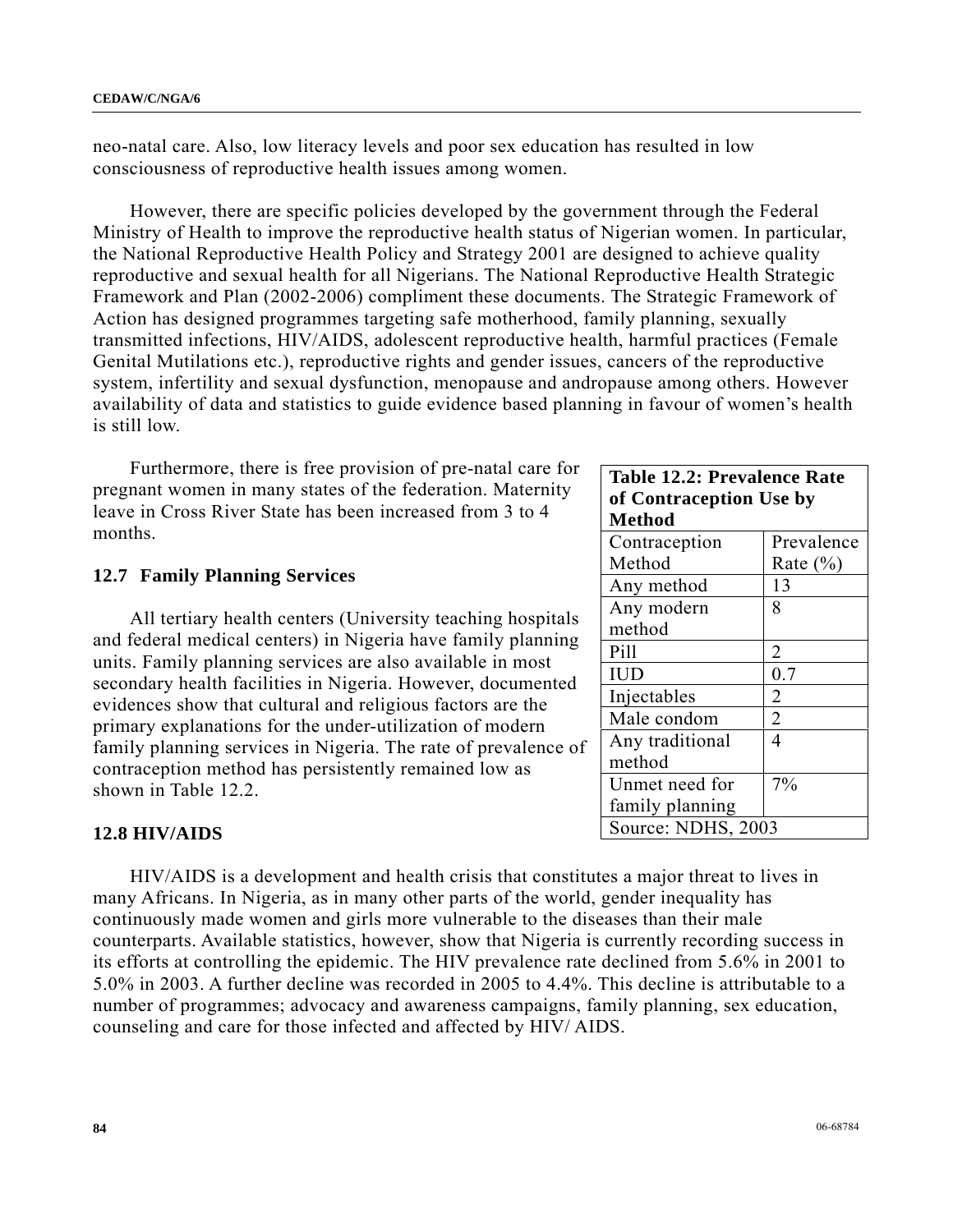#### **12.8.1 Health Specific HIV/AIDS Interventions**

 The establishment of the NACA, SACA, FACA and LACA at the federal, State and local levels is one of the most aggressive intervention strategies commenced by the Nigerian government in containing the spread of HIV/AIDS in Nigeria. The committee at the federal, State and local government areas is involved in campaigns against the spread of HIV/AIDS. Other interventions to stem the spread of HIV/AIDS embarked upon by government are presented below:

- *The National AIDS/STDs Control Programme (NASCP) is responsible for the prevention, control and dissemination of health information on HIV/AIDS control in Nigeria. It is the health sector response to the multisectoral HIV/AIDS response and is responsible for about 80% of the critical aspects of prevention, care and support for both people living with and affected by HIV/AIDS. It collaborates with other health related ministries, government agencies, international development partners and donor agencies for most of its activities.*
- *The National Anti-Retroviral Therapy (ART) programme started in 2001 with the aim of caring for only 10,000 adults and 5,000 children but as at date with support from the international agencies and development partners especially PEPFAR project and GFATM, ART services are now available in over 67 sites where over 50,000 PLWA access ARV drugs. In June 2005, the President of the Federal Republic of Nigeria directed the Federal Ministry of Health and other stakeholders to provide access to ARVs for 250,000 PLWHAs by June 2006, to actualize this, the Hon. Minister of Health inaugurated the Presidential Working Group as well as a larger Presidential Task Force on actualizing the Presidential Mandate. The two groups have produced a plan of action for actualization of the mandate with a cost estimate of about N27billion.*
- The Prevention of Mother to Child Transmission (PMTCT) programme that began with six tertiary sites in 2002 has expanded to over 45 sites and about 42,000 pregnant women have benefited from the Programme.
	- o A Draft National PMTCT Training Manual was developed in March, 2005. The PMTCT curriculum was pilot tested in May and June 2005;
	- o Training was conducted for health workers in ARV sites with no PMTCT services and a total of 90 health care workers were trained in 14 health facilities, 500 Health care workers were also trained on PMTCT management information system at secondary sites. The PMTCT Guidelines were printed;
	- o In May, 2005 a sensitization training workshop was organized for the Mass Media on the ART programme. In July, 2005 the health education materials on PMTCT were printed in Igbo, Hausa and Yoruba languages for the 11 catchment areas;
	- o Draft radio jingles on ART programme in Nigeria were finalized in August and the National PMTCT Programme was evaluated.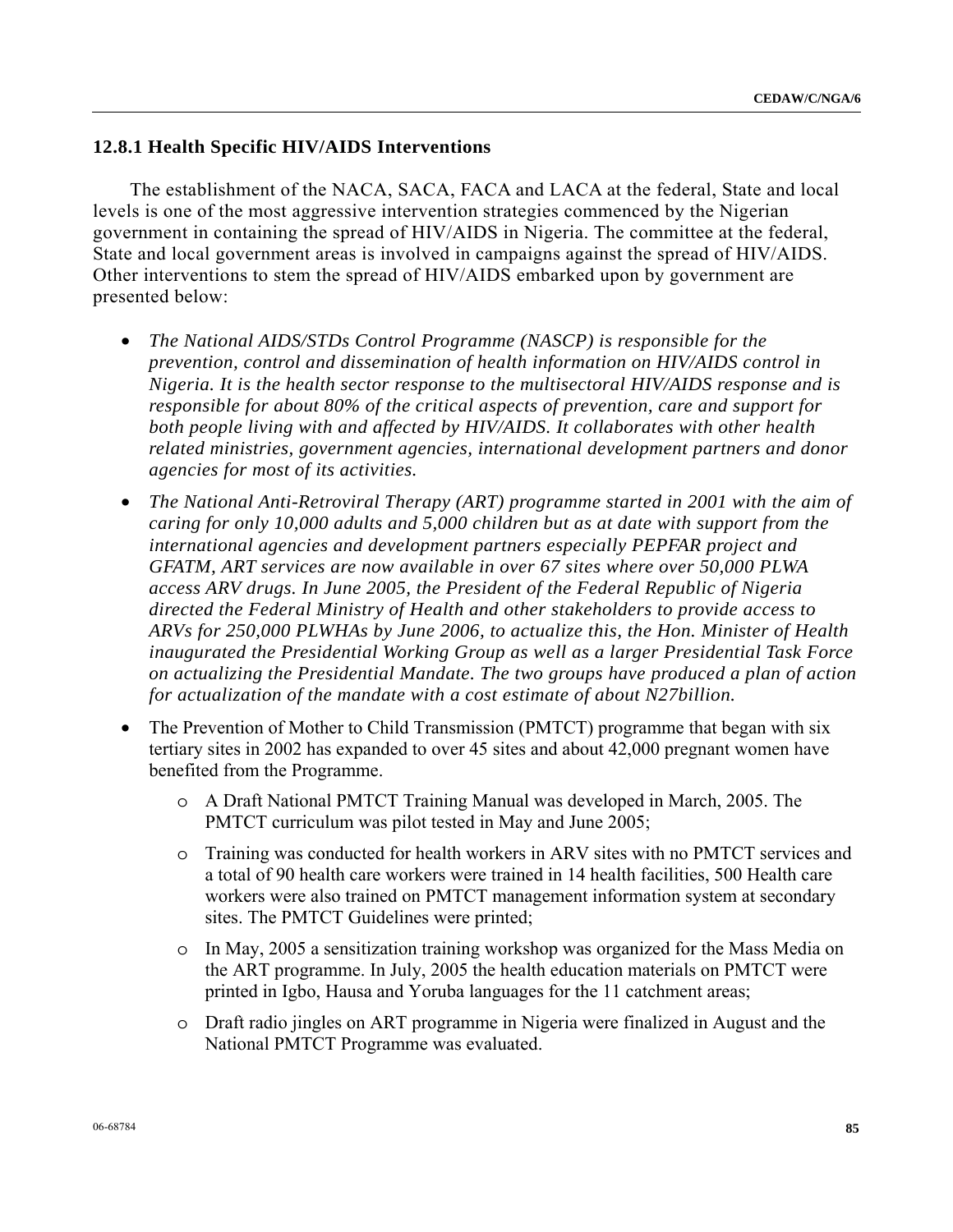- A HIV Counselling and Testing (HCT) programme has also been introduced. The NASCP conducted two batches of training workshops in March and July 2005 in Benin and Owerri. A total of one hundred and six participating health workers were trained- 49 on HIV/AIDS and 57 on HCT for PMTCT in July. A stakeholders' meeting was held on HCT.
- Epidemiology, Research and Surveillance component has also been introduced to fight the spread of HIV/AIDS. This component in collaboration with WHO, DFID, CDC and other development partners conducted the following surveys in 2005: a National HIV/Syphilis Sero-Prevalence Sentinel Surveillance, National HIV/AIDS and Reproductive Health Survey, Behavioural Surveillance Survey (BSS) among selected High Risk Group and an Integrated Behavioural Surveillance Survey among Selected High Risk Groups.
- The Laboratory and Blood Safety Component provides guidance and technical input into the new draft National Logistics System Design for the procurement of HIV test kits and ARV drugs. It is also actively involved in the current coordination process in the development of the HIV rapid test non-cold chain dependent combination algorithms for the country.

#### **Box 12.2**

♦ *In 2005, funds were allocated but no funds were accessed.* 

♦ *In 2006, just over US\$4 million has been allocated and mostly released for various maternal health services supporting MDG goals. These include -N2.5 million (awaiting release), for use towards MDG targets in five states (Taraba, Yobe, Zamfara, Katsina, Gombe, Kebbi). -75 million naira (US\$ 550,000) released for expanded life saving skills (ELSS) for doctors and nurse/midwives. -N200 million scheduled for release in the 3rd and 4th quarters of 2006 for* 

*procurement of drugs, equipment, training of providers and supportive supervision.* 

 *-N250 million released for procurement of delivery kits, mother's kits, and other hospital equipment.*

## **12. 9 Allocation of Adequate Resources for Improved Women's Health and Reduction of Maternal and Infant Mortality.**

 Since the national reproductive health policy was finalized, resources have been committed to programmes and services aimed at reducing maternal mortality. Committed funds to women's health, shown in Box 12.2, are still low. In 2004, there was a budgetary allocation of N100million (approximately US\$750,000) but only 60 million was accessed (US\$450,000).

## **12.10 Measures for Improving Access to Affordable Healthcare by Adolescent Girls.**

**12.10.1** There has been increased focus by government to proactively address adolescent reproductive health in Nigeria over the past few years. The National Adolescent Health Policy recognizes adolescents as persons within the ages of 10 to 24 years. Specific policy objectives include the creation of a supportive climate for policies and laws addressing adolescent health needs. The National

Reproductive Health Policy and Strategy affirms that reproductive health is the right of all individuals including adolescents. The policy pays particular attention to youth and adolescent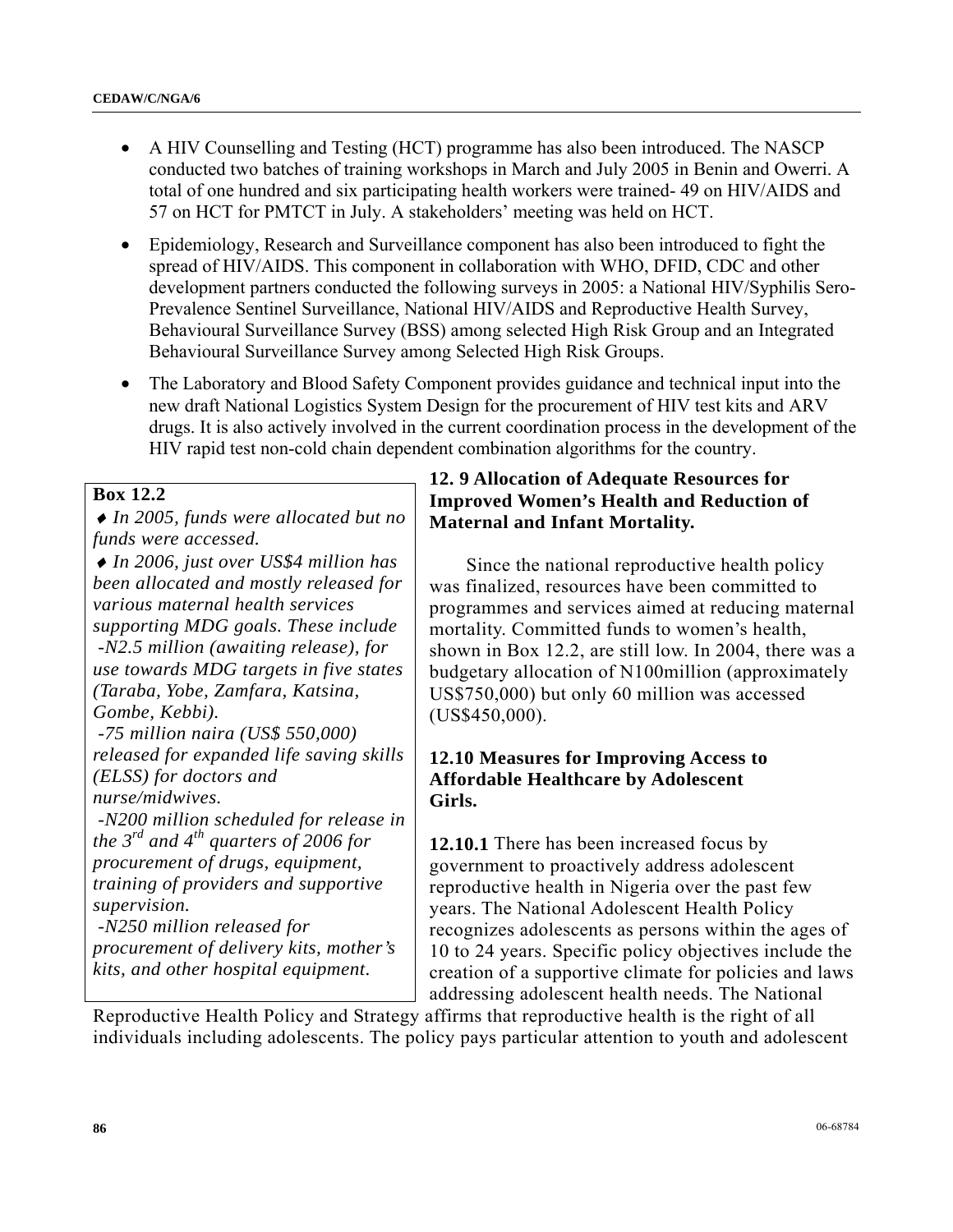reproductive health concerns, characterizing the current state of adolescent reproductive health in Nigeria as "poor".

 The objectives of government in addressing youth reproductive health as outlined in the policy include:

- increasing the proportion of young people who have access to accurate and comprehensive reproductive health information and services;
- initiating and supporting the enactment and review of laws relevant to adolescent health.

**12.10.2** The Nigeria National Youth Policy and Strategic Plan of Action also recognizes that youths represent the most active and vulnerable segment of the population. The health component of this policy strives to "seek and offer solutions to youth problems such as drug abuse, addiction, teenage pregnancy and sexually transmitted diseases".

 *In addition, in 2001, Nigeria's response to HIV/AIDS, which disproportionately affects young people, was articulated in a 3-year HIV/AIDS Emergency Action Plan (HEAP). Within the framework of HEAP, as outlined in Strategy 5.1, the establishment of youth friendly health services across the nation is a planned activity (5.1.1.28) aimed at reducing the transmission of HIV/AIDS among highrisk youth, both in an out of school. Many CSOs have emerged on the scene working to reverse the poor status of adolescent health in the country. Umbrella bodies such as the Nigerian Association for Promotion of Adolescent Health and Development (NAPHAD), Nigeria Network of NGOs on Population and Reproductive Health (NINPREH) and Civil Society for HIV\AIDS in Nigeria (CiSHAN) have also been formed to coordinate activities of non-governmental organisations (including youth serving NGOs) on adolescent health and development.*

 Active NGOS in the field of Adolescent Reproductive include Action Health Incorporated (AHI), Girls' Power Initiative (GPI), Adolescent Health Information Projects (AHIP), etc.

- AHI works to improve the poor status of adolescent health and well being. Some of the achievements recorded by the organization include the establishment of a Youth centre which provides over 1000 young people with age-appropriate information on a monthly basis.
- The centre runs an adolescent-friendly clinic which reaches over 3000 young people annually with sexual and reproductive health services.
- AHI Facilitated the establishment of youth-friendly health services in states such as Lagos, Akwa Ibom, Benue, Ebonyi, Bauchi, Borno, Kaduna and Nasarawa. The current project in Bauchi, Borno, Kaduna and Nasarawa States, supported by the Packard Foundation has (since 2001 to date) reached over 70,000 young people with youth-friendly sexual and reproductive health information and clinical services through activities implemented by 7 NGOs, 7 government hospitals and 1 school peer education programme.
- The Centre has trained Master Trainers and Teachers on FLHE curriculum implementation as follows: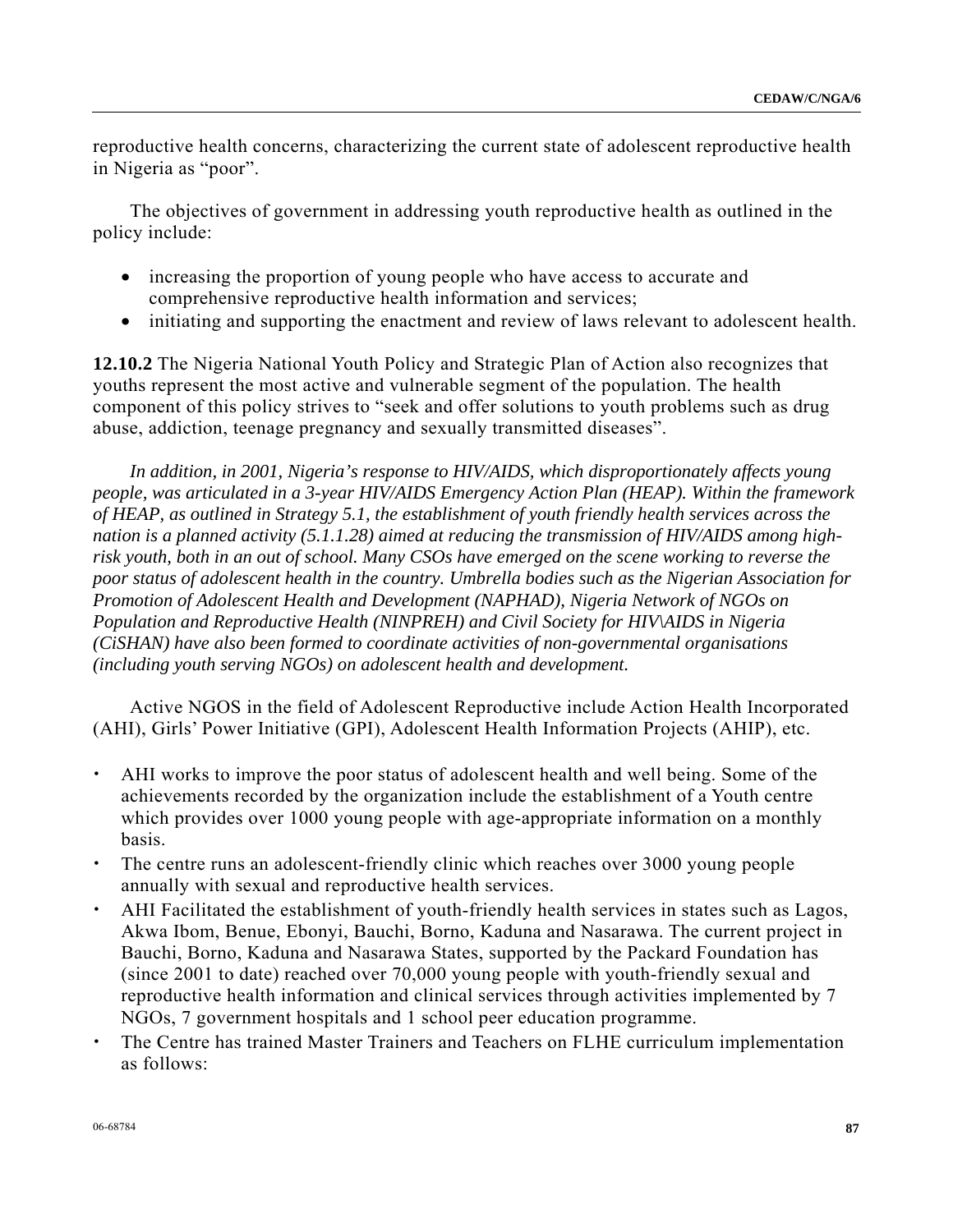- 45 National Master Trainers on behalf of the Federal Ministry of Education)
- 40 teachers from Federal Govt. Colleges on behalf of the Federal Ministry of Education
- 34 HIV/AIDS Desk Officers from 16 states on behalf of Capacity for Universal Basic Education (CUBE)/British Council)
- 137 Master Trainers from 15 states on behalf of the United Nations Population Fund
- 1,400 (90%) carrier subject teachers in Lagos State on behalf of the Lagos State Ministry of Education and over 60 NGO programme managers, youth workers and health care providers in various aspects of youth-friendly health services and youth programming.
- AHIP Implements various programmes focused on improving adolescent health and development including peer education sports known as edutainment, in Kano. The centre is currently working with the Kano State Governments to adapt the National Family Life and HIV/AIDS Education (FLHE) curriculum for the State.
- Youth, Adolescent Reflection and Action Centre is focused on mainstreaming sexuality education into schools programmes through trainings, and use of mobile phones.
- Global Health Awareness Research Foundation is implementing FLHE in schools by training teachers, peer educators and instituting peer educator clubs in schools. Also provides counseling services that can be linked to mobile phones.
- Girls' Power Initiative is also involved in implementing the national FLHE and training teachers and trainees in colleges of education. Runs computer training/ formal vocational education schools empowering young girls in the communities.
- Education as Vaccine Against AIDS, an Abuja based NGO runs a youth programme in schools in serves as the host of the V-mobile/NACA AIDS voluntary counseling and testing centres.

## *12.11 Key Achievements in the Health Sector between 2005 and 2006*

- The Female Genital Mutilation (FGM) Day was marked on  $6<sup>th</sup>$  February 2005; about 120 Nurse Tutors were trained on integration of FGM prevention and management into the schools curricula of Nursing/Midwifery/Public Health Nurses/ Community Health officers (CHO) in four health zones, namely South East, South west, North East and South-south.
- The Female Functional Literacy for Health (FFLH) primer was integrated into the National Mass Literacy Curriculum of the Federal Ministry of Education. The FFLH was pilot tested in Niger and Oyo States.
- The Draft Strategic Framework/Plan of Action on VVF eradication has been finalized and a two-week advocacy/sensitization visit undertaken to high prevalence VVF States namely Kano, Sokoto, Kebbi and Katsina. 545 VVF patients had repair surgery in the period.
- Also 10 hectares of land was acquired in FCT, Abuja for Japanese assisted VVF training, treatment and rehabilitation centre at Kwali Area Council, Abuja.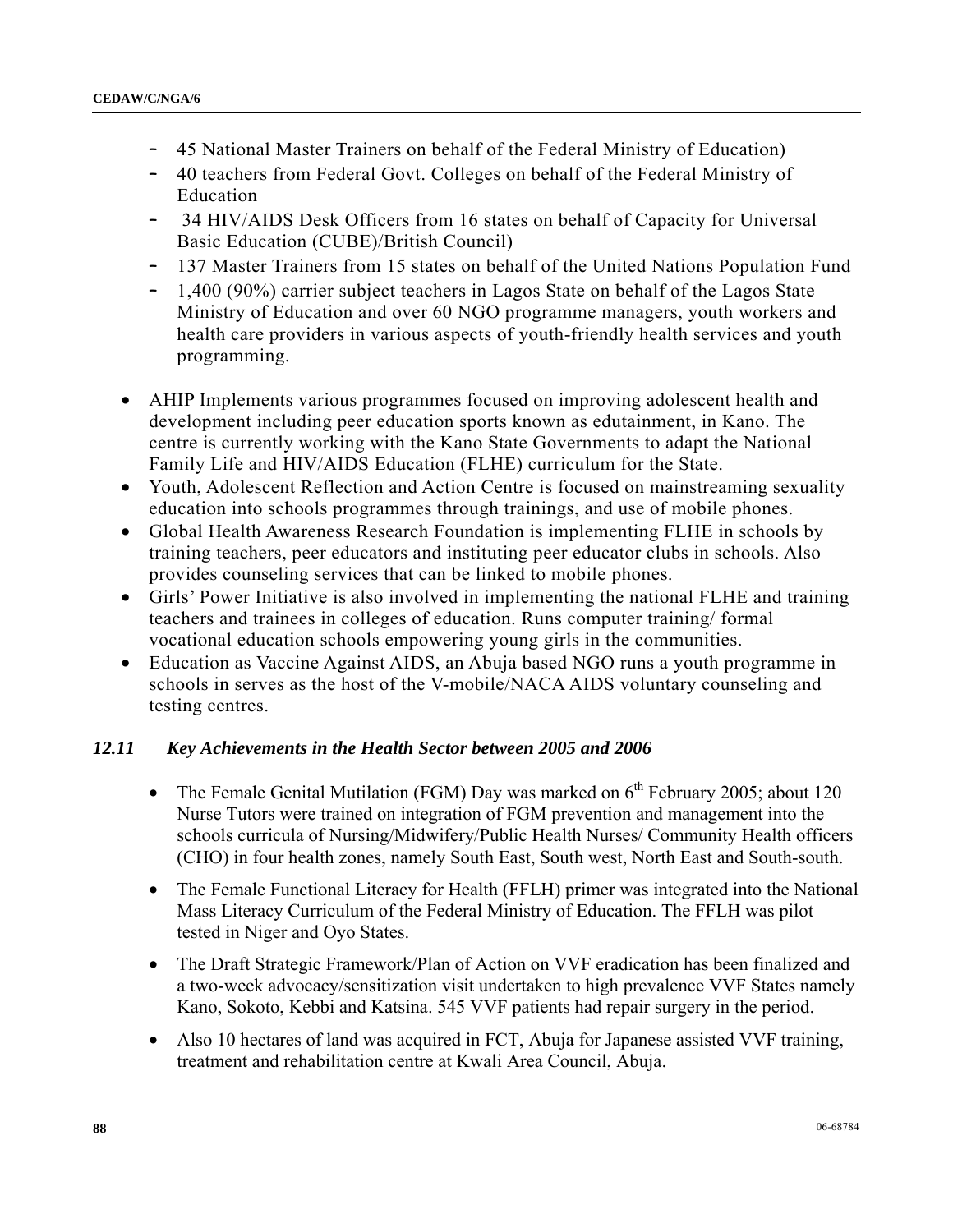- In February 2006, the Federal Ministry of Women Affairs undertook a needs assessment survey of the VVF centres in the country with a view to assisting the women and centres with facilities and other resources.
- Baby Friendly Initiative (BFI) is also another programme that encourages breast feeding among mothers. The initiative has commenced programmes on breast feeding like the presentation of grinding machine to recognized established breast-feeding support groups; recognition of successful Baby friendly Health facilities – FMC Keffi, Nasarawa in North Central Nigeria and Ministry of Health, Enugu in South East Nigeria; Radio and TV discussions by the National Co-ordinator Baby Friendly Initiative and the establishment of crèche in a number of locations.
- The FMOH/BFI in collaboration with UNICEF trained 108 health workers as counsellors on infant feeding between April and June 2005 to increase the number of counsellors at Prevention of mother to child transmission (PMTCT) sites in Nigeria to enable them acquire counselling skills required to help HIV-positive mothers make informed decision on infant feeding as it is now the most important intervention to reduce mother to child transmission (MTCT) of HIV. 28 counsellors were also trained - including infant feeding counsellors from various PMTCT sites, PLWH/AIDS and Artists in October 2005 to enhance their counselling skills.
- The BFI in collaboration with UNICEF organized a 5 day workshop in 2005 for the Integration of HIV and Infant Feeding Counselling into Nursing and Midwifery Schools. Participants were selected from the nurse tutors programme schools, Nursing & Midwifery Council, Association of Nurses and Midwives and the sub committee of the Council; twenty eight participants were trained.
- Nigeria is the first country in West Africa to achieve 98 percent household access to iodized salt (IDD-USI, Zaria, Nigeria, 2006). This is an important achievement that affects women, as most people who suffer from goitre in Nigeria are women.

#### *12.12 Challenges*

 *Poverty constitutes a serious problem to the health of women and children in Nigeria. Poverty explains the numerous cases of nutritional deficiencies leading to different kinds of diseases especially among pregnant women and children. This led to the introduction of the National Food and Nutrition Policy 2001 and the National Guidelines on Micronutrients Deficiencies and Control in Nigeria in 2005.* 

 *Another impediment is traditional practices especially FGM which harms and threatens women's health and make them vulnerable to HIV/AIDS. Government has also invested heavily in support of the National Policy and Plan of Action on Elimination of Female Genital Mutilation in Nigeria, 2002, while eleven States have passed legislation prohibiting FGM. Other challenges include*  lack of adequate access to health services especially in the rural areas of Nigeria.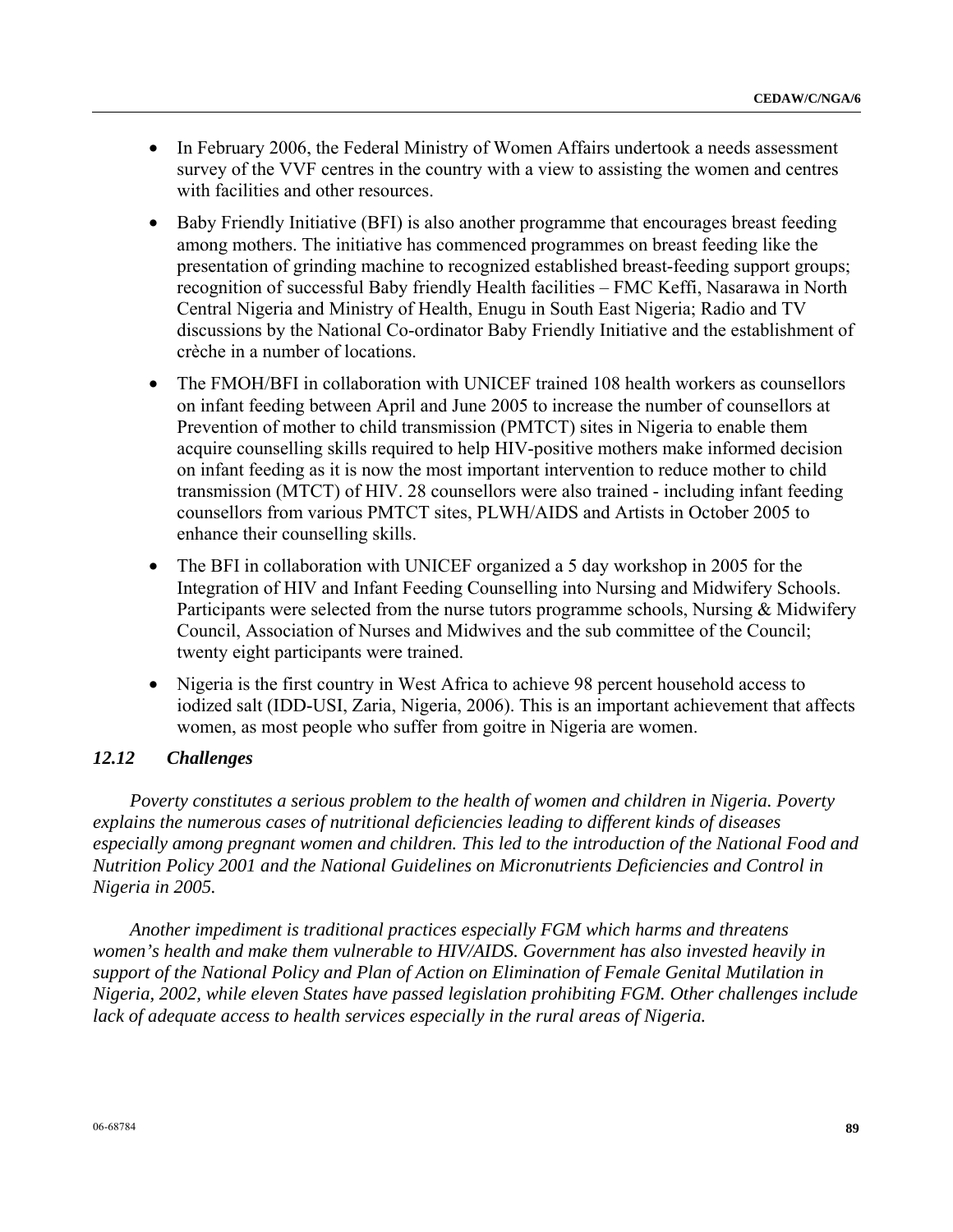There are no laws to facilitate access to contraceptives that recognizes the confidentiality rights of individuals seeking reproductive health services, particularly adolescents. There are also various forms of prejudices displayed by healthcare providers that constrain young users' access to health care. However, there are pockets of youth friendly health centres in some parts of the country even though inadequate, but some NGOs have set up functional youth friendly centres to meet the needs of young people and adolescents.

#### **Article 13 Social and economic benefits**

# **13.0 Legal and other measures**

**13.1 Section 13 – 18** of the 1999 Constitution provides for the promotion of women's social and economic rights. The NEEDS, SEEDS, LEEDS & FEEDS which were launched by the various tiers of government in 2004 aim at reducing poverty and inequality; and in addition mainstreaming women's concerns and perspectives in all policies and programmes. The Federal government in March 2006 through the National Population Commission (NPoPC) in collaboration with development partners conducted a National Population and Housing Census to ascertain the actual number of houses and persons by gender with a view to ensure sustainable infrastructural planning and economic development.

## **13.2 - Actual Progress Recorded**

 The Federal and States Ministries of Women Affairs have recorded substantial success in promoting women's economic and social rights through various skills acquisition programmes, micro credit schemes, public enlightenment campaigns on topical issues and concerns of women. The under listed progress made by the FMWA & SMWA, NGOs and Development partners has helped to ensure the promotion and protection of women's social and economic rights:

- *Distribution of farming implements and food processing equipment to twenty (20) States through the States Ministries of Women Affairs as part of the 2006 International Women's Day celebration. Other States are expected to benefit in the second phase of the project.*
- *The compilation of viable Women Cooperatives through a National Survey is on going by the FMWA*
- *The government has revitalized the National Poverty Eradication Programme (NAPEP) to provide loan facilities to women for the establishment of small scale businesses. These loans attract a very minimal interest of about 5% as against the prevailing high interest rate of 12.5 - 15% charged by commercial banks.*
- *The Federal Ministry of Finance through twenty-six mega banks is disbursing five hundred million Naira (N500m) agricultural credits to women involved in agricultural production and processing for the 2006 farming season.*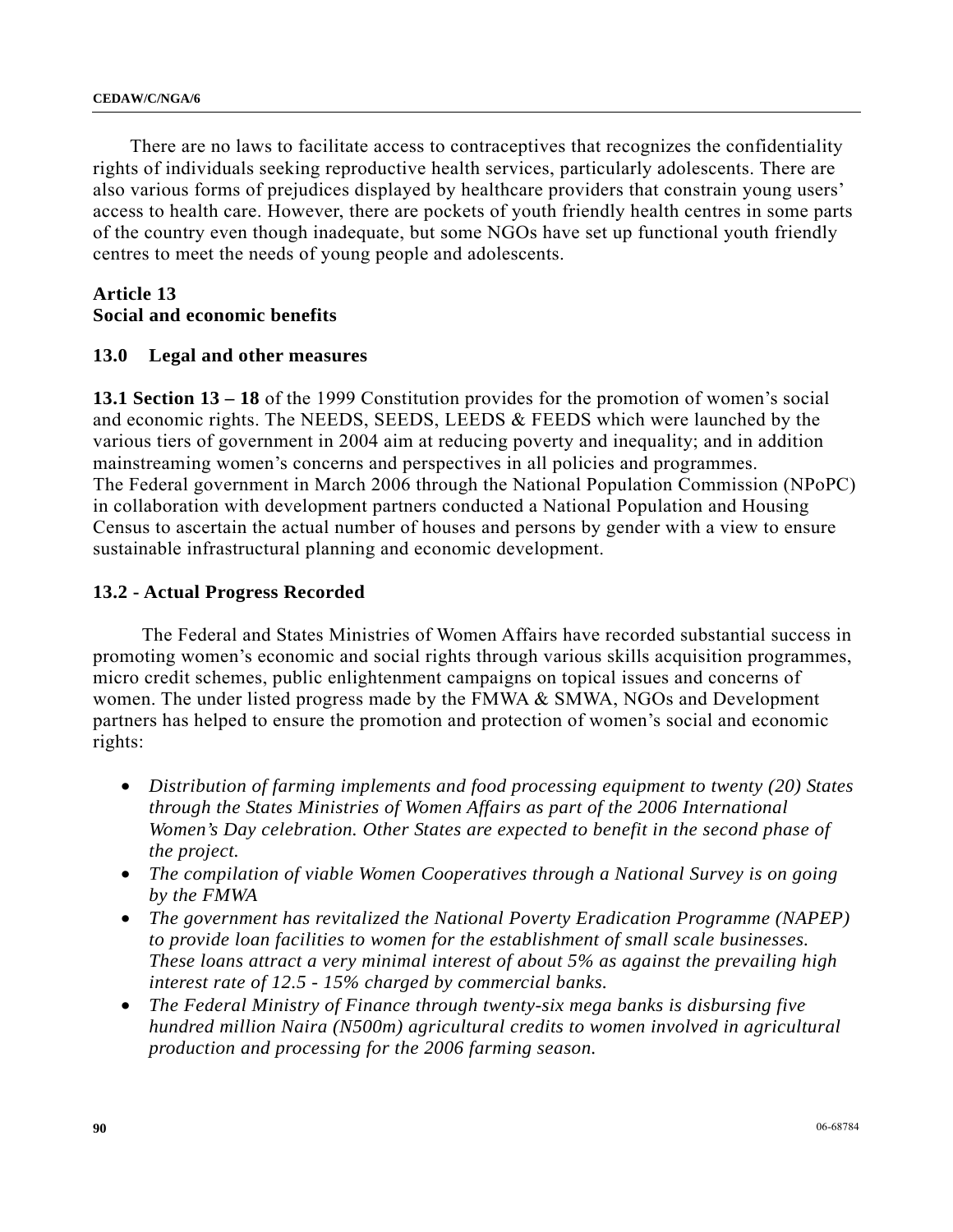In 2006, Access Bank and International Finance Corporation put in place a Gender Entrepreneurship Program. This is a \$15 million credit fund aimed at improving women's business management skills and enabling them to access business capital.

| <b>Table 13.1 Distribution of</b><br><b>Beneficiaries, of WDCs</b><br>by Educational<br><b>Attainment</b> |  |  |  |  |  |  |
|-----------------------------------------------------------------------------------------------------------|--|--|--|--|--|--|
| <b>Tertiary Level</b><br>22.22%                                                                           |  |  |  |  |  |  |
| 50.98%<br><b>Secondary</b>                                                                                |  |  |  |  |  |  |
| <b>Level</b>                                                                                              |  |  |  |  |  |  |
| <b>Primary Level</b><br>17.65%                                                                            |  |  |  |  |  |  |
| 3.47%<br><b>Adult</b> or                                                                                  |  |  |  |  |  |  |
| <b>Quranic</b>                                                                                            |  |  |  |  |  |  |
| <b>Education</b>                                                                                          |  |  |  |  |  |  |
| 5.88%<br><b>Uneducated</b>                                                                                |  |  |  |  |  |  |
| Level                                                                                                     |  |  |  |  |  |  |

- *The NCWD since 2002 has been monitoring and evaluating the Women Development Centres (WDCs) nationwide with a view to repositioning them for optimal capacity utilization. The initial situational report on 25 States submitted in March 2005 brought about the rehabilitation and equipping of some of the Centres to provide training in tailoring, knitting, land cultivation, cookery, poultry including issues on gender awareness and human rights. This has resulted in high patronage by literate and non-literate women and girls.*
- *The report showed the distribution of beneficiaries of WDCs by educational attainment between the years 2002-2004*

 The above figure shows that the WDCs provide training for women at all level of education. About 95.43% of beneficiaries reported that activities of WDCs were beneficial to them as against 4.5% who reported that they have not benefited from the activities of WDCs. Those who benefited specified the form of benefit to include improved skills (58.70%), increase income (22.1%) and improved literacy (17.39%).

- In January 2006, the National Centre for Women Development (NCWD) with support from the Japan International Development Agency developed a standardized gender/vocational training manual to enhance women training at all the Women Development Centres in all the 774 LGAs of the federation.
- The Small and Medium Development Agency of Nigeria (SMEDAN) launched in 2003 to facilitate access to capital by Small & Medium Scale Enterprises (SMEs).
- Ekiti State government has given N17million Naira out as revolving loan to 820 cooperative women groups between 2003 and 2004, and 160 Widows had access to N1.5 Million Naira as micro credit services
- In 2005, the Government of Kano State provided microfinance grants and skill acquisition programme to support two hundred (200) women living with HIV & AIDS.
- The Needs Assessment Survey which was conducted by the FMWA in March, 2006 revealed the existence of 16 well established and well funded Vesico Vaginal Fistula (VVF) Centres in 16 States of the Federation where VVF is very rampant. As a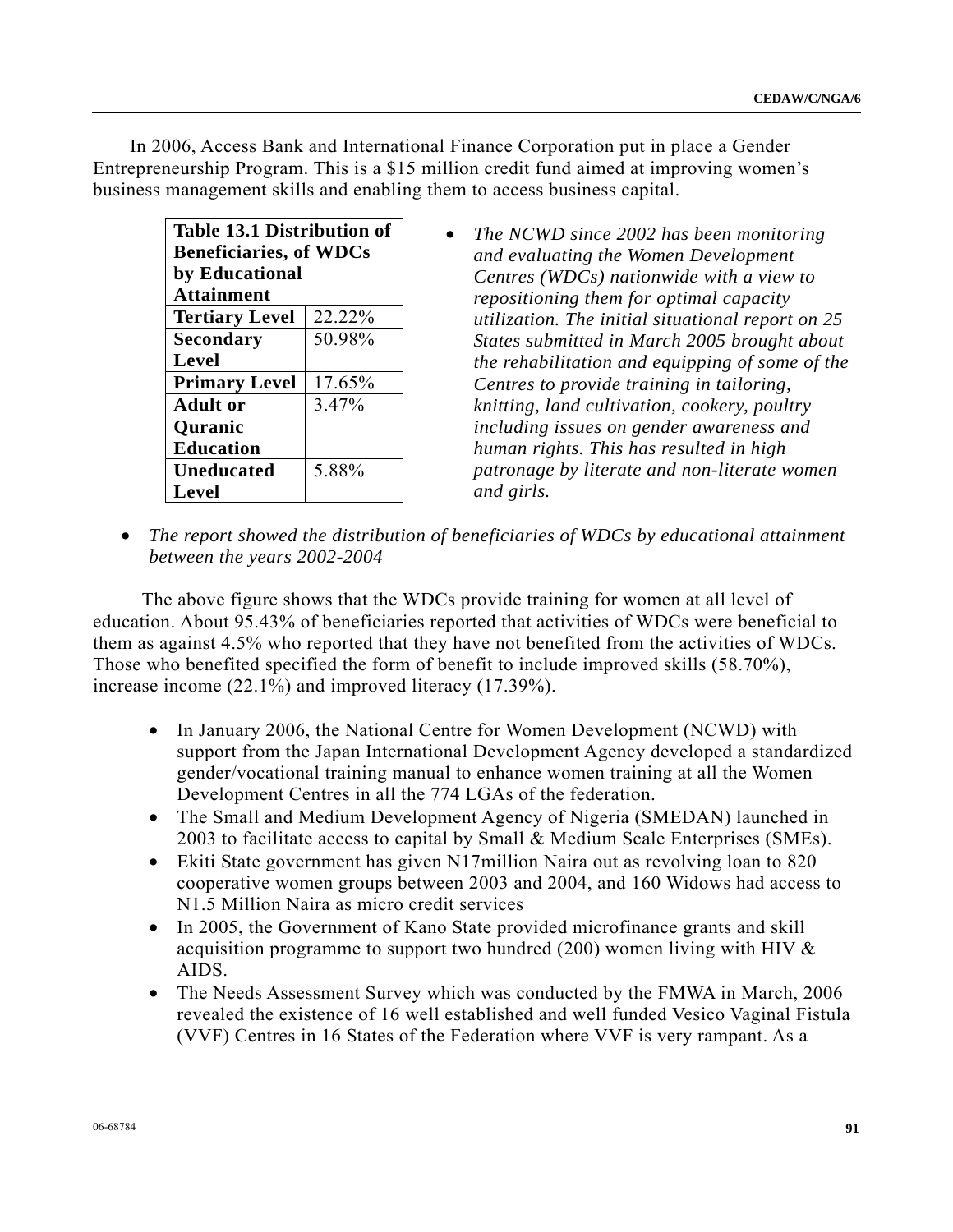follow up, the Ministry has initiated rehabilitation and economic empowerment programmes for the victims through skills acquisition.

- NAPEP in 2002 identified and rehabilitated ten (10) VVF centres by donating two hundred thousand Naira (N200, 000) as grant to each centre to enable them to run efficiently.
- In 2003, the Federal Government launched the National Health Insurance Scheme (NHIS) to guarantee access to health care. The scheme makes provision for 10% subsidy on the medical expenses for women.
- The Federal Ministry of Health in partnership with other stakeholders has also designated special days to highlight the issues of health affecting women and the girl child. The days are the  $22<sup>nd</sup>$  day of May of every year as Safe Motherhood day and 6<sup>th</sup> Day of February as FGM Day.
- Wives of some State Governors in the Country through their various pet projects and activities are providing special economic and social programmes for adolescent girls and vulnerable women in their geographic locations. The NCWD is currently building a databank of all the projects.
- Government at all tiers have and continue to undertake advocacy and sensitization y programmes to educate women on their economic and social rights through the print and electronic media, seminars, trainings and workshops in collaboration with Development partners.
- The NCWD, NGOs and women faith-based organizations and CBOs have also carried out intensive dissemination of IEC materials on women economic and social rights.
- Within the period under review, the Federal Ministry of Information & National Orientation through its Federal Information Centres, Child Rights Information Bureau and media parastatals embarked on series of activities to sensitized women on the Child Rights Acts and CEDAW with the aim of promoting children and women's social and economic rights.
- Lagos State have established crèches in the market places to enhance women's ability to work while nursing babies.

## **13.3 Challenges**

 Despite successes recorded in promoting the Economic and Social Rights of Women, there is still considerable room for improvement. As shown in table 13.2 below, the Percentage of women who are below the poverty line is almost twice the number of men.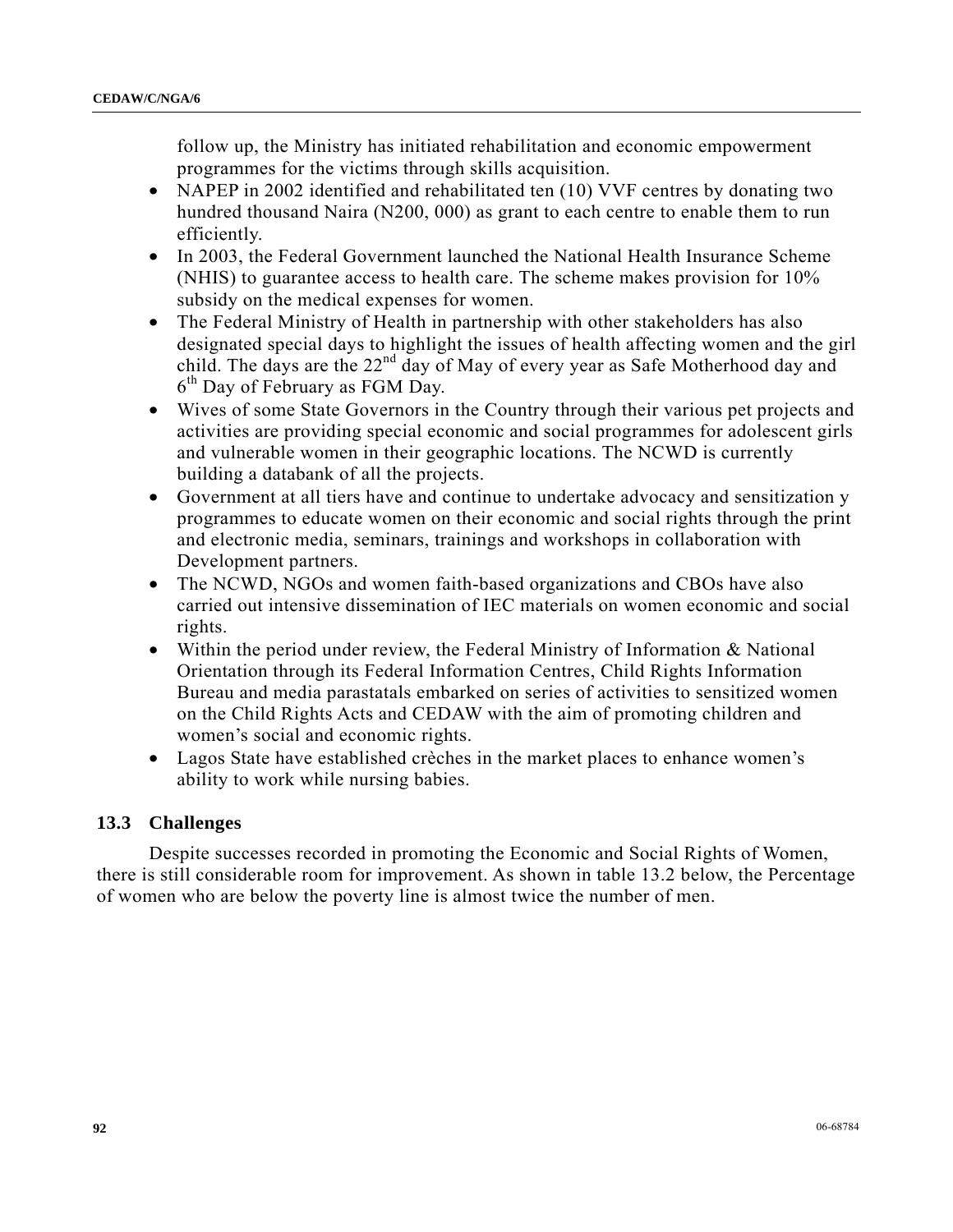| <b>Table 13.2 Gender Stratification within</b> |         |        |  |  |  |  |
|------------------------------------------------|---------|--------|--|--|--|--|
| the Overall Economy and Private                |         |        |  |  |  |  |
| <b>Sector</b>                                  |         |        |  |  |  |  |
| <b>Gender Issues</b>                           | Men     | Women  |  |  |  |  |
| <b>Below Poverty</b>                           |         |        |  |  |  |  |
| Line                                           | 35%     | 65%    |  |  |  |  |
| Purchasing power                               | \$1,495 | \$614  |  |  |  |  |
| Fed. Civil Service                             | 76%     | 24%    |  |  |  |  |
| Mgt. Staff                                     | 86%     | 14%    |  |  |  |  |
| <b>Medical Doctors</b>                         | 82.50%  | 17.50% |  |  |  |  |
| Informal sectors                               | 13%     | 87%    |  |  |  |  |
| Industrial sector                              | 30%     | 11%    |  |  |  |  |
| Land ownership                                 | 90%     | 10%    |  |  |  |  |
| Agriculture work                               | 30%     | 70%    |  |  |  |  |
| Anima                                          |         |        |  |  |  |  |
| Husbandry                                      | 50%     | 50%    |  |  |  |  |
| Food Processing                                | 10%     | 90%    |  |  |  |  |
| Marketing inputs                               | 40%     | 60%    |  |  |  |  |
| Properties                                     |         |        |  |  |  |  |
| disposable at will                             | 95%     | 5%     |  |  |  |  |
| <b>Source: National Bureau of Statistics -</b> |         |        |  |  |  |  |
| <b>CWIQ, 2006</b>                              |         |        |  |  |  |  |

 Other critical issues that negatively impact women's economic and social rights include:

- Perceptions that children of female employees are not dependents of their mothers unless the father has died or is of unsound mind. This has implications for women's tax liability.
- Control of wives resources by husbands resulting in the diversion of loans granted to women for domestic and other expenditure.
- Existence of customary laws and cultural practices that deny women access to ownership of land and property. The Core Welfare Indicators Questionnaire (CWIQ, 2002) revealed that female headed households are less likely to own land than male headed households. More male headed households owned bicycles, motorcycles and cars than female headed households.
- Gender insensitivity of both State and federal government budgets.

## **Article 14 Women in rural areas**

## **14.0 Measures and Programmes in Place for Equal Access**

**14.1** During the reporting period, government took measures to promote women's empowerment in the rural areas. Several socio-economic programmes have been initiated to address the issues and concerns of the rural woman at State level. The SEEDS, FEEDS & LEEDS documents which currently drives government economic reform agenda at all levels seek to achieve self-sufficiency in food through mass production of agricultural raw materials for domestic agro-based industries and for export.

 Capacity building by the Skills Division of the FMA for rural women in the field of agriculture is conducted regularly. Several State Ministries of Agriculture have also supported women in agriculture located in rural areas with agricultural equipment e.g. women in Ugah, Nassarawa State, Umuamaku in Anambra State and Odogbolu in Ogun State have received such support.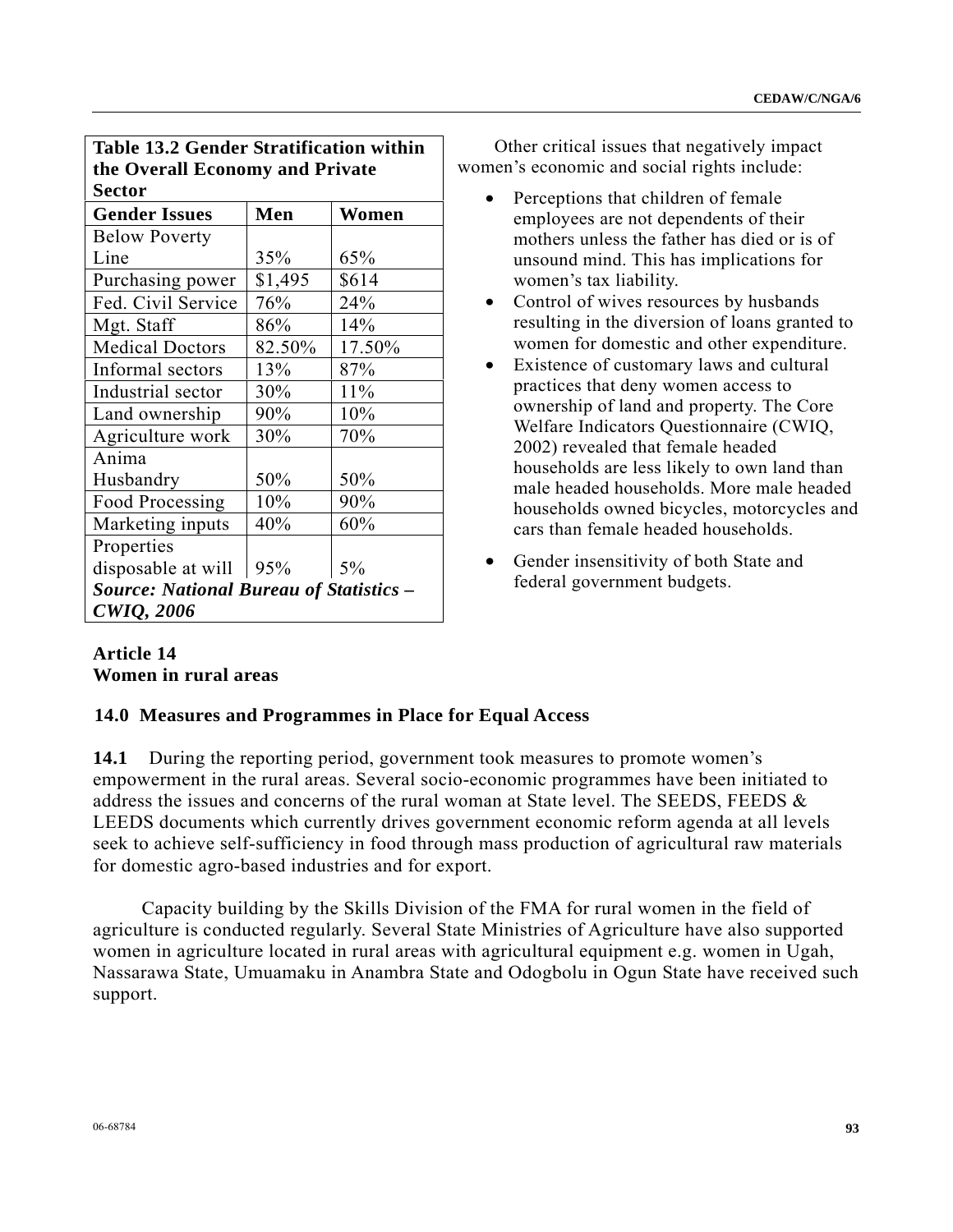## **14.2 Actual Progress made**

#### **14.2.1 Economic Empowerment**

- In achieving integrated rural development and agricultural production, the various governments have provided subsidies in respect of infrastructure, fertilizer, improved agricultural extension services, harvesting of the country's water resources and development of small-scale rural agro-industries.
- In March 2006, the FMWA in collaboration with the National Agricultural Cooperative Rural Development Bank (NACRDB) established a funding window for micro-credit delivery to grassroots women cooperative societies in 22 States.
- In furtherance of its commitment to the empowerment of women, the Jigawa State government between 2005 and 2006 provided support to 2000 rural women to be gainfully engaged in Animal Husbandry.
- Between 2004 and 2006 the Kano State Government established 11 new cottage industries and reactivated 16 old ones towards improving women's economic status.
- The Multi Partner Micro-Finance Scheme (MPMF), a programme of NAPEP which emerged from the partnership arrangement between the following agencies - Central Bank, commercial banks, micro-finance institutions, cooperative societies, State and Local Government Authorities and other private companies maintains an enlarged pool of funds for lending to women and young people in the rural areas.
- Rural Telephone Projects are being implemented by the government in partnership with private telecommunication companies and women cooperatives at the rural level to bridge the telecommunication gap and expand women's access to economic opportunities.
- Women Cooperative Societies in different parts of the country are also accessing loans under the UNDP and World Bank programmes.
- Increased involvement of rural women in the "home-grown" (Esusu, Adashe) microcredit schemes is facilitating women's trading activities and other forms of enterprises.
- The Borno State government provided grinding machines and water pumps to women in 135 rural communities.
- In Enugu and Jos, an NGO has implemented various economic, leadership and skill training on/empowerment programmes and activities for over 7000 rural women between 2002 and 2005, as shown in Table 14.1. The women were trained on rebuilding the society, basic business and marketing skills, women and family law, job creation, dealing with domestic violence and prevention of STIs and HIV/AIDS transmission.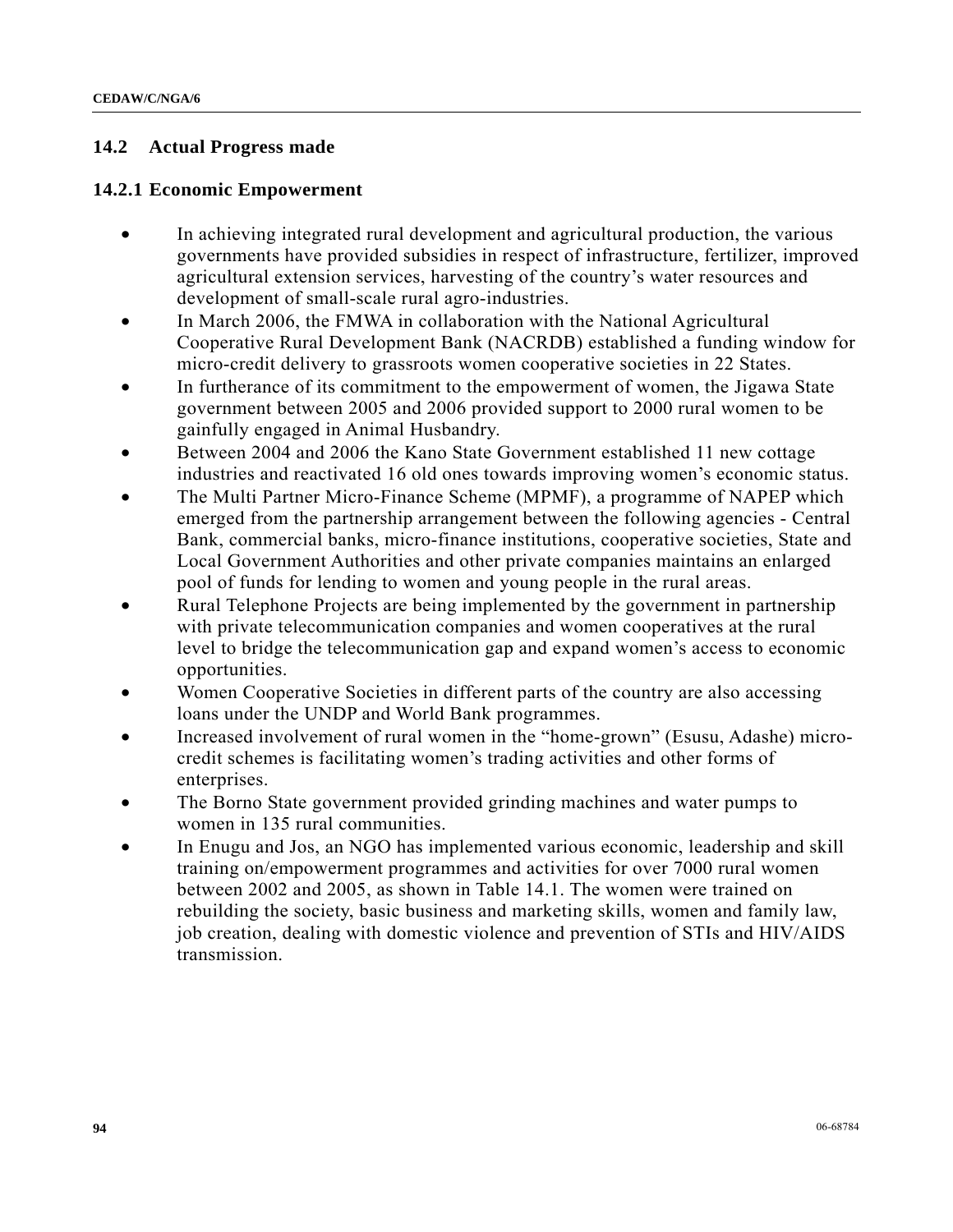| Table 14.1: Statistics on Rural Women Trained (2002 -2005)    |                  |               |              |                  |               |
|---------------------------------------------------------------|------------------|---------------|--------------|------------------|---------------|
| <b>State</b>                                                  | <b>Community</b> | <b>Number</b> | <b>State</b> | <b>Community</b> | <b>Number</b> |
| Enugu                                                         | <b>The</b>       | 560           |              | Neke-Uno         | 150           |
| C                                                             | Ukehe            | 520           |              | Aku              | 151           |
| C                                                             | Edem             | 520           |              | Umulumgbe        | 296           |
| $\zeta\,\zeta$                                                | Iwollo/Oghe      | 580           |              | Akpoga           | 76            |
| C                                                             | Agbogugu         | 585           |              | Coal Camp        | 104           |
| $\epsilon$                                                    | Nachi            | 465           |              | Ugwogwo Nike     | 149           |
| $\zeta\,\zeta$                                                | Abakpa           | 360           |              | Jos              | 2000          |
| $\zeta$ $\zeta$<br>Idodo<br>360<br>7240<br><b>Grand Total</b> |                  |               |              |                  |               |
| Source: Women for Women International Nigeria: 2006 Report    |                  |               |              |                  |               |

## **14.2.2 Education**

4,525 educationally disadvantaged communities in ten States of the Federation have benefited from training programmes at the community level under the self-help component of the World Bank assisted second Primary Education Project (PEP) (Ministry of Education 2005)

• The National Policy on Education 2004 provides support services for adult and nonformal education including curriculum development, mobile and rural libraries, television viewing and audio-listening centres, and studio–visual teaching and learning aids.

# **14.2.3 Agriculture**

- In 2005, the Federal Government, the SMWA in Akwa Ibom and Abia in collaboration with the International Institute for Tropical Agriculture (IITA) set up various initiatives to maximize cassava production that targeted rural farmers especially women. A similar project, Cassava Revolution, exist in Ogun state.
- There is increased funding for agriculture, agro-allied activities and fishing under the Agricultural Credit Guarantee Fund (ACGSF) coordinated by NAPEP with many participating banks.
- In 2004/2005, the Borno State Government gave two (2) corn mills to each of its 27 LGAs and twenty rice husking machines to ten (10) rice producing communities in the State.
- The  $1<sup>st</sup>$  phase of the FADAMA project witnessed low participation of women beneficiaries solely because women do not own land. However the 2<sup>nd</sup> phase of the FADAMA project which started in 2004 witnessed an increased number of women beneficiaries due to the in-built gender sensitive requirements for participation.
- The Federal Government has provided bore holes to facilitate mechanized farming and access feeder roads for easy access to farm land and transportation of farm products to end users in seventy five sites across the country.
- There are six model rural communities in each of the six-geopolitical region of the federation, where the communities are provided with bore holes, palm plantations sites,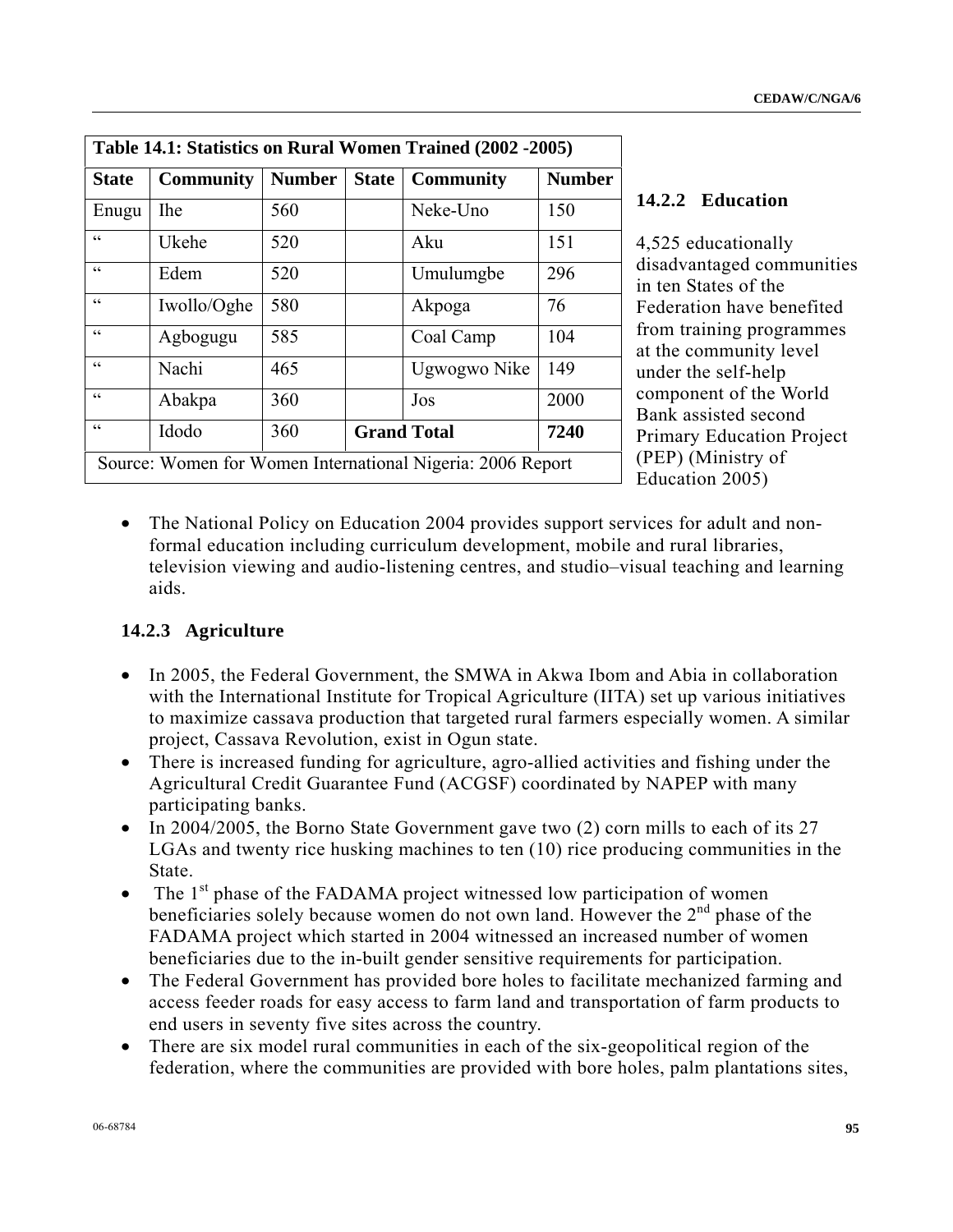resting houses, refectories, slashers, and ploughers to reduce drudgery in farming and improve farming techniques.

- Kaduna State disbursed a loan of 6 million Naira to 121 indigent women in the state districts to facilitate rural agro-based trading. In addition, 23 cottage industries have been established in the 23 Local government areas of the state. The cottage industries are for processing - cassava, honey, chili pepper and fruit juice.
- 450 women in Akwa Ibom, Bayelsa, Delta, Rivers and Ondo states have been trained between November 2005 and May 2006 on environmental violence against women. This led to reduction in conflict between oil companies and communities and increased female participation in negotiation for compensation as a result of oil spillage.

## **14.2.4 Health**

- The National Primary Health Care Development Agency (NPHCDA) implements a Ward Health System which seeks to improve and ensure sustainable health services with full and active participation at the grassroots level. The system provides for training of traditional birth attendants on normal and abnormal pregnancies and how to identify women at risks as well as the training of village health workers to identify simple health problems and deal with them.
- The National Agency for Food Administration and Drug Control has also taken its message of safe drug, food and water consumption to the grassroots through womenfocused campaign programmes.
- Sixteen States have established Vesico-Vaginal Fistula (VVF) Centres which provide for treatment and rehabilitation of victims from rural communities.
- Bayelsa State provides mobile health services in an ultra modern market to cater for immediate health needs of the predominant number of women that are found in the markets, this is coupled with subsidized medical care that is being operated under the State's health scheme. Provisions of free anti-retroviral drugs are also given to HIV/AIDS patients under the scheme.
- The UNFPA is providing support in the supply of contraceptives to Public Health Facilities, which has resulted in a drastic reduction in stock-out rates of commodities.

## **14.2.6 Social Services**

- In Kebbi State, a Social Security Trust Board is set up to administer a social security fund to vulnerable children and poor families. A similar initiative is also being implemented by the Social Welfare Department of the Federal Capital Territory, and in Kano and Zamfara states etc.
- Construction of boreholes for regular supply of water in rural areas nationwide by the Federal Ministry of Water Resources through technical cooperation with development partners.
- The National Planning Commission in collaboration with the EU Micro Project Programme, between 2002 and 2006, executed various community development projects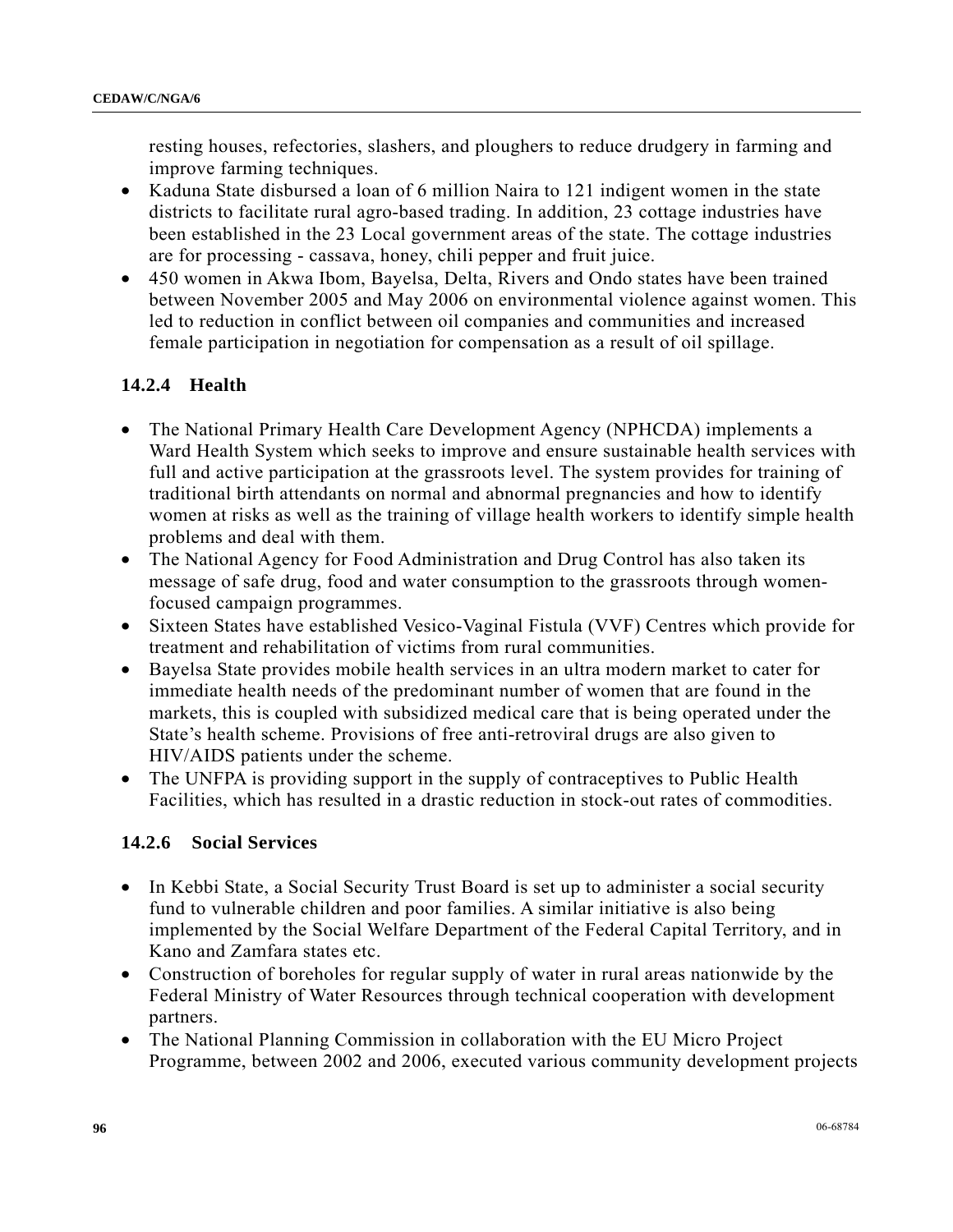in nine States (South-South and South East zone) which have positive impact on women.

#### **14.2.7 Broad Dissemination of CEDAW Provisions and Concluding Observations on the Fourth and Fifth Combined Country Report**

In order to publicize the CEDAW Convention, the  $4<sup>th</sup>$  and  $5<sup>th</sup>$  CEDAW Periodic Report and its concluding comments, the ministry with the support of development partners such as UNICEF and UNIFEM facilitated a National Stakeholders Debriefing meeting on the outcome of  $4<sup>th</sup>$  and  $5<sup>th</sup>$  CEDAW Periodic Report, with a view to draw attention to the various issues raised and the need for partners to channel efforts at actualizing recommendations made by the UN CEDAW Committee.

 Further to the above, an advocacy sensitization meeting with print and electronic media organizations was held to mobilize and enlist their support for the wide dissemination of CEDAW provisions and the concluding remarks on the  $4<sup>th</sup>$  and  $5<sup>th</sup>$  Report.

 At another forum, the officials of women machineries at the sub-national level were debriefed on the Concluding Comments in order to create awareness on issues raised to enable them formulate programmes for actualizing the comments, especially those that affect the lives of women in the rural areas.

 About ten thousands copies of the concluding remarks have been re-produced and disseminated nationwide. Also, in 2005, the UNFPA in collaboration with the Rivers State Ministry of Information published and distributed the CEDAW, ICPD, MDGs and Beijing Platform for Action in a reader friendly format.

#### **Challenges**

• Women, generally do not participate in decision making at the community level, except they are members of Traditional Village Council or Community Development Committees. However, at the household level, women participate more in decision making because of increase in female headed household as shown in Table 14.2 below: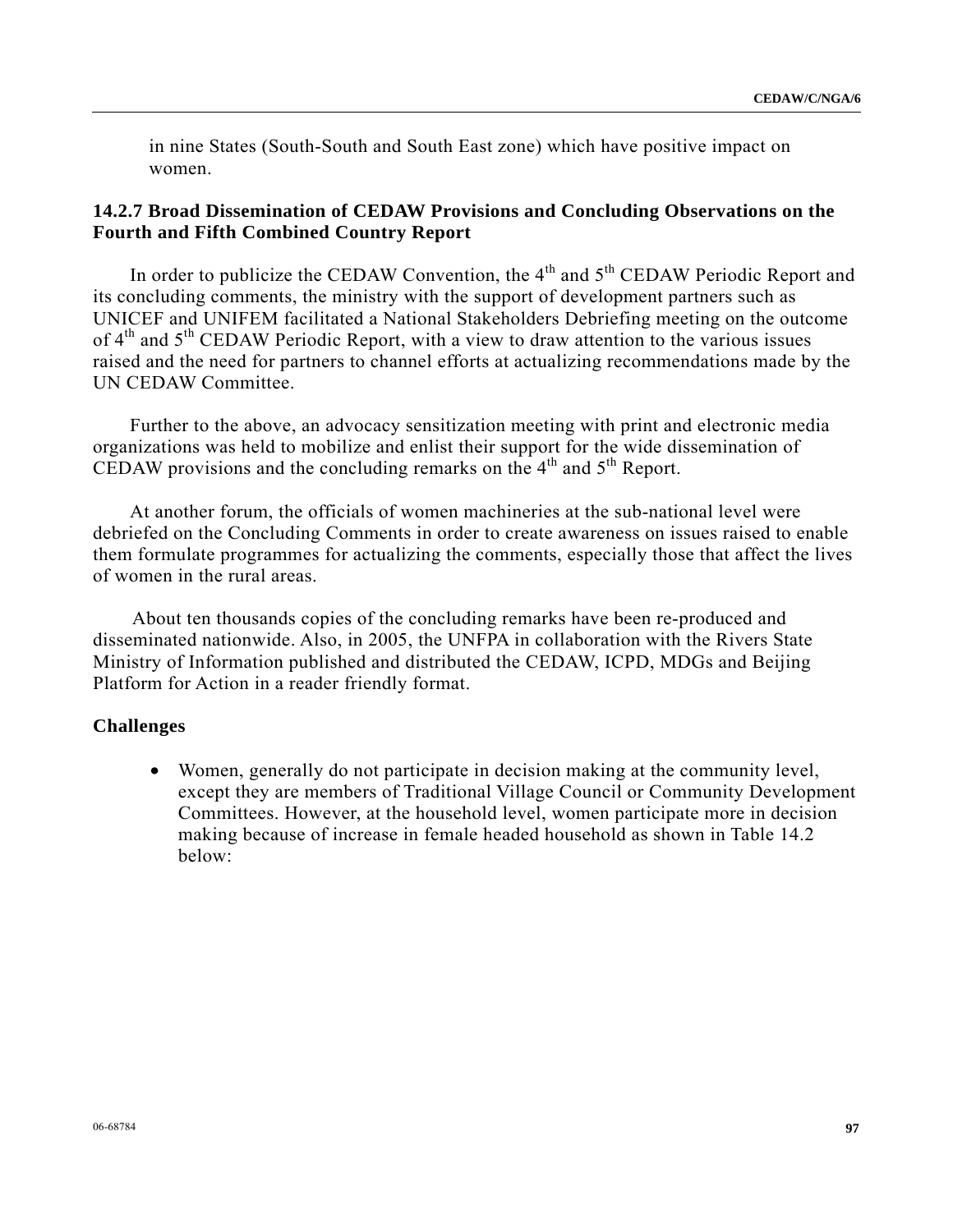- Limited access to justice among rural women due to high legal fees and lack of capacities for asserting rights. Contrarily, most organizations providing free legal services are based in urban centres.
- Limited access to information as a result of inadequate power supply, inadequate knowledge and skill about information technology is a major impediment to the advancement of women in rural communities.
- Lack of equal access to land and opportunities to contribute to decision making processes at the community Level.
- Inadequate cultivating, harvesting, processing and storage facilities for women.
- Traditional beliefs that the use of certain modern technologies hinders women's progress in farming at the rural level.

## **Article 15 Equality before the law**

#### **15.1 Legal Measures**

 The Constitution of the Federal Republic of Nigeria 1999 provides the enabling environment for equality of men and women before the law to be achieved. Section 17 subsection (1) and (2)(a) specifies that the state social order is founded on the ideals of Freedom, Equality and Justice. In furtherance of this order, every citizen is entitled to equality of rights, obligations and opportunities before the law. Furthermore, the combined effect of Sections 33-46 of the same Constitution also guarantees equality of sexes under same conditions. There is in place, the provision of legal aid services for indigent citizens to engage a legal practitioner to represent them in court. Furthermore, under the Nigerian legal system, the constitution is supreme and any provision of the law that is inconsistent with a constitutional provision shall be null and void to the extent of such inconsistency.

 The Sharia legal system, operational in certain states, by its guiding principles under the Islamic law, allows equal access to the courts of law for justice and legal remedies. Quranic precept protects women's rights to equality before the law by documenting the case of Khaulat bin Thaalaba, a woman complainant to whom the Quran 58:1 granted full hearing and remedy.

#### **15.2 Policies**

 The National Policy on Women adopted in 2000 specifies the overriding principles that underpin government's commitment to equality of women and men before the law. In its paragraph 13, titled "Legal Reforms/Legislative Protection" the policy notes that the Nigerian

| <b>Table 14.2 Levels of Decision</b> |      |        |  |  |  |
|--------------------------------------|------|--------|--|--|--|
| <b>Making by Sex</b>                 |      |        |  |  |  |
| LEVEL/Type of                        |      |        |  |  |  |
| <b>Decision Making</b>               | Male | Female |  |  |  |
| Community Type                       |      |        |  |  |  |
| National                             | 23.7 | 4.2    |  |  |  |
| Rural                                | 27.0 | 4.6    |  |  |  |
| Urban                                | 17.2 | 3.2    |  |  |  |
| Household Type                       |      |        |  |  |  |
| National                             | 74.2 | 72.8   |  |  |  |
| Rural                                | 74.4 | 72.9   |  |  |  |
| Urban                                | 73.9 | 72.7   |  |  |  |
| Source: NBS, CWIQ 2006               |      |        |  |  |  |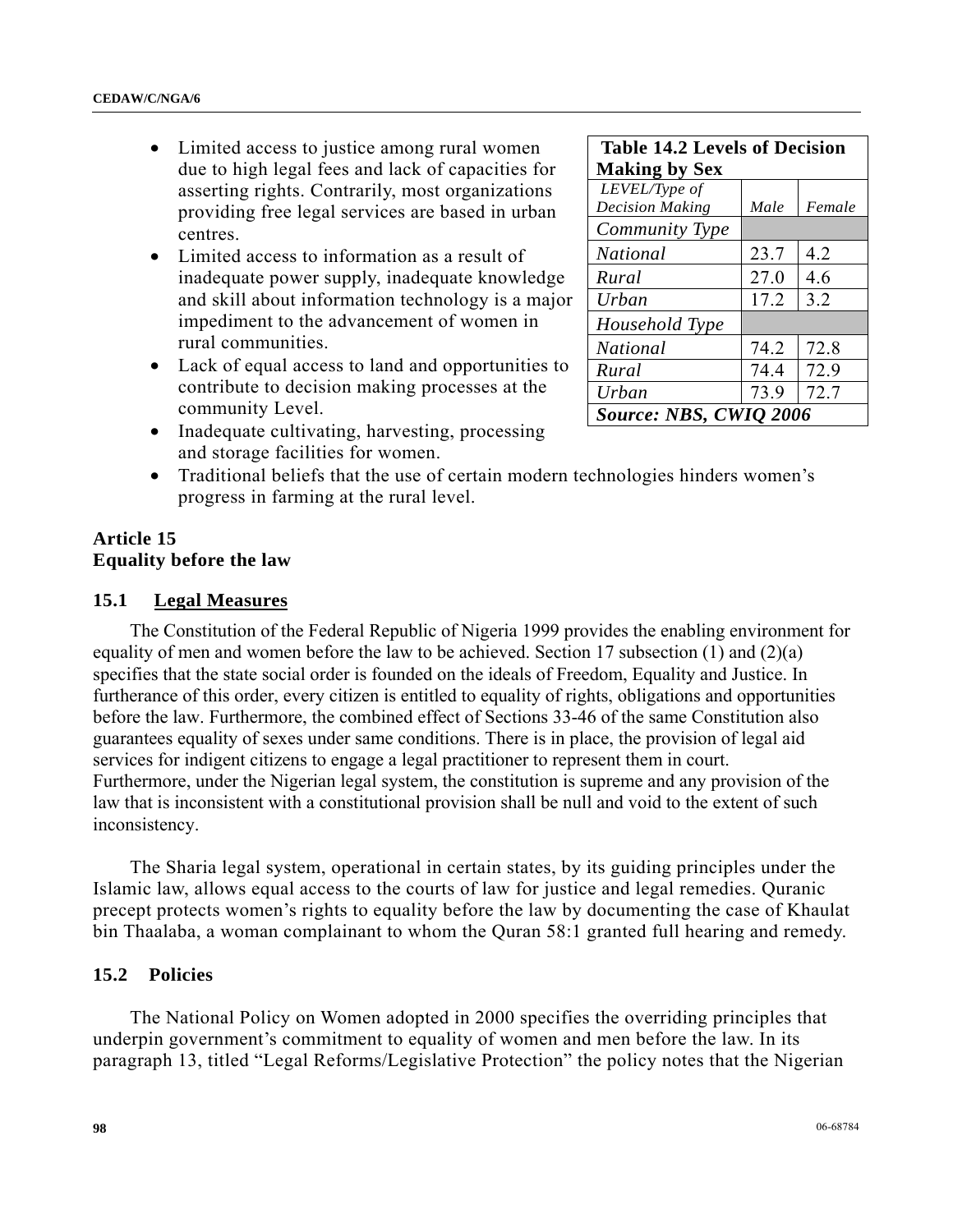Constitution is explicit on Government's aspirations that all citizens be treated as equal under the law but acknowledges that these aspirations are limited in fulfillment because of the complexity of the Nigerian legal system arising from a tripartite system of laws (Statutory, Customary and the Sharia), which are sometimes contradictory.

 The policy further recognizes specifically, the right of Nigerian women to enjoy the same privileges as provided in Section 27, Subsection 2a of the 1999 Nigeria Constitution which confers citizenship on a wife of a Nigerian citizen but is not applicable to a husband of a Nigerian citizen. It highlighted the need for harmonization and legislative protection for vulnerable women. Accordingly, the draft bill for amending the constitution (which did not make it through the National Assembly) reviewed the section by making it applicable to any spouse married to a Nigerian citizen.

## **15.3Reform Measures to Enhance Equality Before the Law**

- *In order to address the impact of discriminatory laws and practices on women as well as unequal access to justice, several reform measures have been initiated especially in the hindsight of the 2005 NCWD/UNICEF/World Bank-IDF project discussed severally in earlier paragraphs.*
- *The Domestic Violence (Prevention) Bill 2005 which seeks to prevent domestic violence and empower courts to grant protection orders to victims of such violence.*
- *The Violence (Prohibition) Bill 2003 which was presented to the National Assembly by the Legislative Advocacy Coalition on Violence against Women (LACVAW). The bill seeks to outlaw, rape, incest, etc., establish a trust fund for victims of violence and set up a Commission to aid victims. Advocacy for its passage into law is on going.*
- *In 2004, the Attorney General of the Federation and Minister for Justice (AG) inaugurated a National Committee to Review the Administration of Justice Law. This Committee submitted a final draft national bill on Criminal procedure containing recommendations for the simplification of the criminal procedure to accommodate the interests of vulnerable groups including women and children.*
- *In 2005, the AG inaugurated another National Committee on the Review of Discriminatory Laws against Women with the National Human Rights Commission facilitating the process. The outcome is the Abolition of all Forms of Discrimination Against Women in Nigeria and other Related Matters Bill, 2006 which seeks to domesticate CEDAW, promote affirmative action and abolish all forms of discrimination against women. It is now an executive bill currently under consideration by the national assembly.*
- *The Elimination of Violence in Society Bill, 2006 being tabled by the Federal Ministry of Justice for consideration as an executive bill by the House of Representatives and Senate. This bill seeks to end, by prohibiting and punishing perpetrators of all forms of violence in the society.*
- *Nigeria's president Obasanjo inaugurated on March 16, 2006, a seven -member, Presidential Commission on the Reform of the Administration of Justice. The Commission was charged with the responsibility of (i) developing a strategic plan for the reform of the*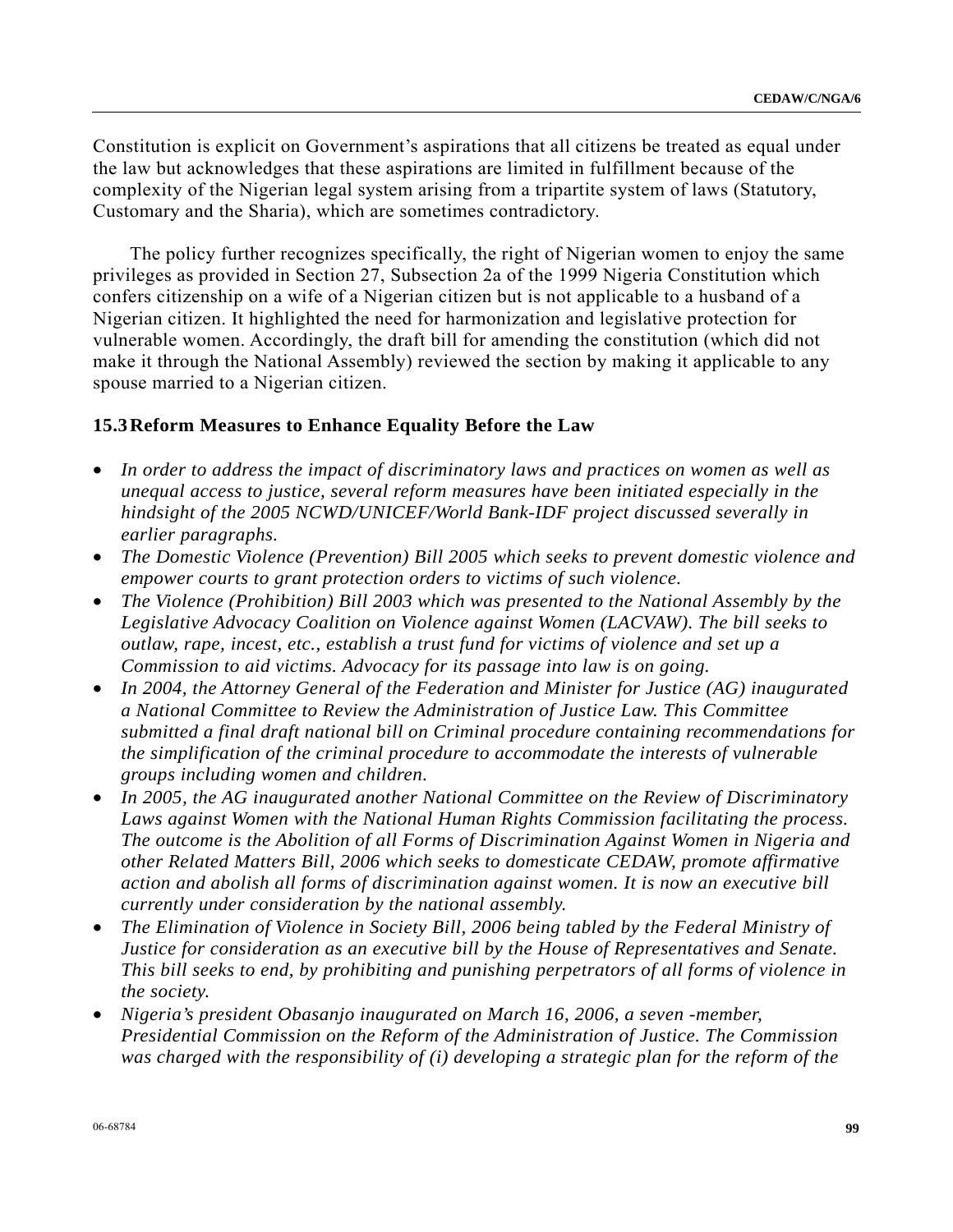*administration of Justice sector in Nigeria (ii) proposing modalities for the efficient coordination and functioning of the various agencies of the Justice system (iii) evolving a national crime prevention strategy and (iv) developing a legislative framework for the protection of the rights of victims of crime and human rights violations, especially women and children. It is expected that the reform will include fair representation of women in the judiciary, the Police Force and Prisons.* 

#### **15.4 Challenges**

 In spite of the constitutional and administrative measures in place, several issues account for the limited access of women to justice in Nigeria amongst which are:

- The high cost of litigation, including lawyer's and court fees, which make it unaffordable for most women due to their low economic status in society;
- The inaccessibility of courts of law due to their distance/locations coupled with poor transportation systems, are major inhibitive factors for most poor/rural women.
- Barrier deriving from use of English rather than local languages as communication medium in courts and the complex nature of the court system.

#### **Article 16 Equality in marriage and family**

## **16.0** *Proactive and Innovative Measures to Remove Contradictions in the Three Legal Systems*

**16.1** Preceding reports have acknowledged the existence of discriminatory practices and provisions in the civil, religious and customary laws dealing with age of marriage, consent in marriage, inheritance, maintenance, FGM, divorce, widowhood practices, and polygamy, among others. It is noteworthy that the NCWD led a National study on discriminatory laws, practices and court decisions relating to the status of women and children in Nigeria cited in Article 2 of this report, reviewed and analyzed the tripartite systems of law from a gender perspective.

 *The report of the study published in October 2005 contained a number of recommendations to Nigeria's Federal and State Governments for the amendment or outright abolition of provisions of discriminatory and obnoxious laws.* 

 Precedent cases proposed for amendment include court decisions such as the *Akinbuwa V. Akinbuwa and Otti v. Otti*, case which upheld the objectionable provisions of Sections 15(2) (C) and 16(e) of the Matrimonial Causes Act, recognizing extreme violence as a ground for divorce. Judgment was premised on extant provisions which require that the abusive spouse must have been convicted of a list of other serious offences before such violence can be ground for a divorce.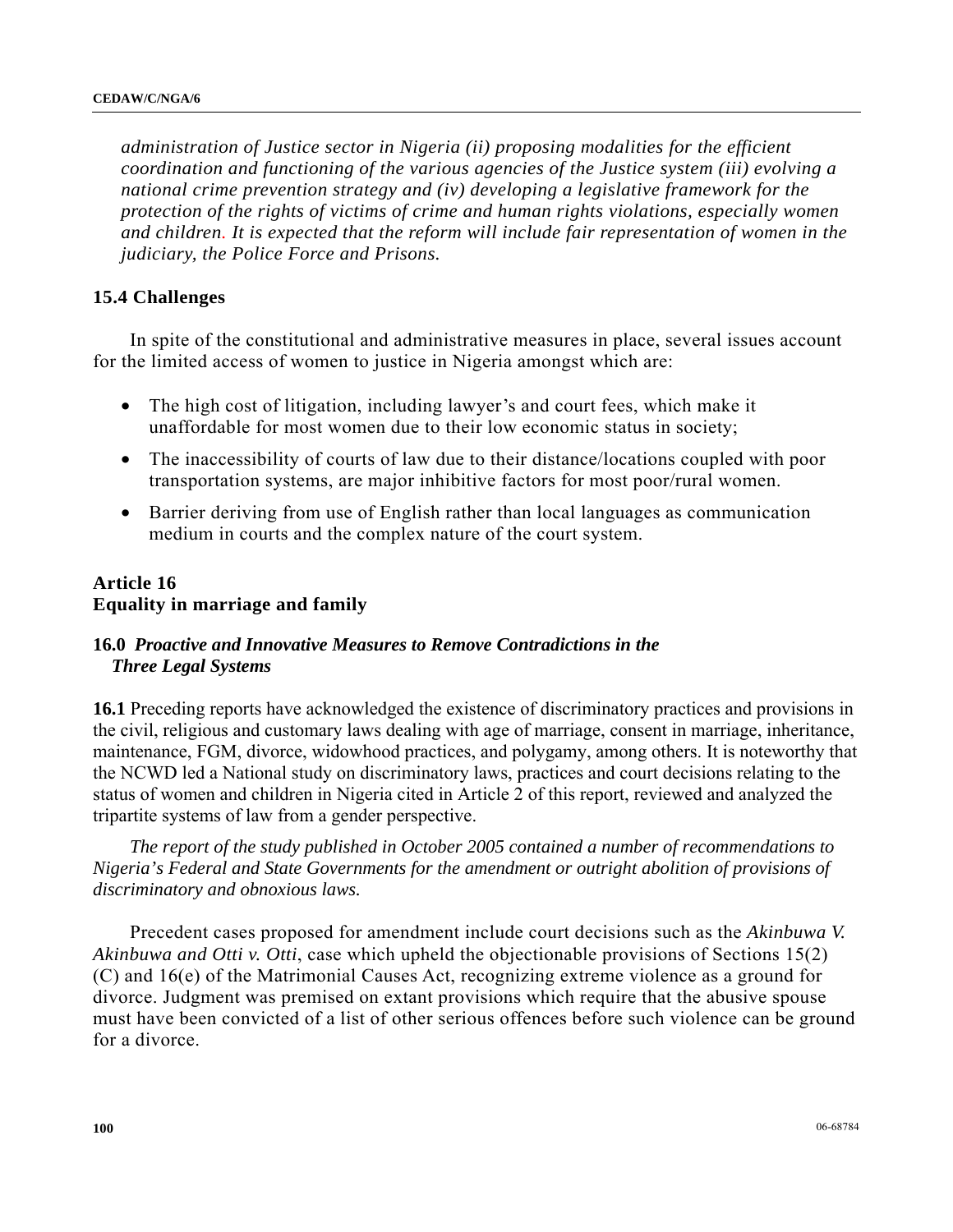The proposed amendment is that any degree of violence should be a ground for divorce; and the abusive spouse need not have been convicted of any of the listed offences. Previous abuses or violence on the spouse/petitioner should simply be required as confirmatory evidence of such violence that is presented as ground for divorce.

 Also recommended for repeal is Section 55(1) (d) of the Northern States Penal Code Law which endorses wife battery as chastisement and equates the relationship of husband and wife with that of a master and servant. It gives a husband license to discipline his wife by beating. This recommendation is aimed at promoting and protecting the rights of women to equality in marriage.

 The findings and recommendations of the 138 page report were fully integrated into the final draft of the "Abolition of all Forms of Discrimination Against Women in Nigeria and other Related Matters Bill, 2006'. The bill is under consideration in the National Assembly. Similarly, the 7-member Presidential Commission on the Reform of the Administration of Justice in Nigeria is considering the recommendations in the report as part of its mandate.

 Nigeria has also ratified the Protocol to the African Charter on the Rights of Women in Africa. while Advocacy for the domestication of the Protocol and CEDAW are vibrant and there is political will for its passage into law. This is evident in the packaging of the CEDAW bill as an executive bill forwarded to the Senate by the President.

 Pertinent aspects of the African protocol that align with CEDAW are: Article 21 *which provides that*, a widow shall have the right to an equitable share in the inheritance of the property of her husband and to continue to live in the matrimonial house. In case of re-marriage, she shall retain this right if the house belongs to her or she has inherited it. Also women and men shall have the right to inherit, in equitable shares, their parents' properties. During her marriage, a woman shall have the right to acquire her own property and to administer and manage it freely.

Article 6 which enjoin States Parties to ensure that women and men enjoy equal rights and are regarded as equal partners in marriage. It further requires parties to enact appropriate national legislative measures to guarantee that every marriage shall be recorded in writing and registered in accordance with national laws, in order to be legally recognized. If the protocol once domesticated, will definitely create a legal framework for women married under the customary law to take action against any form of discriminatory practices as such marriages will be recognized and share benefits inherent in statutory law marriages.

 To further guarantee equality in marriage, Section 21 of the Child's Rights Act stipulates eighteen years as the minimum age for marriage and betrothal. This takes care of the absence of a fixed age of marriage in the *Marriage Act, Cap. M6, Vol. 8, Laws of the Federation of Nigeria, 2004*, and the *Matrimonial Causes Act, Cap, M.7, Vol.8, Laws of the Federation of Nigeria, 2004*, and outlaws the arbitrary fixing of age of marriage under customary and traditional practices. At least ten states of the Federation have adopted the provisions of the Child's Rights Act, 2003.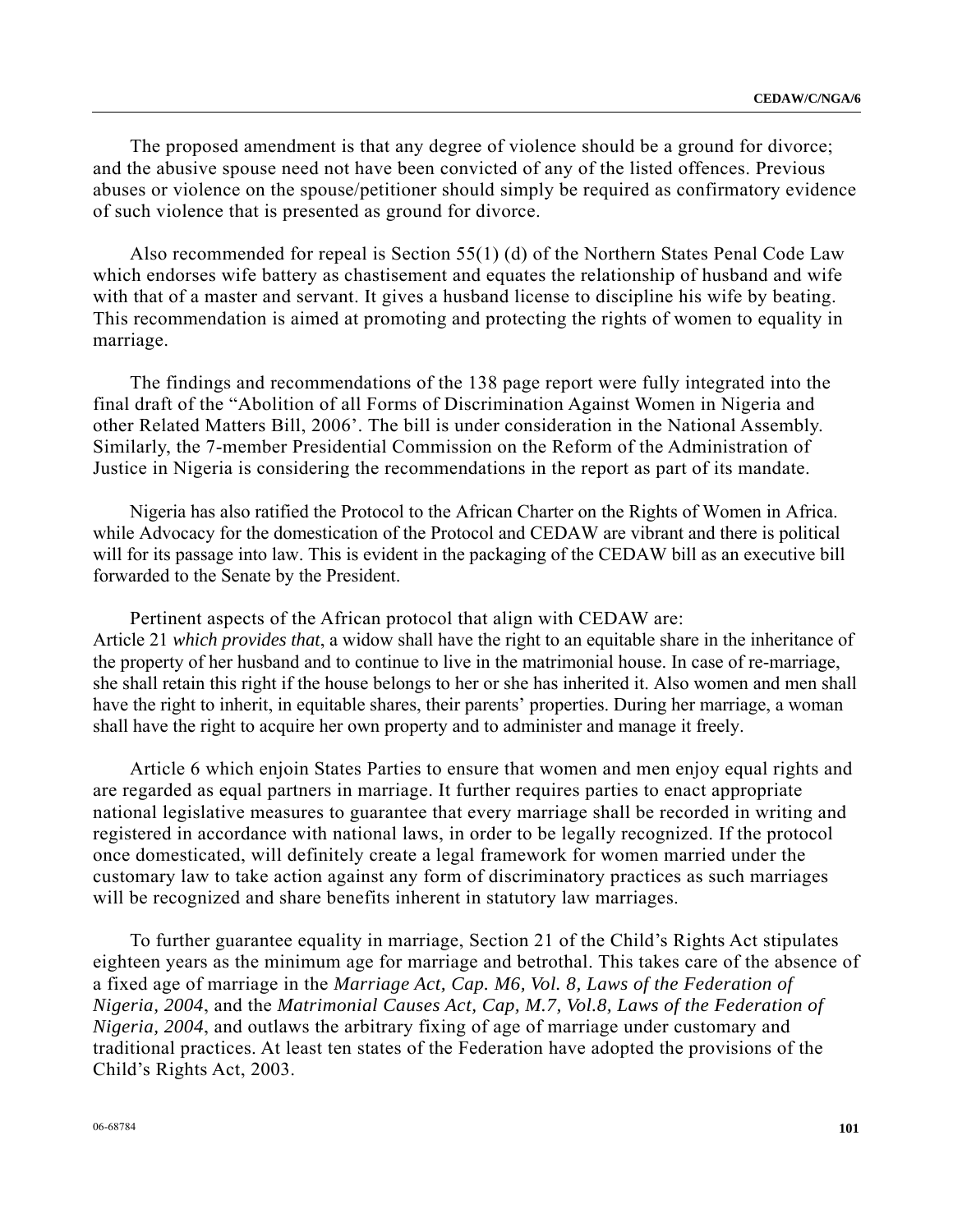The report of the National Political Reform Conference convened between 2004 and 2005 to review the constitution of Nigeria released in May 2005, found among other things, that:

- a. Denial to women, children and other minorities of socio-economic rights, especially equal rights to own land, equal access to and participation in economic and political activities and processes, constitute gross violations of Nigeria's international obligations.
- b. Several provisions of the criminal and civil laws are discriminatory against women and such laws are inconsistent with Nigeria's international obligations.

 The Reform Conference recommended the following actions:- That Equal Opportunities Commission should be established to replace the Federal Character Commission.

 That the discriminatory and gender insensitive provisions of sections 55 (1) (d) and 282 of the Penal Code of Northern Nigeria; 221, 353 and 360 of the Criminal Code Act, and 26 (2) of the 1999 Nigerian Constitution regarding citizenship be repealed;

 That the provisions of section 1 of the Criminal Code Act on the definition of prostitution be reviewed; and section 16(2) (c) of the Matrimonial Causes Act on proof of conviction before cruelty is established be also reviewed;

That the rights of widows be entrenched in the Constitution;

and that all Nigerian laws be reviewed to reflect gender sensitive language.

 These recommendations have inspired activism on the part of both civil society organizations and government to push for the earlier mentioned legal reforms and to monitor their implementation at both the national and State levels.

Other Related Initiatives by NGOs and Government

- 16.2.1 WRAPA's work on Codification of Muslim Family Laws (2005/6), to give married women enhanced access to justice, protection of their equal rights in marriage, divorce and ownership of property, will facilitate uniform decisions within the judiciary once enacted. The codification will also enhance the judiciary's ability to interpret and enforce legislation in a gender-equitable way because the proposed code accommodates both international equality norms and progressive interpretations of Sharia used in other Muslim countries.
- 16.2.2 A validation workshop held in April 2006, reviewed the findings and recommendations of the Report on the Review of Reproductive Health Policies and Legislations in Nigeria. Under the coordination of the Independent Policy Group, Abuja, supported by ENHANSE/USAID, a policy brief has been prepared for President Obasanjo and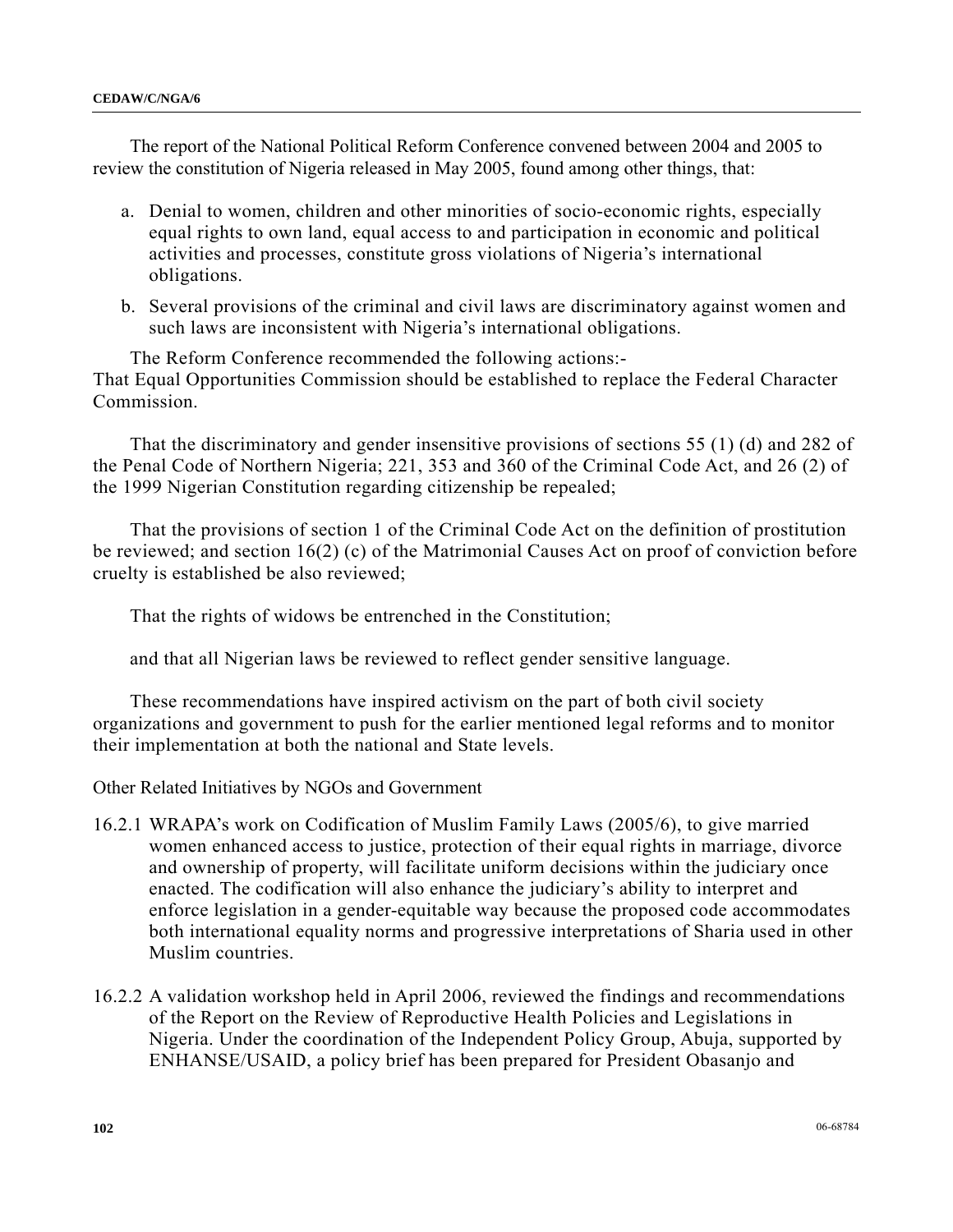submitted to the Federal Ministry of Health for due consideration. The review identified gaps in the existing policies and legislations and made policy-oriented recommendations that seek to address the problem of maternal mortality and enhance the promotion and protection of the rights of women in Nigeria.

16.2.3 Also worthy of mention here are the health sector initiatives on gender-based violence embarked upon by Federal Ministry of Health. These include the development of a draft policy guideline for the management and control of Gender-Based Violence (GBV) targeting health workers, law enforcement agents and the Judiciary. This is a follow-up to the findings of its 2003 National HIV/AIDS and Reproductive Health Survey.

 According to the March 2006 Report on Gender Mainstreaming and Future Challenges towards Gender Equality in Nigeria, commissioned by the Government of Japan, and conducted by WRAPA, Abuja, the draft policy guideline was tested between December 2005 - January 2006 and utilized for the training of different categories of target groups in Lagos.

16.2.4 Between 2004 and June 2006, the under listed Nigerian NGOs and several others, engaged in diverse public education activities, capacity building initiatives, legal assistance and counseling services for female victims and survivors of violence and violation of human rights: Project Alert, Lagos; WRAPA, Abuja; BAOBAB for Women's Human Rights, Lagos; WACOL, Enugu; Action Health Incorporated, Lagos; Girls' Power Initiative (GPI), Calabar; WOCON, Lagos; CIRDDOC, Enugu; WOTCLEF, Abuja; Women's Optimum Development, WARDC, Lagos; GADA Lagos; LRRDC Lagos, AHIP, Kano; GHARF Enugu; WHARC, Benin etc..

16.2.5 Highlights of the Gender Mainstreaming Report produced also reveal that GBV is influenced largely by:-

- Women's reluctance to discuss violence
- Lack of adequate support and protection for women who discloses having been abused;
- Lack of existing laws to adequately protect victims;
- Lack of technical competence and resources, among others.

Among recommendations proposed to redress GBV concerns were:

- a. Increase in public and private sector budgetary allocation for gender mainstreaming programmes/activities;
- b. Increased dialogue with traditional and religious gatekeepers to build on current efforts for greater impact to reduce harmful socio-cultural practices.
- c Strengthened statistical capacity for collecting and disseminating gender disaggregated data to aid policy formulation, programme planning and implementation as well as gender specific outcomes;
- d. Governments to intensify efforts towards girl-child education in the North West, North East and North Central and tackle in addition, male-child education crisis in the South-East and South-South;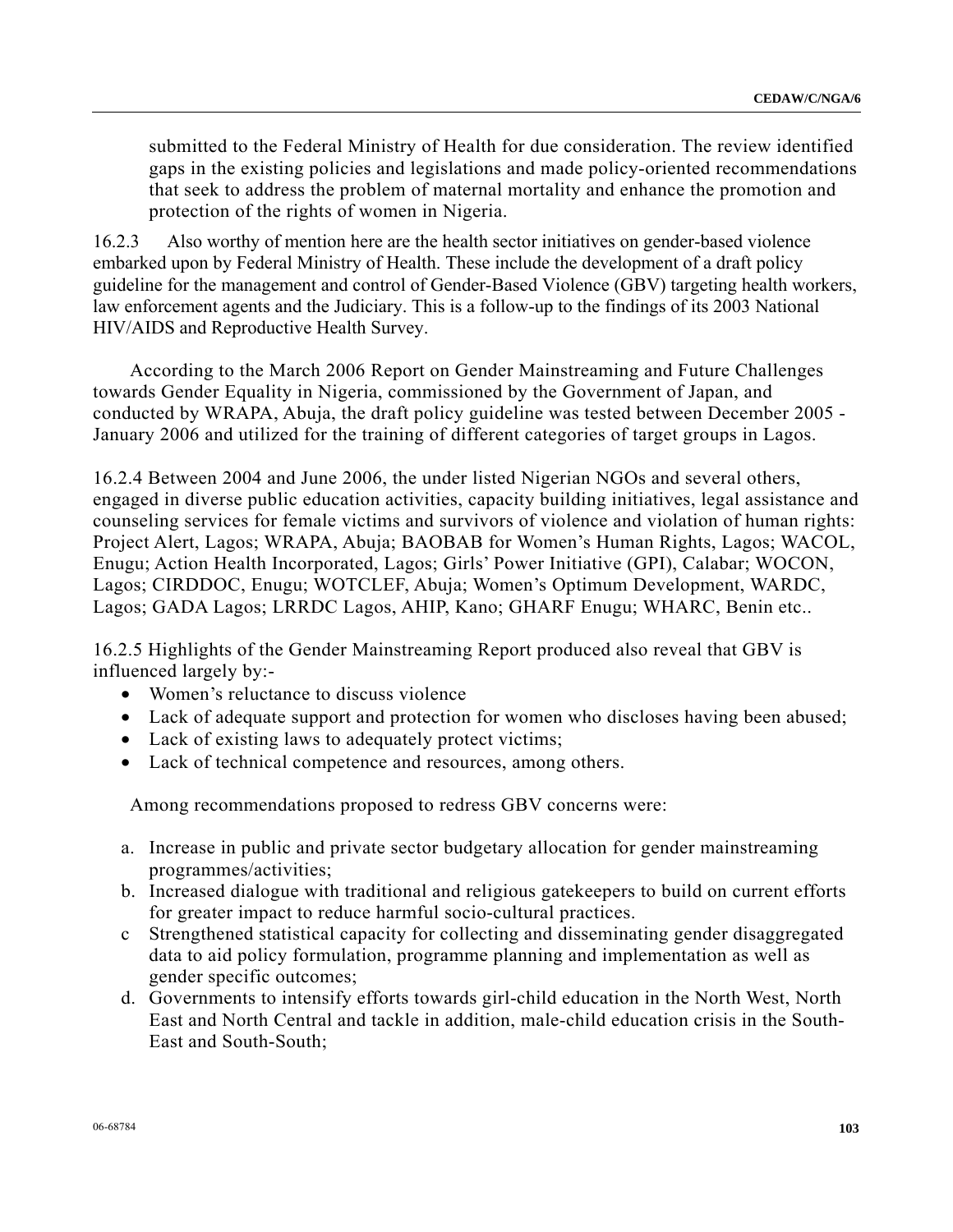e. Intensify community-based sensitization programmes towards the elimination of genderbased violence, such as FGM, early marriage, widowhood practices and wife inheritance, etc.

#### **16.2.6. Provision of Shelter for Female Victims of Violence:-**

 WACOL, an Enugu based NGO has an ultra modern shelter/safe haven where it provides temporary shelter for female victims of battery and violence at the peak of crisis pending the outcome of legal action. Similarly in Lagos, Project Alert on Violence against Women (PROLERT) runs a shelter for women who have suffered abuse or any forms of violence.

#### *16.3 Challenges*

 *Dearth of gender disaggregated data is a major constraint to the achievement of equality of women and men before the law, depriving gender actors evidence to argue for affirmative action and gender specific concessions and interventions as a strategy for attaining gender equality. There is need to have useful data on the prevalence and pattern of violence against women and discriminatory practices in the various parts of the country.* 

 Another constraint is the inadequate legal framework and enforcement mechanisms for existing legislation. Whereas Nigeria is signatory to an array of international human rights instruments which affirm in clear terms the aspirations of enhancing women's rights, Nigeria also has an array of laws reflecting aspirations in direct variance to what these international instruments espouse. Nigeria still has many customary laws that provide institutional support for practices such as early marriage, early and unspaced child bearing, FGM, widowhood rites and dis-inheritance that limit women's enjoyment of their right to equality. Even where statutory laws exist to outlaw some of these inimical customary and religious practices, practical experience and evidence abound that enforcement level is negligible.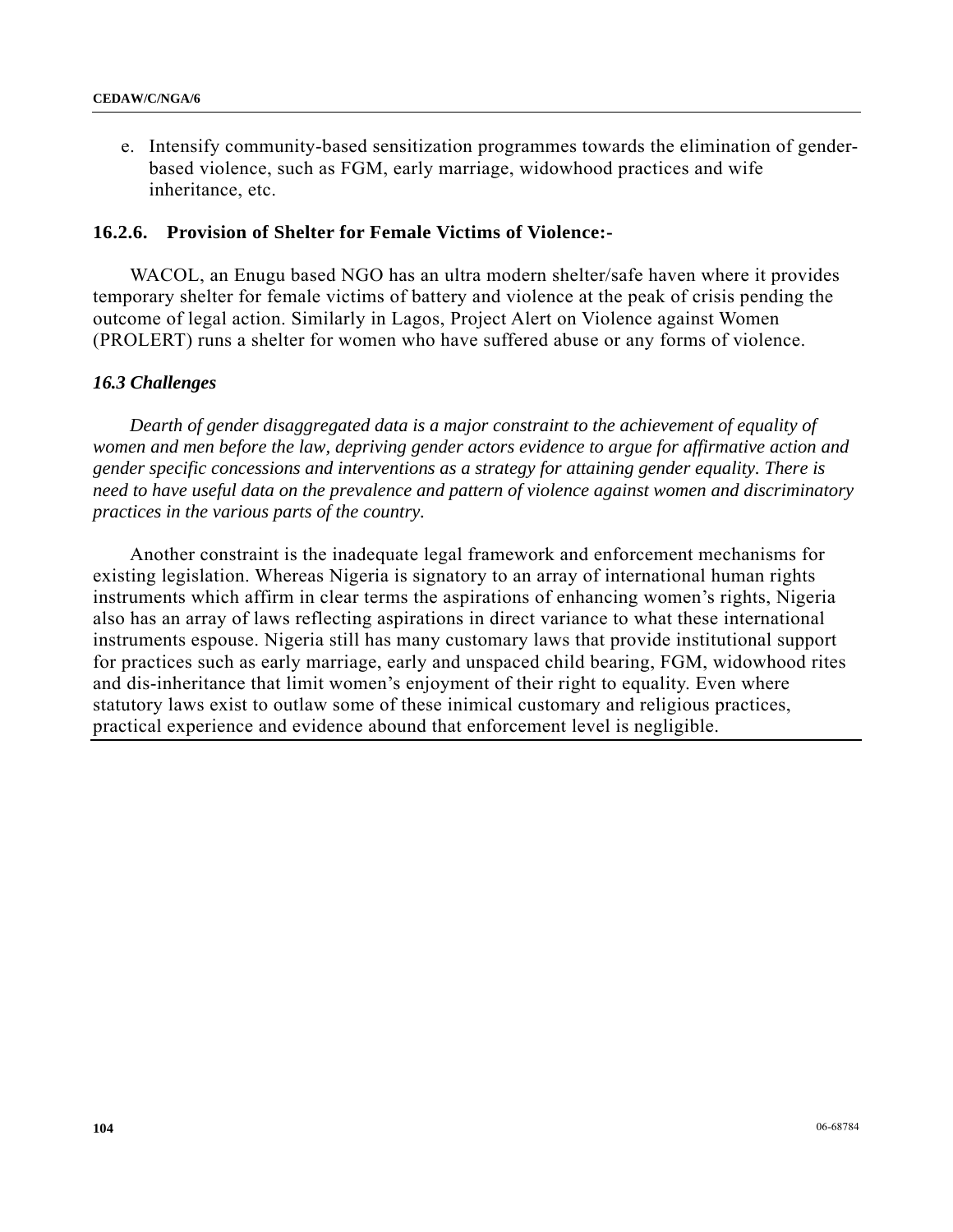# **Part III Conclusion**

# **1.0 CEDAW domestication**

*Although CEDAW is yet to be domesticated as part of Nigerian law due to the procedural reasons mentioned in the previous and current country reports, it is worth noting that the cumulative effect of the on-going reform measures highlighted under paragraph 15.2 of this report, seek to pave way for its eventual incorporation into Nigerian law in the shortest possible time.* 

*Furthermore, short of domesticating CEDAW, Nigerian Courts are not precluded by any law from taking the provisions of CEDAW into consideration in arriving at decisions involving questions of non-discrimination and equality.* 

# *2.0 OBLIGATION TO ELIMINATE DISCRIMINATION*

*Nigeria has amply demonstrated her obligation and intent to eliminate discrimination as evident in current and past reports. Indicators contained in this report reflect that numerous legislative, policy and advocacy efforts have been and are still being taken by governments and civil society groups as well as development partners, to eliminate discrimination against women in Nigeria.* 

# *3.0 STATUS OF WOMEN IN EDUCATION, HEALTH, ECONOMIC AND SOCIAL LIFE*

*Despite the existence of socio-cultural practices and discriminatory policies that militate against women's enhanced status in education, health, economic and social life, observations are that within the reporting period, proactive measures have been taken by governments at all levels to ensure the progressive realization of both qualitative and quantitative female education, improved access to healthcare and social services, economic and political opportunities.* 

*Government's success levels in the above critical areas recorded in this report is essentially due to the collaborative and cooperative efforts of development partners, donor agencies and the aggressive and sustained campaigns/initiatives embarked upon and being organized by Civil Society Groups nationwide.* 

# *4.0 OTHER OBSTACLES TO WOMEN'S EQUALITY*

*Development status and indicators contained in the report acknowledge the fact that several reasons account for women's unequal access to justice, economic resources and persistent inequality in marriage and family relations in Nigeria. However, the reform measures put in place by government coupled with other initiatives being pursued by NGOs and supported by donor agencies seek to systematically and gradually remove such impediments in favour of women's enhanced status.* 

# *5.0 THE WAY FORWARD*

*Having noted the on-going reform measures in most of the sectors of the Nigerian economy tailored towards mainstreaming gender in law, policy, government, politics and economy, there is still need for government to redouble her efforts by ensuring that adequate budgetary allocations are made and released in timely manner for gender oriented intervention programmes/activities.*